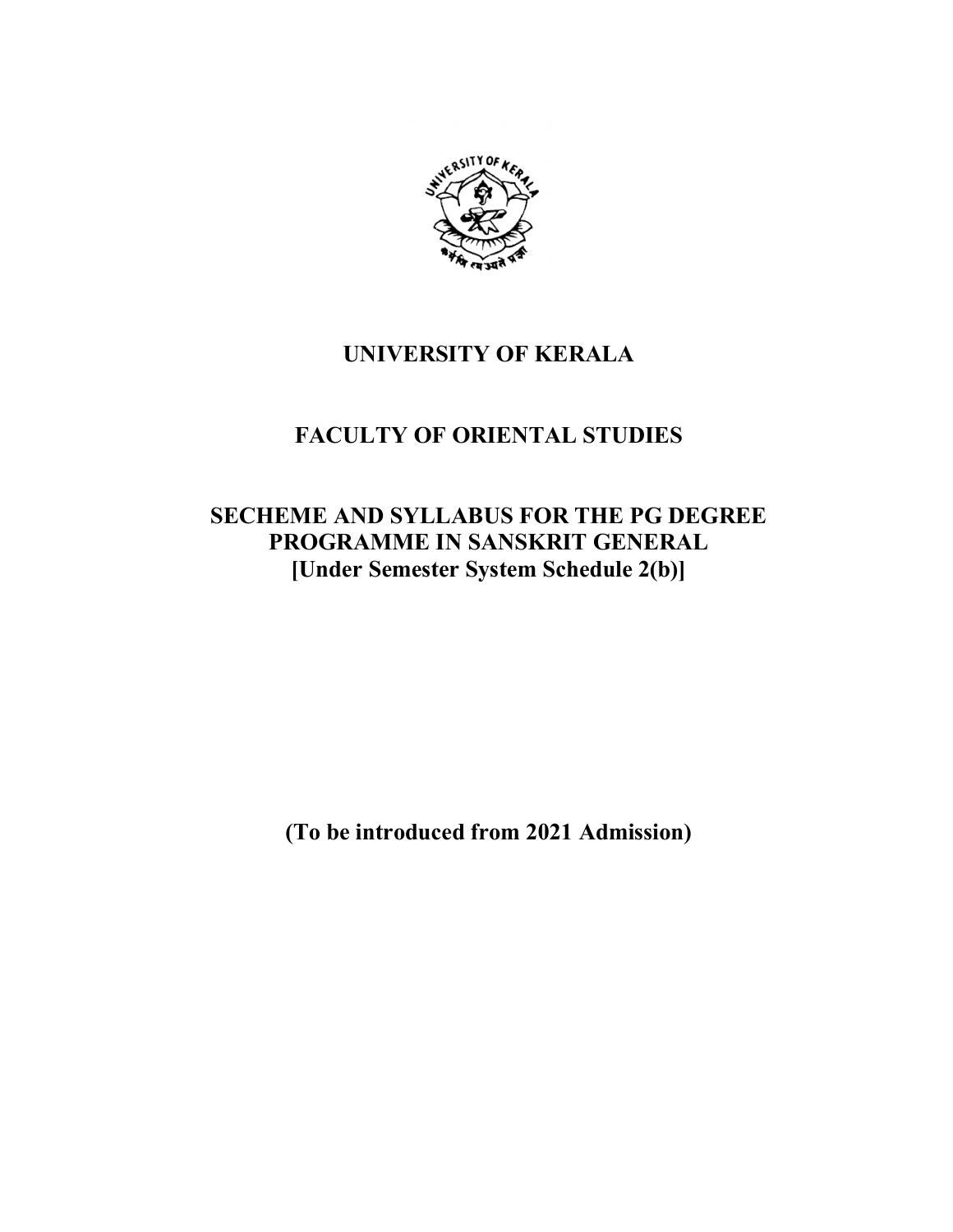## **PREFACE**

 Sanskrit General, as the name suggests, this syllabus for post graduate degree in Kerala University has been formulated by including all aspects of Sanskrit Language and Literature. All that are indispensable for a student of Sanskrit Literature like- Vedanta, Sahitya, Nyaya, Vyakarana and Jyothisha, Technical Literatue like – Ayurveda, Vedas, Upanishads, Interpretative Science, Ancident Epics, etc. find a place in it. Moreover, Research Methodology, Literary Criticism, Linguistics, Etymology are also included. It can be firmly said that this syllabus contains everything that are inevitable to a Sanskrit student.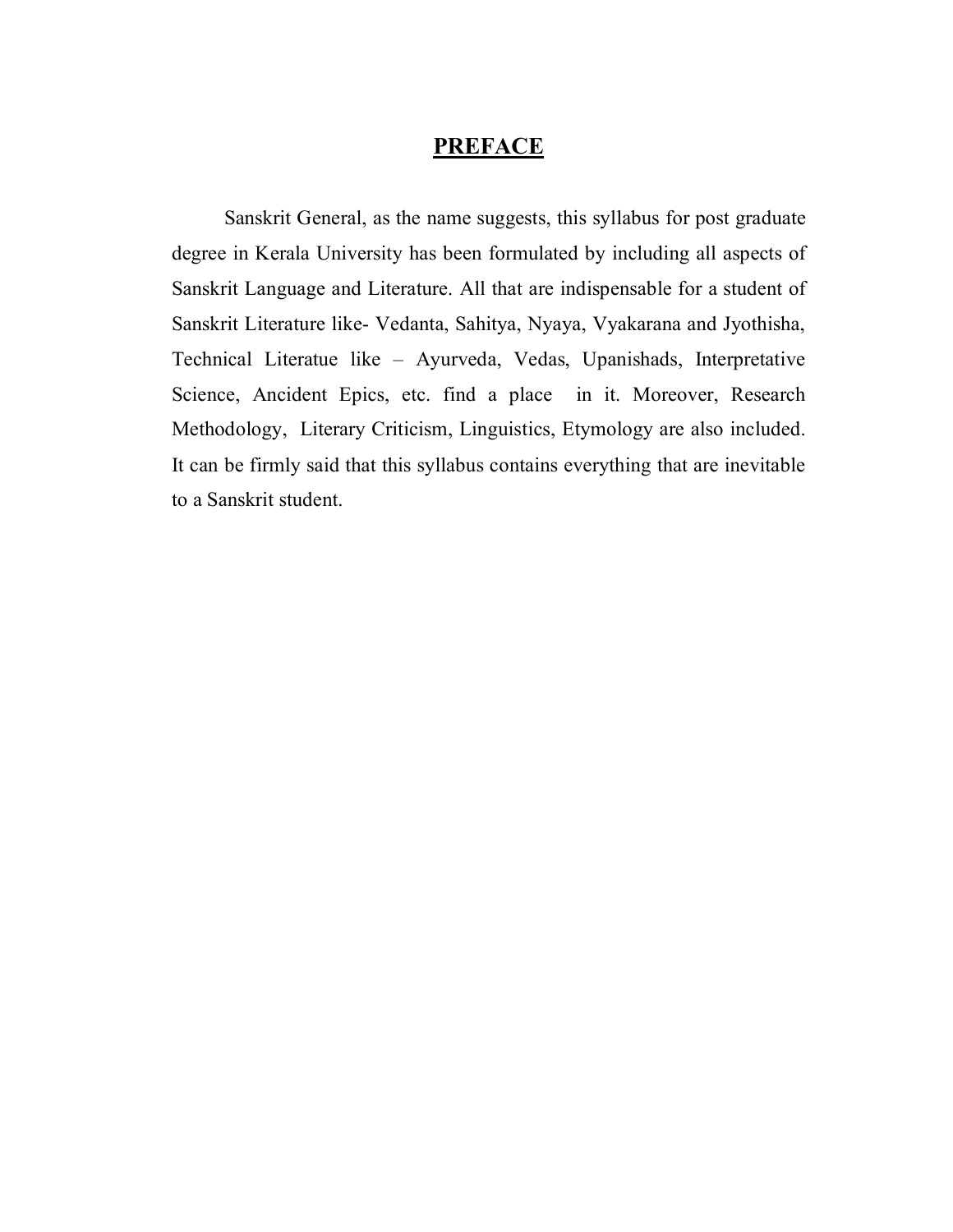# **Syllabi for M.A. Sanskrit Language and Literature (General) 2021 Admission onwards M.A. Sanskrit General** -**Programme Structure and mark Distribution**

| <b>Semester</b> | Paper  | Title of the paper                                  | <b>Distribution</b><br>hrs. per | Instructiona<br>I hrs/week |                          |                |    |            | <b>Maximum</b> |
|-----------------|--------|-----------------------------------------------------|---------------------------------|----------------------------|--------------------------|----------------|----|------------|----------------|
|                 | Code   |                                                     | semester                        | L                          | P                        | <b>Credits</b> | CA | <b>ESA</b> | <b>Total</b>   |
|                 | SG-511 | Vedic Literature - I                                | 126                             | $\overline{7}$             |                          | 6              | 25 | 75         | 100            |
|                 | SG-512 | Poetry Prose and Drama                              | 108                             | 6                          |                          | $\overline{4}$ | 25 | 75         | 100            |
|                 | SG-513 | Contribution of Kerala to Sanskrit Literature       | 108                             | 6                          |                          | $\overline{4}$ | 25 | 75         | 100            |
|                 | SG-514 | Grammar - I                                         | 108                             | 6                          |                          | $\overline{4}$ | 25 | 75         | 100            |
| $\mathbf{I}$    | SG-521 | Vedic Literature - II                               | 126                             | $\overline{7}$             |                          | 6              | 25 | 75         | 100            |
|                 | SG-522 | <b>Sanskrit Linguistics</b>                         | 108                             | 6                          |                          | $\overline{4}$ | 25 | 75         | 100            |
|                 | SG-523 | Dramaturgy in Sanskrit                              | 108                             | 6                          |                          | $\overline{4}$ | 25 | 75         | 100            |
|                 | SG-524 | Grammar -II                                         | 108                             | 6                          |                          | $\overline{4}$ | 25 | 75         | 100            |
| III             | SG-531 | Philosophical Literature in Sanskrit - I            | 108                             | 6                          |                          | 4              | 25 | 75         | 100            |
|                 | SG-532 | Poetics - I                                         | 108                             | 6                          |                          | $\overline{4}$ | 25 | 75         | 100            |
|                 | SG-533 | Grammar -III                                        | 126                             | $\tau$                     |                          | 6              | 25 | 75         | 100            |
|                 | SG-534 | Research Methodology (Elective)                     | 108                             | 6                          |                          | 4              | 25 | 75         | 100            |
|                 | HL-535 | Beginners' Hindi (Elective)                         | 108                             | 6                          | $\overline{\phantom{a}}$ | $\overline{4}$ | 25 | 75         | 100            |
| IV              | SG-541 | Philosophical Literature in Sanskrit - II           | 126                             | 7                          |                          | 6              | 25 | 75         | 100            |
|                 | SG-542 | Poetics -II                                         | 108                             | 6                          |                          | 4              | 25 | 75         | 100            |
|                 | SG-543 | Poetics -III                                        | 108                             | 6                          |                          | $\overline{4}$ | 25 | 75         | 100            |
|                 | SG-544 | Literary Criticism - Eastern and Western (Elective) | 108                             | 6                          |                          | $\overline{4}$ | 25 | 75         | 100            |
|                 | HL-545 | Spoken Hindi (Elective)                             | 108                             | 6                          |                          | $\overline{4}$ | 25 | 75         | 100            |
|                 | SG-545 | Dissertation + Viva Voce $(80 + 20)$                |                                 |                            |                          | 6              |    |            | 100            |
|                 | SG-546 | Viva Voce (Comprehensive)                           |                                 |                            |                          |                |    |            | 100            |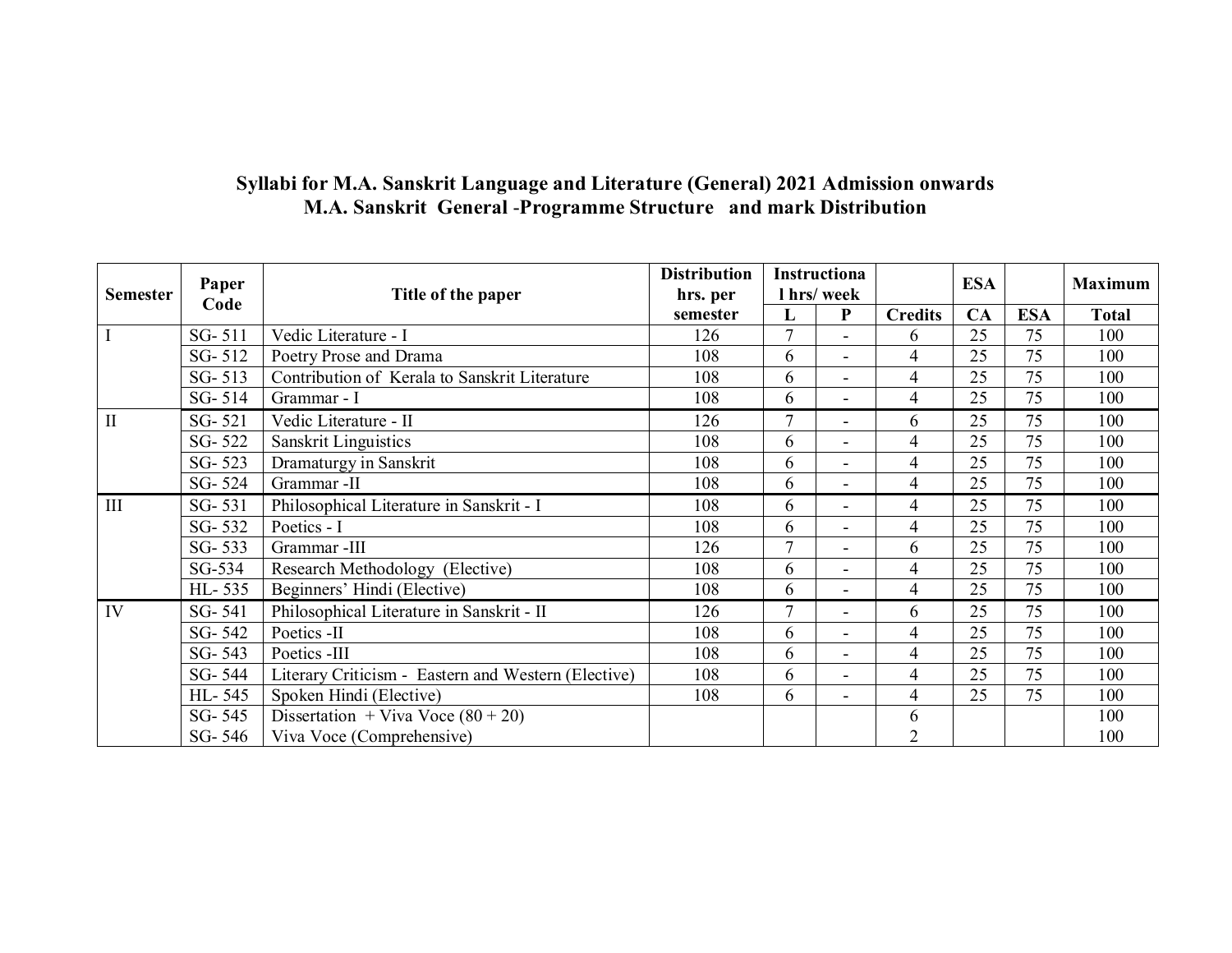## **M.A. Degree Examination in Sanskrit Language and Literature (General) 2021 Admission Scheme of Examination**

#### **Semester I**

|          |                                               |   |                          | Credit | CА | <b>ESA</b> | Total |
|----------|-----------------------------------------------|---|--------------------------|--------|----|------------|-------|
| $SG-511$ | Vedic Literature - I                          | ┍ | -                        |        | 25 | 75         | 100   |
| SG-512   | Poetry Prose and Drama                        |   | $\overline{\phantom{a}}$ |        | 25 | 75         | 100   |
| SG-513   | Contribution of Kerala to Sanskrit Literature |   | $\overline{\phantom{0}}$ |        | 25 | 75         | 100   |
| SG-514   | Grammar -I                                    |   | $\overline{\phantom{0}}$ |        | 25 | 75         | 100   |
|          |                                               |   |                          |        |    | Total      | 400   |

### **Semester II**

| SG-521 | Vedic Literature - II       | $\overline{\phantom{0}}$ | ب ک                      | 75<br>ت ا                      | 100 |
|--------|-----------------------------|--------------------------|--------------------------|--------------------------------|-----|
| SG-522 | <b>Sanskrit Linguistics</b> | $\overline{\phantom{0}}$ | $\gamma$<br>∠~           | 75<br>. J                      | 100 |
| SG-523 | in Sanskrit<br>Dramaturgy   | $\overline{\phantom{0}}$ | 25<br>ب ک                | 75<br>$\overline{\phantom{a}}$ | 100 |
| SG-524 | Grammar -II                 | $\overline{\phantom{0}}$ | $\sim$ $\epsilon$<br>ب ک | $\tau$<br>$\sim$               | 100 |
|        |                             |                          |                          | Total                          | 400 |

#### **Semester III**

| SG-531 | Philosophical Literature in Sanskrit -I | $\overline{\phantom{0}}$ | 25 | 75    | 100 |
|--------|-----------------------------------------|--------------------------|----|-------|-----|
| SG-532 | Poetics -I                              |                          | 25 | 75    | 100 |
| SG-533 | Grammar -III                            | $\overline{\phantom{a}}$ | 25 | 75    | 100 |
| SG-534 | Research Methodology (Elective)         |                          | 25 | 75    | 100 |
| HL-535 | Beginners' Hindi (Elective)             |                          | 25 | 75    | 100 |
|        |                                         |                          |    | Total | 400 |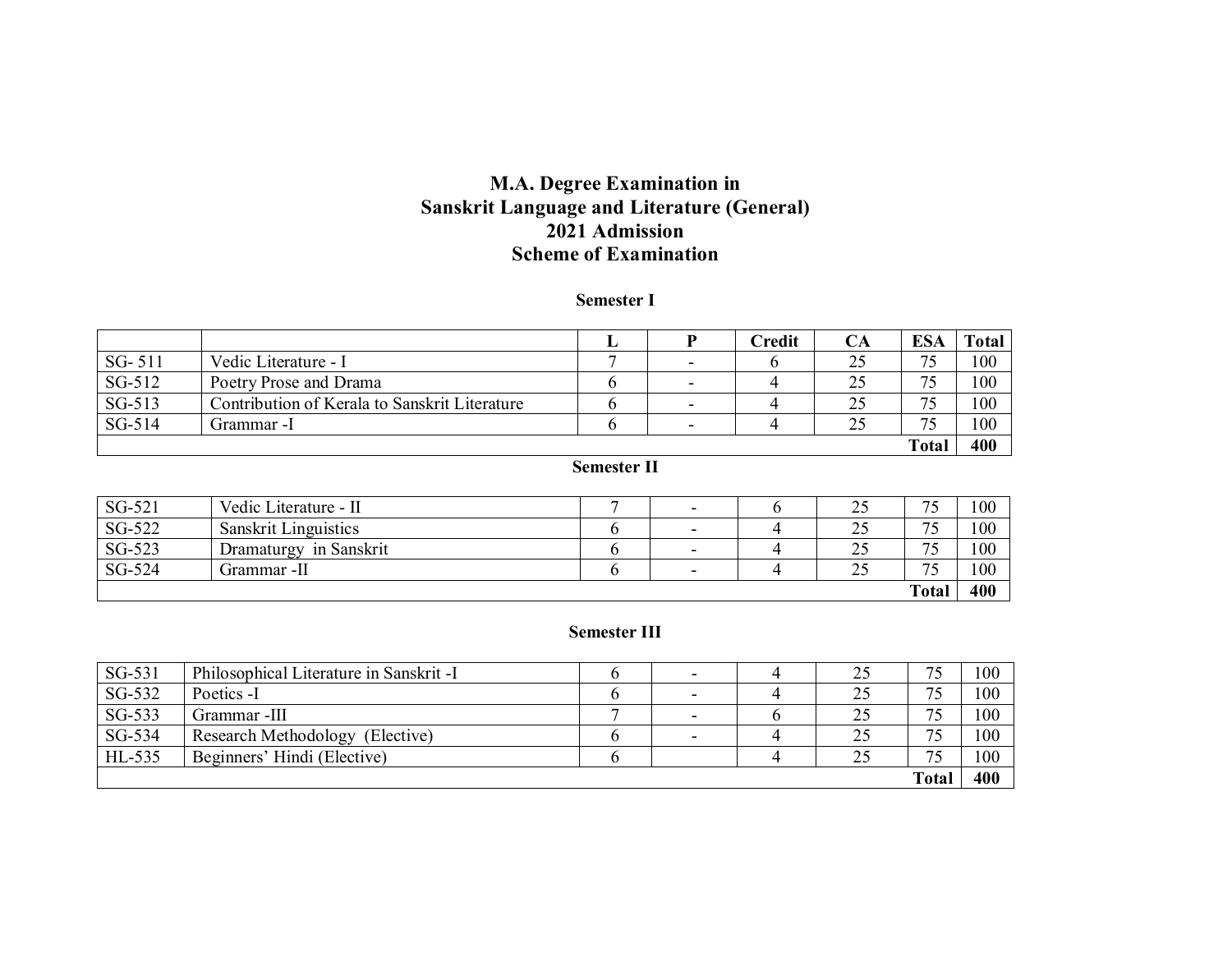| SG-541 | Philosophical Literature in Sanskrit - II           | ┍ |                          | $\sigma$ | 25                 | 75           | 100  |
|--------|-----------------------------------------------------|---|--------------------------|----------|--------------------|--------------|------|
| SG-542 | Poetics -II                                         | 6 | -                        |          | 25                 | 75           | 100  |
| SG-543 | Poetics -III                                        | 6 | $\overline{\phantom{0}}$ |          | 25                 | 75           | 100  |
| SG-544 | Literary Criticism - Eastern and Western (Elective) | 6 | $\overline{\phantom{0}}$ |          | 25                 | 75           | 100  |
| HL-545 | Spoken Hindi (Elective)                             | 6 | $\overline{\phantom{0}}$ |          | 25                 | 75           | 100  |
| SG-545 | Dissertation + Viva Voce $(80+20)$                  |   |                          | b        |                    |              | 100  |
| SG-546 | Viva Voce (Comprehensive)                           |   |                          |          |                    |              | 100  |
|        |                                                     |   |                          |          |                    | <b>Total</b> | 600  |
|        |                                                     |   |                          |          | <b>Grand Total</b> |              | 1800 |

#### **Semester IV**

| <b>Scheme</b>                                  |
|------------------------------------------------|
| MA Sanskrit General – 2021 (Admission onwards) |

| <b>Total No. of Question</b> | <b>Questions to be</b><br>answered | <b>Marks</b> | <b>Total</b>       |
|------------------------------|------------------------------------|--------------|--------------------|
|                              |                                    |              | $10 \times 1 = 10$ |
|                              |                                    |              | $5x^2 = 10$        |
|                              |                                    |              | $5 \times 5 = 25$  |
|                              |                                    |              | $15 \times 2 = 30$ |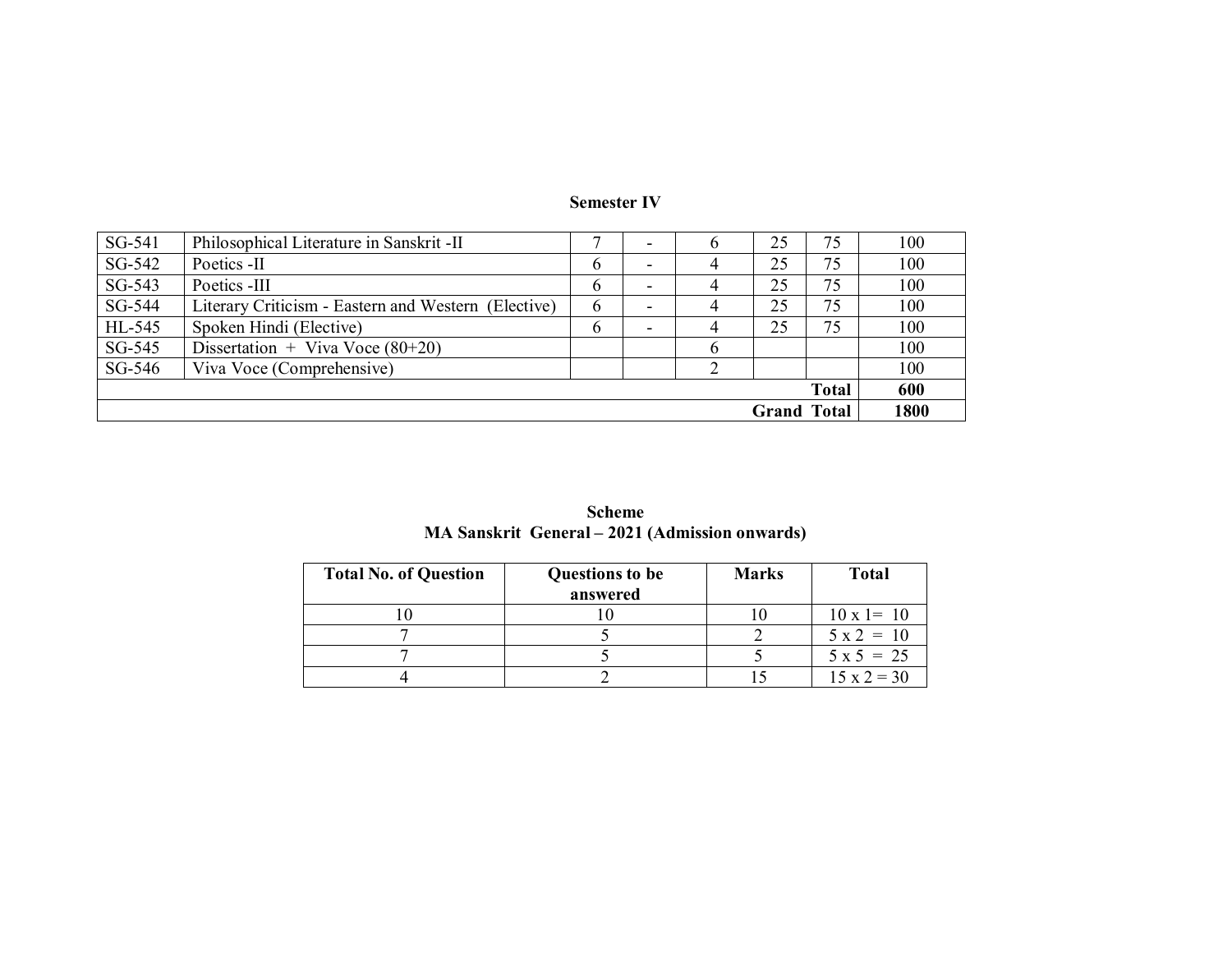#### **University of Kerala MA Sanskrit General Examination 2021 Admission onwards Pattern of Question paper**

Title : Subject Code: Time : 3 Hrs Total Marks : 75 सूचनाः- देवनागरीलिपिमुपयुज्य संस्कृतभाषया उत्तराणि लेखनीयानि । **Part A (Answer all questions. Each Question carries 1 mark) I.** सर्वेषां प्रश्नानाम् उत्तराणि लिखत । (10 x 1 = 10) 1. 2. 3. 4. 5. 6. 7. 8. 9. 10. **Part B (Answer any 5 questions. Each Question carries 2 marks)** II. यञ्चानां प्रश्नानाम् उत्तराणि लिखत । (5 x 2 = 10) 11. 12. 13. 14. 15. 16. 17 **Part C (Answer any 5 questions. Each Question carries 5 marks)** <u>III. पञ्चानां प्रश्नानाम् पु</u>टात्मकमुत्तराणि लिखत । (5 x 5 = 25) 18. 19. 20. 21. 22. 23. 24 **Part D (Answer any 2 questions. Each Question carries 15 marks) IV.** द्वयॊ: निबन्धात्मकमुत्तरं लिखत । (2 x 15 = 30) 25. 26. 27.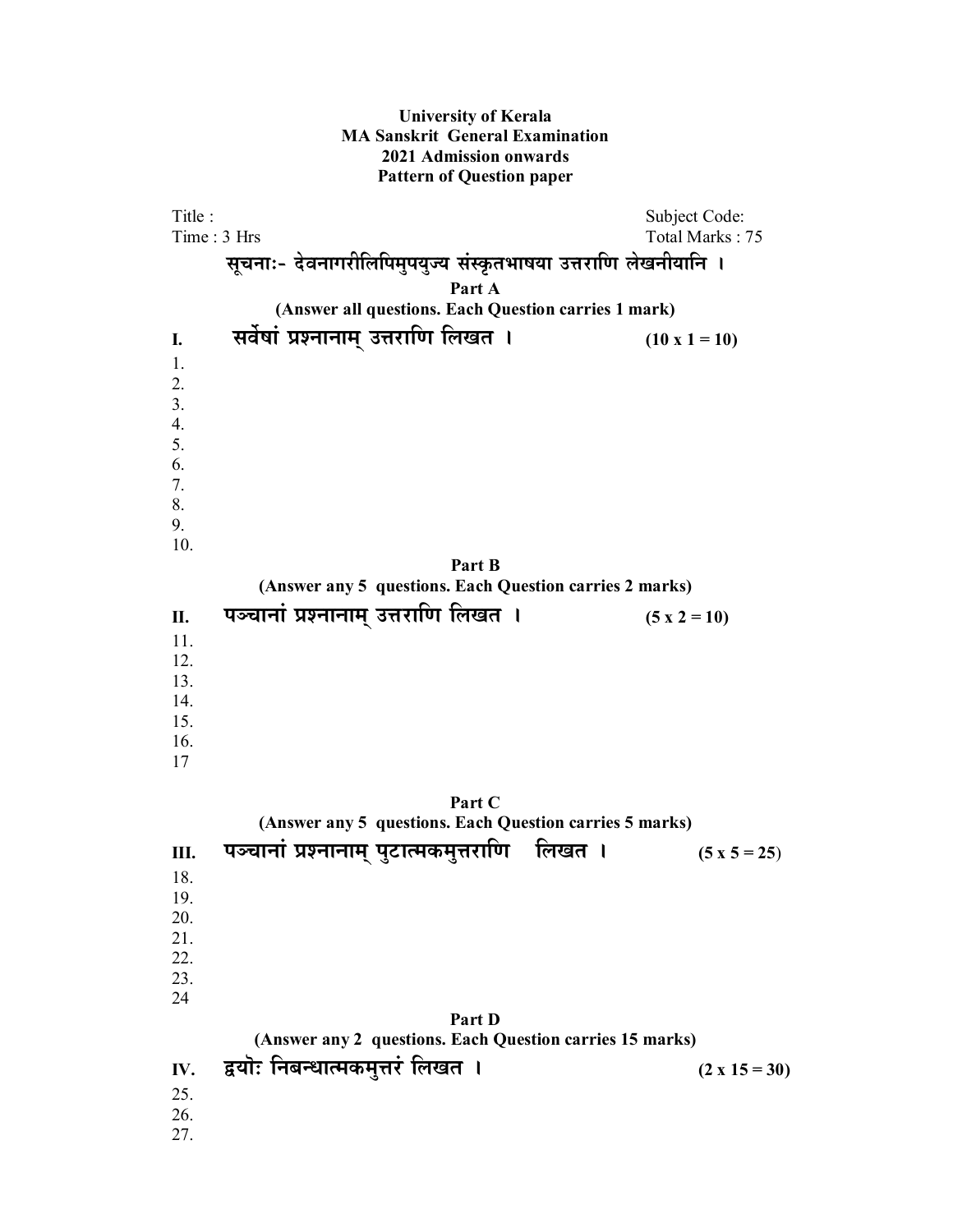# **Programme Specific Outcomes (PSO)**

| PSO <sub>1</sub> | To acquire knowledge and understanding of the role of<br>language in language-based scholarship and research<br>in general, and Sanskrit in particular, |
|------------------|---------------------------------------------------------------------------------------------------------------------------------------------------------|
| PSO <sub>2</sub> | To enhance the knowledge base in order to meet the<br>requirements in career advancement.                                                               |
| PSO <sub>3</sub> | To evaluate various types of literary works critically and find<br>out the merits and demerits in them.                                                 |
| PSO <sub>4</sub> | To develop communication and presentation skills in Sanskrit,<br>English and Regional Language.                                                         |
| PSO <sub>5</sub> | To understand, compare the life and society of various time<br>periods.                                                                                 |
| PSO <sub>6</sub> | To analyse the theories and their application in various<br>situations.                                                                                 |
| PSO <sub>7</sub> | To enrich the skills, knowledge and the ability to read the<br>narrative texts in Sanskrit.                                                             |
| PSO <sub>8</sub> | To build research aptitude specifically in Sanskrit and allied<br>areas.                                                                                |
| PSO <sub>9</sub> | To acquire command over Sanskrit language, literature<br>and poetics.                                                                                   |
| <b>PSO 10</b>    | To conceive traditional wisdom and relate it to the<br>contemporary academic knowledge in Sanskrit studies.                                             |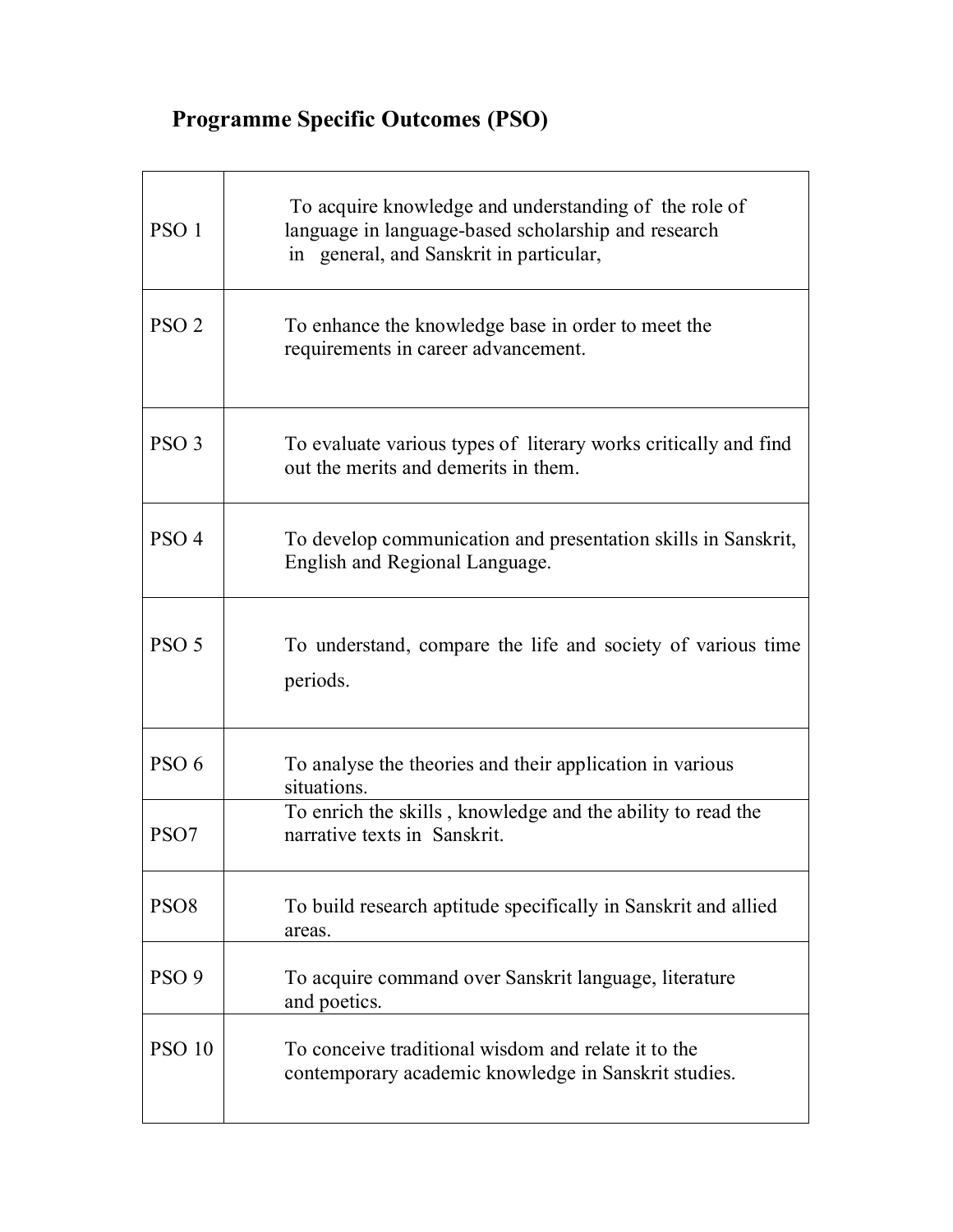# **Semester Course Code | Name of the course | Credits | Credits | Credits | Credits | Credits | Credits | Credits | Credits | Credits | Credits | Credits | Credits | Credits | Credits | Credits | Credits | Credits | Credits Core Courses**  SG-511 Vedic Literature - I 6 SG-512 Poetry Prose and Drama 4 SG-513 Contribution of Kerala to Sanskrit Literature 4 I  $SG-514$  Grammar -I 4 **Core Courses**  SG-521 Vedic Literature - II 6 SG-522 Sanskrit Linguistics 4 SG-523 Dramaturgy in Sanskrit 4 **II**  $SG-524$  Grammar -II 4 **Core Courses**  SG-531 Philosophical Literature in Sanskrit -I 4  $\overline{SG-532}$  Poetics - I 4 **III**  $SG-533$  Grammar -III 6

# **Programme Structure of M.A. Sanskrit Language & Literature**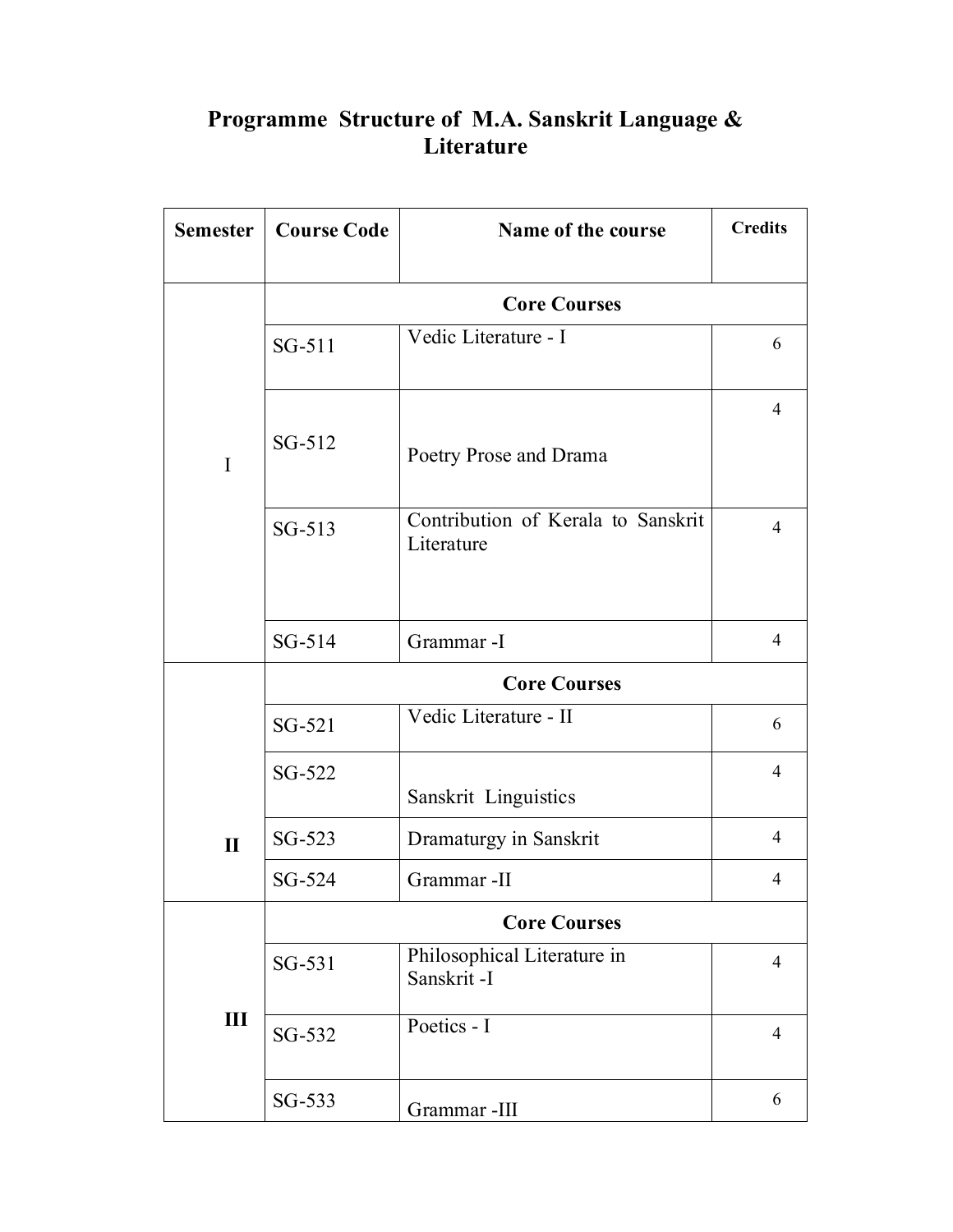|    | <b>Discipline – Specific Electives</b> |                                             |                |  |  |  |
|----|----------------------------------------|---------------------------------------------|----------------|--|--|--|
|    | $SG-534$                               | <b>Research Methodology</b>                 | 4              |  |  |  |
|    | HL-535                                 | Hindi Paper - I                             | 4              |  |  |  |
|    |                                        | <b>Core Courses</b>                         |                |  |  |  |
| IV | SG-541                                 | Philosophical Literature in<br>Sanskrit-II  | 6              |  |  |  |
|    | SG-542                                 | Poetics - II                                | $\overline{4}$ |  |  |  |
|    | SG-543                                 | Poetics - III                               | $\overline{4}$ |  |  |  |
|    |                                        | <b>Discipline – Specific Electives</b>      |                |  |  |  |
|    | SG-544                                 | Literary Criticism - Eastern and<br>Western | $\overline{4}$ |  |  |  |
|    | HL-545                                 | Hindi Paper - II                            | $\overline{4}$ |  |  |  |
|    |                                        |                                             | 6              |  |  |  |
|    | SG-545                                 | Dissertation - Viva Voce                    |                |  |  |  |
|    | $SG - 546$                             | Viva Voce (Comprehensive)                   | $\overline{2}$ |  |  |  |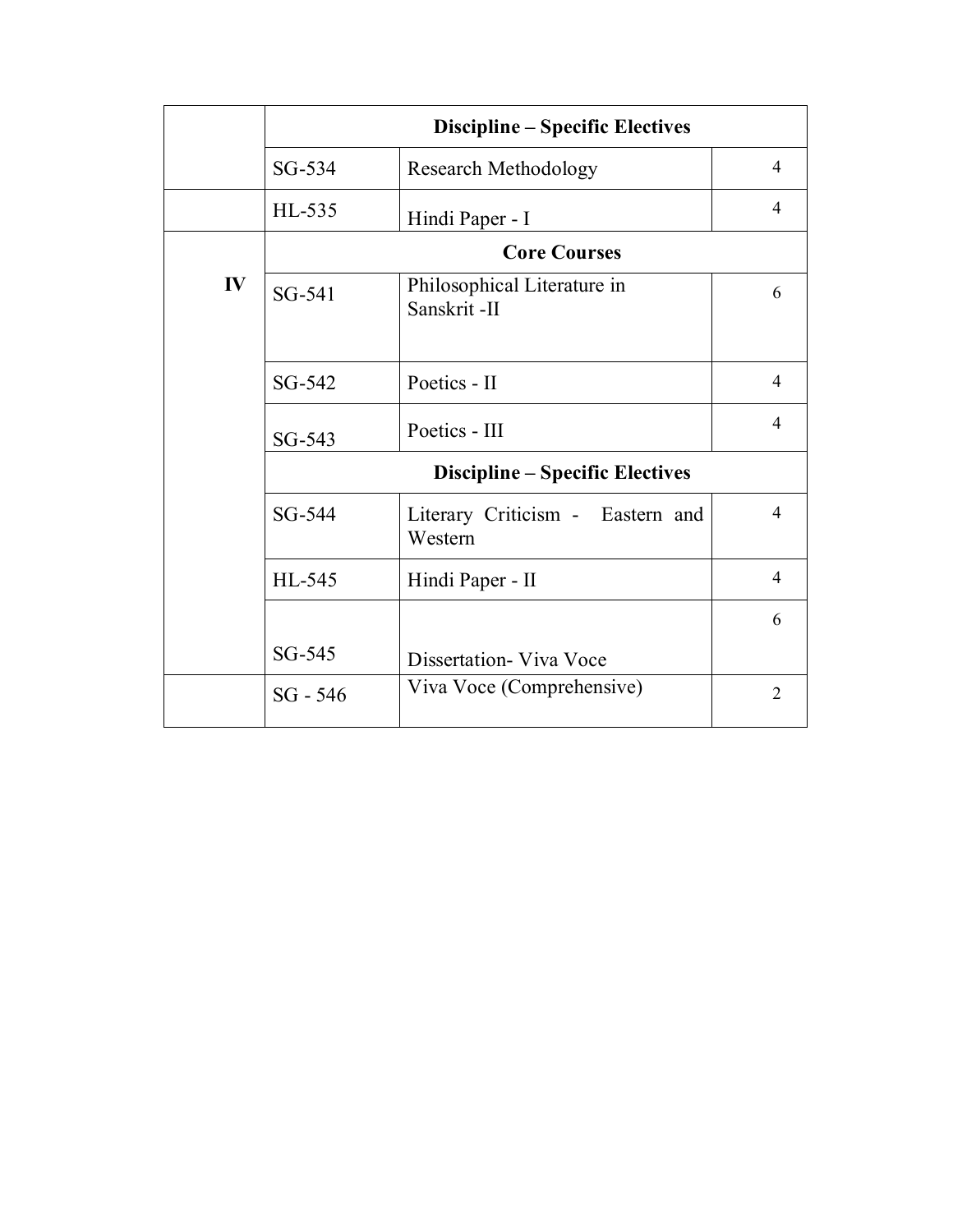# **NAME OF THE COURSE: VEDIC LITERATURE - I**

#### **Module Outcome: (MO)**

After completion of the modules, the student should be able :

- 1. To understand the tradition of Vedic Literature.
- 2. To understand the structure of Veda Mantra-s on their linguistic and metrical rhythm.
- 3. To understand their social, philosophical and cultural importance.
- 4. To understand the Vedasūkta-s along with the Vedic etymological observations.
- 5. To understand Indian knowledge system.
- 6. To understand and compare the traditional knowledge with the contemporary wisdom. Analyse the social and philosophical perspectives with the modern era.
- 7. To understand the aesthetic values which enshrined in the Veda Sūktas and to compare them with the modern literary contributions in different languages.
- 8. To understand the ethical values of ancient Indian tradition and their relevance in the current period.
- 9. To understand the protective system of the environment and eco system of the ancient Indian tradition and its relevance with modern perspectives.
- 10. To understand the protection of medicinal plants and their preservation.
- 11. To understand the scientific contributions to medical, naturopathic, environmental and ecological areas through the ancient Indian culture.

#### **COURSE CONTENT (CC)**

| <b>Module I</b>   | : Textual study of the Rgyedic Hymns on         |                      |
|-------------------|-------------------------------------------------|----------------------|
|                   | Varuna (I.25), Purusa (X 90), Hiranyagarbha     | $(30 \text{ Marks})$ |
|                   | (X. 121), Vak (X. 12), Nasadiya (X. 129).       |                      |
| <b>Module II</b>  | : Textual study of the Sukla Yajurvedic Hymn of | $(10 \text{ Marks})$ |
|                   | Sivasamkalpa, Chapter 34 (Mantras 1-6 only).    |                      |
| <b>Module III</b> | : Textual study of the Sukla Yajurvedic Hymn of | $(10 \text{ Marks})$ |
|                   | Prajapathi, Chapter 23 (Mantras 1-5 only).      |                      |
| <b>Module IV</b>  | : Textual study of the Athary aved ic Hymns on  | $(25$ Marks)         |
|                   | Prithivi XII.1 (1-42), Rastrabhivardhanam       |                      |
|                   | $(I.29)$ , Kalasuktam $(X. 53)$ .               |                      |
|                   |                                                 |                      |

## **ACTIVITIES, LEARNING RESOURCES & ASSESSMENT**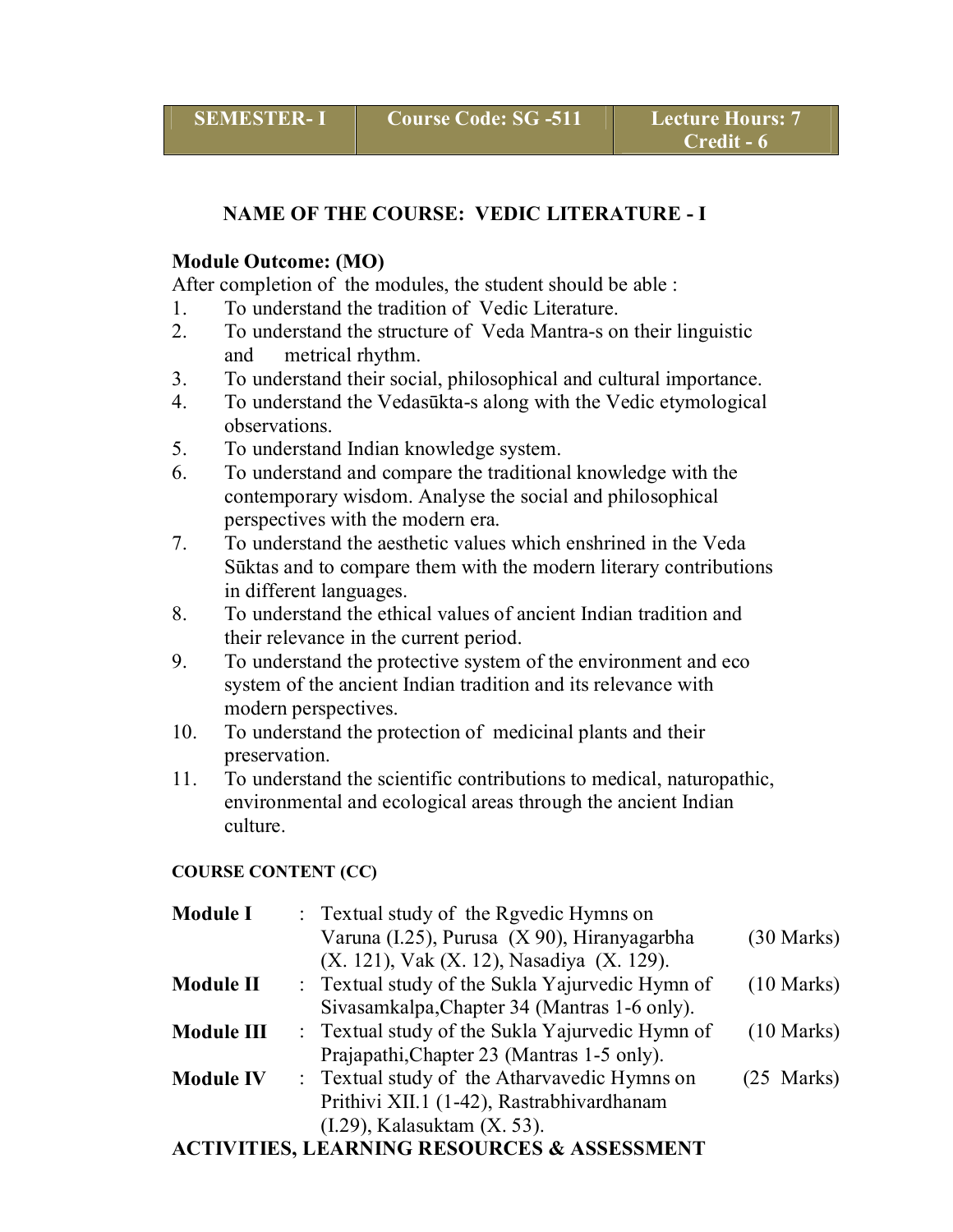## **Suggested Class Room Activities:**

- Assignments.
- Seminar Presentation on selected topics.

# **ASSESSMENT**

25% Continuous / Formative Assessment (see PG Regulations). 75% End-semester/Summative Assessment: 3 hour written Exam.

# **REFERENCES**

- Sayanacarya, Rgyeda with Bhāṣya ,(Ed.) Max Muller.
- Sukla Yajurveda Samhita ,Chowkhamba Sanskrit Series Office,Varanasi.
- Atharvaveda Samhita,Chowkhamba Sanskrit Series Office,Varanasi.
- □ Macdonell, A.A., (1978), Rgveda- Vedic Reader for Students, Madras: Oxford University , Press, P. (160).

- □ Majumdar, R.C., (1996), The Vedic age , Bharatiya Vidya Bhavan, Mumbai.
- Macdonell, A.A., Vedic Reader, Motilal Banarsidass, Delhi.
- □ Shrava M.A. Satya., (1977), A Comprehensive History of Vedic Literature, Pranava Prakasan, P. (337).
- Swamikal, Mridananda, (2004), Atharva Veda Samhita, Ed., Samrat Publishers, P. (232).
- □ Bhat, G.K, (1978), Vedic Themes, Ajanta Publications, P. (120).
- Vedic Literature and Philosophy Swami Prabhavananda.
- Historical and Cultural Studies in the Athervaveda- Dr. Suryakant Bali, Nag Publishers, Delhi, 1981.
- The Vedas and Indian Culture- Kireet Joshi,. Rashtreeya Veda Vidya Prathistan, Motilal Banarsidas, Delhi, 1994.
- Nampoothiri, Sriman, Upanishad Sarvasvam, Malayalam Translation, Samart Publishers, Trissur, 2001.
- $\Box$  www.sanskritweb.net/rigveda/griffith.pdf
- □ https://en.m.wikisource.org/wiki/The Rig\_Veda
- $\Box$  www.sacred-texts.com/hin/rigveda/
- □ https://vedpuran.files.wordpress.com/2013/12/atharva-ved.pdf
- www.hudsoncress.net/html/library/india/Atharvaveda.pdf
- http://estudantedavedanta.net/Taittiriya%Upanishad%20- %20Swami%20Sarvanand%20%5BSanskrit-English%5D.pdf
- □ http://www.kireetjoshiarchives.com/teachers-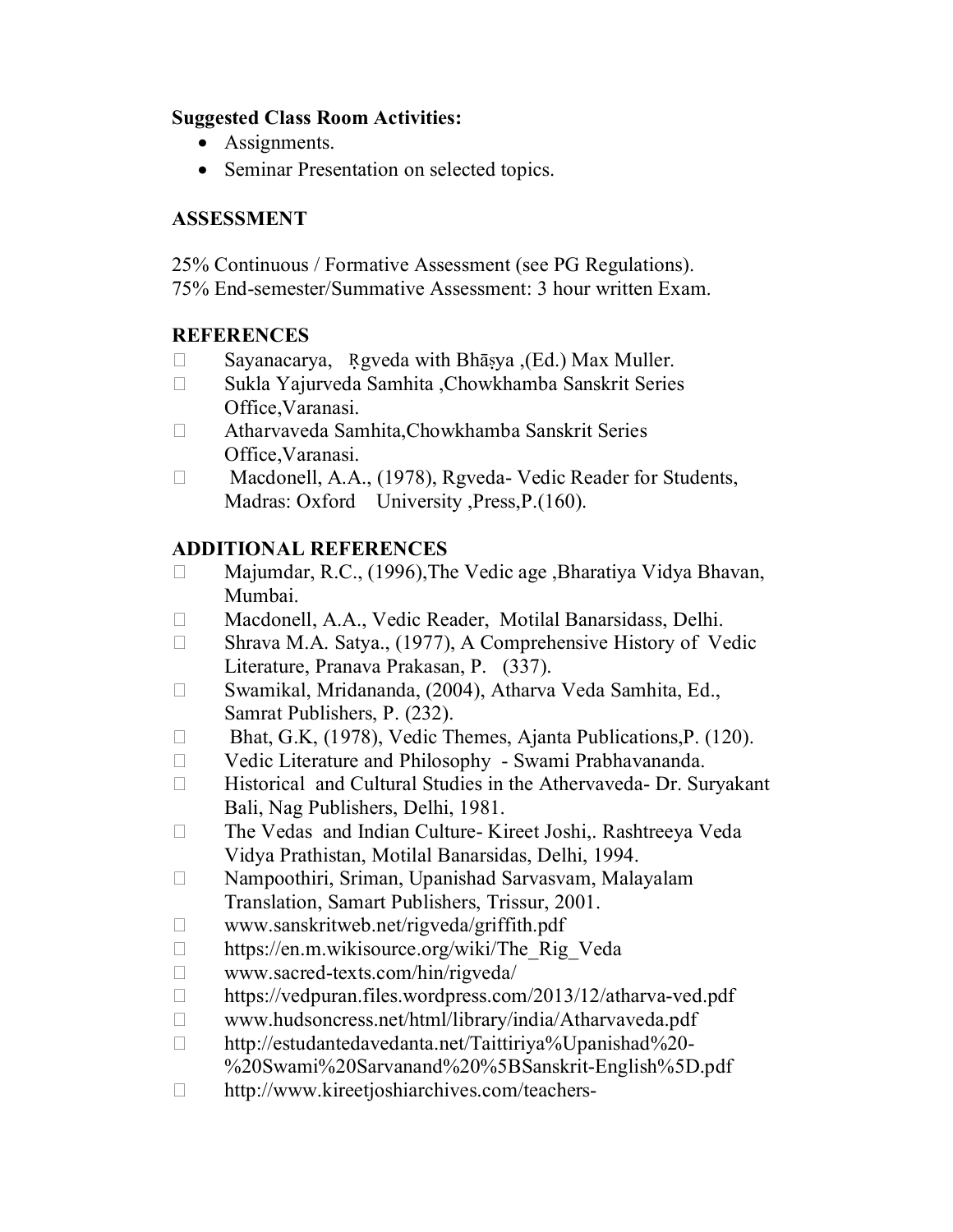#### **NAME OF THE COURSE: POETRY, PROSE AND DRAMA**

#### **Module Outcome: (MO)**

After completion of the modules, the student should be able :

- 1. To understand the detailed knowledge of Sanskrit drama and its chronological issues.
- 2. To get an awareness of poetical compositions.
- 3. To gain skills in translate from Sanskrit to English and Vice - versa based on textual passages.
- 4. To understand the classical and modern periods in Sanskrit poetry.
- 5. To understand the society reflected in Sanskrit poetry.
- 6. To get an awareness about the beauty of Sanskrit prose literature.
- 7. To understand the scholarly values of Sanskrit poetry through Naisadh $\bar{i}$ yacarita – Mahākavya and the creative ability.
- 8. To appreciate the skill and the creative ability of Sanskrit writers.
- 9. To understand the development of drama literature in Sanskrit.
- 10. To understand the specific contributions of Indian playwriters to Indian theatre.
- 11. To understand the performance of Sanskrit drama.
- 12. To understand the dramatic peculiarities of the drama Uttararamacharitam.
- 13. To appreciate the application of Karuna rasa in the play Uttararamacharitam.

## **Course Content(CC)**

| <b>Module I</b>  | : Textual study of Naishadhiyacaritam – Canto I                       |                      |
|------------------|-----------------------------------------------------------------------|----------------------|
|                  | $(1-50)$ .                                                            | $(20$ Marks)         |
| <b>Module II</b> | : Textual study of Dasakumara Carita –<br>Ucchvasa 8 only.            | $(15 \text{ Marks})$ |
|                  | <b>Module III</b> : Textual study of Uttararamacharitam.<br>$(1-4)$ . | $(20$ Marks)         |
| <b>Module IV</b> | : Textual study of Uttararamacharitam.<br>$(4-7)$ .                   | $(20$ Marks)         |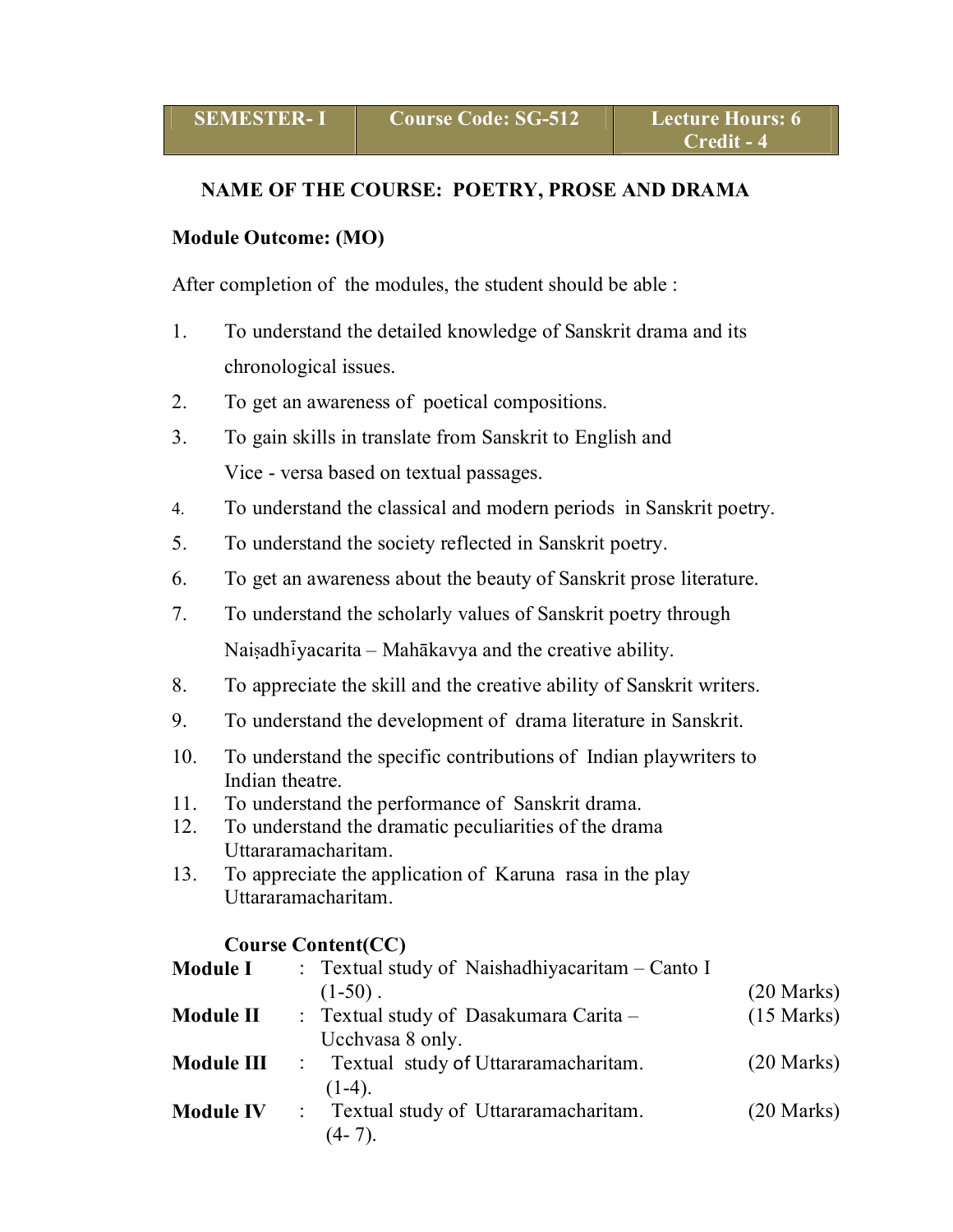# **ACTIVITIES, LEARNING RESOURCES & ASSESSMENT**

## **Suggested Class Room Activities:**

- Assignments.
- Seminar Presentation on selected topics.

## **ASSESSMENT**

25% Continuous / Formative Assessment (see PG Regulations). 75% End-semester/Summative Assessment: 3 hour written Exam.

## **REFERENCES**

- $\Box$  Naishadhiyacarita of Sri Harsha, (1984), Commentary of Mallinatha, Krishnadas Academy,Varanasi.
- Dasakumaracaritam, Chowkhamba Sanskrit Series Office,Varanasi.
- Uttararamacaritam, Chowkhamba Sanskrit Series Office,Varanasi.

- Pandey, Dr. Acharya Dhurandhara, Ed., (2012), Naishadhiyacarita, Bharatiya Vidya Sansthan, Delhi.
- □ Naishadhiyacarita of Sri Harsha, (1984), Commentary of Mallinatha, Krishnadas Academy,Varanasi.
- $\Box$  https://ia800200.us.archive.org/34/items/Bibliotheca Indica\_Series/NaishadhaCharitaOf Sriharsha WithCommentaryPart1-PremachandraPandita1836bis.pdf
- http://sanskrit-books.blogspot.in/2012/08/sri-harshanaishadham.html
- □ http://www.languageinindia.com/oct2011/triptimphilp.pdf
- □ https://sanskritdocuments.org/doc\_z\_misc\_major\_ works/kalidas.pdf
- $\Box$  http://www.agathos-international-review.com/issue5 2/11. Articol%20-%20NAVEEN%20K.%20MEHTA.pdf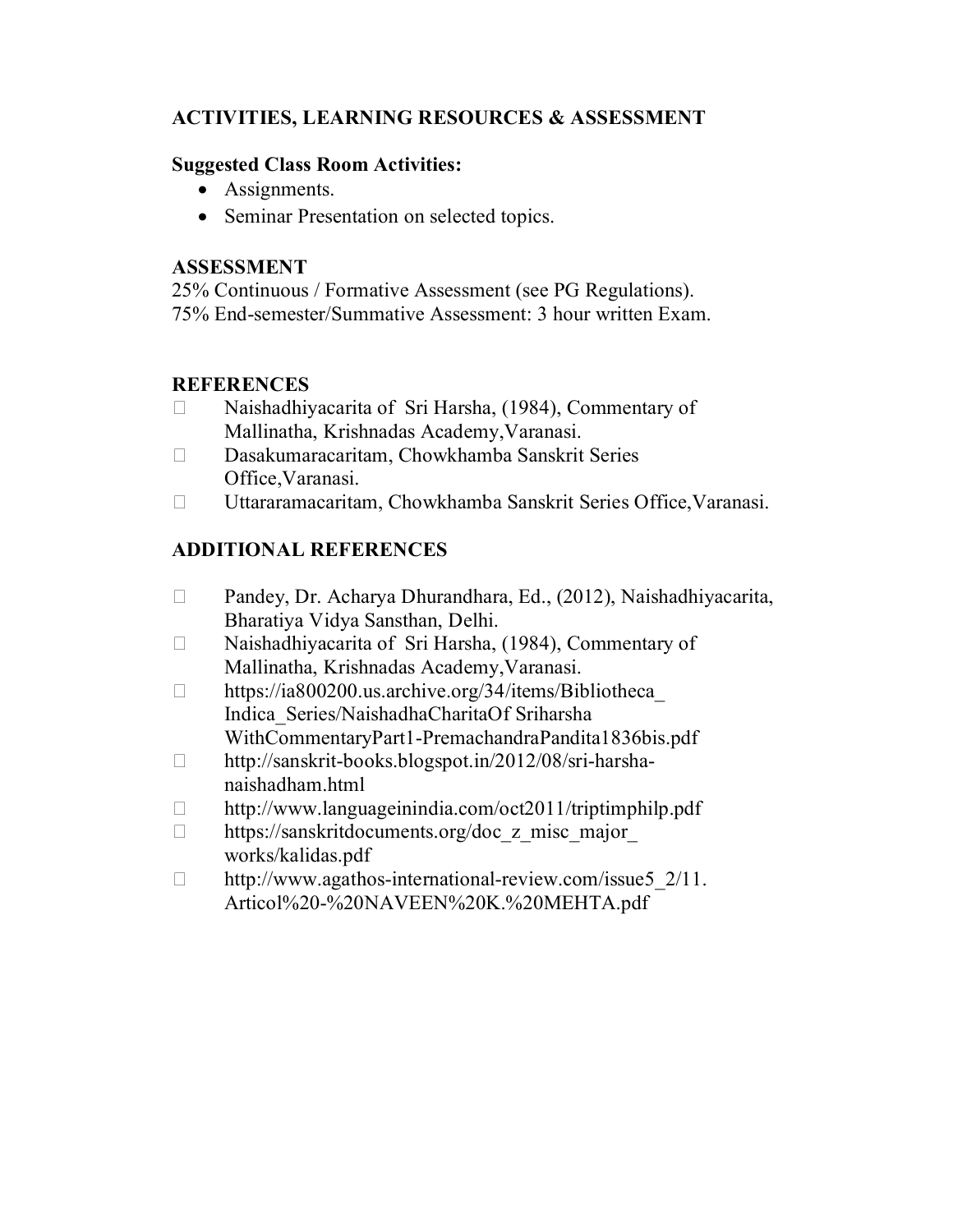# **NAME OF THE COURSE: CONTRIBUTION OF KERALA TO SANSKRIT LIERATURE**

#### **Module Outcome: (MO)**

After completion of the modules, the student should be able :

- 1. To get an awareness of the history of Sanskrit literature.<br>2. To familiarize a comprehensive and descriptive overviews
- 2. To familiarize a comprehensive and descriptive overviews of Sanskrit literature.
- 3. To understand the vast Sanskrit literary heritage of Kerala.
- 4. To understand a general awareness of the contribution of Kerala to Sanskrit literature.
- 5. To understand the royal patronage of Kerala royal families.
- 6. To understand the valuable contributions of Kerala to Sanskrit **literature**
- 7. To get an awareness of the modern Sanskrit writers from Kerala.

#### **Course Content (CC)**

| <b>Module I</b>  | : Contributions of Kulasekharas -                                       |                      |
|------------------|-------------------------------------------------------------------------|----------------------|
|                  | Kulasekhara Alwar and his works - Royal                                 | $(15 \text{ Marks})$ |
|                  | Dramatist Kulasekhara and his works-Kerala                              |                      |
|                  | Stage-Tholan-Poet Vasudeva and his works.                               |                      |
| <b>Module II</b> | : Manavikrama of Kozhikodu-                                             | $(20$ Marks)         |
|                  | 18 <sup>1</sup> / <sub>2</sub> (Pathinettara) Kavikal and their works - |                      |
|                  | Contributions of Travancore Royal family.                               |                      |
| Module III       | : Manaveda and his contributions-                                       | $(20$ Marks)         |
|                  | Narayana Pandita- Sreekanda-                                            |                      |
|                  | Narayana Bhattatiri of Melputhoor and his                               |                      |
|                  | works-Athula and his works-Rama Panivada-                               |                      |
|                  | Sakthi Bhadra-Bilvamangalam.                                            |                      |
| <b>Module IV</b> | : Modern Poets from Kerala-                                             | $(20 \text{ Marks})$ |
|                  | A.R.Raja Raja Varma- Dr. T. Ganapathy Sastri-                           |                      |
|                  | Mutukulam Sreedhar- Dr. K.N. Ezhuthachan-                               |                      |
|                  | Prof. P.C. Devasya- Prof. K. Balaramapanicker.                          |                      |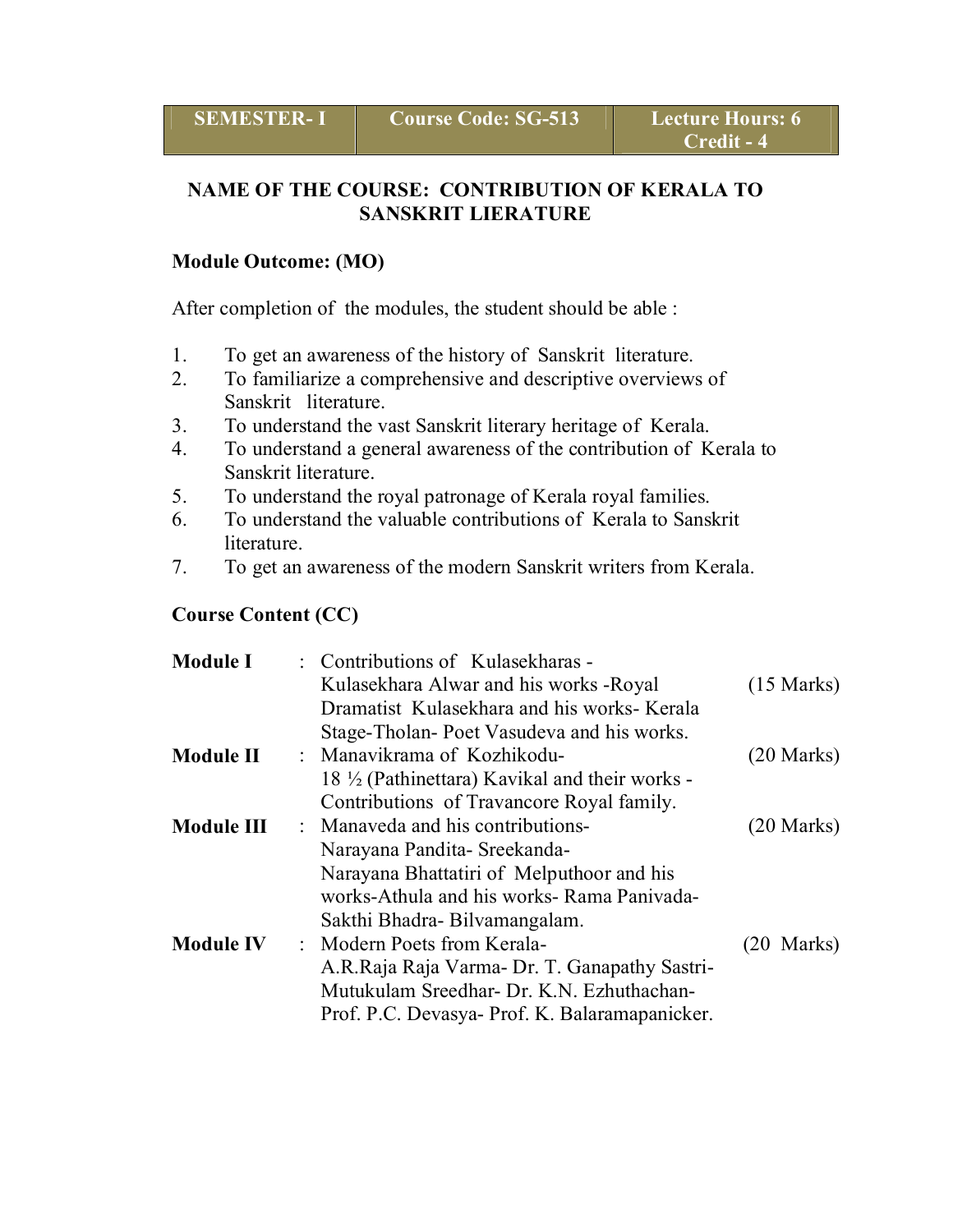## **ACTIVITIES, LEARNING RESOURCES & ASSESSMENT Suggested Class Room Activities:**

- Assignments.
- Seminar Presentation on selected topics.

## **ASSESSMENT**

25% Continuous / Formative Assessment (see PG Regulations). 75% End-semester/Summative Assessment: 3 hour written Exam.

# **REFERENCES**

- $\Box$  Kunjunni Raja, K. (1958), Contribution of Kerala to Sanskrit Literature, University of Madras.
- □ Ulloor S.Aiyer Parameshwaran, (1953), Kerala Sahitya Caritram, (Edn.I), Kerala University Publication, Thiruvananthapuram, P.(384).
- Vadakkumkoor Rajaraja Varma, (1962), Keraliya Samskrita Sahityacaritram, National Book Stall, Kottayam, P. (639).
- Aiyar, T.K. Ramachandra, (1995), A Short History of Sanskrit Literature, R.S. Vadhyar & Sons, Palaghat, (212p).

- $\Box$  http://ignca.nic.in/sjha0002.htm
- https://www.stephan
	- knapp.com/complete\_review\_of\_vedic\_literature.htm
- https://archive.org/details/HistoryOfClassicalSanskritLiterature-MKrishnamachariar
- www.sanskrit.nic.in/aboutsanskrit1.htm
- http://shodganga.inflibnet.ac.in/bitstream/10603/40241/7/chapter3.pdf
- www.keralahistory.ac.in/literaryadition.htm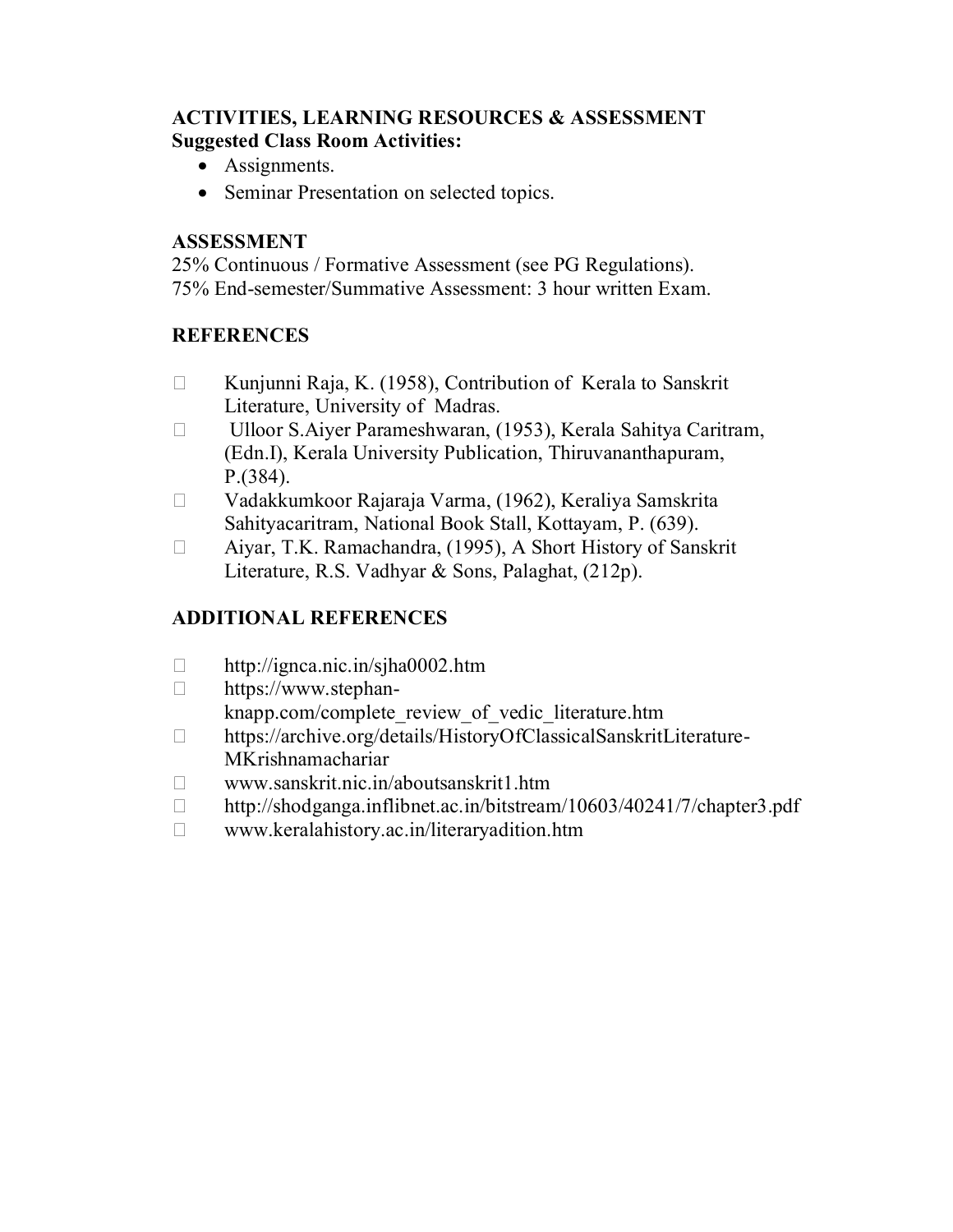## **NAME OF THE COURSE: GRAMMAR -I**

#### **Module Outcome: (MO)**

After completion of the modules, the student should be able :

- 1. To understand the basic structure and principles of Sanskrit grammar.
- 2. To understand the application of Prakrti and Pratyaya in the formation of a word.
- 3. To get an awareness of sentence making in Sanskrit .
- 4. To appreciate the special applications which have done in the creative writings of Sanskrit literature.
- 5. To understand the meaning of a noun form and the formation of noun with the application of base and Pratyaya.
- 6. To understand the intellectual tradition of Sanskrit grammar. A comprehensive analysis of Pre-pāṇinian and Post-pāṇinian schools of grammar.
- 7. To appreciate the Pāṇinian concepts of grammar.
- 8. To get an awareness of the different types of suffixes.

## **COURSE CONTENT**

| <b>Module I</b>  | : Stripratyaya Prakarana                   | $(20$ Marks)         |
|------------------|--------------------------------------------|----------------------|
|                  | (Laghusidhantakaumudi).                    |                      |
| <b>Module II</b> | : Atmanepada Prakarana (Sidhantakaumudi).  | $(15 \text{ Marks})$ |
| Module III       | : Parasmaipadaprakarana (Sidhantakaumudi). | $(15 \text{ Marks})$ |
| <b>Module IV</b> | : Subanta Prakarana – Rama only            | $(25 \text{ Marks})$ |
|                  | (Laghusidhantakaumudi).                    |                      |

#### **ACTIVITIES, LEARNING RESOURCES & ASSESSMENT Suggested Class Room Activities:**

- Assignments.
- Seminar Presentation on selected topics.

#### **ASSESSMENT**

25% Continuous / Formative Assessment (see PG Regulations). 75% End-semester/Summative Assessment: 3 hour written Exam.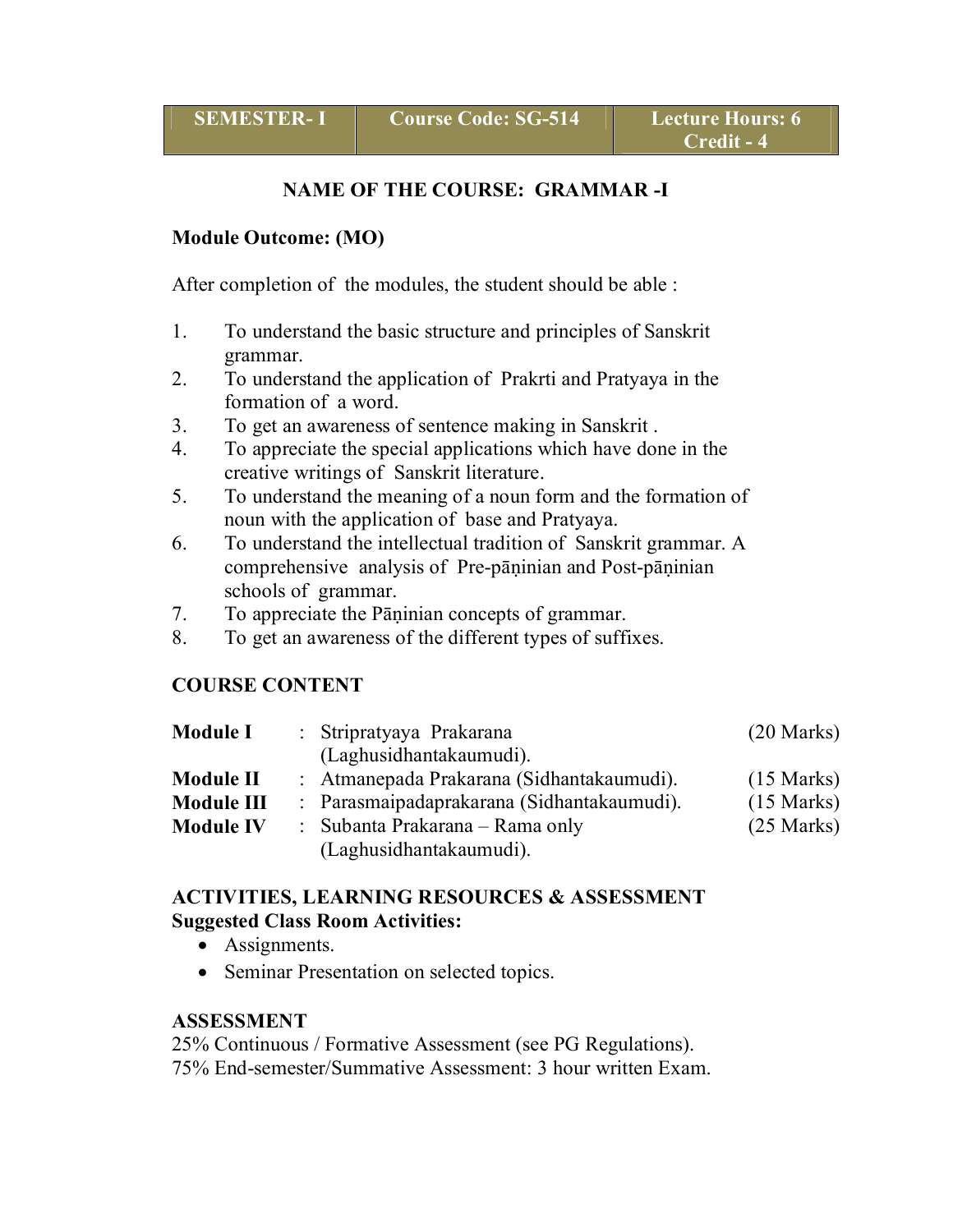#### **REFERENCES**

- Vaiyakaranasiddhantakaumudi,Bhattoji Dikshita,Krishnadas Academy,Varanasi,1987.
- Laghusidhantakaumudi,Varadarajacharya,Chowkhamba Amarabharati Prakasan,Varanasi,1989.

- Ashtadhyayi of Panini.
- Diksita, Bhattoji, (1959), Siddhantakaumudi, Sree Krishnananda Venkiteswara Steam Press,Bombay.
- Shukla, Dr. Paramesvara Datta, (2010), Vaiyyakarana Siddhanta Kaumudi, Bharatiya Vidya Samsthan, Varanasi (796p).
- □ Potti, Prof. R. Vasudevan, (1991), Balahitaishini commentary on Leghusiddhanta Kaumudi, Govt. Sanskrit College Co-operative Store,Trippunithura.
- Poulose,Dr.K.G.,(2006),Laghusamskritam,Dronacharya Publications,Calicut.
- $\Box$  https://archive.org/details/Siddhantakaumudi English Translation\_SR\_Ray
- http://www.pushtisahitya.org/sanskrit/Generic/ Sanskrit/Laghu\_Siddhanta\_Kaumudi\_Bhaimivyakhya\_Bhag-I.pdf
- http://www.vedabhoomi.org/SiddhantaKaumudi.html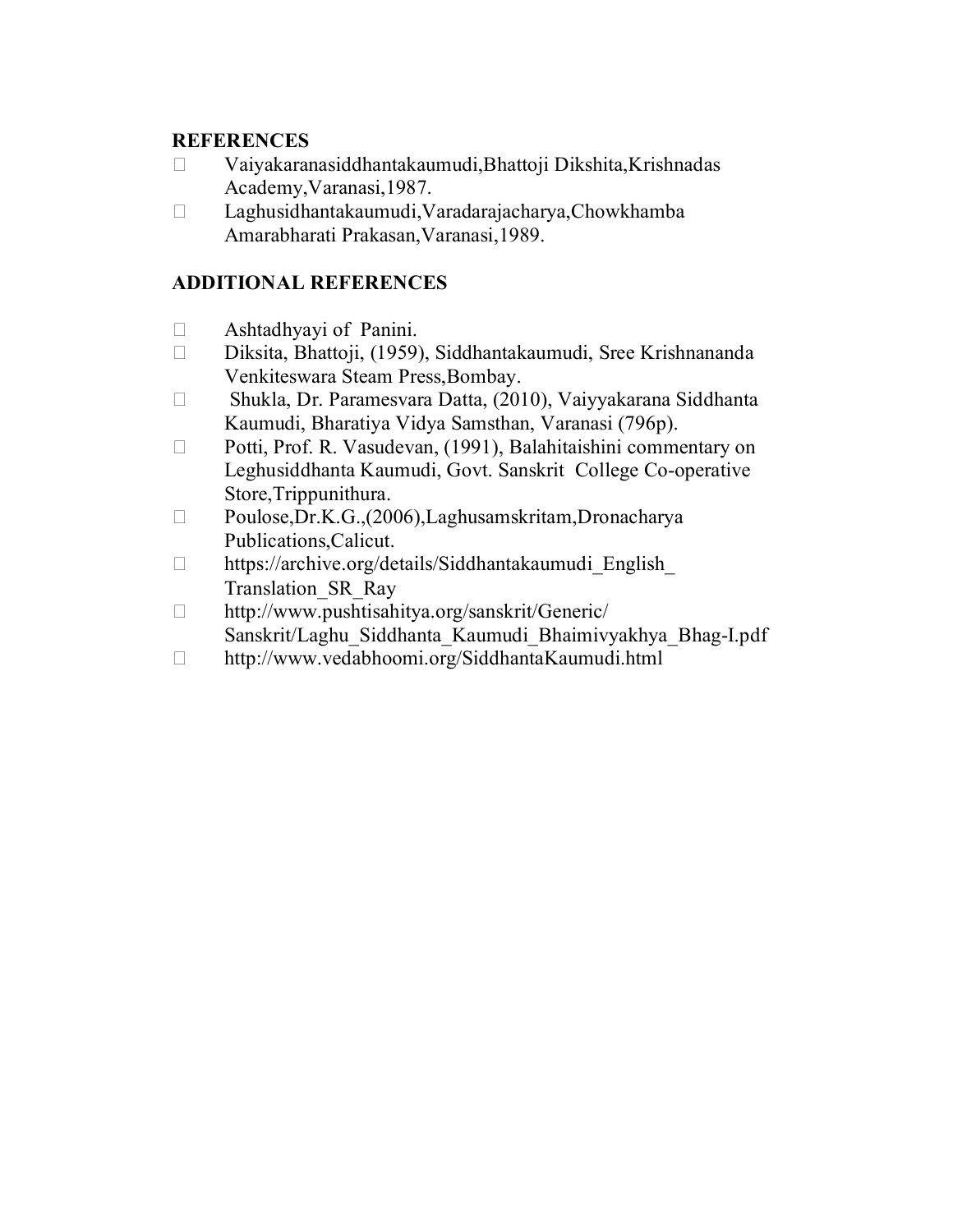## **NAME OF THE COURSE: VEDIC LITERATURE - II**

#### **Module Outcome: (MO)**

- 1. To understand the tradition of Vedic Literature.
- 2. To understand the social and cultural importance of the Upanishads.
- 3. To appreciate the philosophy of the Upanishads.
- 4. To understand Indian knowledge system.
- 5. To understand and compare the traditional knowledge with the contemporary wisdom. Analyse the social and philosophical perspectives with the modern era.
- 6. To understand the ethical values of ancient Indian tradition and their relevance in the current period.
- 7. To appreciate Yaska's contribution to etymology, philology, semantics and phonetic equipments.
- 8. To understand the aim,scope and importance of etymology.
- 9. To appreciate the compilation of Nighantu.
- 10. To understand the science behind the production of a word.

#### **COURSE CONTENT (CC)**

| <b>Module I</b>  | : Introduction to the Upanishads $-Date$ –                                                      |                      |
|------------------|-------------------------------------------------------------------------------------------------|----------------------|
|                  | Number-Philosophy.                                                                              | $(10 \text{ Marks})$ |
| <b>Module II</b> | : Textual study of Katopanishad.                                                                | $(25$ Marks)         |
| Module III       | : Textual study of Niruktam – Chapters $I\&II$ .                                                | $(20$ Marks)         |
| <b>Module IV</b> | : Textual study of Yajnavalkya Smriti<br>(Vyavaharadhyaya- upto Sakshiprakarana-<br>83 Slokas). | $(20$ Marks)         |

## **ACTIVITIES, LEARNING RESOURCES & ASSESSMENT**

#### **Suggested Class Room Activities:**

- Assignments.
- Seminar Presentation on selected topics.

## **ASSESSMENT**

25% Continuous / Formative Assessment (see PG Regulations). 75% End-semester/Summative Assessment: 3 hour written Exam.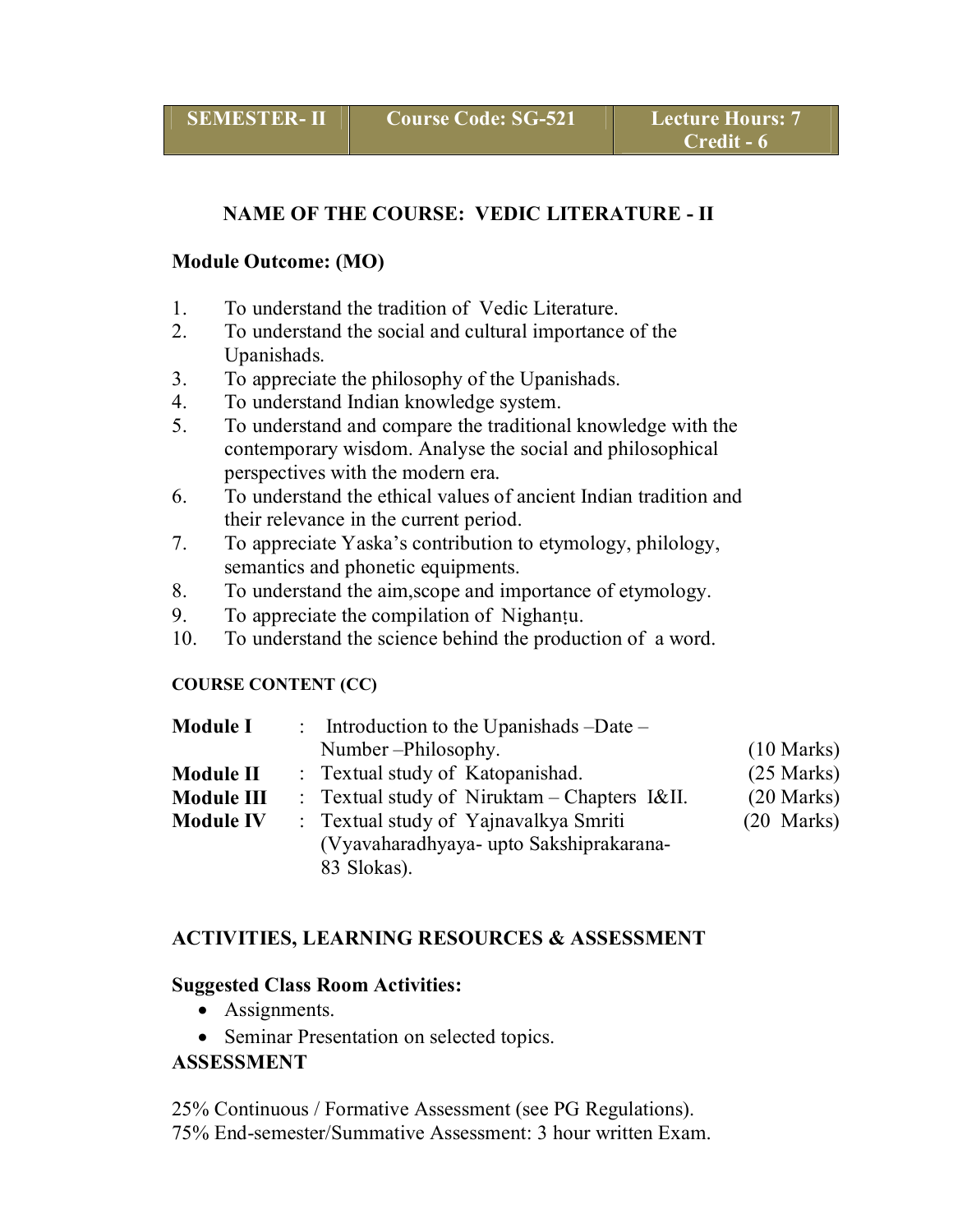## **REFERENCES**

- $\square$  Dasgupta, S.N., History of Indian Philosophy, Motilal Banarsidass, Delhi,(Vol.I).
- □ Katopanishad, Chowkhamba Amarabharati Prakasan,Varanasi,1977.
- □ Nirukta of Yaska,Chowkhamba Vidyabhavan,Varanasi,1992.
- Yajnavalkya Smriti,Chowkhamba Sanskrit Samsthan,Varanasi,1994.

- □ Majumdar, R.C., (1996), The Vedic age , Bharatiya Vidya Bhavan, Mumbai.
- □ Shrava M.A. Satya., (1977), A Comprehensive History of Vedic Literature, Pranava Prakasan, P. (337).
- □ Bhat, G.K, (1978), Vedic Themes, Ajanta Publications, P. (120).
- Vedic Literature and Philosophy Swami Prabhavananda.
- The Vedas and Indian Culture- Kireet Joshi,. Rashtreeya Veda Vidya Prathistan, Motilal Banarsidas, Delhi, 1994.
- Nampoothiri, Sriman, Upanishad Sarvasvam, Malayalam Translation, Samart Publishers, Trissur, 2001.
- $\Box$  www.sanskritweb.net/rigveda/griffith.pdf
- □ https://en.m.wikisource.org/wiki/The Rig Veda
- www.sacred-texts.com/hin/rigveda/
- □ https://vedpuran.files.wordpress.com/2013/12/atharva-ved.pdf
- www.hudsoncress.net/html/library/india/Atharvaveda.pdf
- http://estudantedavedanta.net/Taittiriya%Upanishad%20-
- %20Swami%20Sarvanand%20%5BSanskrit-English%5D.pdf
- □ http://www.kireetjoshiarchives.com/teachers-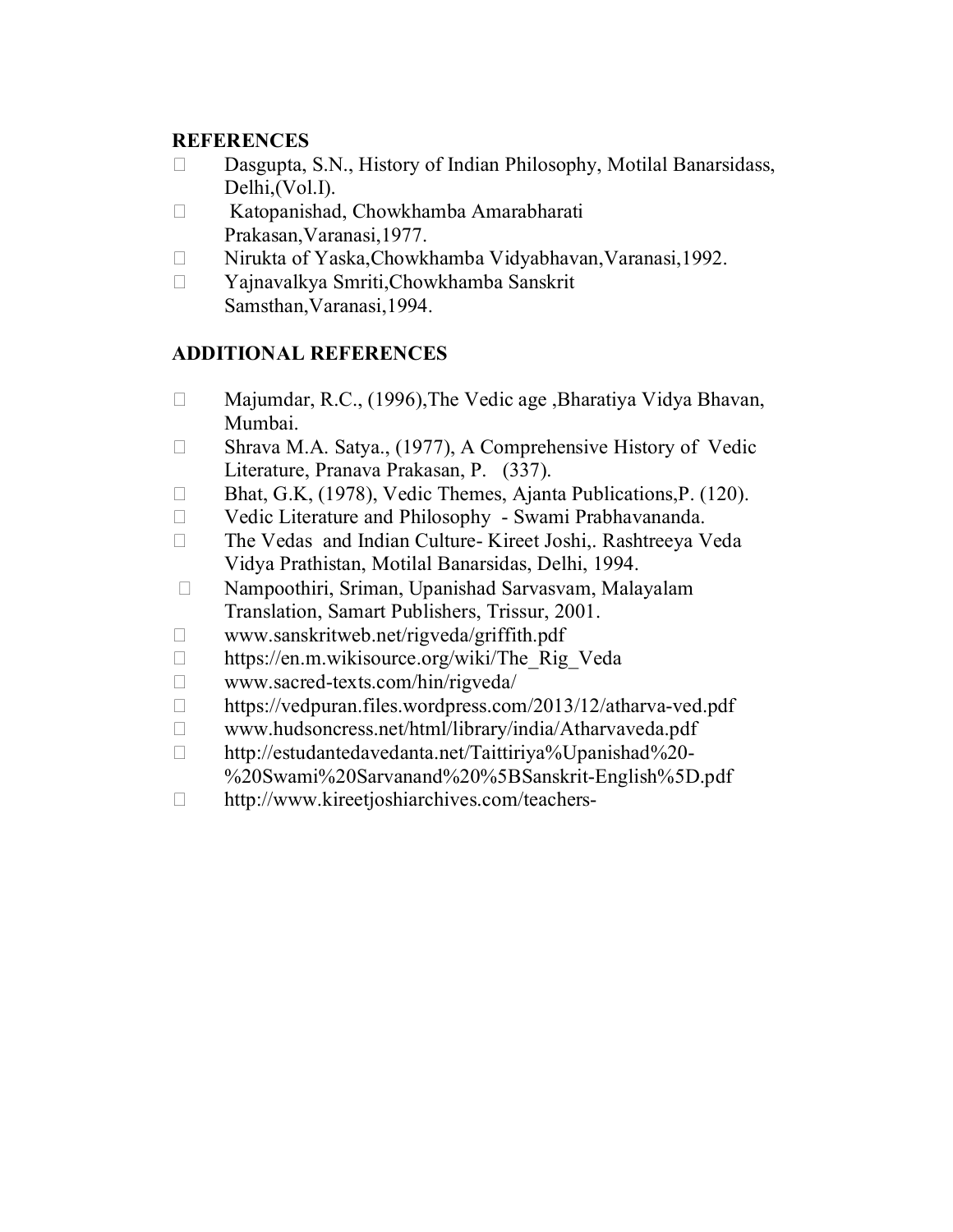## **NAME OF THE COURSE: SANSKRIT LINGUISTICS Module Outcome: (MO)**

After completion of the modules, the student should be able :

- 1. To critically understand the history of language and its evolution.
- 2. To understand and analyse Indian traditional language studies.
- 3. To compare the traditional knowledge with the contemporary wisdom.
- 4. To generate social intimacy through language studies.
- 5. To understand the Vedic etymological observations.
- 6. To create ability in the grammatical structuring through Sanskrit language studies.
- 7. To apply the knowledge in new situations.
- 8. To present communications in linguistics and etymology.
- 9. To understand the developments of modern linguistics.
- 10. To enhance the linguistic knowledge of Sanskrit language and stages in its development.
- 11. To familiariase the fundamentals of Comparative Philology.
- 12. To understand the structure of Veda Mantra-s on their linguistic metrical rhythm.
- 13. To understand their social, philosophical and cultural importance.
- 14. To acquaint the correct pronunciation.

## **Course Content (cc)**

| <b>Module I</b>   | : Panineeyasiksha - I to V chapters.             | $(20$ Marks)         |
|-------------------|--------------------------------------------------|----------------------|
| <b>Module II</b>  | : Phonetic laws- Law of Palatalization-          | $(20$ Marks)         |
|                   | Fortunatov's Rule-Grimm's Law-Verner's           |                      |
|                   | Law-Grassmann's Law.                             |                      |
| <b>Module III</b> | $\therefore$ Semantics                           | $(15 \text{ Marks})$ |
|                   | Primary Meaning - secondary meaning-             |                      |
|                   | Etymological meaning-Popular Etymology-          |                      |
|                   | Synonyms - Antonyms - Hononyms-                  |                      |
|                   | Homaphone – Polysemy – Euphemism -               |                      |
|                   | Causes of semantic change-Pejoration -           |                      |
|                   | Classification of semantic change.               |                      |
| <b>Module IV</b>  | : Modern Lingustics                              | $(20$ Marks)         |
|                   | Descriptive Linguistics - Structural Linguistics |                      |
|                   | of De Saussure - Langue and Parole -             |                      |
|                   | Noam chomsky - Transformational and general      |                      |
|                   | grammar- Deep structure - Surface structure -    |                      |
|                   | Socio Lingustics.                                |                      |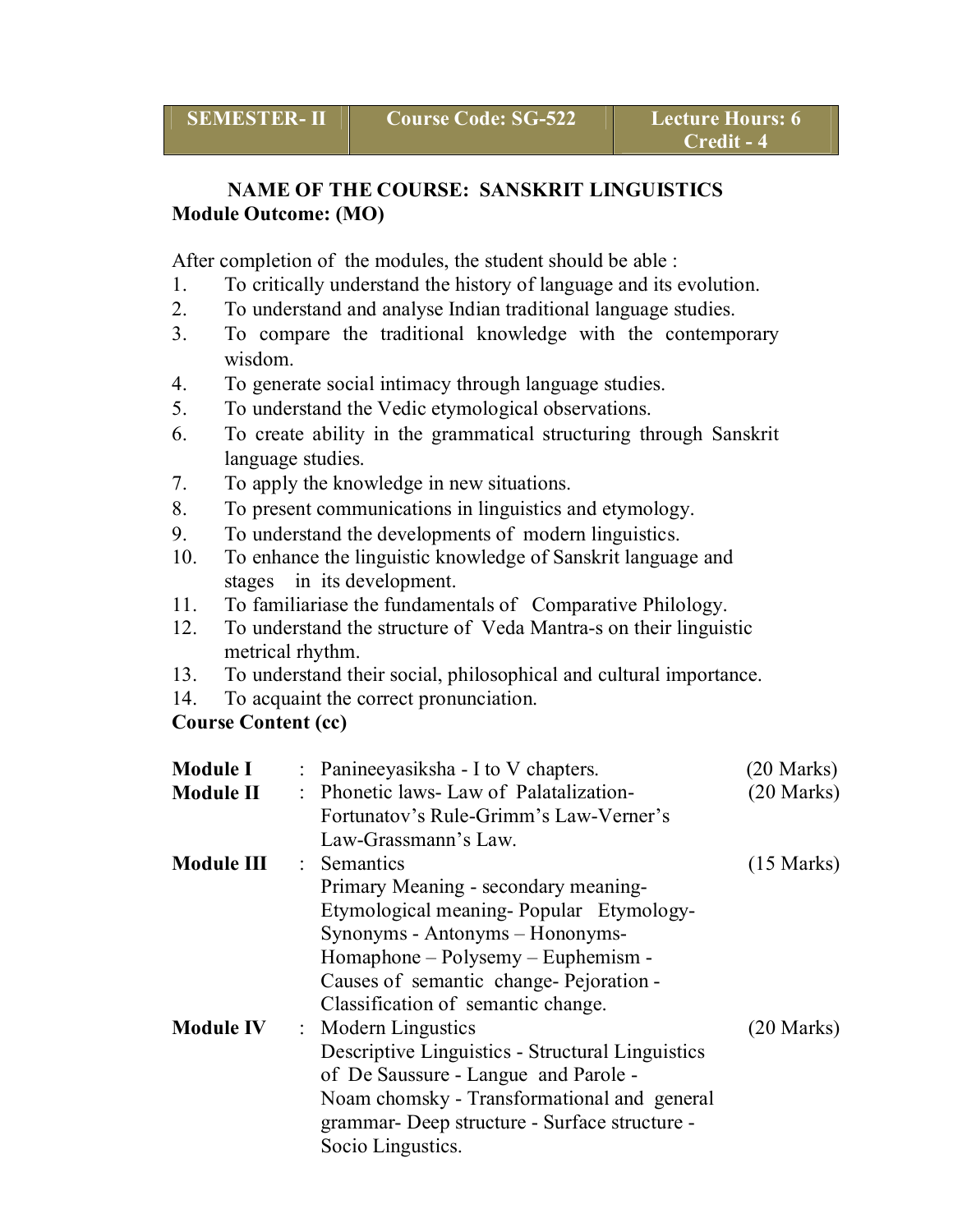# **ACTIVITIES, LEARNING RESOURCES & ASSESSMENT**

## **Suggested Class Room Activities:**

- Assignments.
- Seminar Presentation on selected topics.

# **ASSESSMENT**

25% Continuous / Formative Assessment (see PG Regulations). 75% End-semester/Summative Assessment: 3 hour written Exam.

# **REFERENCES**

- $\Box$  Panineeyasiksha(with Subodhini Malayalam commentary), Dr R.Vijayakumar,Gayathri Publications,Thiruvananthapuram,2006.
- An Introduction to Sanskrit Linguistics- Comparative and Historical, Srimannarayana Murthi. D.K. Publishers, Delhi, 1984.
- A Course in General Linguistics, Ferdinand de Saussure, (trans.) Warde Baskin, London: 1964.
- Linguistics, David Crystal, Cambridge University Press, Cambridge.

- Cambridge Encyclopedia of Language, David Crystal, Cambridge University Press, Cambridge.
- $\Box$  Indian Theories of Meaning, Dr.K. Kunjunni Raja, Adyar Library, Madras, 2002.
- Introduction to the Study of Language, L. Bloomfield, New York,1933.
- □ Papers on Linguistics, Firth.J.R, Oxford Press, London, 1957.
- □ Syntactic Structures, Noam Chomsky, Mouton, Hague, 1957.
- □ Aspects of Language, E.J. William, Faber & Faber, London, 1953.
- The Word and the World, Bimal Krishna Matilal, Oxford University Press, New Delhi, 1982.
- □ Sabdarthasiddhantangal Samskritattil, Dr.N.V.P.Unithiri, Kerala State Language Institute, Thiruvanathapuram.
- Bharatiyasiddhantangal, (trans), Dr.K.A.Ravindran, Vallathol.
- Artham, Vidyapitham, Sukapuram Edappal, Malappuram 2018.
- Verbal Apprehension and Indian Hermeneutics (Ed.) Dr.N.K.Sundareswaran, Department of Sanskrit, University of Calicut, 2011.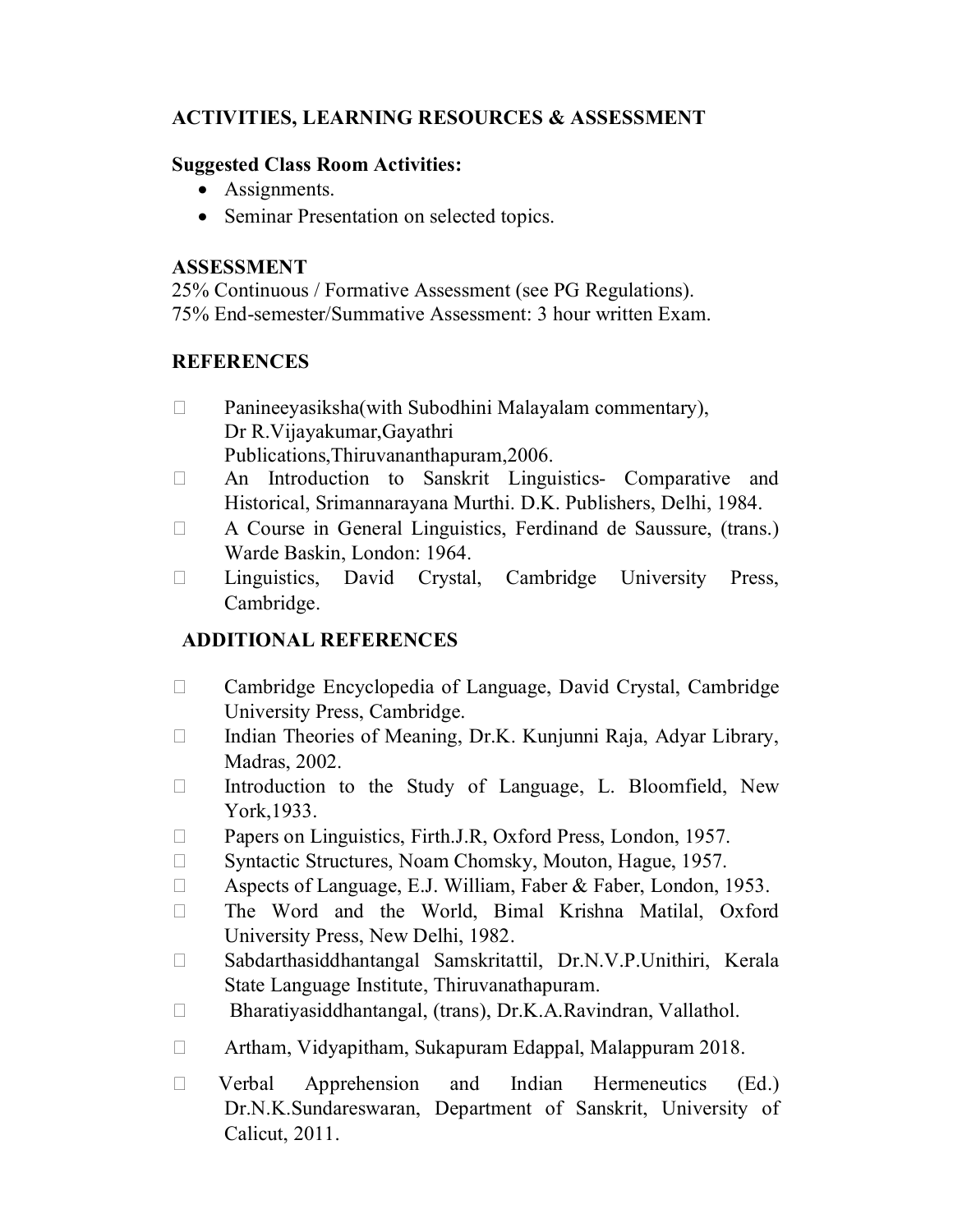- Nirukta of Yaska with Durgavivrti, Meharchand Lachman Das, New Delhi.
- Computational Linguistics an Introductlon, Ralph Grishman, Cambridge University Press, 1999.
- Aiyar, T.K. Ramachandra, (1987), Comparative Philology of Indo- European languages, R.S.Vadhyar & Sons, Palaghat.
- □ Beames John, (1970) A Comparative Grammar of the Modern Aryan Languages of India,Munshiram Manoharlal, New Delhi, P. (316).
- □ Sreenath M., (1991), Paschatya Bhashapathanam, Kerala Bhasha Institute,Thiruvananthapuram.
- https://www.ancient.eu/Sanskrit/
- http://www.sanskrit.nic.in/aboutsanskrit1.htm
- $\Box$  http://onlinelibrary.wiley.com/doi/10.1111/j.1467-968X.1951.tb00247.x/pdf
- □ https://archive.org/details/introductiontoco00edmouoft Multidisciplinary Electives (Code Numbers 12556 to 12571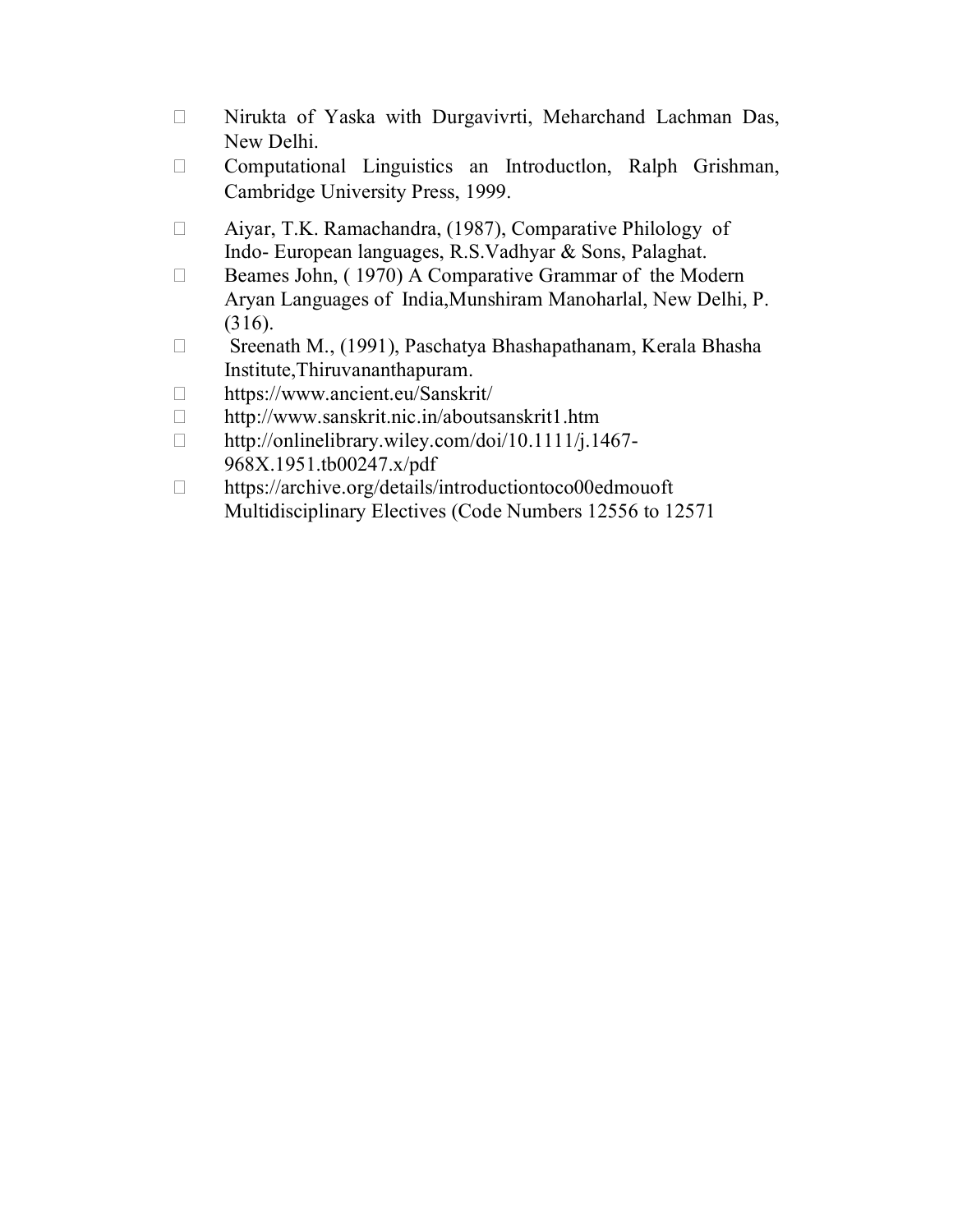## **NAME OF THE COURSE: DRAMATURGY IN SANSKRIT**

## **Module Outcome: (MO)**

After completion of the modules, the student should be able :

- 1. To get a general awareness of the rich and vast world of dramaturgy in Sanskrit literature.
- 2. To understand the vast areas of Indian literary schools and what is the purpose and validity in the creation of Alankara sastra texts.
- 3. To understand the life sketch of a literary critic and appreciate his skills focusing through the areas where his criticism followed.
- 4. To understand the technical terms based on Bh $\bar{a}$ va-s and how to apply them on the creation of a literary work.
- 5. To develop a wholesome picture of major exponents of Indian literary criticism and their ideas and different standpoints.
- 6. To read and understand the major texts in Sanskrit dealing with literary theories and related concepts*.*
- 7. To understand and to critically analyse the history of Sanskrit literary theories and evaluate the literature in general by applying the Sanskrit literary theories.
- 8. To understand various approaches in Sanskrit poetics.
- 9. To get an awareness of dramatic art.
- 10. To understand the stage craft and Rasas.

## **Course Content (cc)**

| <b>Module I</b>  | : Concept of Rasa-different views of<br>Bhattanayaka, Sankuka, Lollata and<br>Abhinavagupta. | $(15 \text{ marks})$ |
|------------------|----------------------------------------------------------------------------------------------|----------------------|
| Module II        | : Textual study of Natyasastra chapter VI.                                                   | $(20$ marks)         |
| Module III       | : Textual study of Natyasastra Chapter VII.                                                  | $(20$ marks)         |
| <b>Module IV</b> | : Textual study of Dasarupaka Chapter I.                                                     | $(20$ marks)         |

## **ACTIVITIES, LEARNING RESOURCES & ASSESSMENT Suggested Class Room Activities:**

- Assignments.
- Seminar Presentation on selected topics.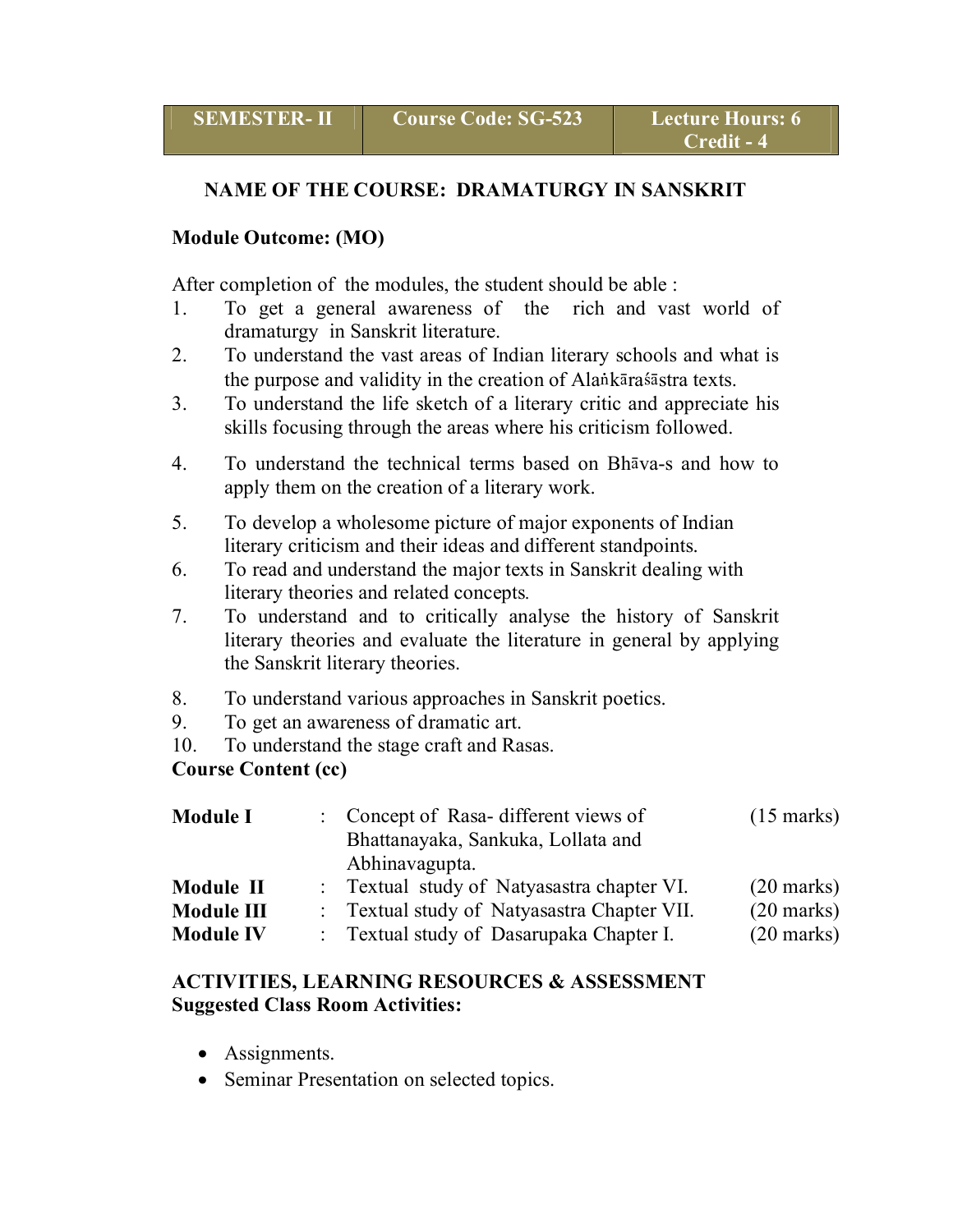## **ASSESSMENT**

25% Continuous / Formative Assessment (see PG Regulations). 75% End-semester/Summative Assessment: 3 hour written Exam.

#### **REFERENCES**

- Natyasastram, Chowkhamba Sanskrit Series Office,Varanasi.
- Dasarupakam, Chowkhamba Sanskrit Series Office,Varanasi.

- □ Unnithiri, Dr. N.V.P., Samskrita Sahitya Vimarsam.
- Shylaja, Dr. T.G., Rasavikalpavum Bhavavyanjakavum ,Aditya Graphics, Thiruvananthapuram, 2004.
- $\Box$  Vijayan, Dr.K., Natyasastram (Ed.)
- □ Bhaskaran, Dr. T., Kavyamimamsa.
- $\Box$  Natyasastram (4 Vol.) Eng. Trans. and study
- $\Box$  Rajendran, Dr. K., Living Traditions in Natyasastram.
- □ Sastri, P.S., Indian Theory of Aesthetics ,Bharatiya Vidya Prakasan, Delhi, 1989.
- □ Shylaja, Dr. T.G., Natyaprayogangal, State Institute of Languages, Nalanda, Thiruvananthapuram, 2008.
- Veda Bandhu, Bharateeya Kavyasastrasaram, Sahitya Pravartaka Co-operative Society, Kottayam, 1976.
- http://shodhganga.inflibnet.ac.in/bitstream/10603/644/8/08 \_chapter3 . pdf
- https://www.europeana.eu/portal/en/record/9200332/ BibliographicResource\_3000123612803.html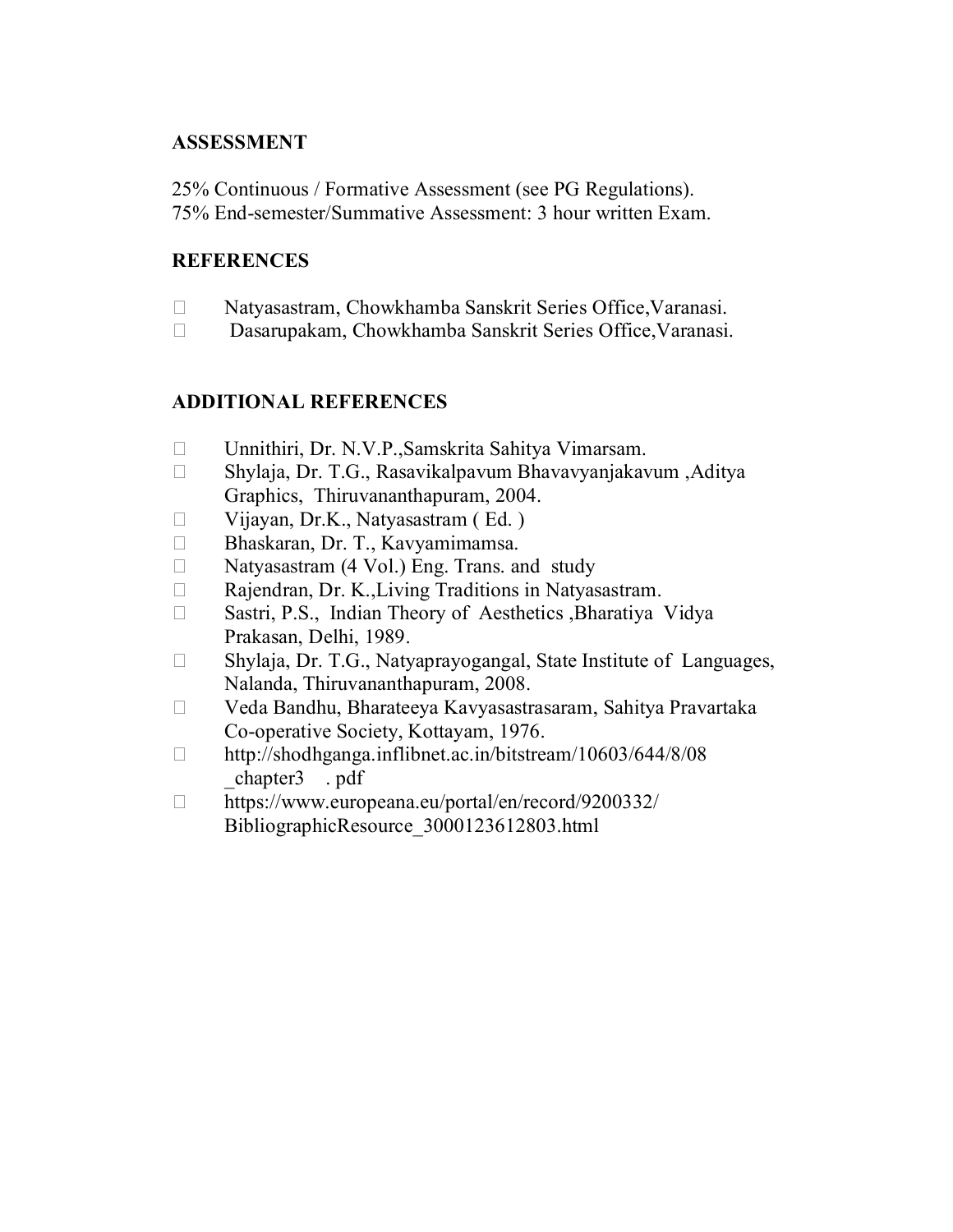## **NAME OF THE COURSE: GRAMMAR -II**

#### **Module Outcome: (MO)**

After completion of the modules, the student should be able :

- 1. To understand the construction, sentence construction etc., and to appreciate the benefits which leads to the state of Moksa.
- 2. To get a general awareness of Sanskrit grammar with theories of sound formation and grammatical rules of language in every manner.
- 3. To get a general awareness of the origin and development of Sanskrit grammar.
- 4. To appreciate the structure of Sanskrit language and its style and cultural heritage .
- 5. To appreciate the contributions of Sanskrit grammatical literature.
- 6. To understand the intellectual tradition of Sanskrit grammar. A comprehensive analysis of Pre-pāṇinian and Post- pāṇinian schools of grammar.
- 7. To appreciate the pāṇinian concepts of grammar.
- 8. To get an awareness of the author Bhartnighari the one and only philosopher in Vyākaraṇa tradition and the way in which he elaborated the origin and development of the science of grammar.
- 9. To differentiate the philosophical and technical concepts between the nāda, sphoța and dhvani.
- 10. To understand the metaphysics of linguistic philosophy.
- 11. To understand the different kinds of words and the genetic cause of all words.

## **Course Contet (CC)**

| <b>Module I</b>  | : Introduction to Mahabhashya.    | $(05$ Marks)         |
|------------------|-----------------------------------|----------------------|
| Module II        | : Textual study of Vaiyakarana    | $(30 \text{ Marks})$ |
|                  | Mahabhasyam – Paspasahnikam.      |                      |
| Module III       | : Introduction to Vakyapadiya.    | $(05$ Marks)         |
| <b>Module IV</b> | : Textual study of Vakyapadiyam - | $(35$ Makrs)         |
|                  | Brahmakandam.                     |                      |

## **ACTIVITIES, LEARNING RESOURCES & ASSESSMENT**

#### **Suggested Class Room Activities:**

- Assignments.
- Seminar Presentation on selected topics.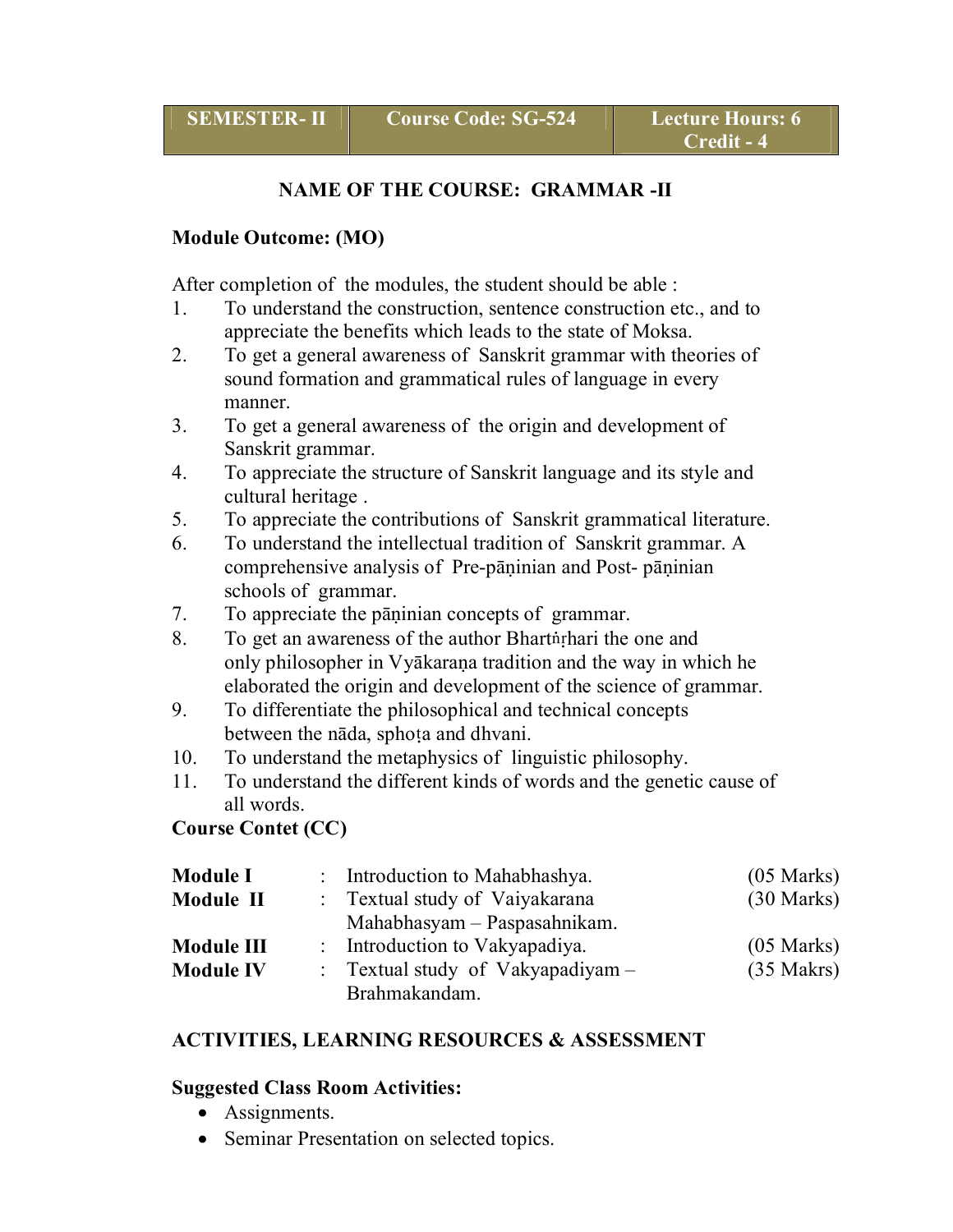## **ASSESSMENT**

25% Continuous / Formative Assessment (see PG Regulations). 75% End-semester/Summative Assessment: 3 hour written Exam.

## **REFERENCES**

 Vaiyakarana Mahabhasyam,Patanjali,Motilal Banarsidass, Delhi, 1984. Vakyapadiyam, Chowkhamba Sanskrit Series Office,Varanasi.

# **ADDITIONAL REFERENCES**

- □ Kielhorn, Ed. (1983), Vyakarana Mahabhashyam Patanjali, Bhandarkar Oriental Research Institute, Pune.
- Acharya M.S. Narasimha, (1973), Mahabhashya Pradeepa Vyakhyani, Institute Francais, D'Indologie, Pondichery, P.(394).
- Tripati Dr. Girichandra, (1987), Mahabhashya Sameekshnam, Sree Vatukaprakashanam,Dudhadhari Ashramam, Haridwar, P. (252).
- $\Box$  Tripathi Jayasankar Lal, (2013), Vyakarana Mahabhasya Vyakhyana, Chaukhamba KrishnadasAcadamy, Varanasi, P. (716).
- □ https://archive.org/details/Mahabhashya
- www.willbourhall.org/pdfs/Mahabhashya.pd
- □ Bhartrhari, (1963), Vakyapadiya, Director, Research Institute, Varanasi
- Bhartrhari, (1974), Vakyapadiya, Motilal Banarsidass, Delhi

- http://www.advaitin.net/ananda/vakyapadiyaexcerpts.pdf
- https://sreenivasaraos.com/tag/vakyapadiya/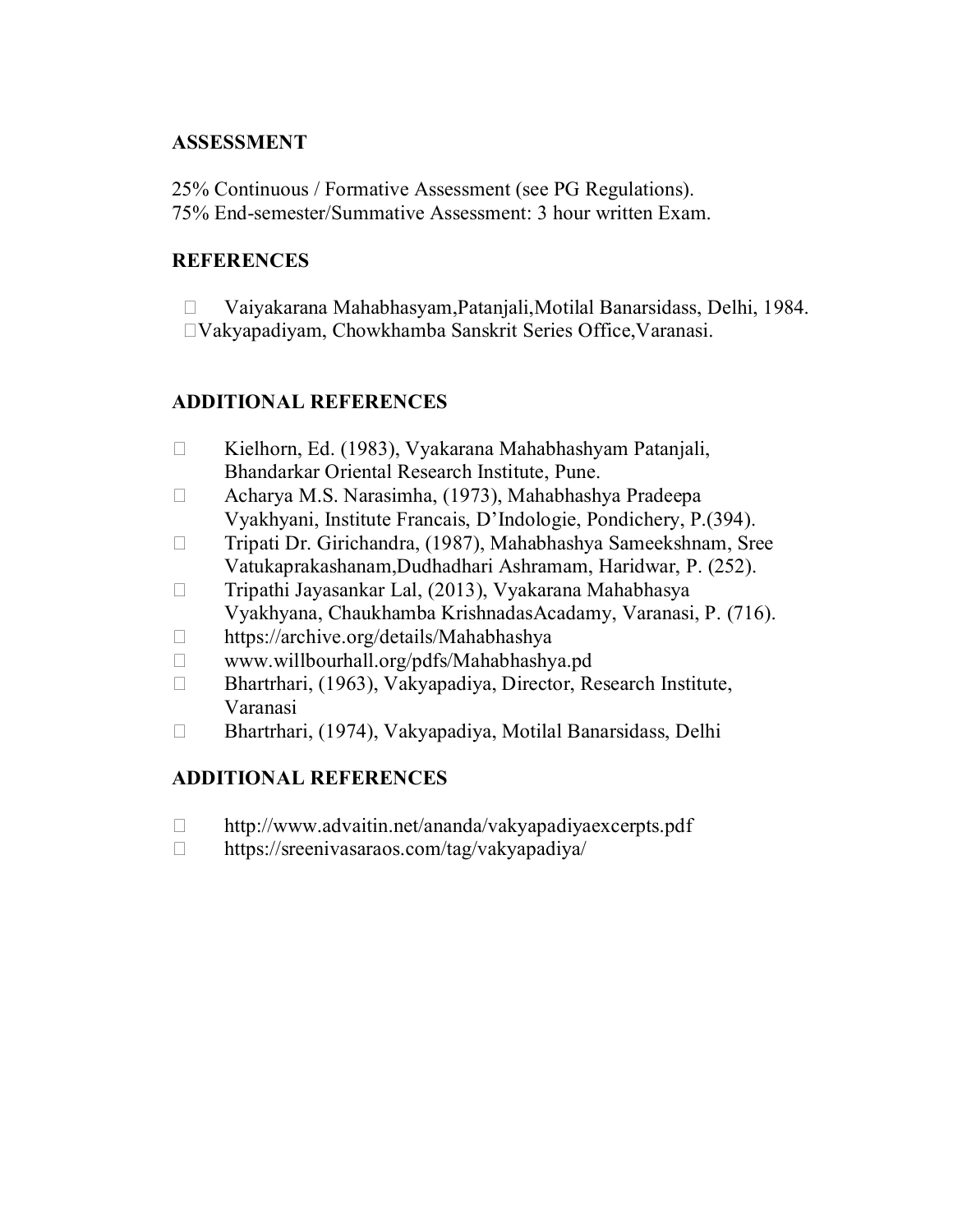# **NAME OF THE COURSE: PHILOSOPHICAL LITEATURE IN SANSKRIT –I**

#### **Module Outcome: (MO)**

After completion of the modules, the student should be able :

- 1. To understand the Indian philosophical tradition.
- 2. To understand the importance of Mimamsa darsana among the other Darsana-s.
- 3. To understand the derivation of the term Mimamsa.
- 4. To understand the commentaries on the basis of Mimamsa and Nyaya-Vaiseshika Darsana-s.
- 5. To understand the life and works of the philosophers concerned.
- 6. To understand the concept 'Dharma', the Vedic tradition of Dharma and its relevance in social life.
- 7. To analyse the padarthas along with the subtility of each form and the relation from one to another.

#### **Course Content (CC)**

| <b>Module I</b>  | : Introduction to Nyaya-Vaiseshika.         | $(05 \text{ Marks})$ |
|------------------|---------------------------------------------|----------------------|
| Module II        | : Textual study of Nyayasidhhanta Muktavali | $(35 \text{ Marks})$ |
|                  | (Anumana Parichedam).                       |                      |
| Module III       | : Introduction to Mimamsa.                  | $(05$ Marks)         |
| <b>Module IV</b> | : Textual study of Arthasamgraha.           | $(30 \text{ Marks})$ |

#### **ACTIVITIES, LEARNING RESOURCES & ASSESSMENT Suggested Class Room Activities:**

- Assignments.
- Seminar Presentation on selected topics.

#### **ASSESSMENT**

25% Continuous / Formative Assessment (see PG Regulations). 75% End-semester/Summative Assessment: 3 hour written Exam.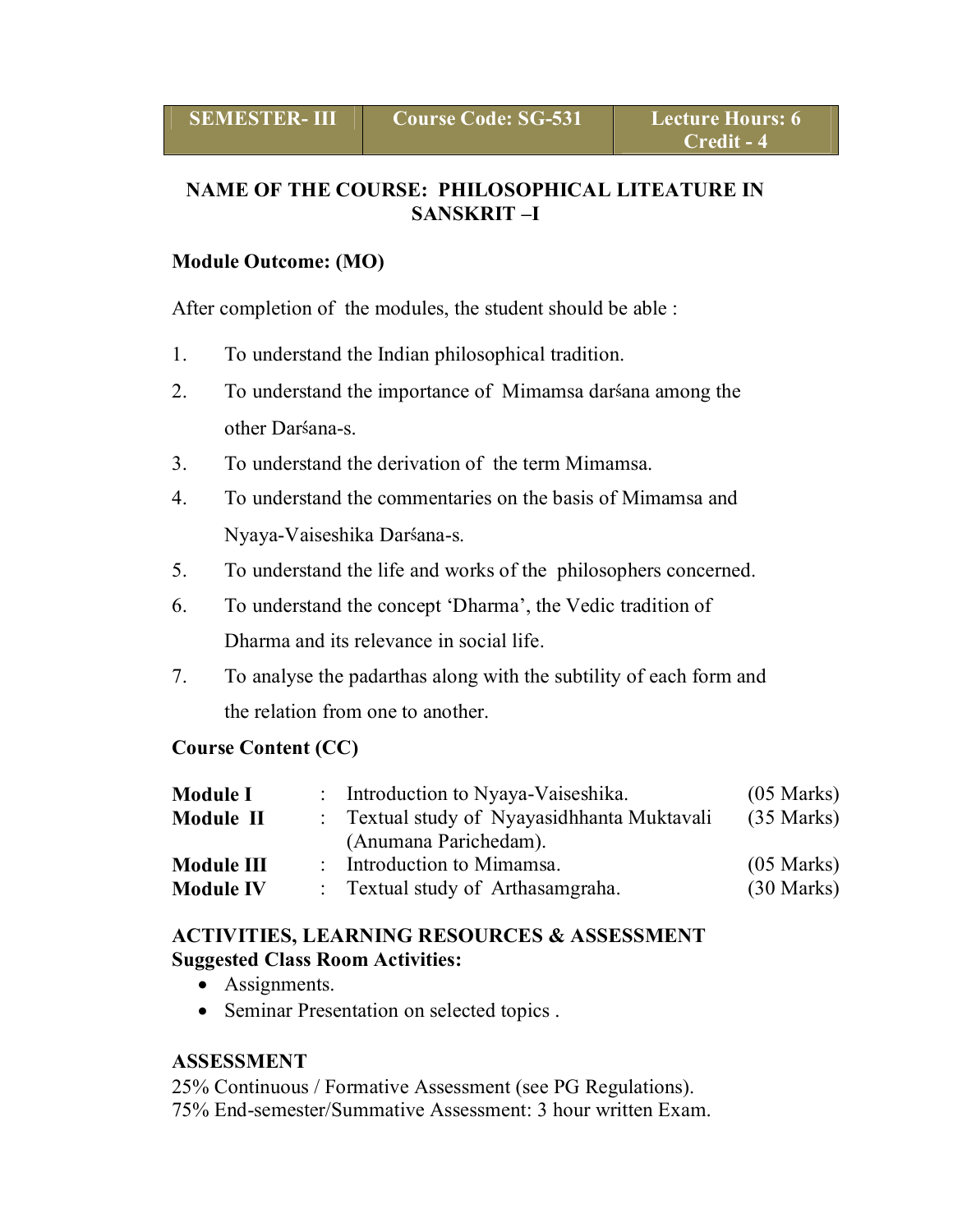## **REFERENCES**

- Nyayasidhhanta Muktavali,Viswanathapanchanana,Chowkhamba Sanskrit Series Office,Varanasi,2013.
- Arthasamgraha,Lawgakshibhaskara,Chowkhamba Sanskrit Series Office,Varanasi,2009.

- Arthasamgraha of Laugaksi Bhaskara (ed) A.B. Gajendragadkar & R.D. Karmarkar.
- Nyayasidhanta Muktavali of Visvanatha Pancanana. Chawkamba Sanskrit Series, Varanasi.
- $\Box$  Indian Philosophy- Dr.S., Radhakrishnan, Oxford University Press, Delhi.
- $\Box$  A History of Indian philosophy- S.N. Das Gupta, Motilal Banarsidas, Delhi, 1988.
- Sastri, Sri Narayana Charana. Ed., (2003), Nyaya Siddhanta Muktavali of Visvanatha Pancanana,Choukhamba Sanskrit Sansthan, Varanasi.
- Nyaya Darsanam, Muni Narayana Prasad, Narayana Gurukulam, Varkala, Thiruvananthapuram, 1976.
- http://www.sanskrit.nic.in/DigitalBook/N/Nyayasiddhantamuktavali.pdf
- □ https://archive.org/details/NyayaSiddhantaMuktavali GadadhariTika5019Alm22Shlf6Devanagari NyayaVaisheshik
- http://www.srimatham.com/uploads/5/5/4/9/5549439/ nyaya\_philosoph.pdf
- http://www.iep.utm.edu/nyaya/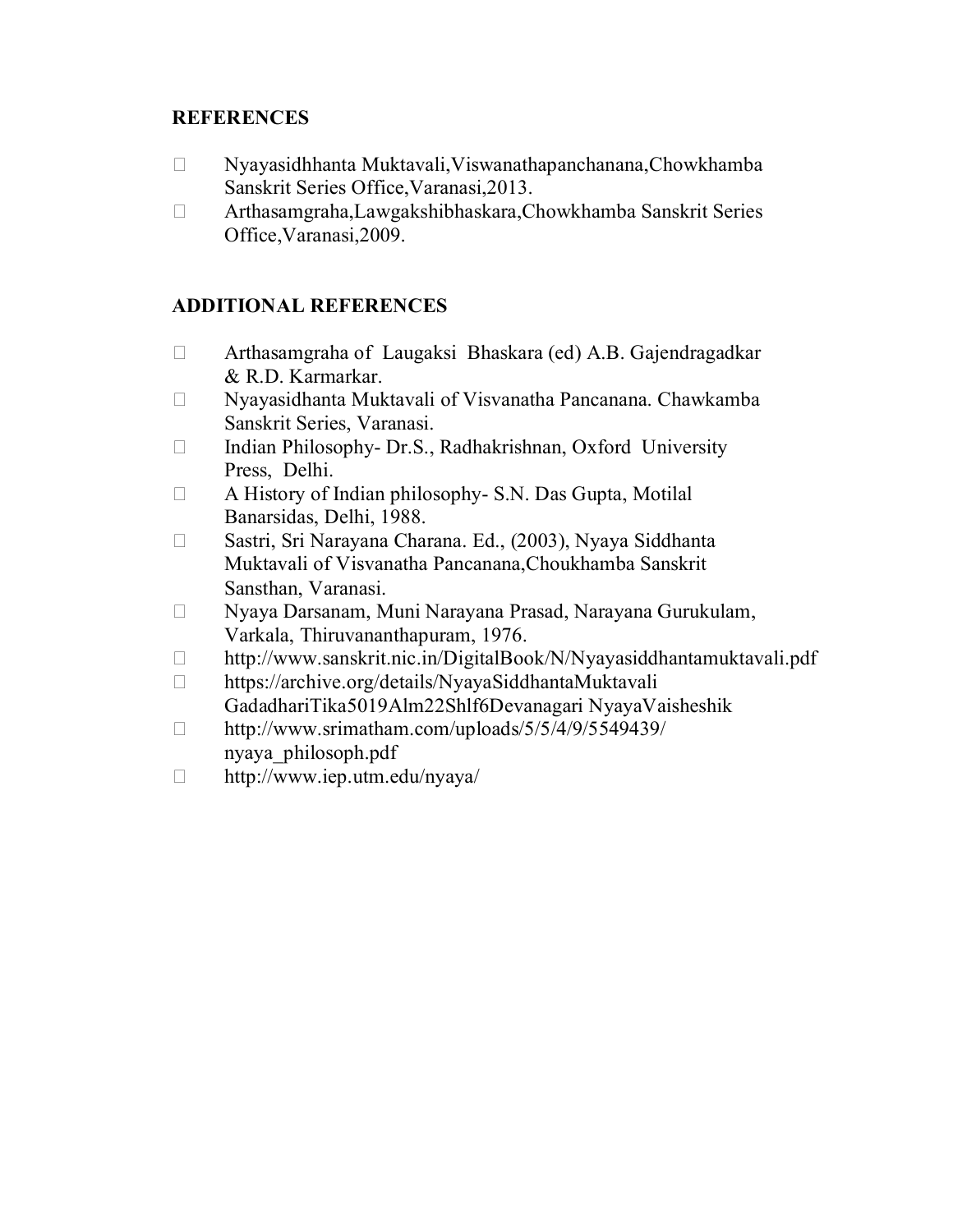## **NAME OF THE COURSE: POETICS -I**

#### **Module Outcome: (MO)**

After completion of the modules, the student should be able :

- 1. To get a general awareness of the rich and vast world of Alankāraśāstra in Sanskrit language.
- 2. To understand the vast areas of Indian literary schools and what is the purpose and validity in the creation of Alankara sastra texts.
- 3. To understand the life sketch of a literary critic and appreciate his skills focusing through the areas where his criticism followed.
- 4. To understand the technical terms based on Bh $\bar{a}$ va-s and how to apply them on the creation of a literary work.
- 5. To familiarize the figures of speech used and to do subtle and critical evaluation of literary works.
- 6. To develop a wholesome picture of major exponents of Indian literary criticism and their ideas and different standpoints.
- 7. To read and understand the major texts in Sanskrit deals with literary theories and related concepts*.*
- 8. To understand and critically analyse the history of Sanskrit literary theories and to evaluate the literature by applying the Sanskrit literary theories.
- 9. To analyse all creative writings in the light of Dhvani and ability to appreciate the literary taste scientifically.
- 10. To develop aesthetic and cultural values and promote the virtues of life and to develop presentation and communication skills through Sanskrit poetics.
- 11. To apply the knowledge in new situations and to present communicative skills in linguistics and etymology.

## **COURSE CONTENT (CC)**

| <b>Module I</b>  | : General introduction to Sanskrit poetics.               | $(10 \text{ Marks})$ |
|------------------|-----------------------------------------------------------|----------------------|
| Module II        | : Textual Study of Kavyamimamsa I & II<br>chapters.       | $(20$ Marks)         |
| Module III       | : Textual Study of Kavyalankarasutravritti- I<br>chapter. | $(15 \text{ marks})$ |
| <b>Module IV</b> | : Dhvanyaloka – I & II.                                   | $(30 \text{ Marks})$ |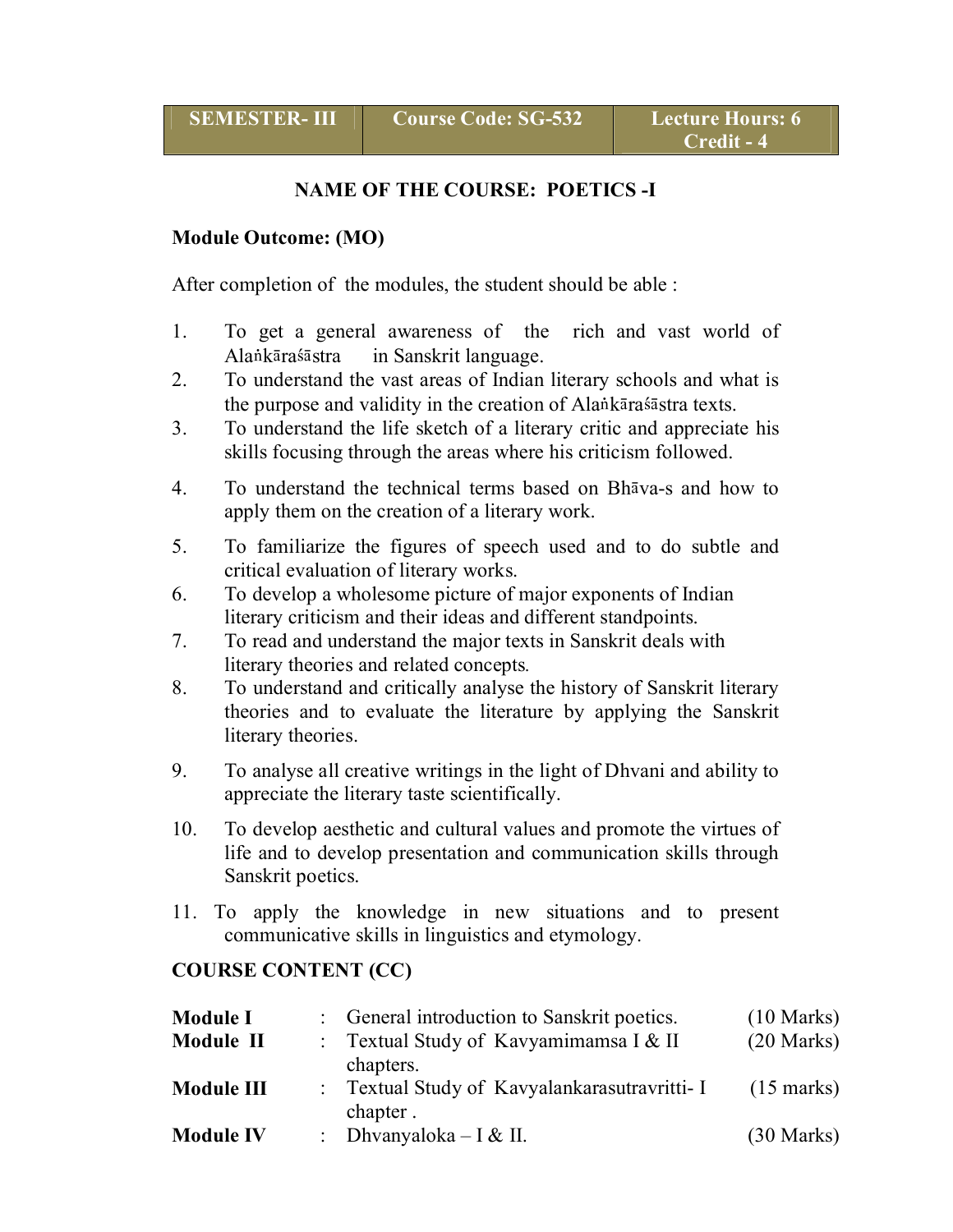## **ACTIVITIES, LEARNING RESOURCES & ASSESSMENT**

#### **Suggested Class Room Activities:**

- Assignments
- Seminar Presentation on selected topics

## **ASSESSMENT**

25% Continuous / Formative Assessment (see PG Regulations). 75% End-semester/Summative Assessment: 3 hour written Exam.

## **REFERENCES**

- Kavyamimamsa ,Rajasekhara, Chowkhamba Vidydbhavan, Varanasi,1982.
- Kavyalankarasutravritti , Vamana, Chowkhamba Sanskrit Series Office,Varanasi.
- Dhvanyaloka , Anandavardhana, Chowkhamba Sanskrit Series Office,Varanasi.

- $\Box$  Indian Theory of Aesthetics, P.S. Sastri, Bharathiya Vidya Prakasan, Delhi , 1989.
- Kavyadarsanam P.C. Vasudevan Elayath, T.B.S. Calicut, 1985.
- $\Box$  History of Sanskrit Poetics- S.K. De Firma, Calcutta.
- □ Kavi, Kavitha, Sahrdayan- M.S. Menon, T.B.S. Calicut, 1985.
- □ Samskrita Sahithya Vimarsanam, N.V.P. Unnithiri, Kerala Bhasa Institute, Tvm 1990.
- $\Box$  The Science of Criticism in India, A.K. Warder, Adayar Library, Madrass, 1978
- $\Box$  The History of Sanskrit Poetics : P.V. Kane.
- Bharateeya Kavyasatrasaram, Veda Bandhu, Sahitya Pravartaka, Cooperative Society, Kottayam, 1976.
- Malayala Paribhasha of Kavyalankarasutravritti, Dr. E. Eswaran Namboothiri, State Institute of Languages, Kerala, Thiruvananthapuram, 2000.
- $\Box$  Bharateeya Kavya sastra Nighandu of Dr. T.G. Shylaja, Chintha Publications, Thiruvananthapuram, 2008.
- □ https://www.wisdomlib.org/sanskrit/book/40/kavyaprakasha
- □ https://archive.org/details/KavyaPrakash
- https://www.europeana.eu/portal/en/record/9200332/ BibliographicResource\_3000123612803.html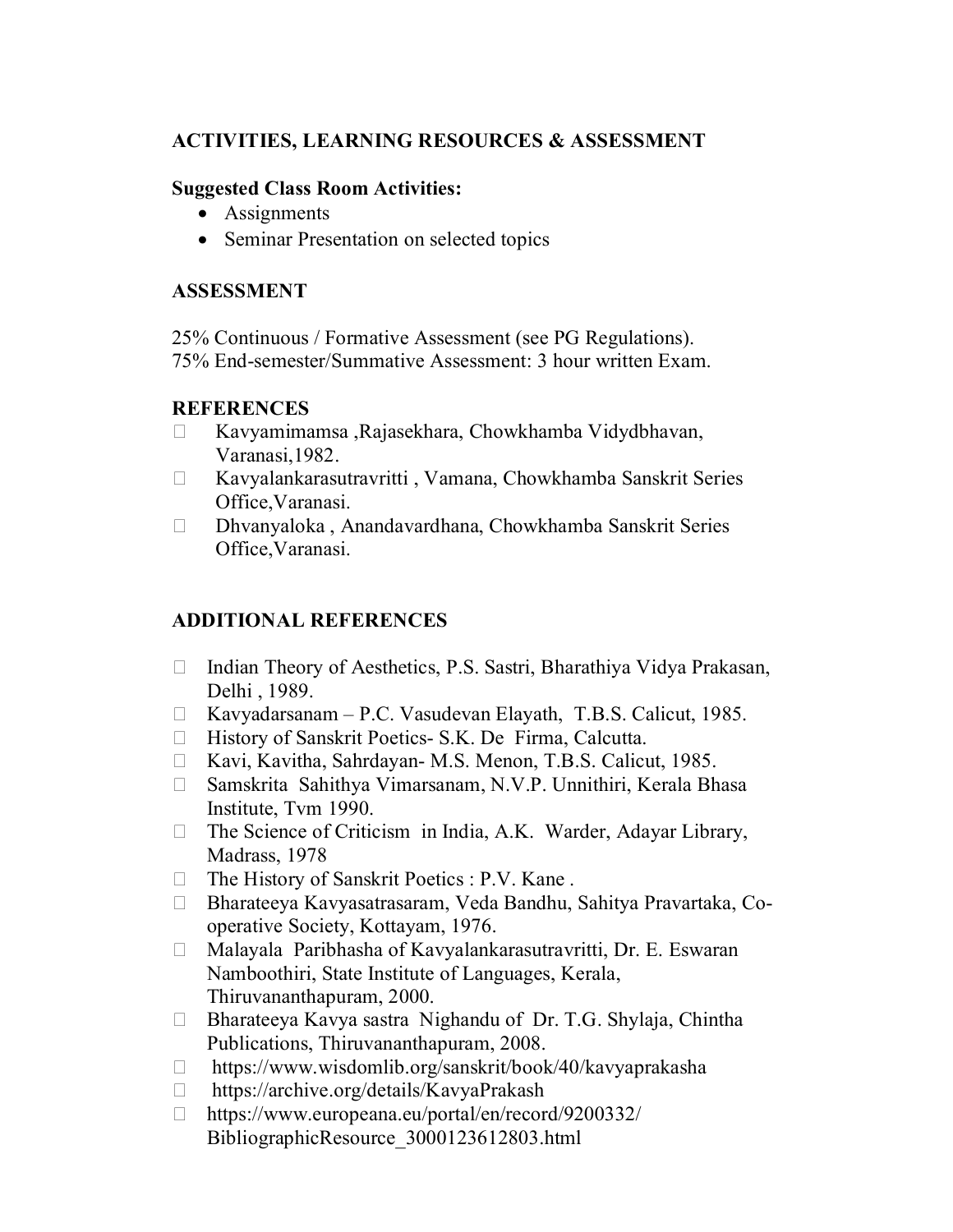## **NAME OF THE COURSE: GRAMMAR -III**

#### **Module Outcome: (MO)**

After completion of the modules, the student should be able :

- 1. To understand the basic structure and principles of Sanskrit grammar.
- 2. To understand the application of Prakrti and Pratyaya in the formation of a word.
- 3. To get an awareness of sentence making in Sanskrit .
- 4. To appreciate the special applications which have done in the creative writings of Sanskrit literature.
- 5. To understand the meaning of a noun form and the formation of noun with the application of base and Pratyaya.
- 6. To understand the intellectual tradition of Sanskrit grammar. A comprehensive analysis of Pre-pāṇinian and Post-pāṇinian schools of grammar.
- 7. To appreciate the Pāṇinian concepts of grammar.
- 8. To get an awareness of the different types of suffixes.

## **Course Content (CC)**

| <b>Module I</b>  | : Karakaprakarana of Sidhantakaumudi.      | $(20$ Marks)         |
|------------------|--------------------------------------------|----------------------|
| Module II        | : Karakaprakarana of Sidhantakaumudi.      | $(20$ Marks)         |
| Module III       | : Tadhitanta prakaranam of Sidhantakaumudi | $(20$ Marks)         |
|                  | (Matvartheeya only).                       |                      |
| <b>Module IV</b> | : Krtanta prakaranam of                    | $(15 \text{ Marks})$ |
|                  | Sidhantakaumudi(Krtyaprakriya only).       |                      |

## **ACTIVITIES, LEARNING RESOURCES & ASSESSMENT**

#### **Suggested Class Room Activities:**

- Assignments
- Seminar Presentation on selected topics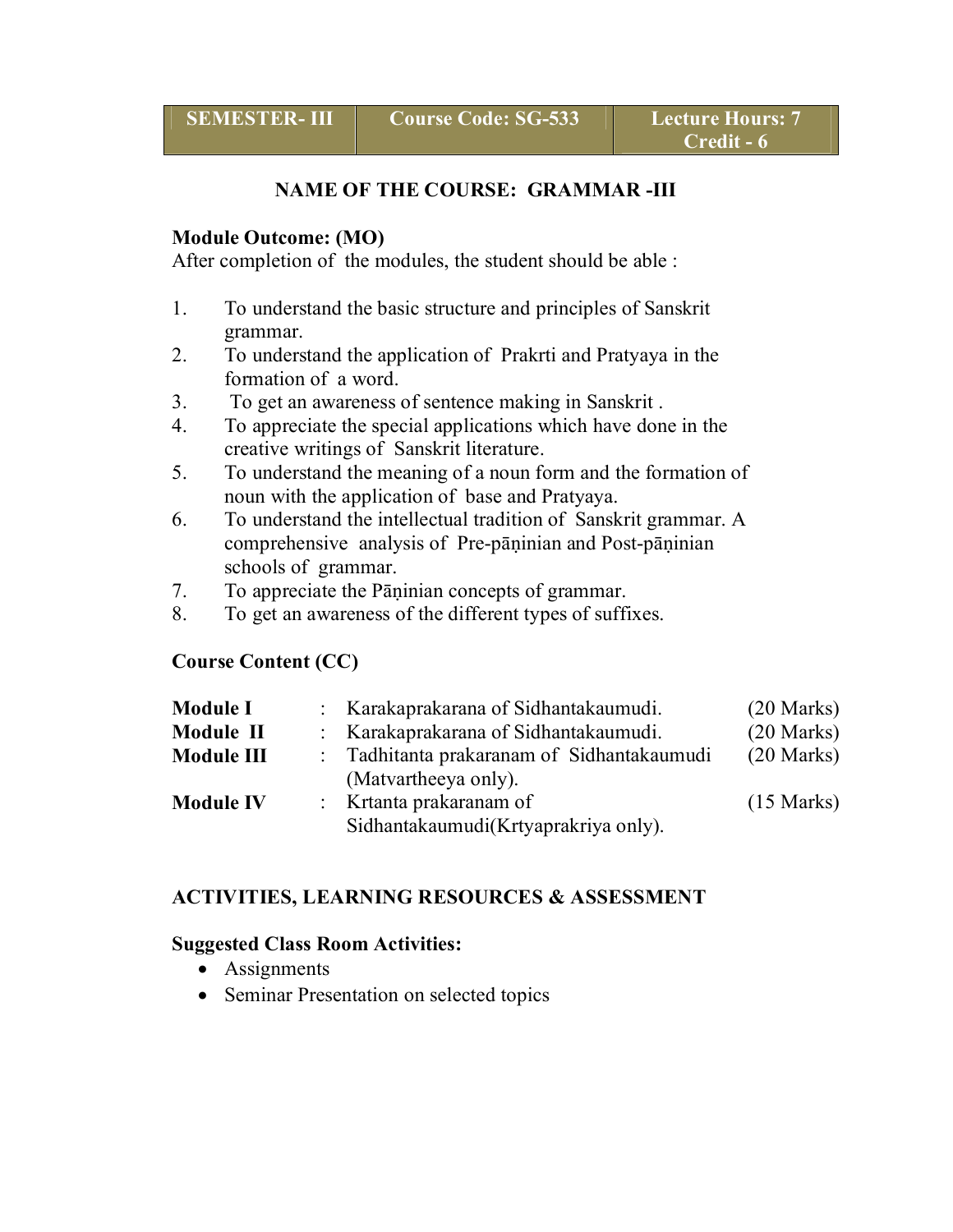# **ASSESSMENT**

25% Continuous / Formative Assessment (see PG Regulations). 75% End-semester/Summative Assessment: 3 hour written Exam.

## **REFERENCES**

 Vaiyakaranasiddhantakaumudi,Bhattoji Dikshita,Krishnadas Academy,Varanasi,1987.

# **ADDITIONAL REFERENCES**

- Kielhorn, Ed. (1983), Vyakarana Mahabhashyam Patanjali, Bhandarkar Oriental Research Institute, Pune.
- Acharya M.S. Narasimha, (1973), Mahabhashya Pradeepa Vyakhyani, Institute Francais, D'Indologie, Pondichery, P.(394).
- Tripati Dr. Girichandra, (1987), Mahabhashya Sameekshnam, Sree Vatukaprakashanam,Dudhadhari Ashramam, Haridwar, P. (252).
- Tripathi Jayasankar Lal, (2013), Vyakarana Mahabhasya Vyakhyana, Chaukhamba KrishnadasAcadamy, Varanasi, P. (716).
- □ https://archive.org/details/Mahabhashya
- www.willbourhall.org/pdfs/Mahabhashya.pd
- □ Bhartrhari, (1963), Vakyapadiya, Director, Research Institute, Varanasi
- Bhartrhari, (1974), Vakyapadiya, Motilal Banarsidass, Delhi

- http://www.advaitin.net/ananda/vakyapadiyaexcerpts.pdf
- □ https://sreenivasaraos.com/tag/vakyapadiya/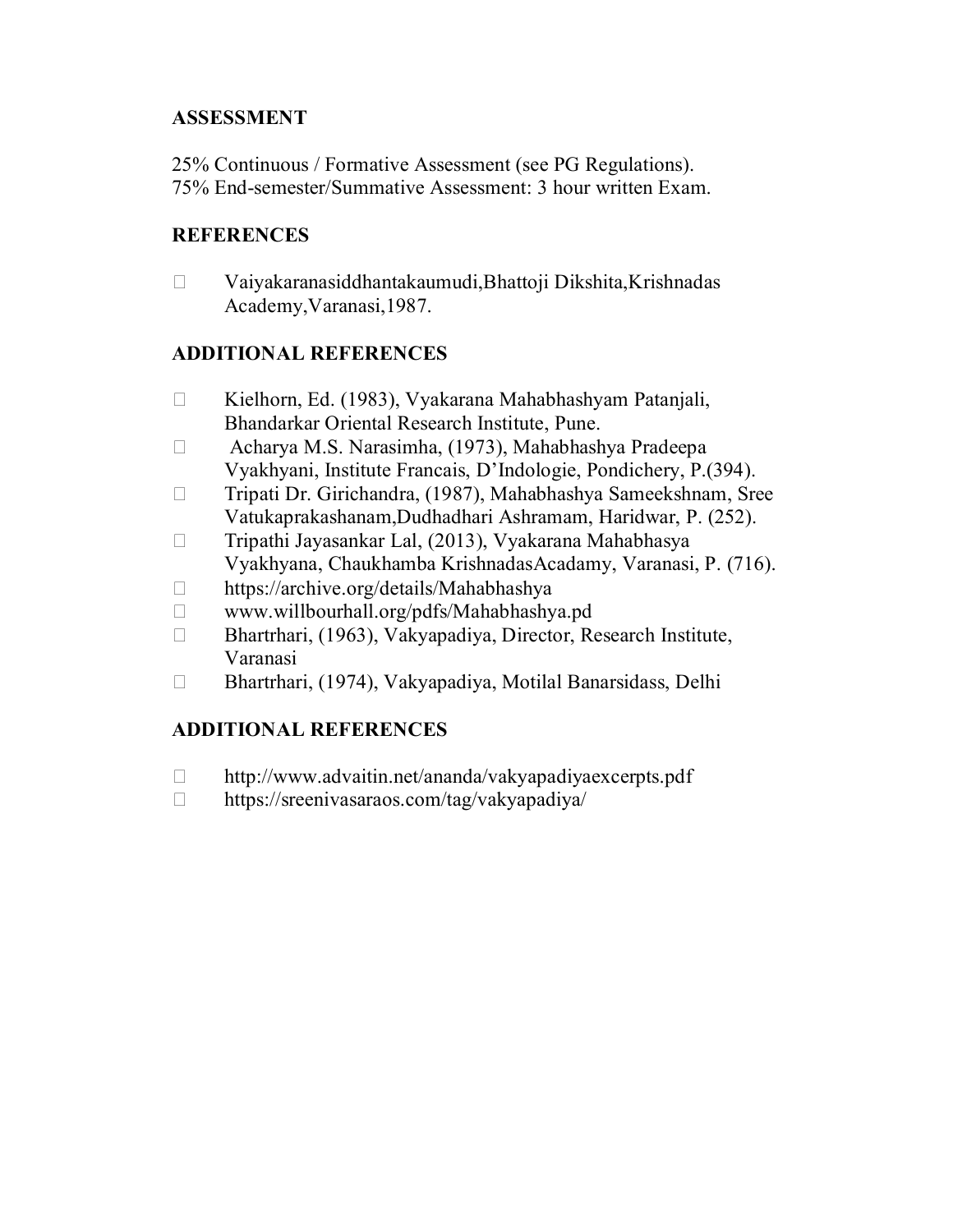# **NAME OF THE COURSE: RESEARCH METHODOLOGY Module Outcome: (MO)**

After completion of the modules, the student should be able :

- 1. To understand the fundamentals of research.
- 2. To understand the research techniques and methodology.
- 3. To understand the basics of documentation.
- 4. To understand the techniques of the presentation of a research report.
- 5. To understand the elements of research methodology in Sanskrit .
- 6. To understand conservation and preservation of Manuscripts .
- 7. To understand methodology of text editing.
- 8. To understand the cataloguing of Manuscripts. To summarise the relevance of Manuscriptology in modern education system.
- 9. To understand the problem and prospect of Manuscriptology.
- 10. To analyse the importance of Indian Manuscripts .

# **COURSE CONTENT (CC)**

| Module I  |                 | Research – Characteristics, aim, scope, problem and<br>bibliographical sourche-Types of Research – Selection<br>of topic-Synopsis and its Kinds and frame work.                                                   |
|-----------|-----------------|-------------------------------------------------------------------------------------------------------------------------------------------------------------------------------------------------------------------|
| Module II | $\sim 10^{-1}$  | Modern methods- Framework of survey- Research<br>Design-Organisation – Logic of footnotes-Model<br>footnotes- Consolidation of references- Parenthetical<br>documentation – common abbreviation. Transliteration. |
| ModuleIII | $\frac{1}{2}$ . | Manuscriptology-Collection and Preservation-<br>Descriptive Catalogue-Critical Edition-Editor-Appendix.                                                                                                           |
| ModuleIV  | $\cdot$         | General structure of the thesis – Title page-Table of<br>contents – General notes- Mechanism of typing –<br>Language and style.                                                                                   |

#### **ACTIVITIES, LEARNING RESOURCES & ASSESSMENT Suggested Class Room Activities:**

- Assignments
- Seminar Presentation on selected topics

# **ASSESSMENT**

25% Continuous / Formative Assessment (see PG Regulations). 75% End-semester/Summative Assessment: 3 hour written Exam.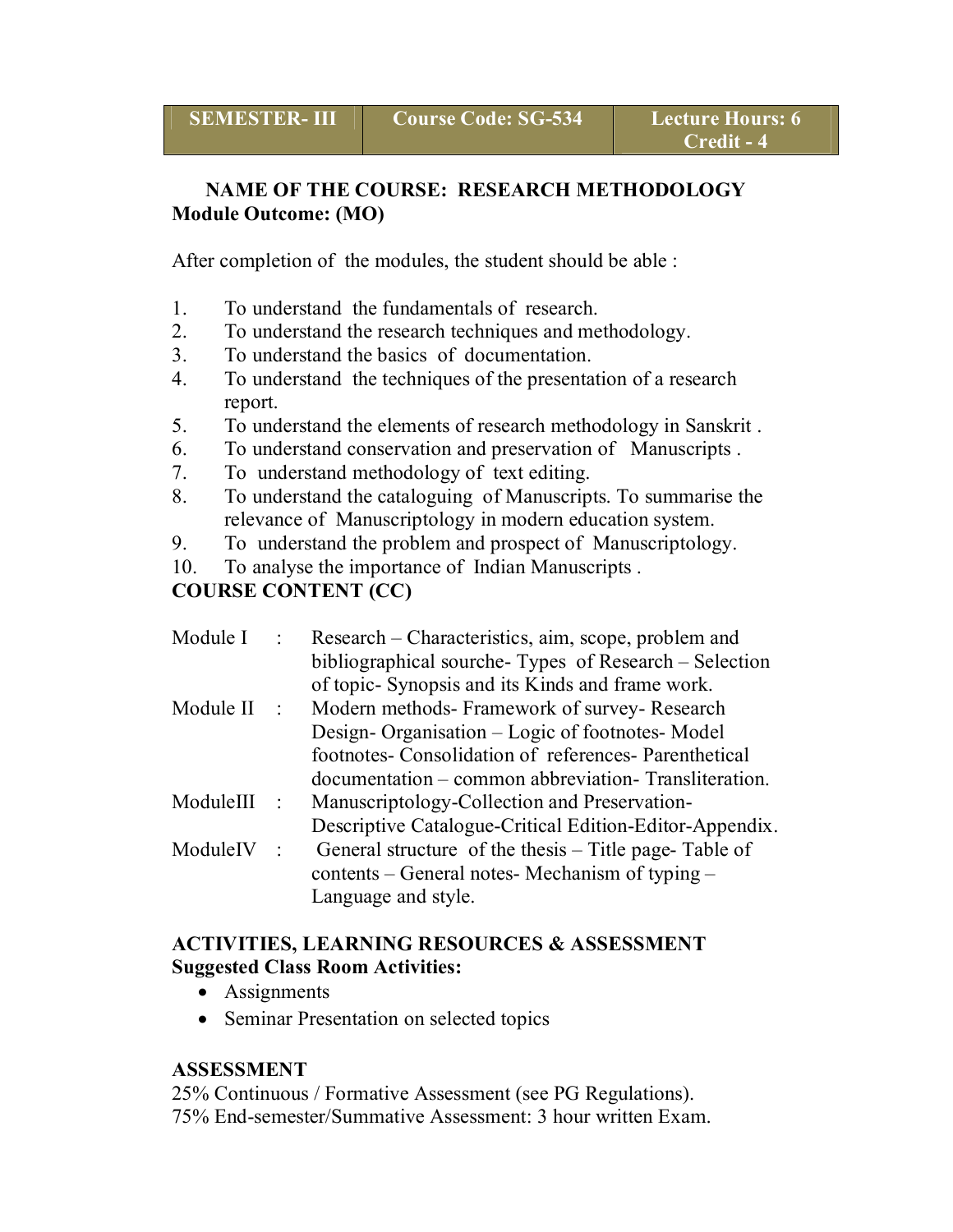## **REFERENCE**

□ Elements of Research Methodology in Sanskrit, Dr Keshab Chandra Dash,Chaukhambha Sanskrit Sansthan,Varanasi,2009.

- □ An Introduction to Indological Research Methodology,Srimannarayana Murti.
- Thesis and Assignment Writing , Jarathan Anderson Berry H. Durston, Millicent Poole.
- □ Manuscriptology Dr. K. Maheswaran Nair.
- $\Box$  Introduction to Manuscriptology, R.S. Shivaganesha Murthy.
- $\Box$  The fundamentals of Manuscriptology, Dr. P. Visalakshi.
- Katre, S.M. , Introduction to Indin Textual Criticism.
- Methodology of Indological Research,Srimannarayanamurthy.
- □ Indian Paleography,Ahamad Hassan Dani.
- □ Manuscript, Catelogues, Editions-Raghavan V.
- □ Indian Epigraphy, D.C.Sircar.
- Encyclopaedia Britannica (Textual Criticism).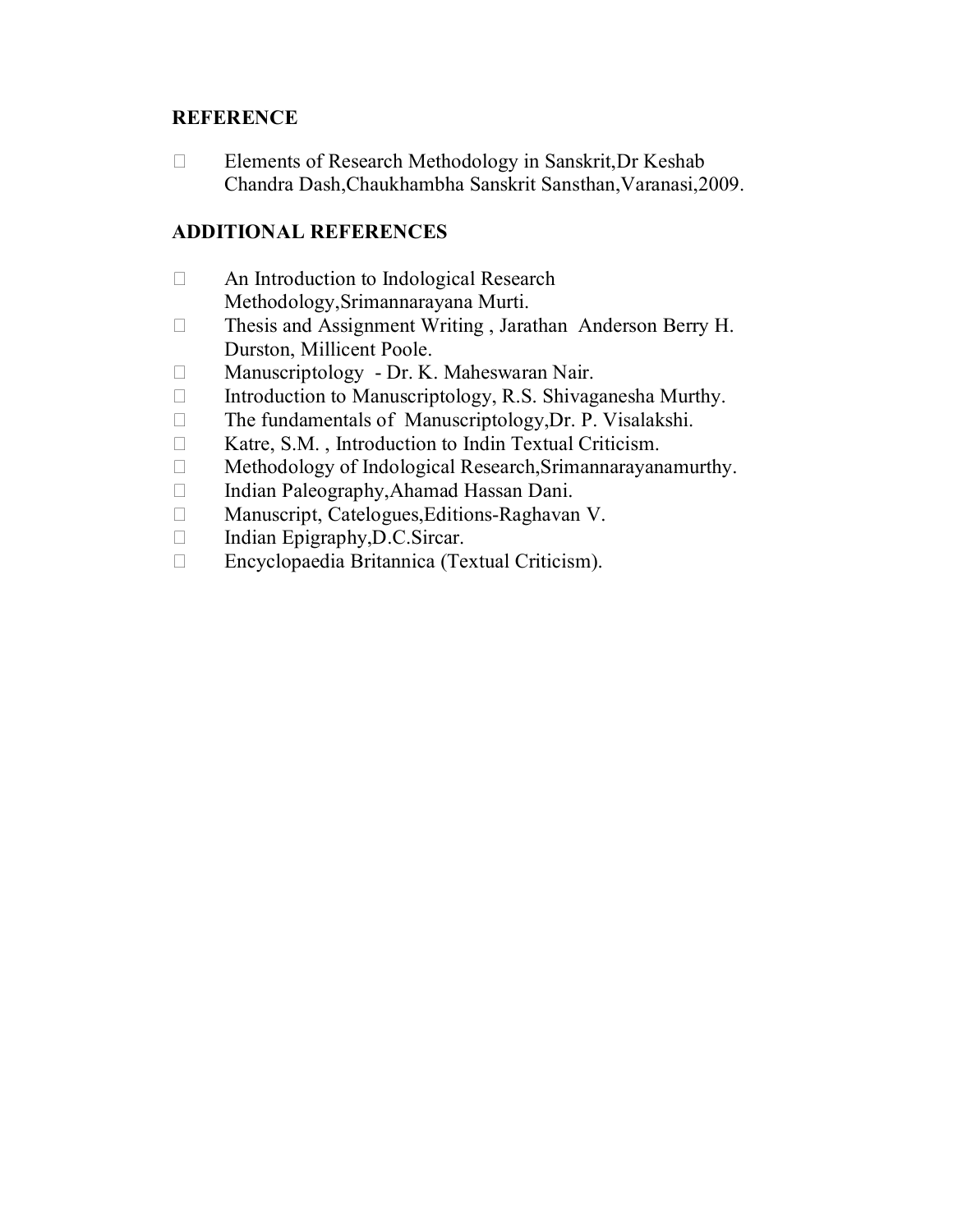# **NAME OF THE COURSE: PHILOSOPHICAL LITERATURE IN SANSKRIT –II**

## **Module Outcome: (MO)**

After completion of the modules, the student should be able :

- 1. To understand the sound knowledge in the field of Advaita Vedanta and its philosophical relevance among other similar philosophies.
- 2. To get an awareness of Sri Sankara's bhaṣya-s and his contributions to Indian philosophical development.
- 3. To understand the commentaries based on áankarabhāṣya-s, especially on Prasthānatraya.
- 4. To get an awareness of the text Brahmasūtra and the concepts explained in the philosophical way of approach.
- 5. To understand when a person will get the capacity to realise the Brahman or the Ultimate.
- 6. To understand the difference between Vidyā and Avidyā.
- 7. To analyse the assessment of Brahman on the basis of different experiences from our physical life and nature along with the principles of philosophy.
- 8. To analyse critically the views of Advaita philosophers with the doctrines of the other philosophers of the world.
- 9. To understand the basic elements of Dvaita and Visista dvaita schools of Indian philosophy.
- 10. To understand the date, life and works of the two eminent philosophers in India.
- 11. To get an awareness of the commentaries on Dvaita and Visistādvaita texts.
- 12. To analyse the concept details of the text Dasaprakarana along with the different dimensions of philosophies.
- 13. To understand the life and works of Srinivāsācarya and his views on Višistādvaita philosophy.
- 14. To critically and comparatively analyse the two philosophies Dvaita and Visista dvaita based on the detailed studies of the prescribed texts.
- 15. To analyse the Indian philosophy with the world's philosophical views.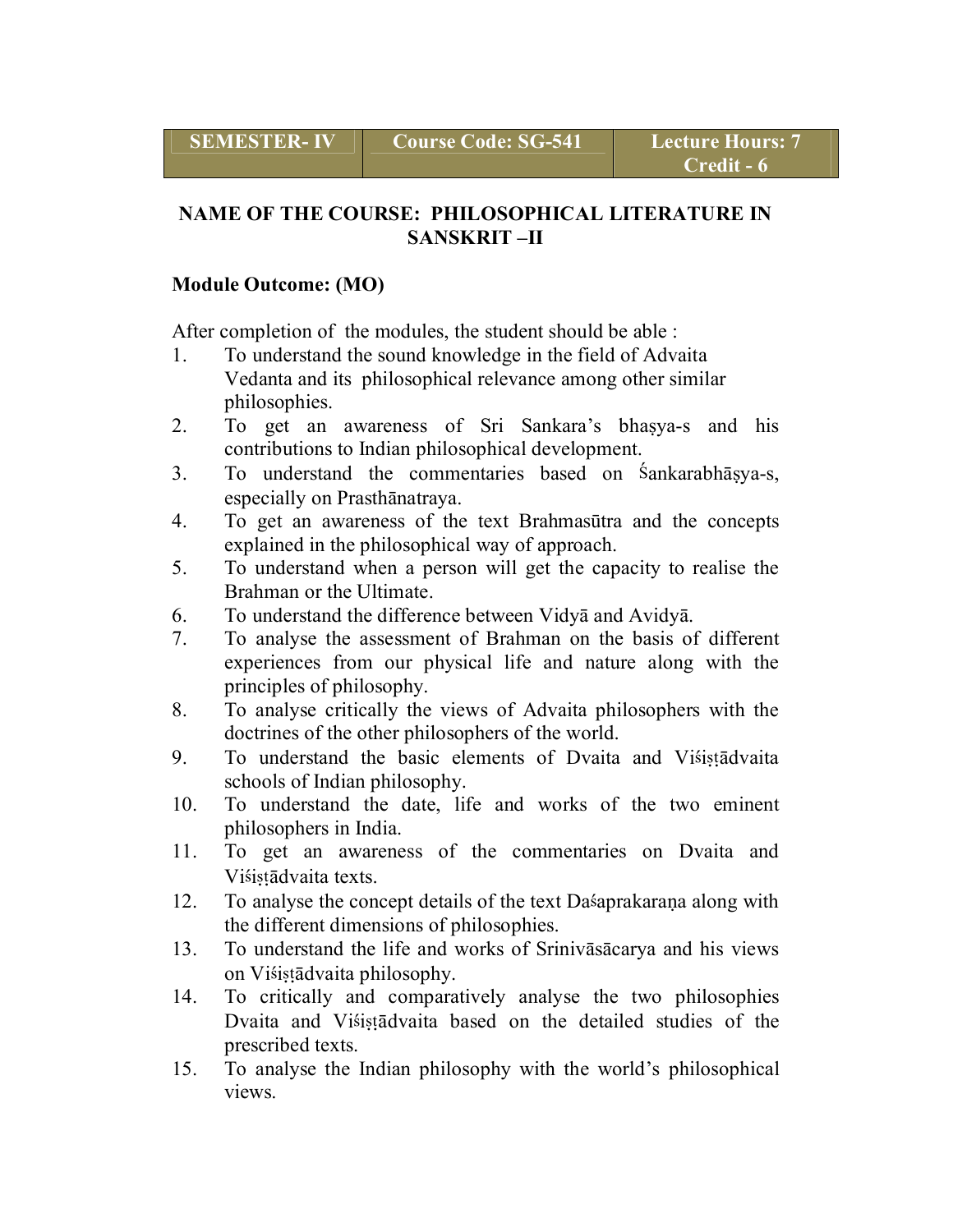## **Course Content (CC)**

|                   | <b>Module I &amp; II</b> : Textual study of Brahmasutra Chapter I,         |                      |
|-------------------|----------------------------------------------------------------------------|----------------------|
|                   | (Sutras $1-4$ only).                                                       | $(25$ Marks)         |
| <b>Module III</b> | : Textual study of Yatindramatadipika.                                     | $(25 \text{ Marks})$ |
| <b>Module IV</b>  | : Textual study of Dasaprakarana-<br>Kathalakshanam and Mayavada Khandanam | $(25$ Marks)         |

## **ACTIVITIES, LEARNING RESOURCES & ASSESSMENT**

#### **Suggested Class Room Activities:**

- Assignments.
- Seminar Presentation on selected topics.

# **ASSESSMENT**

25% Continuous / Formative Assessment (see PG Regulations). 75% End-semester/Summative Assessment: 3 hour written Exam.

# **REFERENCES**

- □ Brahmasutra with Sankarabhashya,Motilal Banarsidass,Delhi,1985.
- Yatindramatadipika,Anandasrama Samskrita Grandavali,Pune,1977.
- Dasaprakaranam,Anandateertha,Sriman Madhwaraddhanta Samvardhaka Sabha,Bangaluru,1969.

- Joshi, K.L. Ed. (2011), Brahmasutra Sankara Bhashyam, Parimal Pubications, Delhi.
- □ Pathak Bhawesh Nath, (2007), The Vedantic Aphorisms, Eastern Book Linkers, Delhi, (p.211).
- □ Sri Swami Sivananda (1949), Brahmasutras, Motilal Banarsidass, Delhi, (p.686).
- □ Swami Vireswarananda, (1936), Brahma- Sutras with Text, Meaning, Translation and Commentary in English, Bharatiya KalaPrakashan, Delhi, (p.436).
- Anandathirtha, Srimad, (1969), Dasaprakaranam, Srimad Purna Pranja Vidyapitha,Banglore.
- Yatindramata Dipika of Srinivasa, (1949), Ed. Adi Devananda, Sri Ramakrishna Madhom,Chennai.
- □ Herbert Herring (1978), Reflections on Vedanta, The Dr. S. Radhakrishnan Institute for Advanced Study in Philosophy, University of Madras, (p.45).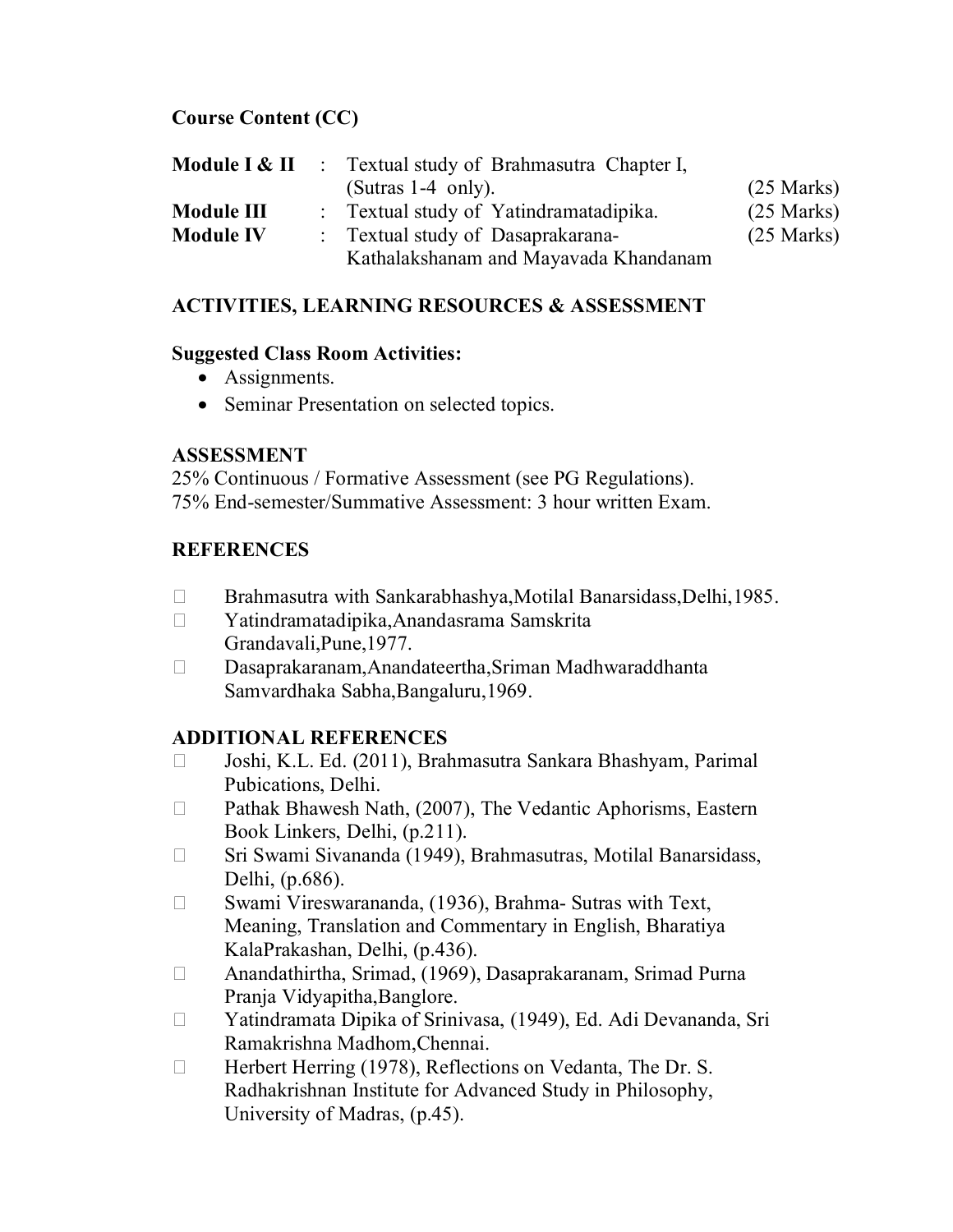- □ Karunakaran R., (1980), Vision of Vedanta, Sri Sankara Sanskrit Vidyapeetham, Quilon, (p.20).
- □ Nakamura Hajime, (1983), A History of Early Vedanta Philosophy, Motilal Banarsidass,Delhi,( p.566).
- □ Unnikrishnan Dr. M.P., (1987), Advaite Visishthadvaite ca Citsvarupam, Chempaka Printers, Trivandrum, (p.302).
- □ Retheesh, Dr. K., (2017), Ananda Tirthacharyante Prakarana ancakam Devipriya Malayala Vyakhyanasahitam, Paridhi Publications, Thiruvananthapuram, (p.230).
- $\Box$  Retheesh, Dr. K., (2017), Yateendramatadeepika with Kudajadri Malayalam commentary,Melinda Books, Thiruvananthapuram, (p.162).
- □ http://www.advaita-vedanta.org/articles/adhyasa\_bhashyam.htm
- https://archive.org/details/BrahmaSutraBhashyaBy AdiShankaracharyasanskrit.pdf
- □ https://archive.org/details/The.Brahmasutra.Sankara. Bhasya.with. Bhamati.Kalpataru.and.Parimala
- http://estudantedavedanta.net/Brahma%20Sutras%20- %20According%20to%20Sri%20Sankara%20by%20Swami%20Vi reswarananda%20[Sanskrit-English].pdf
- □ https://www.swami-krishnananda.org/bs 0/Brahma.Sutra.1.1.html
- □ https://www.stephen-knapp.com/four\_sampradayas.htm
- $\Box$ http://shodhganga.inflibnet.ac.in/bitstream/10603/7667/10/10 chapter%204.pdf
- □ https://archive.org/details/in.ernet.dli.2015.524915
- $\Box$  https://ramanujacharya.files.wordpress.com/2016/01/yathindra matha\_ deepika.pdf
- http://www.acharya.org/bk/pb/sa/ymd.pdf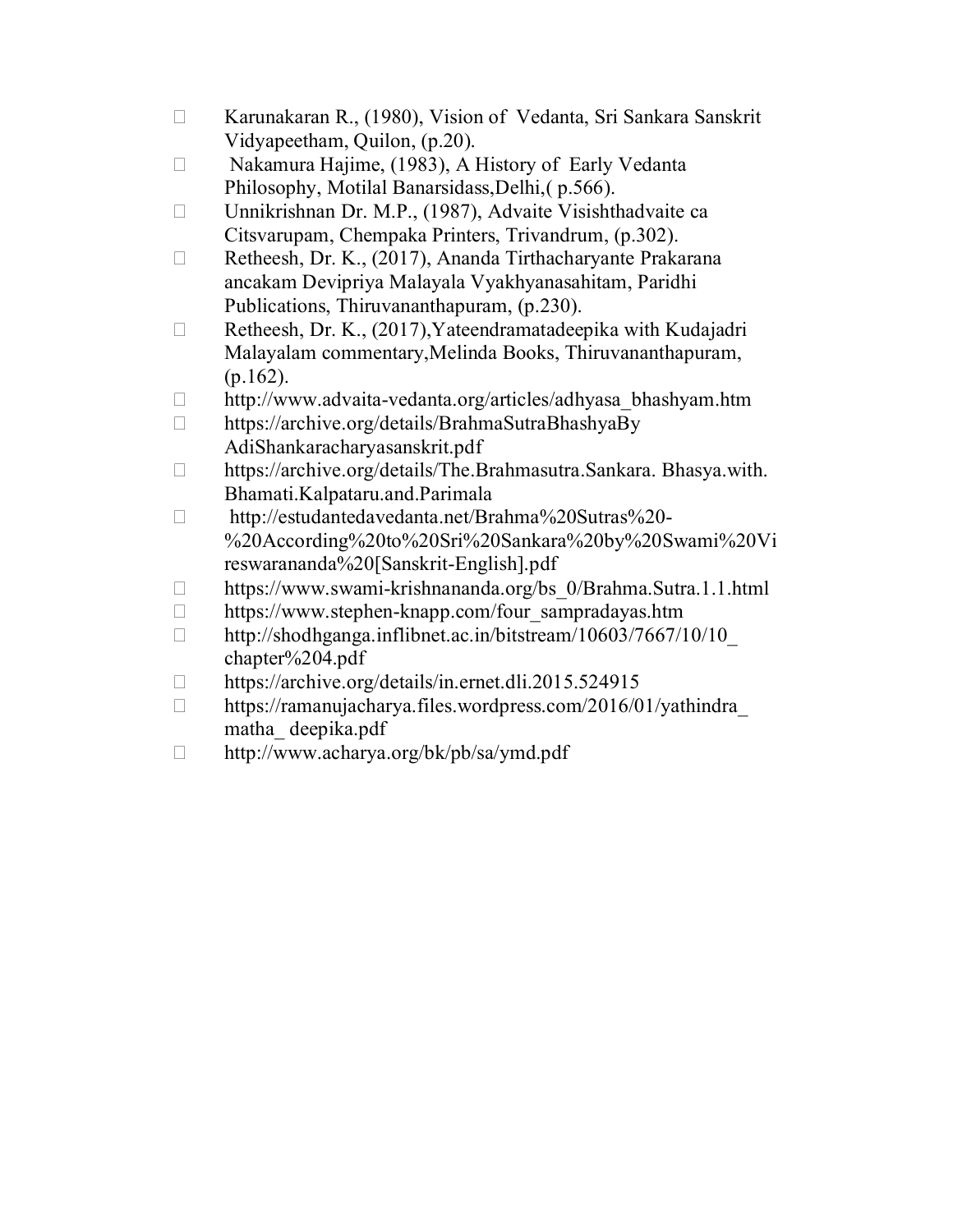#### **NAME OF THE COURSE : POETICS - II**

#### **Module Outcome:**

After Completion of the modules, the student should be able to:

- 1. To develop a wholesome picture of major exponents of Indian literary criticism and their ideas and different standpoints.
- 2. To read and understand the major texts in Sanskrit deals with literary theories and related concepts*.*
- 3. To understand and critically analyse the history of Sanskrit literary theories and to evaluate the literature by applying the Sanskrit literary theories.
- 4. To analyse all creative writings in the light of Dhvani and ability to appreciate the literary taste scientifically.
- 5. To develop aesthetic and cultural values and promote the virtues of life and to develop presentation and communication skills through Sanskrit poetics.
- 6. To apply the knowledge in new situations and to present communicative skills in linguistics and etymology.
- 7. To critically analyse the development of alamkaras applied in the Sanskrit literary works.
- 8. To critically examine the alamkaras along with the definitions of different literary critics.
- 9. To apply the alamkaras in poetry and other literary works.
- 10. To familiarise the figures of speech used and to do subtle and critical evaluation of literary works.

#### **COURSE CONTENT**

**Module I:** Introduction to Viswanatha.

**Module II :** Textual study of Sahityadarpanam I & II chapters.

**Module III :** Introduction to Mammata.

**Module IV :**. Textual study of Kavyapraksam- X.

#### **ACTIVITIES, LEARNING RESOURCES & ASSESSMENT Suggested Class Room Activities:**

- Assignments
- Seminar Presentation on selected topics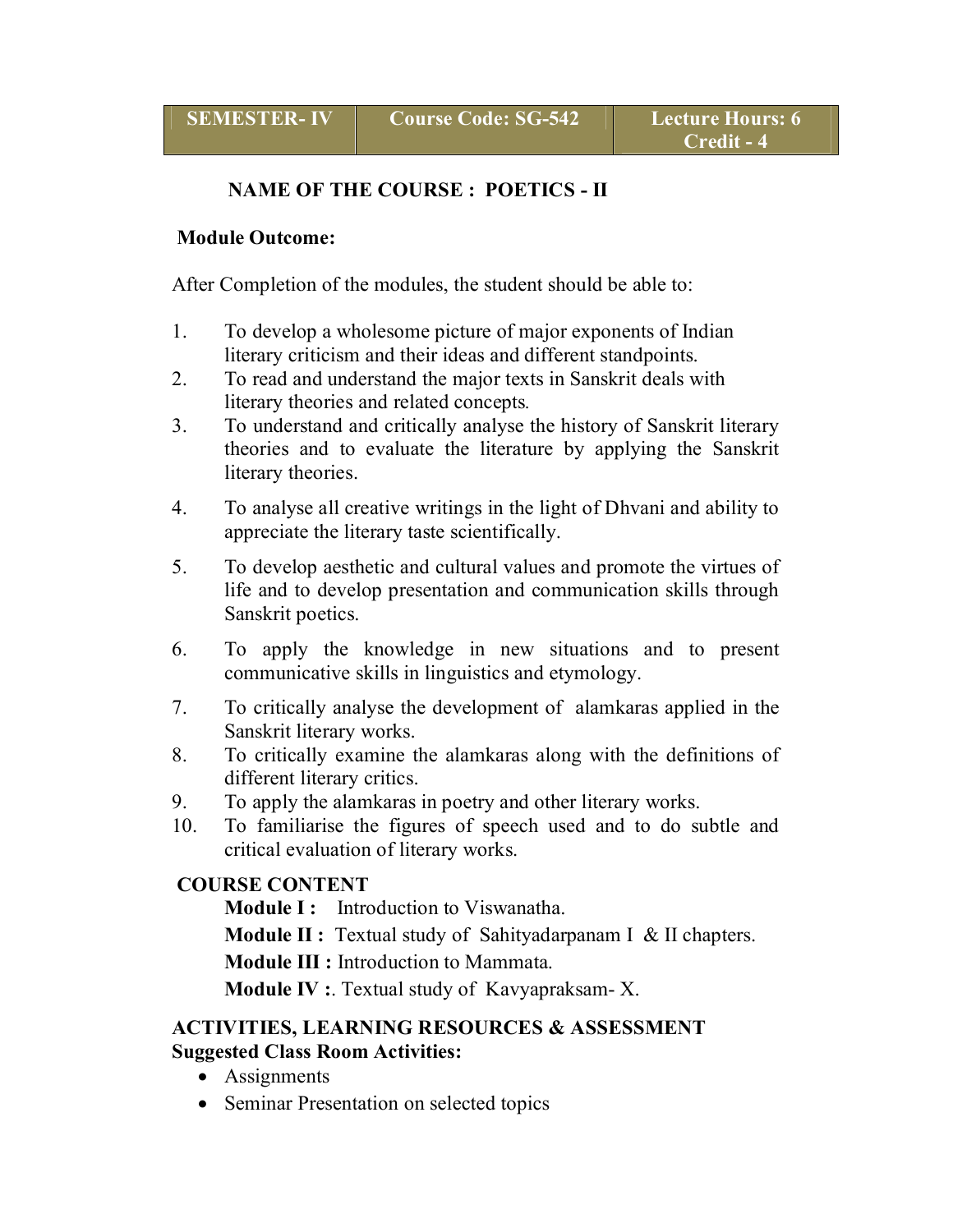#### **ASSESSMENT**

25% Continuous / Formative Assessment (see PG Regulations). 75% End-semester/Summative Assessment: 3 hour written Exam.

#### **REFERENCES**

- Sahityadarpanam,Viswanatha, Chowkhamba Sanskrit Series Office,Varanasi.
- Kavyapraksa, Mammata, Chaukhambha Sanskrit Sansthan, Varanasi,2003.

- Acahrya Mammatah, (2015), Kavyaprakasah , Chaukhamba Prakasan , Varanasi, (317p)
- Kavyadarsanam P.C. Vasudevan Elayath, T.B.S. Calicut, 1985
- □ History of Sanskrit Poetics- S.K. De Firma, Calcutta
- □ Kavi, Kavitha, Sahrdayan- M.S. Menon, T.B.S. Calicut, 1985
- Samskrita Sahithya Vimarsanam, N.V.P. Unnithiri, Kerala Bhasa Institute, Tvm 1990.
- $\Box$  The Science of Criticism in India, A.K. Warder, Adayar Library, Madrass, 1978
- $\Box$  The History of Sanskrit Poetics : P.V. Kane
- Bharateeya Kavyasatrasaram, Veda Bandhu, Sahitya Pravartaka, Co-operative Society, Kottayam, 1976.
- □ Malayala Paribhasha of Sahityadarpanam (2 Vols), K. Parameswara Menon, Kerala Sahithya Accademey, Thrissur, 1992
- $\Box$  Bharateeya Kavya sastra Nighandu of Dr. T.G. Shylaja, Chintha Publications, Thiruvananthapuram, 2008
- https://www.wisdomlib.org/sanskrit/book/40/kavyaprakasha
- □ https://archive.org/details/KavyaPrakash
- https://www.europeana.eu/portal/en/record/9200332/ BibliographicResource\_3000123612803.html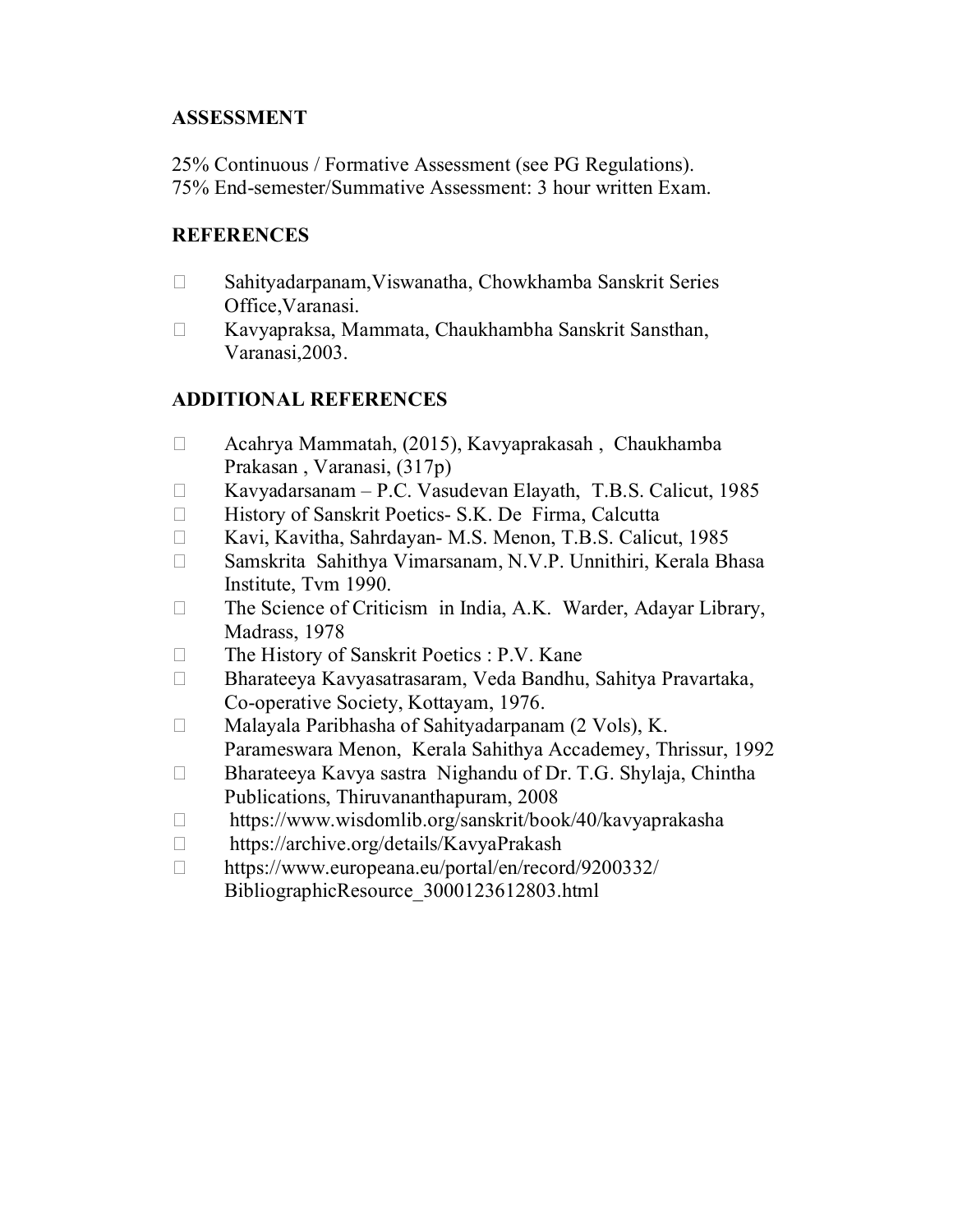#### **NAME OF THE COURSE: POETICS -III**

#### **Module Outcome: (MO)**

After completion of the modules, the student should be able :

- 1. To develop a wholesome picture of major exponents of Indian literary criticism and their ideas and different standpoints.
- 2. To read and understand the major texts in Sanskrit deals with literary theories and related concepts*.*
- 3. To understand and critically analyse the history of Sanskrit literary theories and to evaluate the literature by applying the Sanskrit literary theories.
- 4. To analyse all creative writings in the light of Vakrokti and ability to appreciate the literary taste scientifically.
- 5. To develop aesthetic and cultural values and promote the virtues of life and to develop presentation and communication skills through Sanskrit poetics.
- 6. To apply the knowledge in new situations and to present communicative skills in linguistics and etymology.
- 7. To understand the divisions of Vakrokti in detail and to understand the usages of varna, pada, vakya in literature.
- 8. To get an awareness of the contributions in later works based on the concept of Vakrokti in Malayalam and other literature.

#### **Course Content (CC)**

| <b>Module I</b>  | : Introduction to Sanskrit poetics.                                                                                                                                                                         | $(10 \text{ Marks})$ |
|------------------|-------------------------------------------------------------------------------------------------------------------------------------------------------------------------------------------------------------|----------------------|
| Module II        | : Textutal study of Vakroktijivitam - I<br>Unmesham.                                                                                                                                                        | $(20$ Marks)         |
| Module III       | : Textual study of Rasagangadhara upto the<br>end of Rasanirupana.                                                                                                                                          | $(40$ Marks)         |
| <b>Module IV</b> | : Navya Nyaya technique applied in<br>Rasagangadhara selected portions only.<br>1. avachedakam, 2. avachinnam,<br>3. viseshatha, 4. viseshanatha, 5. jaati<br>6. upadhi, 7. vyapthivridhi, 8. avyaptivridhi | (05Marks)            |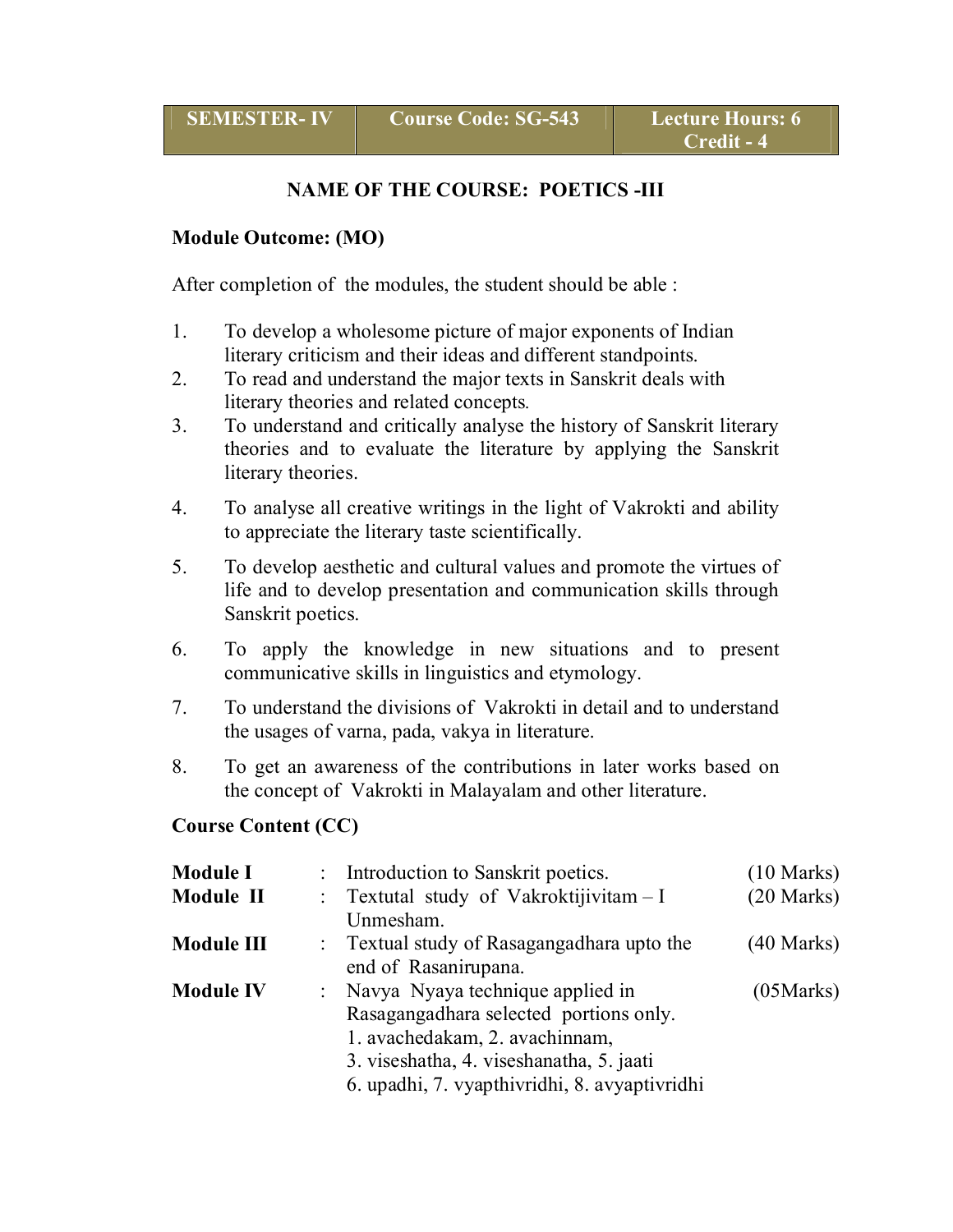#### **ACTIVITIES, LEARNING RESOURCES & ASSESSMENT Suggested Class Room Activities:**

- Assignments
- Seminar Presentation on selected topics

#### **ASSESSMENT**

25% Continuous / Formative Assessment (see PG Regulations). 75% End-semester/Summative Assessment: 3 hour written Exam.

#### **REFERENCES**

- Rasagangadhara of Panditaraja Jagannatha,Chowkhamba Vidyabhavan,Varanasi,2013.
- Vakroktijivita ,Kuntaka, Chowkhamba Sanskrit Series Office,Varanasi.
- Navyanyayabhashapradeepam of Mahesh Chandra Nyayaratna (with Kailas Malayalam Commentary),Melinda Books, Thiruvananthapuram,2018.

- Misra, Dr.Sree Narayana, (1988), Rasagangadhara, Choukhamba Krishna Das Academy,Varanasi.
- $\Box$  The contribution of Panditaraja Jagannatha to Sanskrit poetics, Dr. P.S. Ramachandrababu, New Bharatiya Book Corporation, 2008.
- $\Box$  Principles of literary criticism in Sanskrit, Dvivedi RC, Motilal Banarsidas, New DeIhi
- $\Box$  Comparative Aesthetics, (Vol-2), Pandey K.C, Chowkamba Sanskrit Series, 1956.
- $\Box$  Some aspects of literary criticism in Sanskrit, A. Sankaran, Oriental Books Reprint corporation, New Delhi, 1996.
- $\Box$  Retheesh, Dr K., Navyanyayabhashapradeepam with Kailas Malayalam Commentary,Melinda Books,Thiruvananthapuram,2018.
- □ http://shodhganga.inflibnet.ac.in/bitstream/10603/644/8/08 chapter3.pdf
- http://englishliteratureforcollegestudents.blogspot.in/2009/01/ theory-of-dhvani.html
- $\Box$  https://sanskritdocuments.org/doc\_z\_misc\_major\_works/ dhvanyaloka1.html?lang=sa
- https://www.scribd.com/doc/315154893/235338105-Dhvanyalokaof-Anandavardhana-Uddyota-I-Bishnupada-Bhattacharya-pdf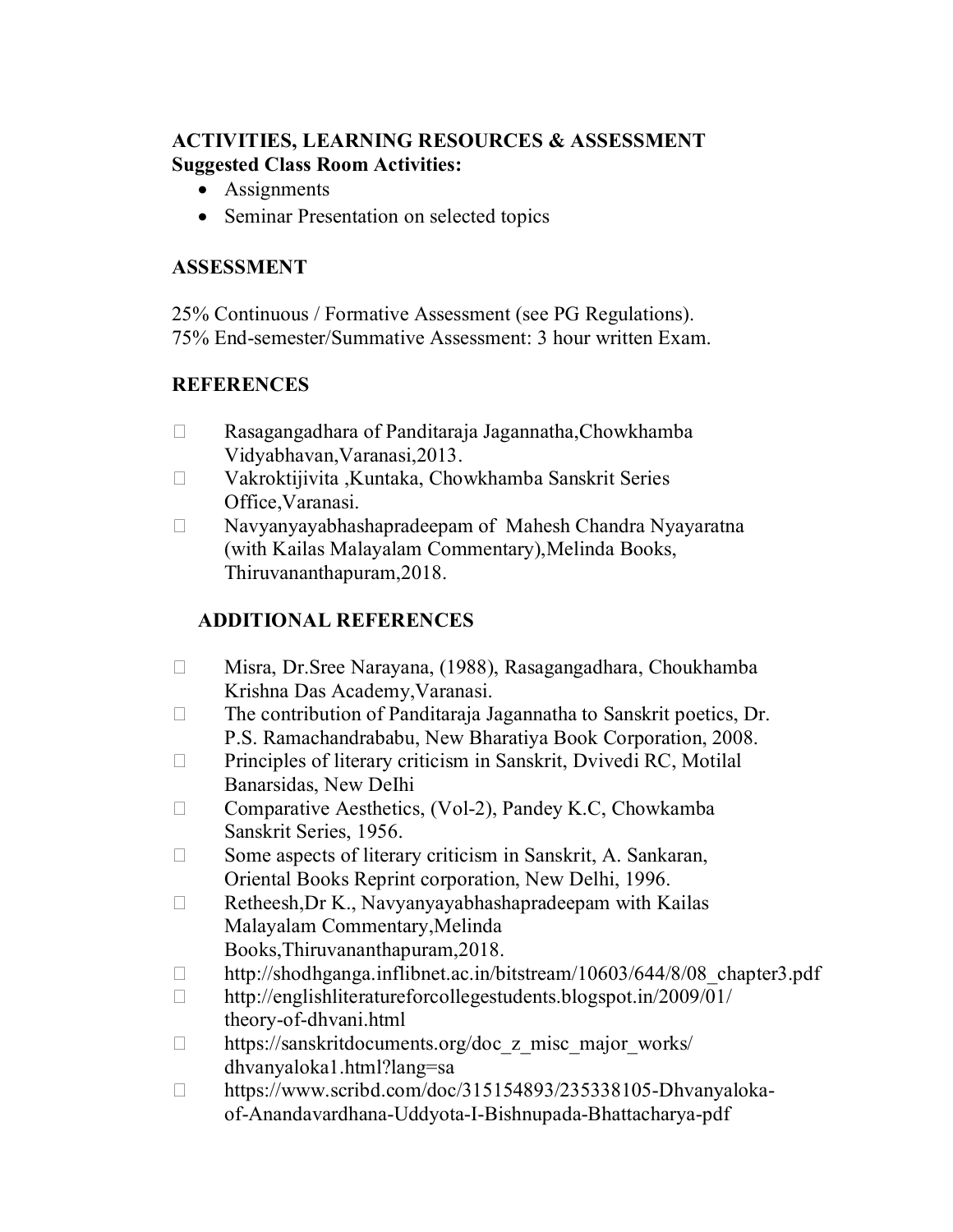#### **NAME OF THE COURSE: LITERARY CRITICISM - EASTERN AND WESTERN**

#### **Module Outcome: (MO)**

After completion of the modules, the student should be able :

- 1. To understand the critical opponents of the Dhvani theory and to understand the theory of Anumāna.
- 2. To develop skills in analysing all creative writings in the light of Dhvani theory.
- 3. To understand the general concepts of eastern and Western literary theories.
- 4. To evaluate the concept of politic figures in Sanskrit literary criticism and to appreciate the different figures of speech in creative literature.
- 5. To identify the poetic figures and evaluate aesthetics behind the literature.
- 6. To analyse important concepts in classical literary criticism regarding creative literature and literary experience in western tradition.
- 7. To analyse the western ideas of romantic criticism and new criticism.
- 8. To compare different sensibilities behind the evolution of literary theories and to develop the skill for critical thinking by synthesizing relevant aspects of eastern and western theories.
- 9. To develop aesthetic, cultural and ethical values through the study of literature.

#### **COURSE CONTENT**

| <b>Module I</b> | : The idea of poetry- A general idea on    | $(15 \text{ Marks})$ |
|-----------------|--------------------------------------------|----------------------|
|                 | creation and criticism – Main equipment of |                      |
|                 | a good critic-Definitions of poetry $-$    |                      |
|                 | Ananda Vardhana, Dandin, Bhamaha,          |                      |
|                 | Jagannatha Pandita - Mammata and Vamana.   |                      |
| Module II       | : Schools of Sanskrit poetics-Guna-        | $(15 \text{ Marks})$ |
|                 | Dandin, Riti-Vamana, Alankara – Bhamaha,   |                      |
|                 | Dhvani- Anandavardhana, Vakrokti-          |                      |
|                 | Kuntaka, Anumana- Mahimabhatta, Rasa-      |                      |
|                 | Bharata, Aucitya-Kshemendra.               |                      |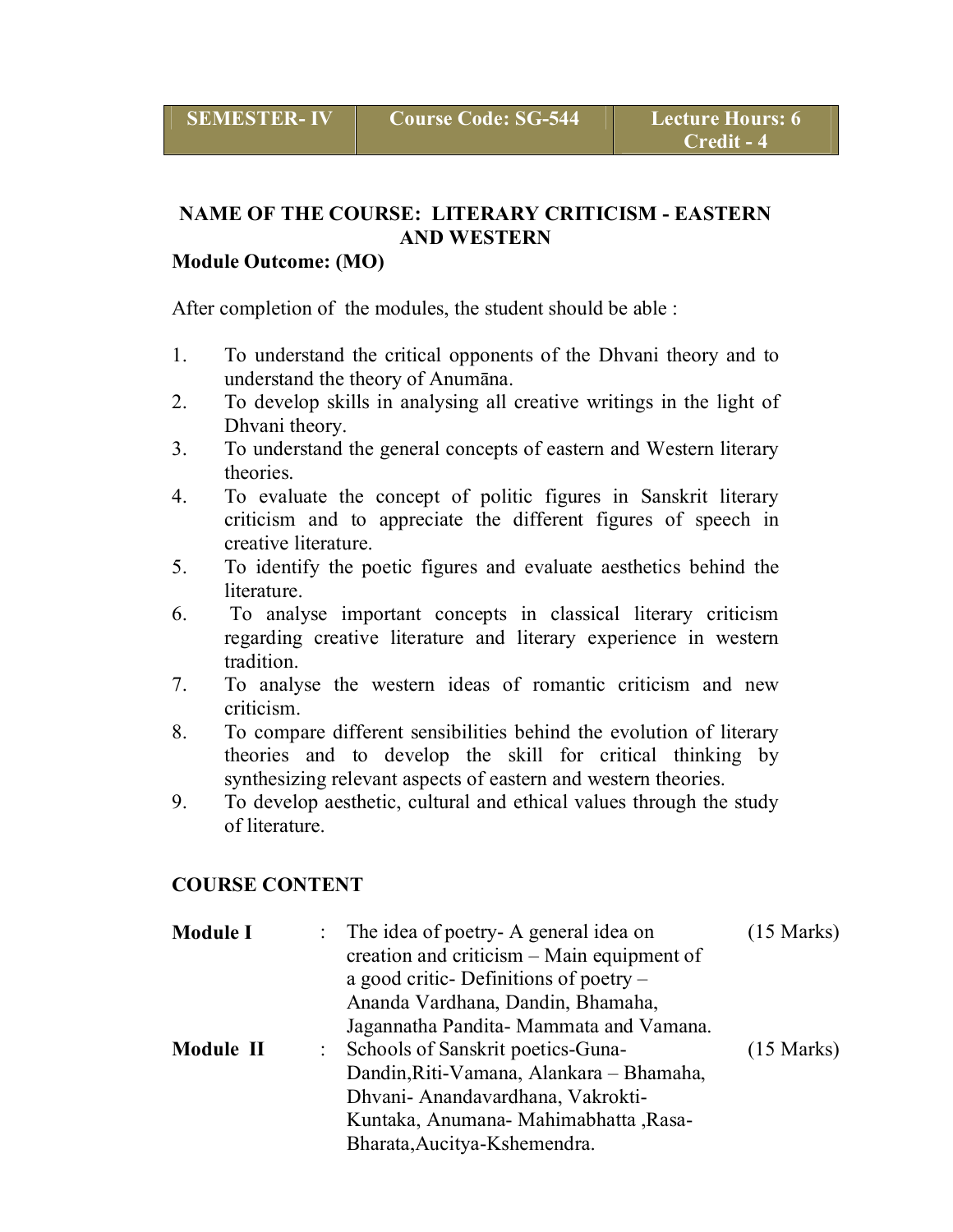| Module III       | : Socratic method, Plato- the concept of Art<br>literature, Aristotle, the theory of imitation-<br>Katharisis – Structure of tragedy, Longinus-<br>The theory of sublime, Leo Tolstoy-The<br>concept of Art, theories of T.S. Eliot,<br>Croche-Formalism. | $(25$ Marks) |
|------------------|-----------------------------------------------------------------------------------------------------------------------------------------------------------------------------------------------------------------------------------------------------------|--------------|
| <b>Module IV</b> | : Definitions of structuralism, Semiotics,<br>Deconstruction, Feminist criticism,<br>Existentialism, stylistics, realism, Freudian<br>Psycho analytical criticism.                                                                                        | $(20$ Marks) |

#### **ACTIVITIES, LEARNING RESOURCES & ASSESSMENT Suggested Class Room Activities:**

- Assignments
- Seminar Presentation on selected topics

#### **ASSESSMENT**

25% Continuous / Formative Assessment (see PG Regulations). 75% End-semester/Summative Assessment: 3 hour written Exam.

#### **REFERENCES**

- $\Box$  The Norton Anthology of Theory and Criticism, Vincent B.Leitch(Gen.Ed.),W.W.Norten&Company,New York.
- Dhvanyalokam, (1996), Trans. C.V. Vasudeva Bhattatiri, Kerala Bhasha Institute, Trivandrum
- $\Box$  Comparative aesthetics: East and West, Prof. Angraj Chaudhary, Eastern Book Linkers, New Delhi, 1991.
- $\Box$  The contribution of Panditaraja Jagannatha to Sanskrit poetics, Dr. P.S. Ramachandrababu, New Bharatiya Book Corporation, 2008.
- Aristotle's theory of poetry and Fine Art, Butcher S.H.Dover, New York, 1951.
- □ Contemporary criticism- An Anthology, Sethuraman, V. Macmillan India, 1989.
- $\Box$  20<sup>th</sup> century Literary criticism, David Lodge, Longman, London, 1972. Western literary theories- Personages of Plato, Aristotle, Longuinus, Wordsworth, T S Eliot, I A Richards, and William Empson.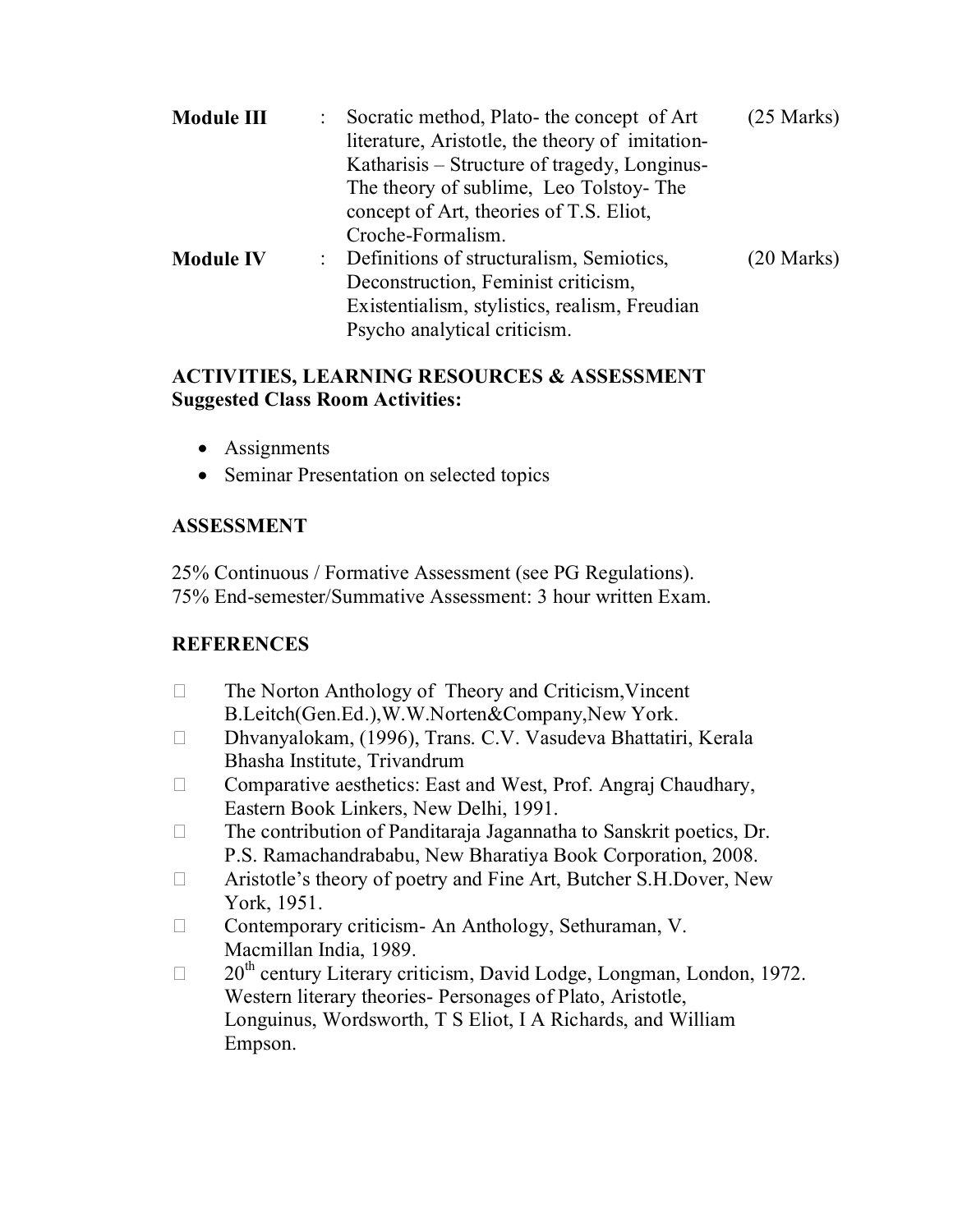- http://www.sanskrit.nic.in/DigitalBook/S/Sahityadarpan.pdf
- https://archive.org/details/DhvanyalokaKashi
- □ http://shodhganga.inflibnet.ac.in/bitstream/10603/146914/12/12 chapter%206.pf
- □ https://archive.org/details/vakroktijivita
- https://sreenivasaraos.com/tag/vakrokti-jivita/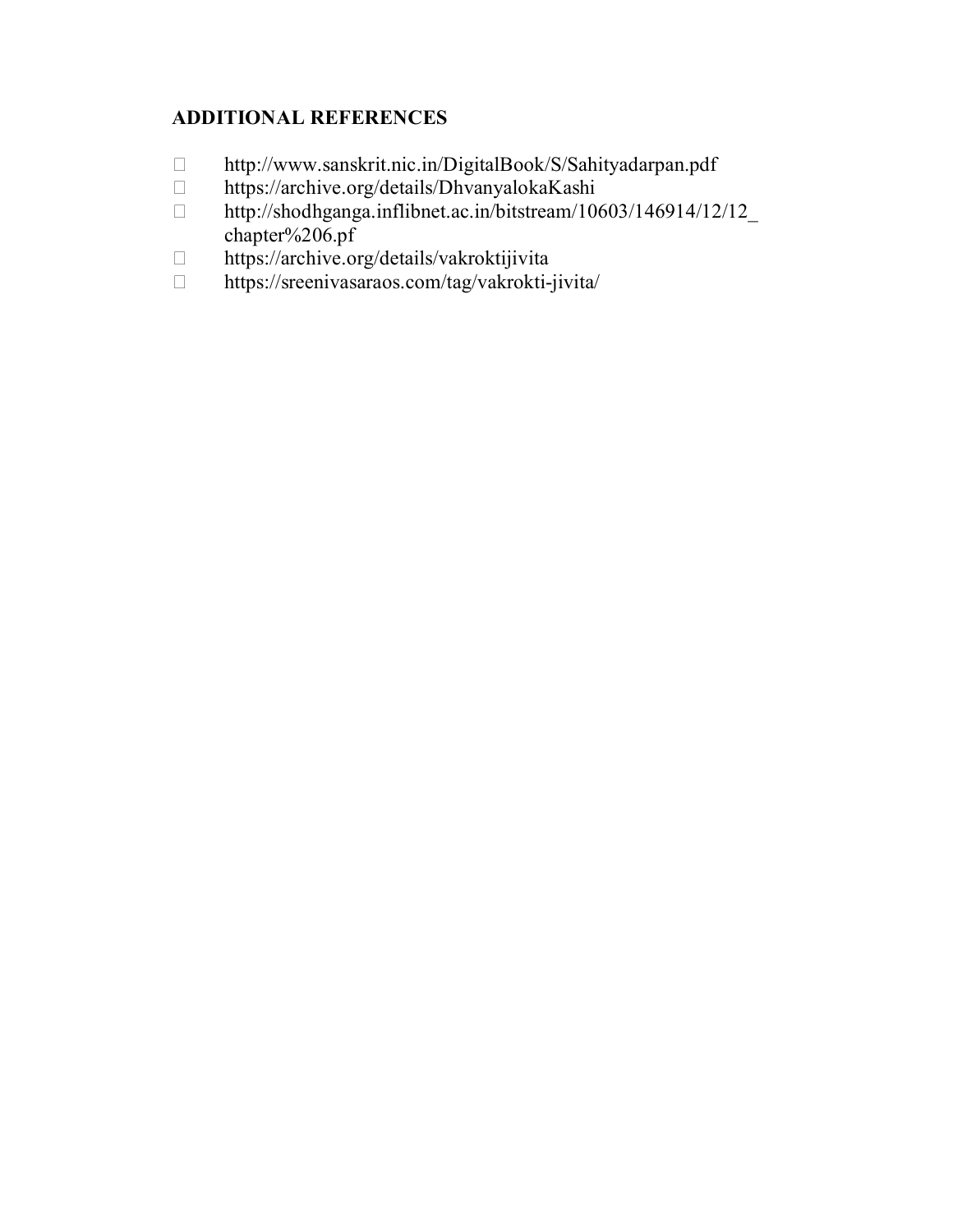#### **NAME OF THE COURSE : DISSERTATION AND VIVA VOCE**

#### **Module Outcome:**

The student should be able :

- 1. To prepare a dissertation on a chosen topic followed by a comprehensive viva-voce to evaluate the work carried out by him/her.
- 2. To collect data on a chosen title and classify the data in accordance with the chapters in the dissertation .
- 3. To analyse and to find out some facts not discussed earlier in the chosen topic and to reach certain conclusions.

#### **COURSE CONTENT**

 A dissertation with multiple chapters which include introduction to the study, main content, analysis , findings and conclusion.

Dissertation  $80+$  Viva Voce  $20 = 100$  Marks.

| <b>SEMESTER-IV   Course Code: SG-546</b> | $Credit-2$ |
|------------------------------------------|------------|
|                                          |            |

Comprehensive Viva Voce =100 Marks.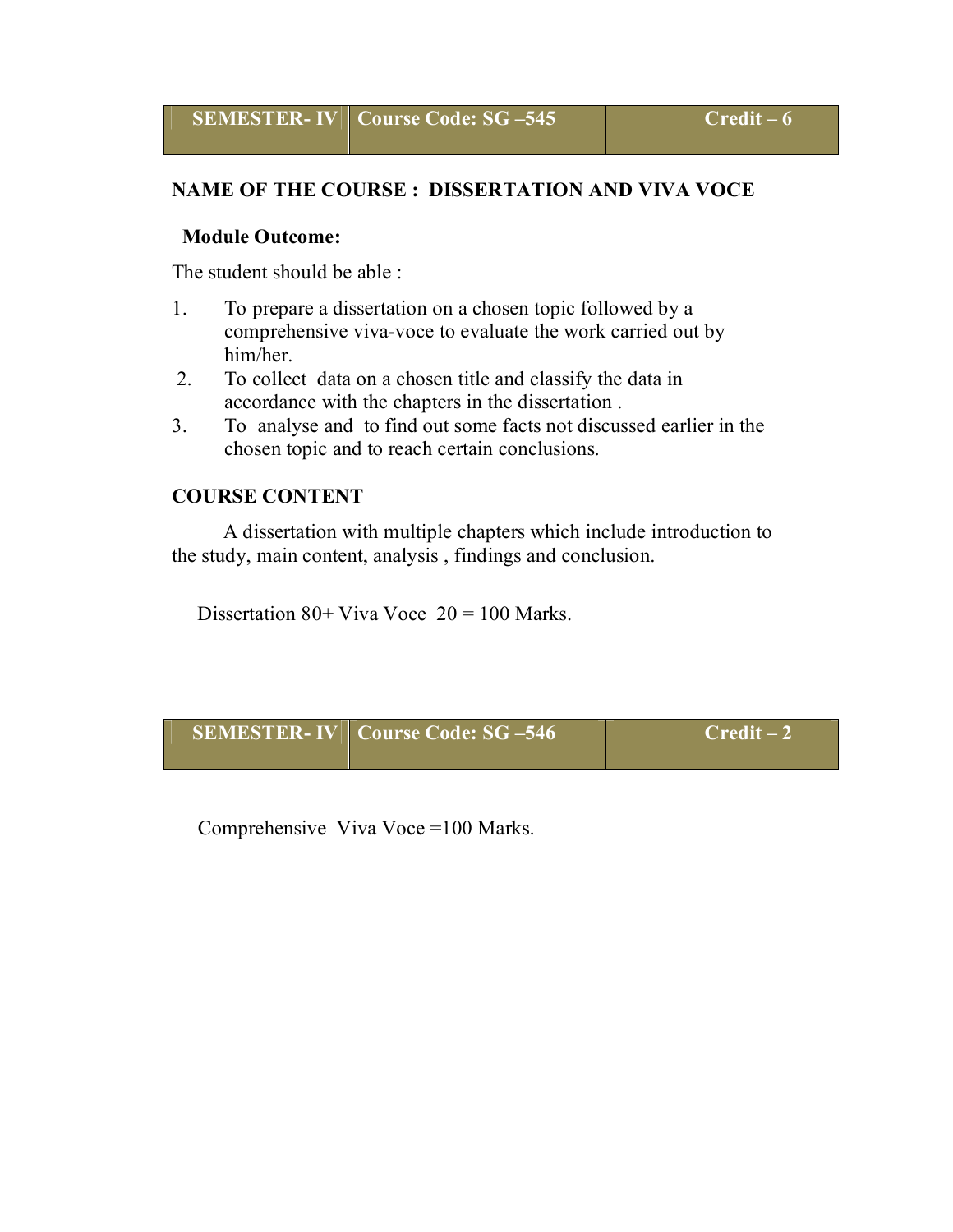#### **M.A. Degree Examination Sanskrit for MA Hindi (Sanskrit for Branches other than Sanskrit Language & Literature) Scheme of Examination Semester III Paper I- SG-534 A Prose Poetry and Translation**

|                            | Hrs | Marks |
|----------------------------|-----|-------|
| Prose                      |     | 20    |
| Poetry                     | 50  | 40    |
| Translation                |     |       |
| <b>Internal Assessment</b> |     | 25    |
| <b>Total</b>               | 108 | 100   |

#### **M.A. Degree Examination Sanskrit for MA Hindi (Sanskrit for Branches other than Sanskrit Language & Literature) Scheme of Examination Semester IV Paper II- SG-544 A Drama and Definition of Poetic Types**

|                                        | Hrs | Marks |
|----------------------------------------|-----|-------|
| Drama                                  |     | 20    |
| Definitions of Kavya and Prayojana etc |     | 30    |
| Poetic types                           |     | 25    |
| <b>Internal Assessment</b>             |     | 25    |
| <b>Total</b>                           | 108 | 100   |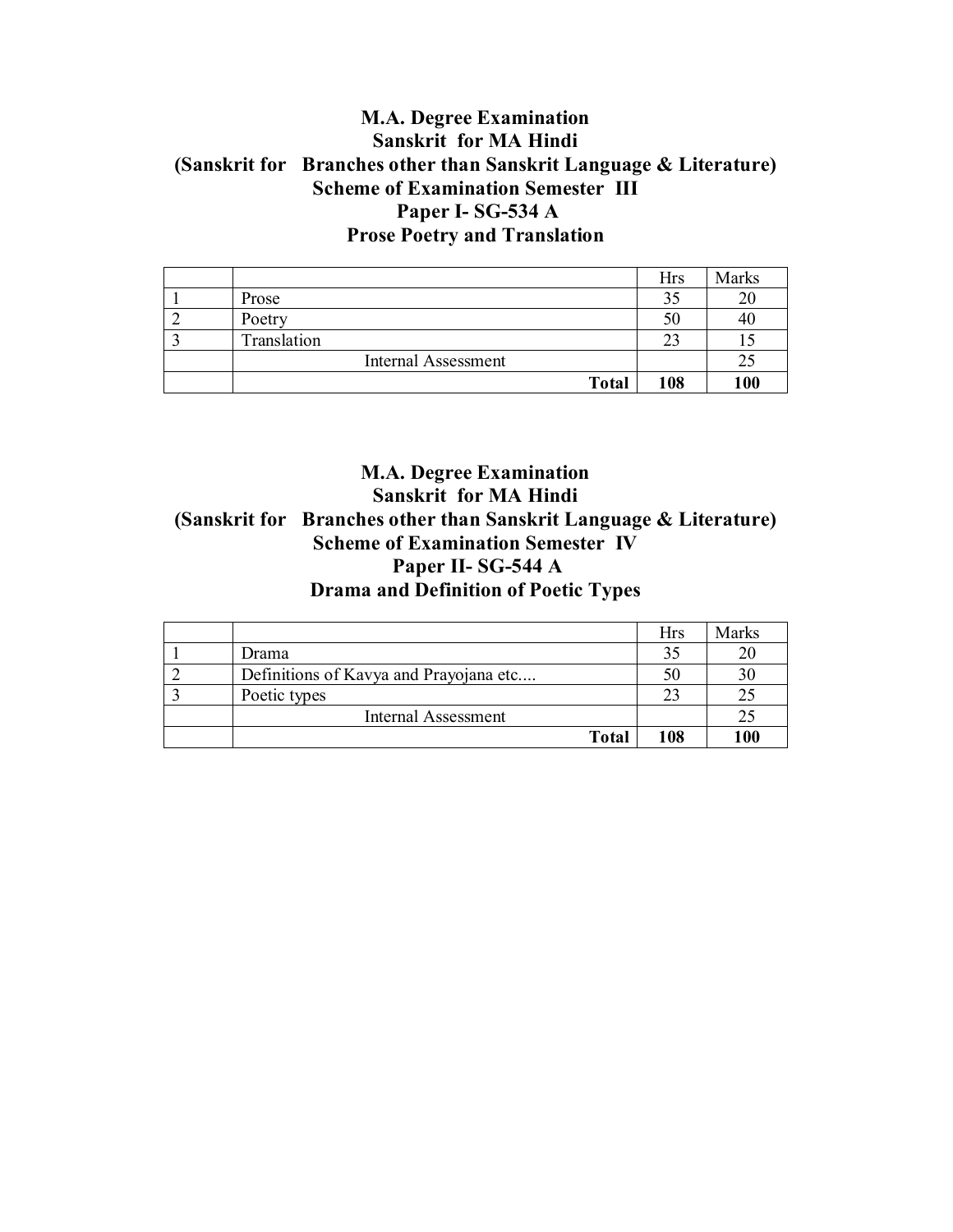| <b>SEMESTER-II</b> |  |  |  |  |
|--------------------|--|--|--|--|
|--------------------|--|--|--|--|

**Course Code: SG-534 A Lecture Hours: 6** 

#### **NAME OF THE COURSE: PROSE POETRY AND TRANSLATION**

#### **Module Outcome: (MO)**

After completion of the modules, the student should be able :

- 1. To understand the different types of literary works in Sanskrit .
- 2. To understand the prose style in Sanskrit
- 3. To understand the poetic style of Magha.
- 4. To get an awareness of poetical compositions.
- 5. To gain skills in translate from Sanskrit to Hindi and Vice - versa based on textual passages.
- 6. To understand the classical and modern periods in Sanskrit poetry.
- 7. To understand the society reflected in Sanskrit poetry.
- 8. To get an awareness about the beauty of Sanskrit prose literature.

#### **COURSE CONTENT**

| <b>Module I</b>  | : Chandrapeedacharitam - 1-42 paragraphs<br>(upto 'Tharaganamadhyam Avisat'). | $(20$ Marks)         |
|------------------|-------------------------------------------------------------------------------|----------------------|
| Module II        | : Sisupalavadham - Magha(Slokas 1 to 25)                                      | $(20$ Marks)         |
| Module III       | : Sisupalavadham (Slokas 26 to 47)                                            | $(20$ Marks)         |
| <b>Module IV</b> | : Translation from prescribed text.                                           | $(15 \text{ Marks})$ |

#### **ACTIVITIES, LEARNING RESOURCES & ASSESSMENT**

#### **Suggested Class Room Activities:**

- Assignments
- Seminar Presentation on selected topics

#### **ASSESSMENT**

25% Continuous / Formative Assessment (see PG Regulations). 75% End-semester/Summative Assessment: 3 hour written Exam.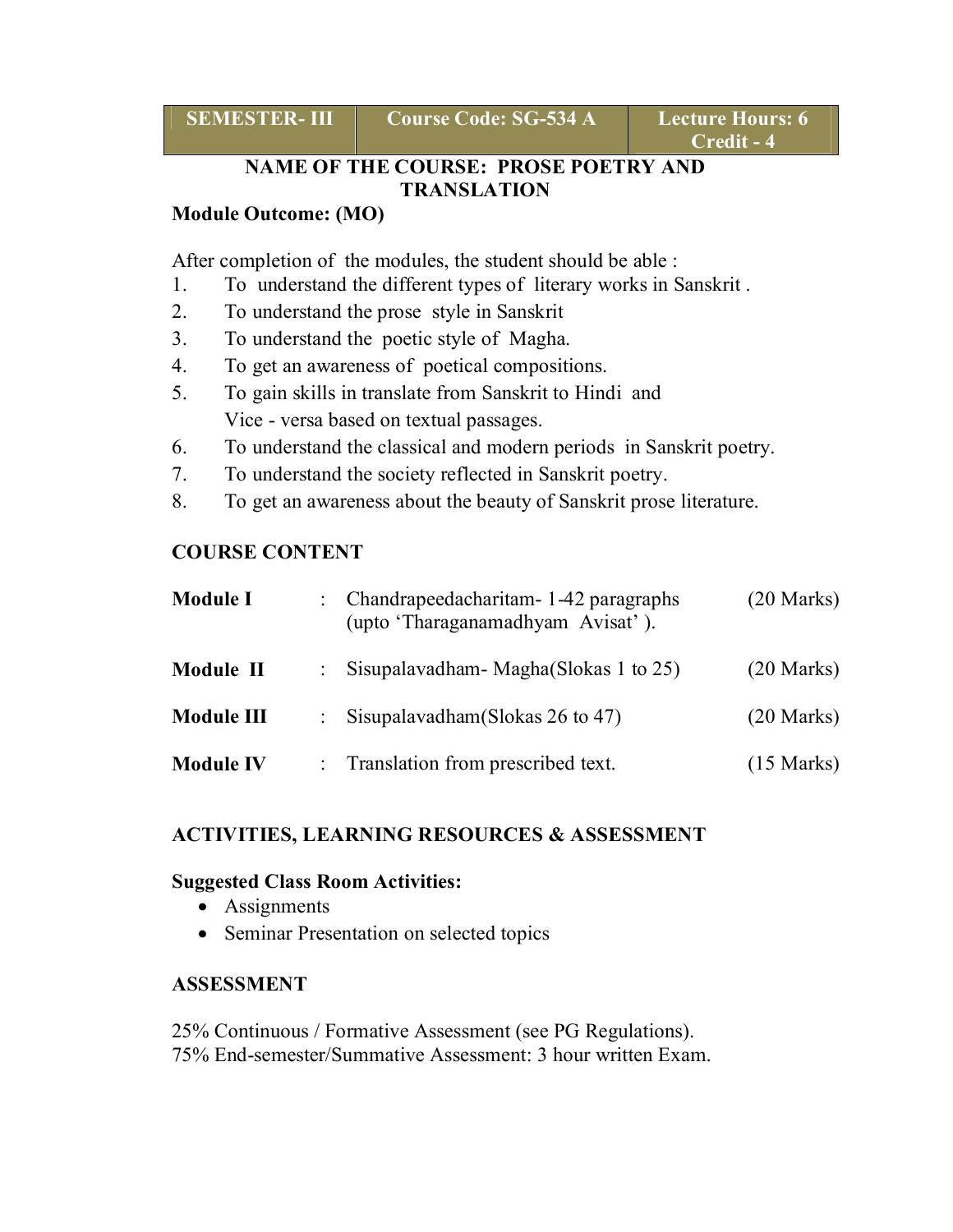#### **REFERENCES**

- Chandrapidacharitam, Chowkhamba Sanskrit Series Office,Varanasi.
- Sisupalavadham, Magha, Chowkhamba Sanskrit Series Office,Varanasi.

- Kadambari, Banabhatta, Chowkhamba Sanskrit Series Office,Varanasi.
- History of Sanskrit Literature,S.K. De, Chowkhamba Sanskrit Series Office,Varanasi.
- $\Box$  സംസ്കൃതസാഹിത്യ ചരിത്രം, Ed. കുഞ്ഞുണ്ണിരാജാ,Kerala Sahithya Academy,Thrissur.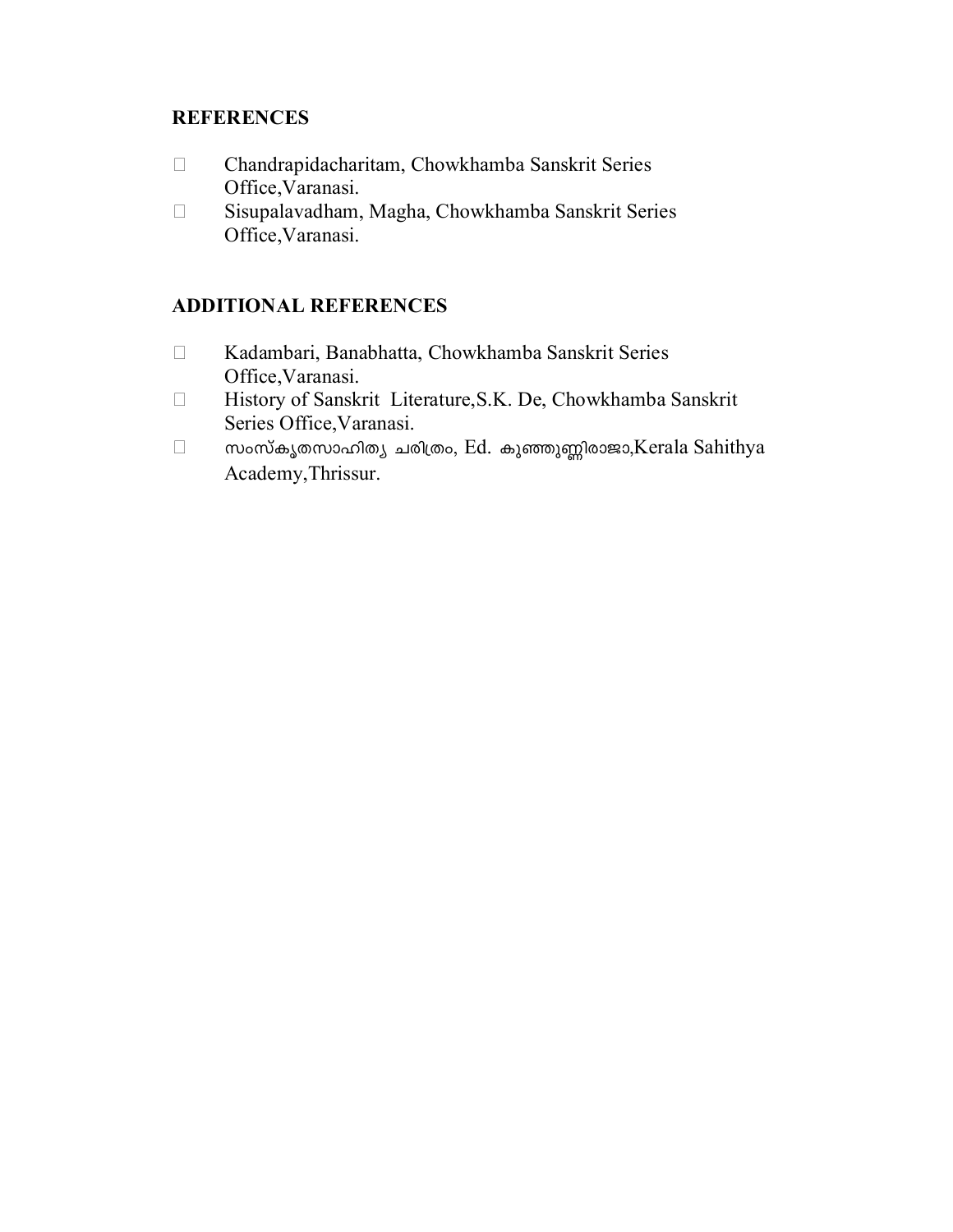| <b>SEMESTER- IV</b> |  |
|---------------------|--|
|                     |  |

**Course Code: SG-544 A Lecture Hours: 6** 

#### **NAME OF THE COURSE: DRAMA AND DEFINITION OF POETIC TYPES**

#### **Module Outcome: (MO)**

After completion of the modules, the student should be able :

- 1. To understand the different types of literary works in Sanskrit .
- 2. To understand the dramatic style in Sanskrit.
- 3. To understand the different poetic definitions.
- 4. To aware of the dramatic style of Kalidasa.
- 5. To appreciate the skill and the creative ability of Sanskrit writers.
- 6. To understand the development of drama literature in Sanskrit.
- 7. To understand the specific contributions of Indian playwriters to Indian theatre.
- 8. To understand the performance of Sanskrit drama.
- 9. To understand the dramatic peculiarities of the drama Abhinjanasakuntalam.
- 10. To appreciate the application of rasa in the play Abhinjanasakuntalam.

#### **COURSE CONTENT**

| <b>Module I</b> | Abhinjanasakuntalam of Kalidasa (Act IV<br>only)                                                                                                                                        | 25 |
|-----------------|-----------------------------------------------------------------------------------------------------------------------------------------------------------------------------------------|----|
| Module II       | Kavyalakshanam-Mammata-Dandi-<br>(a)<br>Kuntaka- Jagannathapandita.<br>Kavya prayojanam - Mammata,<br>(b)<br>Viswanatha-Bharata-Bhamaha.<br>Definitions only-<br>Rasa theory of Bharata | 25 |
|                 | Riti theory of Vamana                                                                                                                                                                   |    |
|                 | Guna theory of Dandim<br>Dhvani theory of Anandavardhana<br>Vakrokti theory of Kuntaka                                                                                                  |    |
| Module III      | Different types of Kavya<br>÷.<br>Definitions- Mahakavya, Kulakam,<br>Muktakam, Yamakam, Champu<br>Definition of Dasarupakas<br>Definition of Katha and Akhyayika.                      | 25 |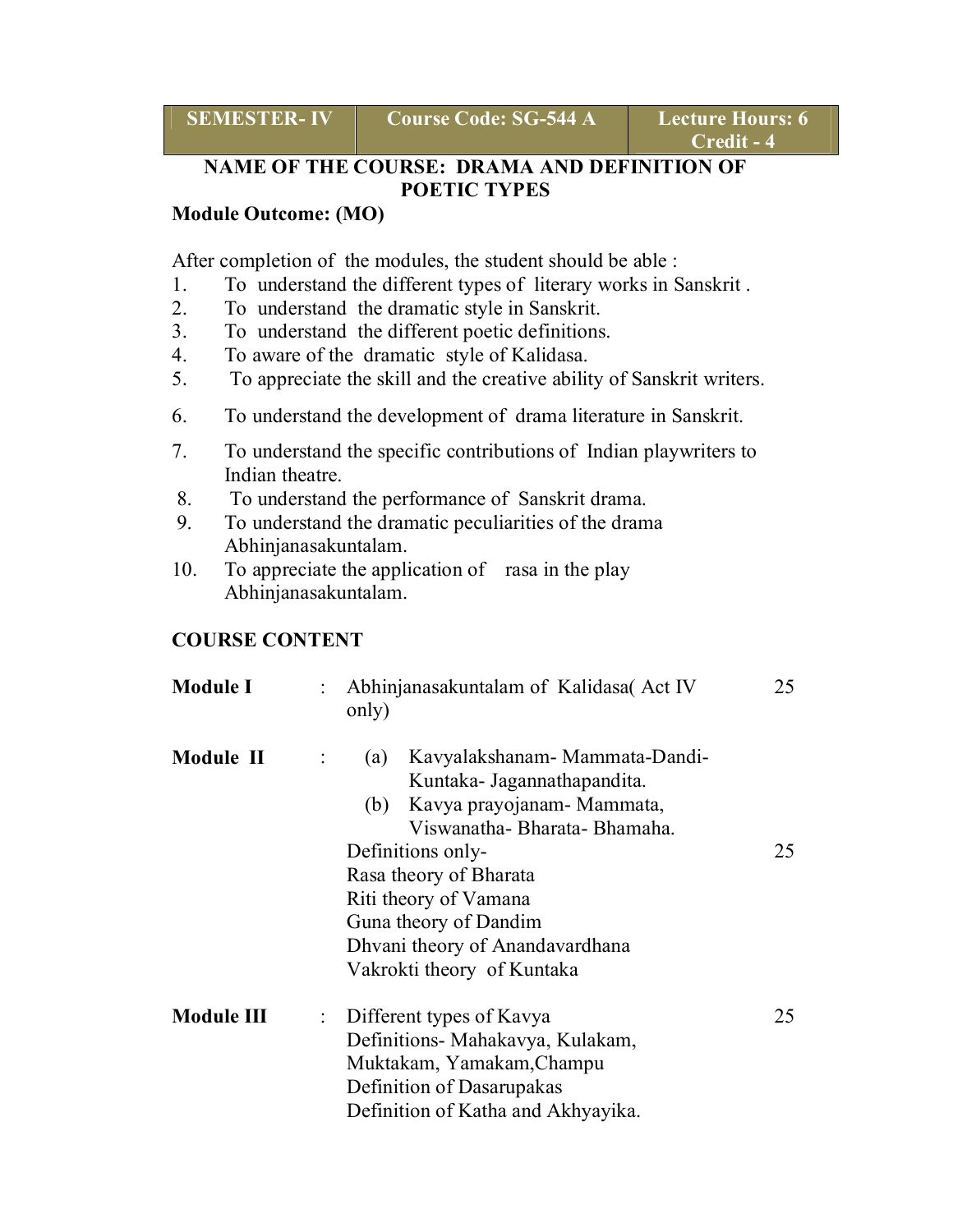#### **ACTIVITIES, LEARNING RESOURCES & ASSESSMENT**

#### **Suggested Class Room Activities:**

- Assignments
- Seminar Presentation on selected topics

#### **ASSESSMENT**

25% Continuous / Formative Assessment (see PG Regulations). 75% End-semester/Summative Assessment: 3 hour written Exam.

#### **REFERENCES**

- Abhijnanasakuntalam, Kalidasa, Chowkhamba Sanskrit Series Office,Varanasi.
- $\Box$   $\bullet$  3015  $\Omega$   $\Omega$   $\Omega$   $\Omega$  and  $\Omega$  and  $\Omega$  and  $\Omega$  and  $\Omega$  and  $\Omega$  and  $\Omega$  and  $\Omega$  and  $\Omega$  and  $\Omega$  and  $\Omega$  and  $\Omega$  and  $\Omega$  and  $\Omega$  and  $\Omega$  and  $\Omega$  and  $\Omega$  and  $\Omega$  and  $\Omega$  and  $\Omega$  and  $\Omega$  and  $\$ Thiruvananthapuram.
- $\Box$  സംസ്കൃതസാഹിത്യ വിമർശനം ഡോ. എൻ.വി.പി. ഉണ്ണിത്തിരി, State Institute of Languages, Thiruvananthapuram.
- $\Box$  ഭാരതീയ കാവൃശാസ്ത്ര നിഘ ു (Vol. 2) റ്റി.ജി. ഷൈലജ, Chintha Publications,Thiruvananthapuram,2008.

- History of Sanskrit Poetics. P.V. Kane, Chowkhamba Sanskrit Series Office,Varanasi.
- □ History of Sanskrit Literature S.K. De, Chowkhamba Sanskrit Series Office,Varanasi.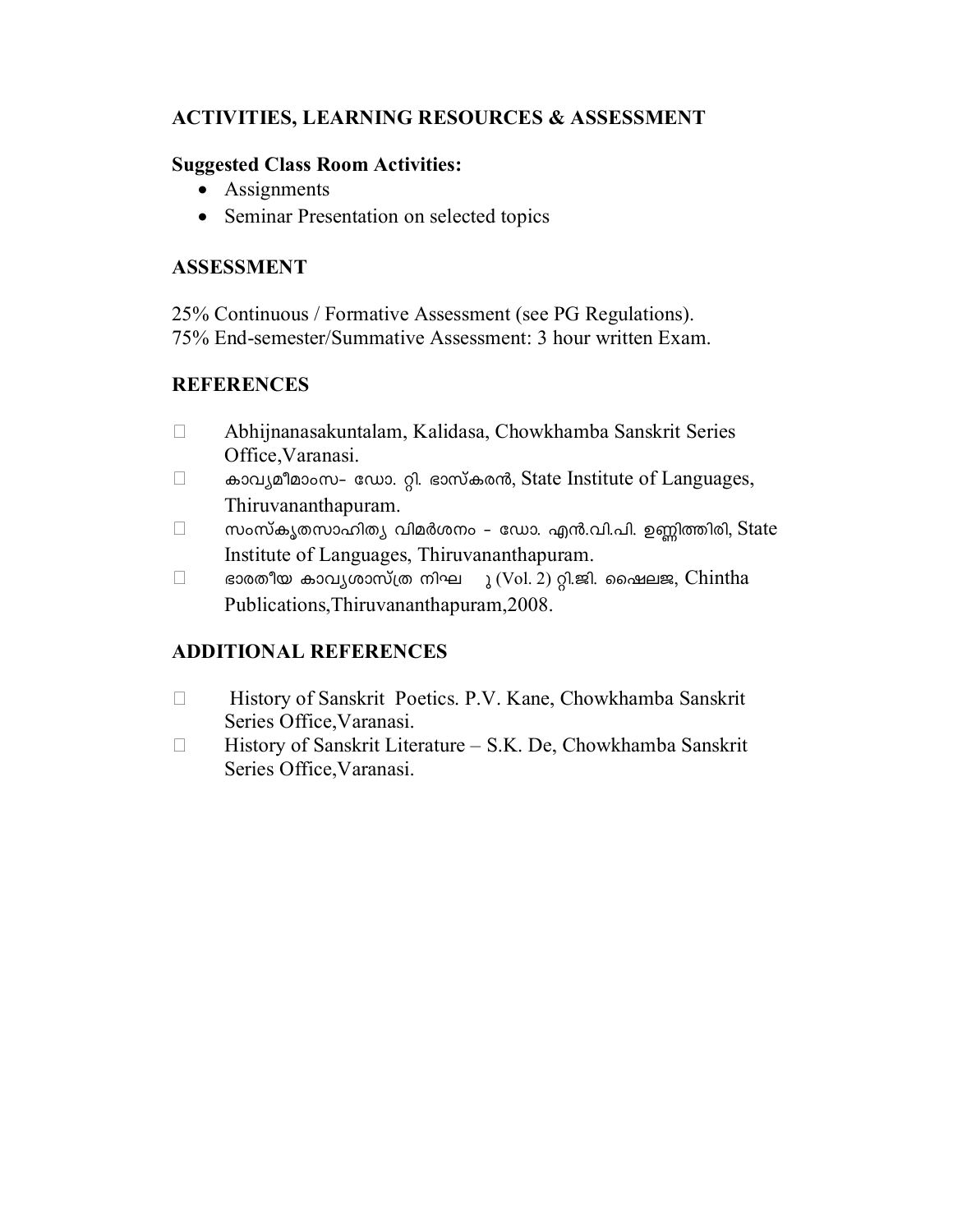#### **M.A. Degree Examination Sanskrit for MA Malayalam (Sanskrit for Branches other than Sanskrit Language & Literature) Scheme of Examination Semester III Paper I- ML - 533 Drama Poetry and Translation**

|                            | Hrs | Marks |
|----------------------------|-----|-------|
| Drama                      |     | 25    |
| Poetry                     |     |       |
| Translation                | 38  | 21    |
| <b>Internal Assessment</b> |     | 25    |
| <b>Total</b>               | 108 | 100   |

#### **M.A. Degree Examination Sanskrit for MA Malayalam (Sanskrit for Branches other than Sanskrit Language & Literature) Scheme of Examination Semester IV Paper II- ML - 542 Lyric and Definition of Poetic types in Sanskrit**

|                                | Hrs | Marks |
|--------------------------------|-----|-------|
| Meghasendesam                  |     | 30    |
| Definitions of Kavya Prayojana |     | 25    |
| Definition of poetic types     |     | 20    |
| <b>Internal Assessment</b>     |     | 25    |
| Total                          | 108 | 100   |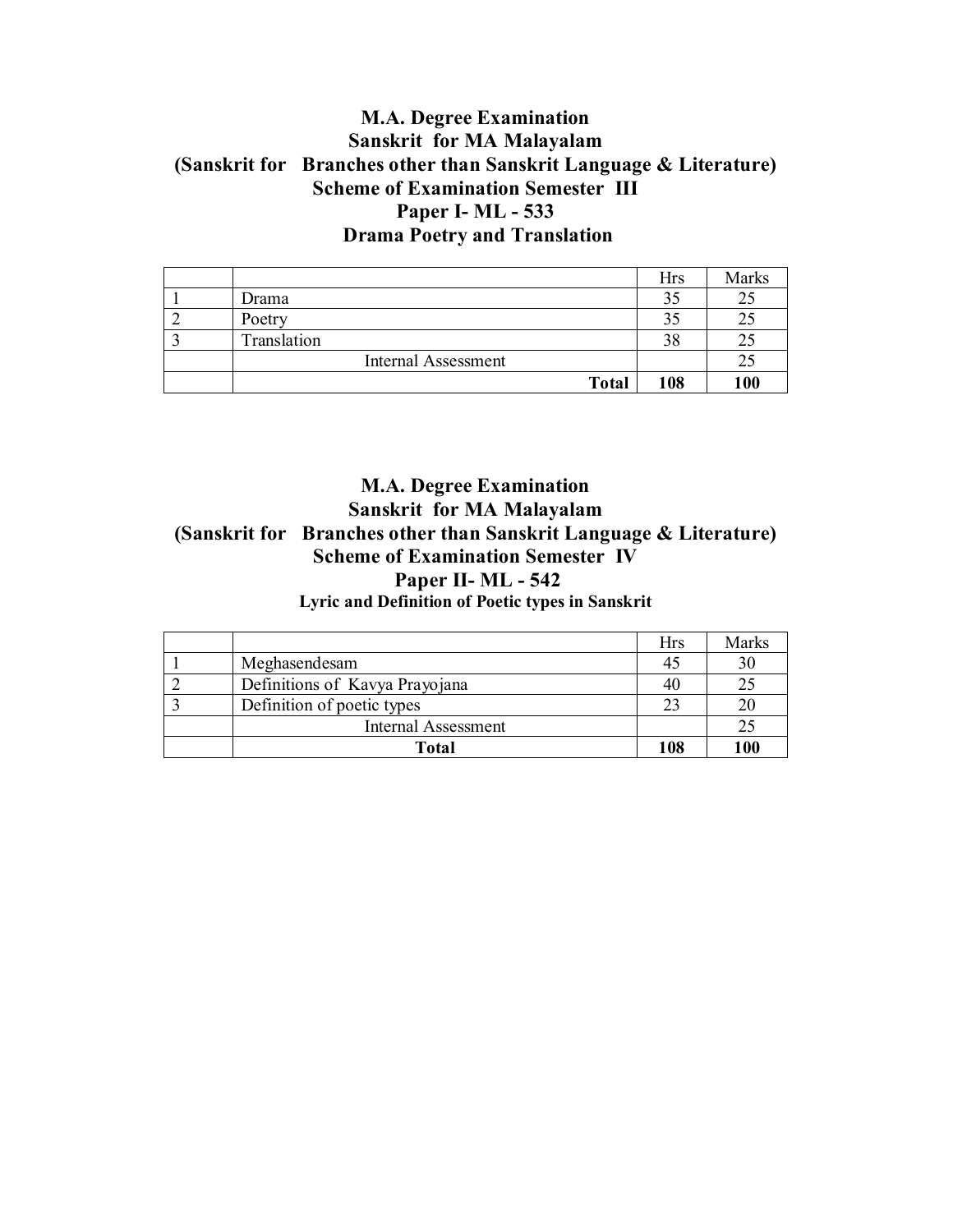**SEMESTER- III** Course Code: ML -533 Lecture Hours: 6

#### **NAME OF THE COURSE: DRAMA POETRY AND TRANSLATION**

#### **Module Outcome: (MO)**

After completion of the modules, the student should be able :

- 1. To understand the different types of literary works in Sanskrit .
- 2. To familiarise the unique dramatic style of famous dramatist Bhavabhuthi
- 3. To understand the poetic style of Sanskrit through a translated poetry from Malayalam.
- 4. To get an awareness of poetical compositions.
- 5. To gain skills in translate from Sanskrit to Malayalam and Vice - versa based on textual passages.
- 6. To understand the classical and modern periods in Sanskrit poetry.

#### **COURSE CONTENT**

| <b>Module I</b> | : Uttararamacharitham I. Act                                                           | $(30 \text{ Marks})$ |
|-----------------|----------------------------------------------------------------------------------------|----------------------|
| Module II       | : Translated poem of Vallathol from<br>Sahithya Manjari - 4<br>भारतस्त्रीणां भावशृद्धी | $(30 \text{ Marks})$ |
|                 | मम गुरुनाथः                                                                            |                      |
| Module III      | : Translation from prescribed text                                                     | $(15 \text{ Marks})$ |

#### **ACTIVITIES, LEARNING RESOURCES & ASSESSMENT**

#### **Suggested Class Room Activities:**

- Assignments
- Seminar Presentation on selected topics

#### **ASSESSMENT**

25% Continuous / Formative Assessment (see PG Regulations). 75% End-semester/Summative Assessment: 3 hour written Exam.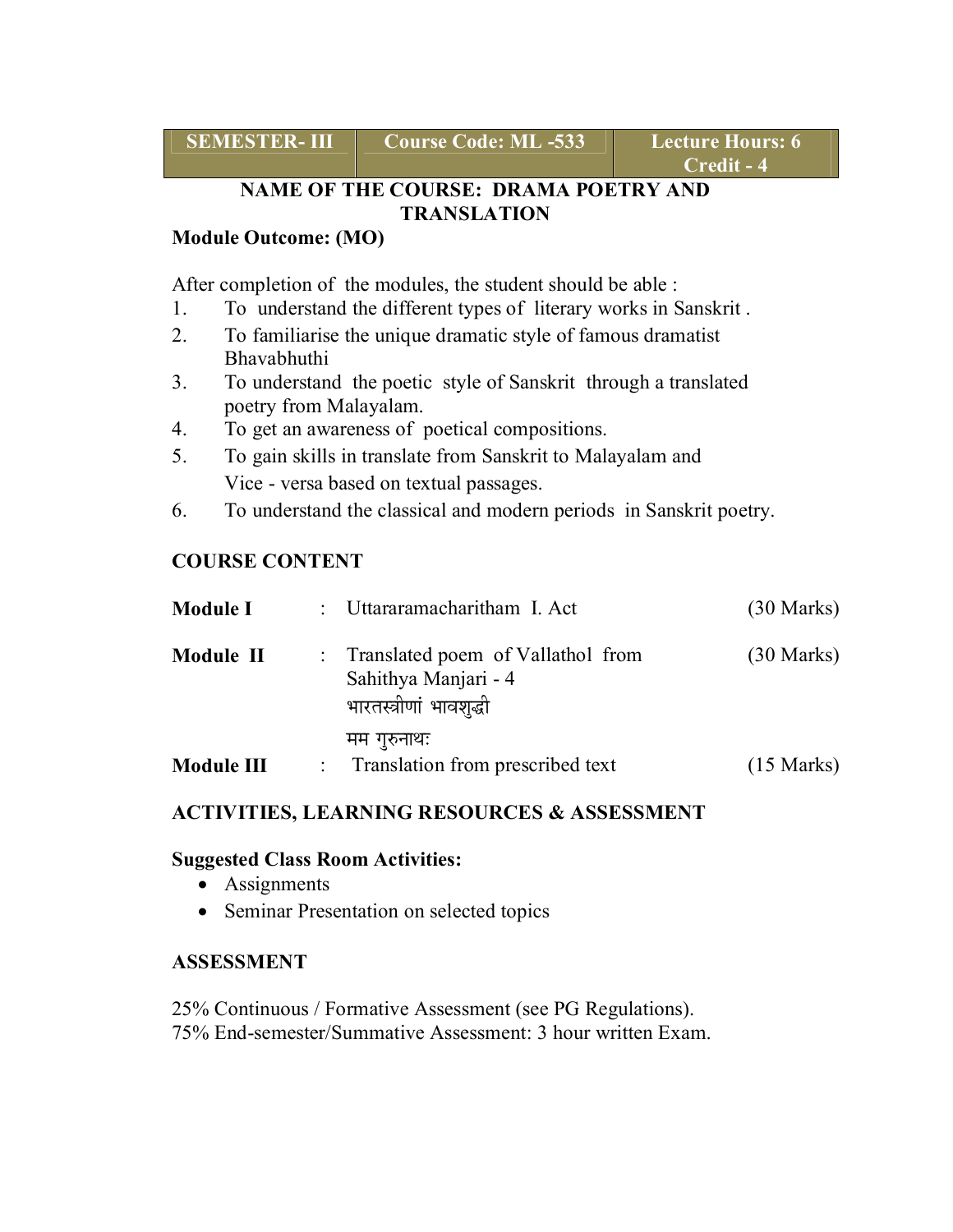#### **REFERENCES**

- $\Box$  Uttararamacharita,Bhavabhuthi (Act I only), Chowkhamba Sanskrit Series Office,Varanasi.
- {…\S……®…fii…®…¬ N.T. Krishnanunni State Institute of Languages, Thiruvananthapuram.

- $□$  സാഹിത്യ മഞ്ജരി,വള്ളത്തോൾ,Kerala Sahithya Academy,Thrissur.
- A short history of Sanskrit literature , T.K.R. Iyar R.S.Vadyar and Sons,Palakkad.
- Kalidasanum Bhavabuthiyum, Dr. K.H. Subramaniyan, State Institute of Languages, Thiruvananthapuram.
- Bhavabhuthibhavana Muttoor Narayana Pillai, State Institute of Languages, Thiruvananthapuram.
- Malayala Paribhasha of Uttararamcharitham, Sree Champathil Chathukutti Mannadiyar, Vidya Vinodhini Press, Thrissur.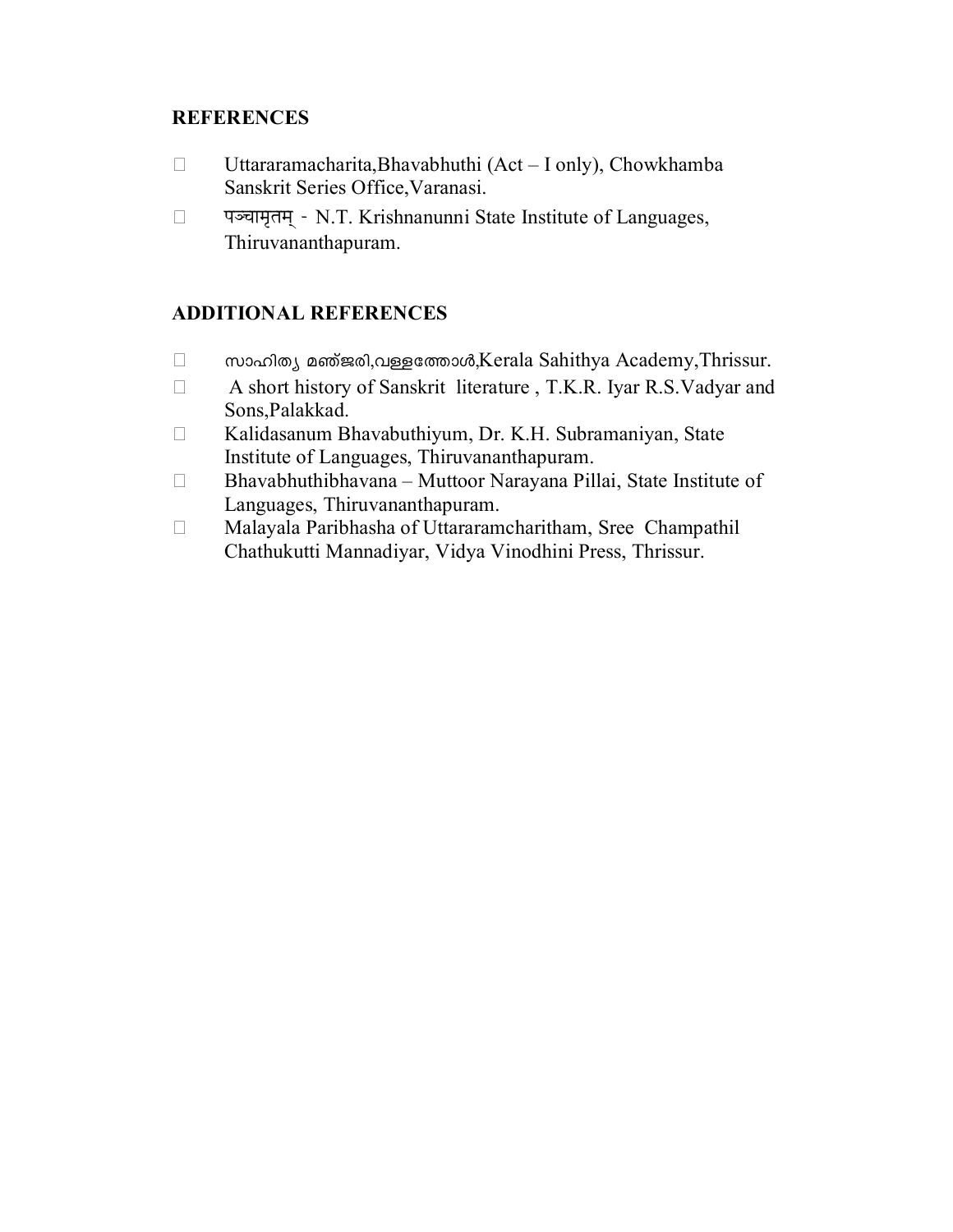| <b>SEMESTER-IV</b><br><b>Course Code: ML -542</b> |
|---------------------------------------------------|
|---------------------------------------------------|

**SECURE Hours: 6 Credit - 4** 

#### **NAME OF THE COURSE: LYRIC AND DEFENITIONS OF POETIC TYPES**

#### **Module Outcome: (MO)**

After completion of the modules, the student should be able :

- 1. To understand the different types of literary works in Sanskrit .
- 2. To know the poetic style of Sandesakavya .
- 3. To familiarise with the style of Kalidasa and his Sandesakavya.
- 4. To understand the definitions of poetics types.
- 5. To familiarize with the different schools of Sanskrit poetics.

#### **COURSE CONTENT**

| <b>Module I</b> | Meghasandesam of Kalidasa पूर्वभागं - 1-50<br>verses                                                                                                                        | (35 Marks) |
|-----------------|-----------------------------------------------------------------------------------------------------------------------------------------------------------------------------|------------|
| Module II       | Kavyalakshanam - Mammata-Dandi-<br>(c)<br>Kuntaka- Jagannatha<br>Kavya prayojanam - Mammata,<br>(d)<br>Viswanatha-Bharata-Bhamaha.                                          | 25         |
| Module III      | $\therefore$ Definitions only-<br>Rasa theory of Bharata<br>Riti theory of Vamana<br>Guna theory of Dandim<br>Dhvani theory of Anandavardhana<br>Vakrokti theory of Kuntaka | 15         |

#### **ACTIVITIES, LEARNING RESOURCES & ASSESSMENT**

#### **Suggested Class Room Activities:**

- Assignments
- Seminar Presentation on selected topics

#### **ASSESSMENT**

25% Continuous / Formative Assessment (see PG Regulations). 75% End-semester/Summative Assessment: 3 hour written Exam.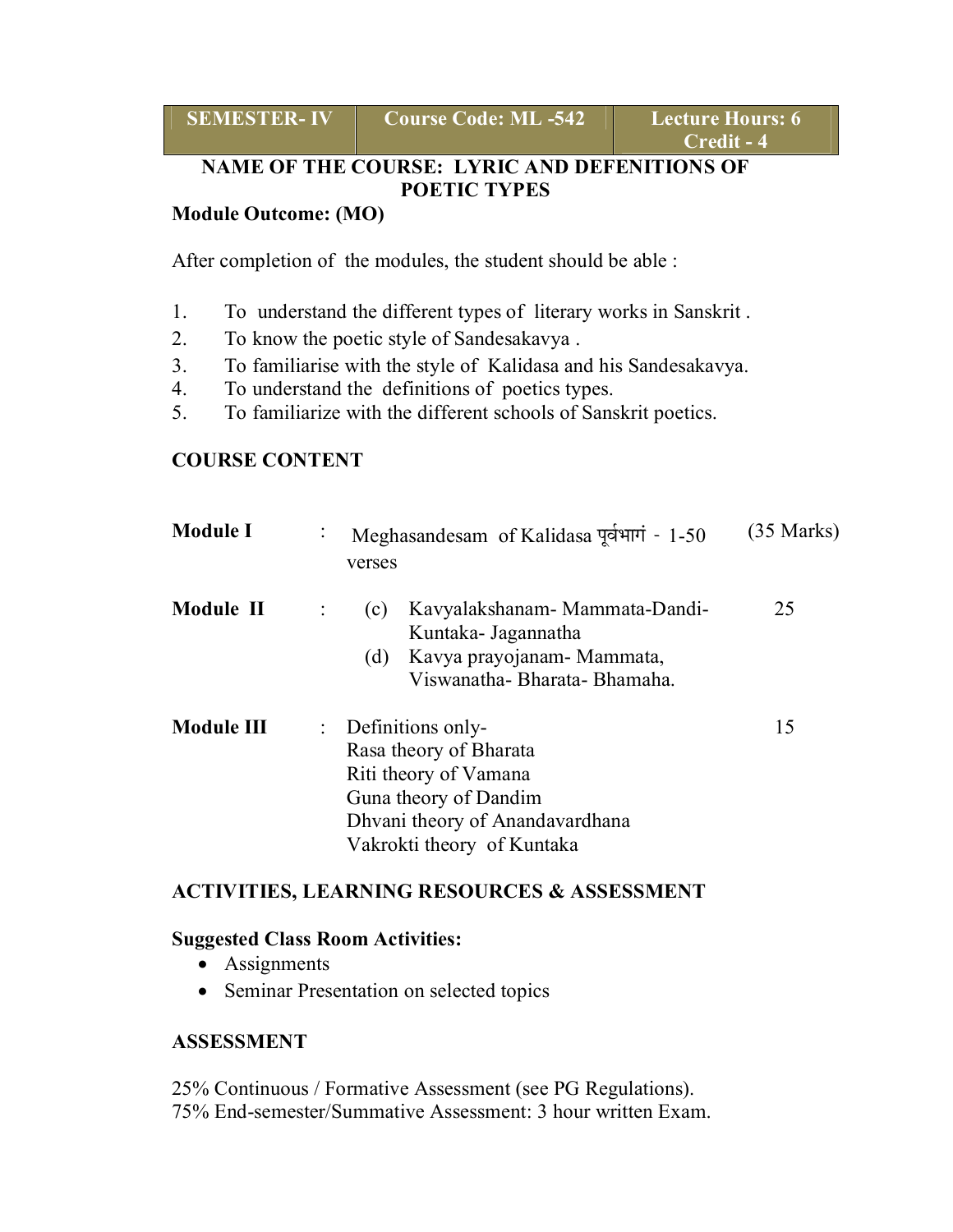#### **REFERENCES**

- taL -k -tµ-iw ˛ Imfn-Zm -k≥,Krishnadas Academy,Varanasi,1998.
- $\Box$  സംസ്കൃതസാഹിതൃവിമർശനം,N.P. Unnithiri,State Institute of Languages,Thiruvananthapuram,2001.
- □ endymation,T. Bhaskaran, State Institute of Languages, Thiruvananthapuram.

- $\Box$  ഭാരതീയ കാവൃശാസ്ത്രനിഘ  $\lambda$ , Dr. T. G. Shailaja, Chintha Publishers, Thiruvananthapuram, 2008.
- History of Sanskrit Poetics. P.V. Kane, Chowkhamba Sanskrit Series Office,Varanasi.
- □ History of Sanskrit Literature S.K. De, Chowkhamba Sanskrit Series Office,Varanasi.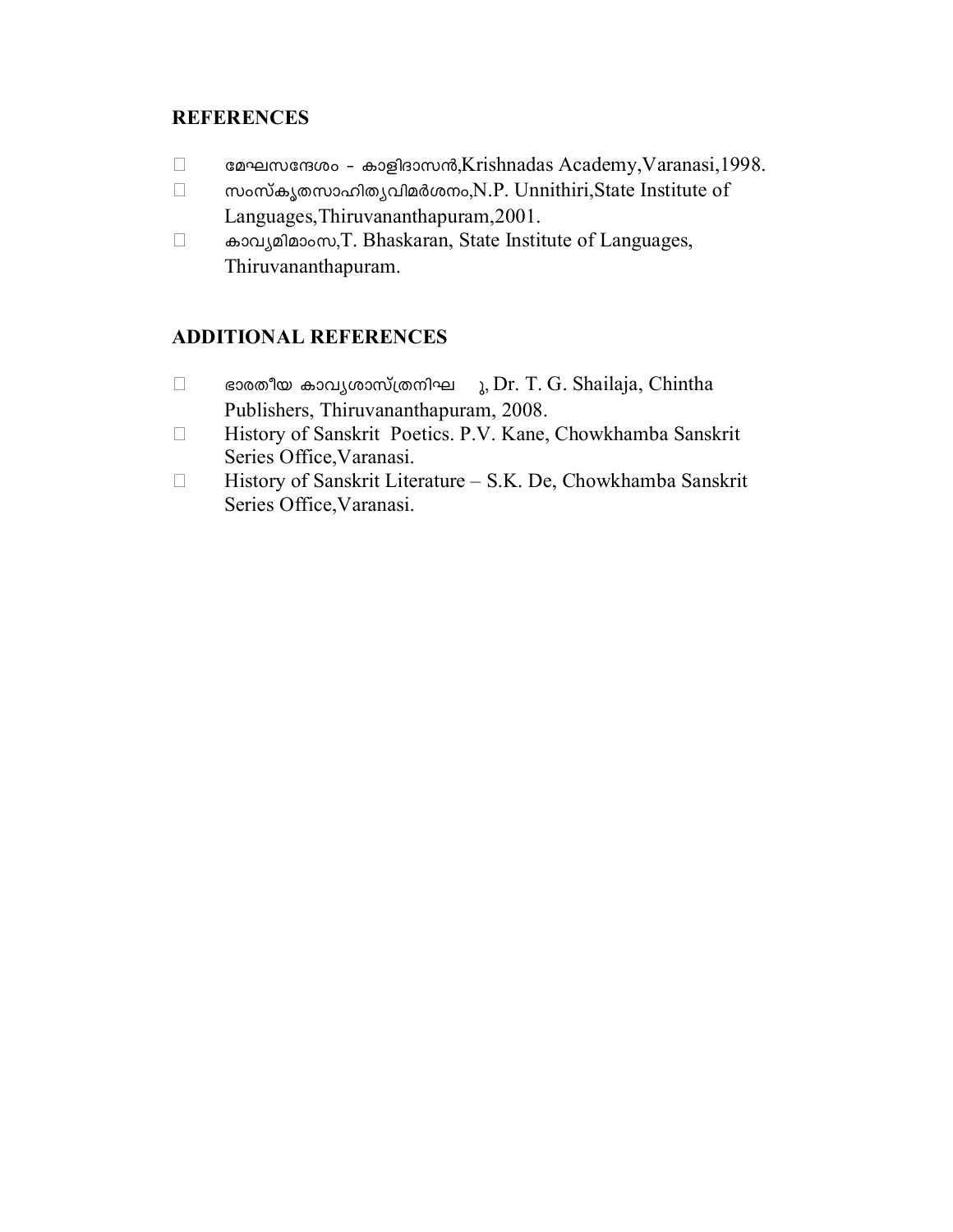#### **Model Question First Semester MA Degree Examination Sanskrit Language and Literature SG - 511 Vedic Literature –I**

**Time: 3 Hours Maximum Marks: 75** 

| सूचना - देवनागरी लिपिमुपयुज्य संस्कृतभाषया उत्तराणि लेखनीयानि ।<br>Instruction: Answer should be written in Sanskrit using Devanagari Script.<br>$Part - A$ |                                                     |                    |  |
|-------------------------------------------------------------------------------------------------------------------------------------------------------------|-----------------------------------------------------|--------------------|--|
| I.                                                                                                                                                          | सर्वेषां प्रश्नानाम् उत्तराणि लिखत ।                | $(10 \times 1=10)$ |  |
| 1.                                                                                                                                                          | ऋग्वेदस्य प्रथमसूक्तस्य देवतायाः नाम किम् ?         |                    |  |
| 2.                                                                                                                                                          | छन्दः वेदपुरुषस्य किम् अस्ति?                       |                    |  |
| 3.                                                                                                                                                          | नासदीयसूक्तम् अथर्ववेदस्य कस्मिन् मण्डले अस्ति ?    |                    |  |
| $\overline{4}$ .                                                                                                                                            | अथर्ववेदस्य द्वादशतमकाण्डे प्रथमसूक्तस्य नाम किम्?  |                    |  |
| 5.                                                                                                                                                          | सकलजीविनां च प्रेरणादायिका देवता का ?               |                    |  |
| 6.                                                                                                                                                          | कालात्मकः संवत्सरः कति चक्रान् वहति ?               |                    |  |
| 7.                                                                                                                                                          | यज्जाग्रतॊ दूरमुदैति -किम्  ?                       |                    |  |
| 8.                                                                                                                                                          | येन यज्ञस्तायते सप्तहोता - केन ?                    |                    |  |
| 9.                                                                                                                                                          | तद्वायुस्तदु चन्द्रमाः - किम् ?                     |                    |  |
| 10.                                                                                                                                                         | न तस्य प्रतिमा अस्ति - कस्य ?                       |                    |  |
|                                                                                                                                                             | $Part - B$                                          |                    |  |
| П.                                                                                                                                                          | पञ्चानां प्रश्नानाम् उत्तराणि लिखत ।                | $(5x2=10)$         |  |
| 11.                                                                                                                                                         | वाक् कथं सञ्चरति ?                                  |                    |  |
| 12.                                                                                                                                                         | अनेन भुवनगर्भं ब्रह्माण्डं निषिद्धम् । केन कारणेन ? |                    |  |
| 13.                                                                                                                                                         | क्रान्तदर्शिनः सत् इति किं विचिन्तयति ?             |                    |  |
| 14.                                                                                                                                                         | एषां वीराणां विराजानि जनस्य च । कथम् ?              |                    |  |
| 15.                                                                                                                                                         | यस्मान्न ऋते किञ्चन। कस्मात् ? कथम् ?               |                    |  |
| 16.                                                                                                                                                         | यस्मिश्चित्त सर्वमॊतं प्रजानाम् । कथम् ?            |                    |  |
| 17.                                                                                                                                                         | प्रत्यङ्जनास्तिष्ठति सर्वतॊमुखः । कः? कथम् ?        |                    |  |
|                                                                                                                                                             |                                                     |                    |  |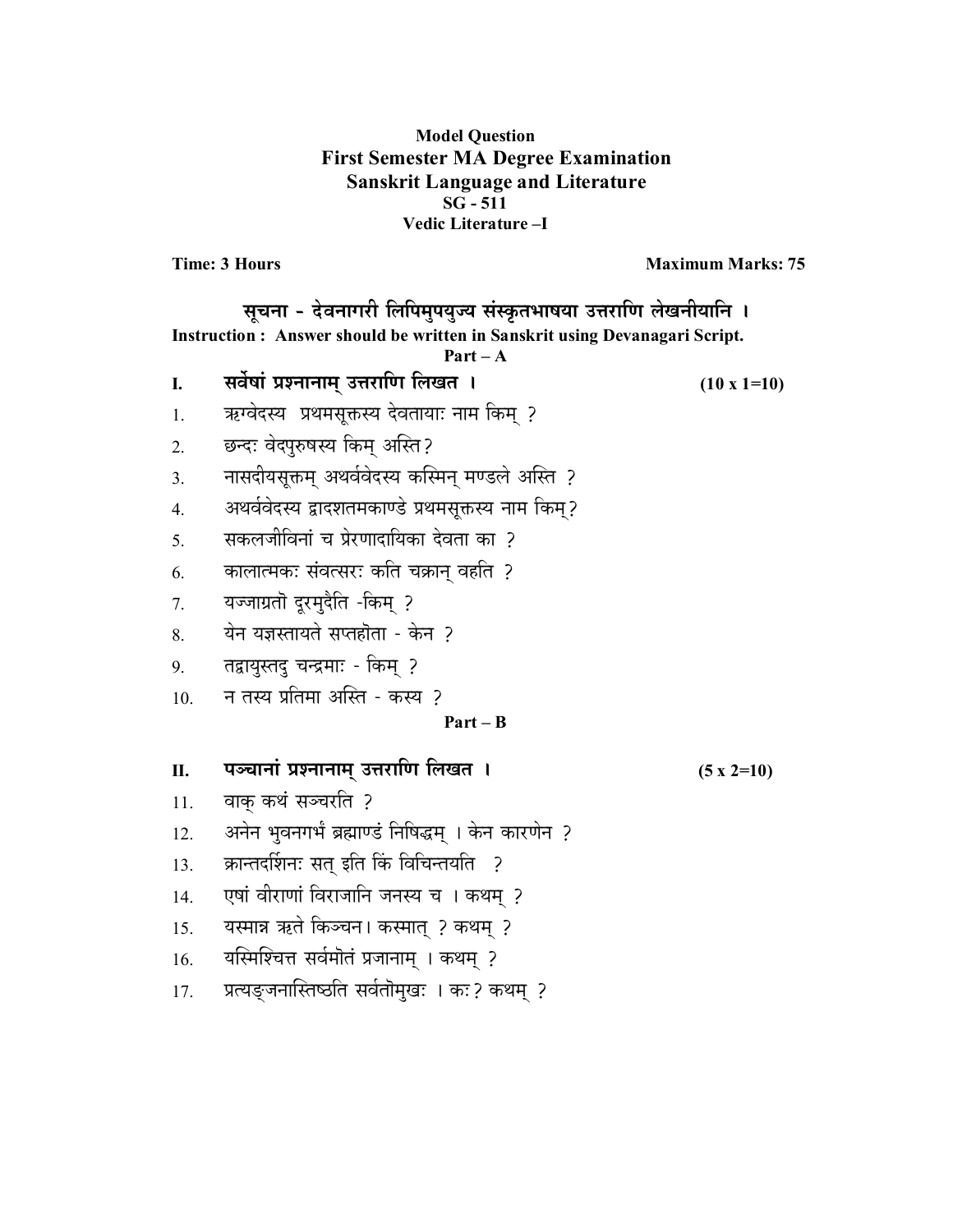| Ш.  | पञ्चानां प्रश्नानां पुटात्मकमुत्तराणि लिखत ।                                      | $(5 \times 5=25)$ |
|-----|-----------------------------------------------------------------------------------|-------------------|
| 18. | ऋग्वेददिशा वाकु सूक्तं विशदयत ।                                                   |                   |
| 19. | नासदीयसूक्तं विशदयत ।                                                             |                   |
| 20. | अथर्ववेदस्य कालसूक्तं विशदयत ।                                                    |                   |
| 21. | अथर्ववेदस्य राष्ट्राभिवर्धनसूक्तं विशदयत ।                                        |                   |
| 22. | शुक्लयजुर्वेदीयप्रजापतिसूक्तं विवृणुत ।                                           |                   |
| 23. | हिरण्यगर्भस्य माहात्म्यं प्रतिपादयत ।                                             |                   |
| 24. | पुरुषः एवेदं  सर्वं  यदुभूतं  यच्च भव्यम् ।  उतामृतत्वस्येशानॊ यदन्नेनातिरॊहति ।। |                   |
|     | व्याख्यात ।                                                                       |                   |
|     |                                                                                   |                   |
| IV. | द्वयॊः निबन्धात्मकमुत्तरं लिखत ।                                                  | $(2x15=30)$       |
| 25. | ऋग्वेदॊक्तरीत्या वरुणस्य महत्त्वं वर्णयत ।                                        |                   |
| 26. | अथर्ववेदमधिकृत्य पृथिवीसूक्तं विवृण्त ।                                           |                   |
| 27. | पुरुषसूक्तस्य प्राधान्यमधिकृत्य लघुप्रबन्धमारचयत ।                                |                   |
| 28. | शिवसङ्कल्पसूक्तस्य प्रमेयं संक्षिप्य लिखत ।                                       |                   |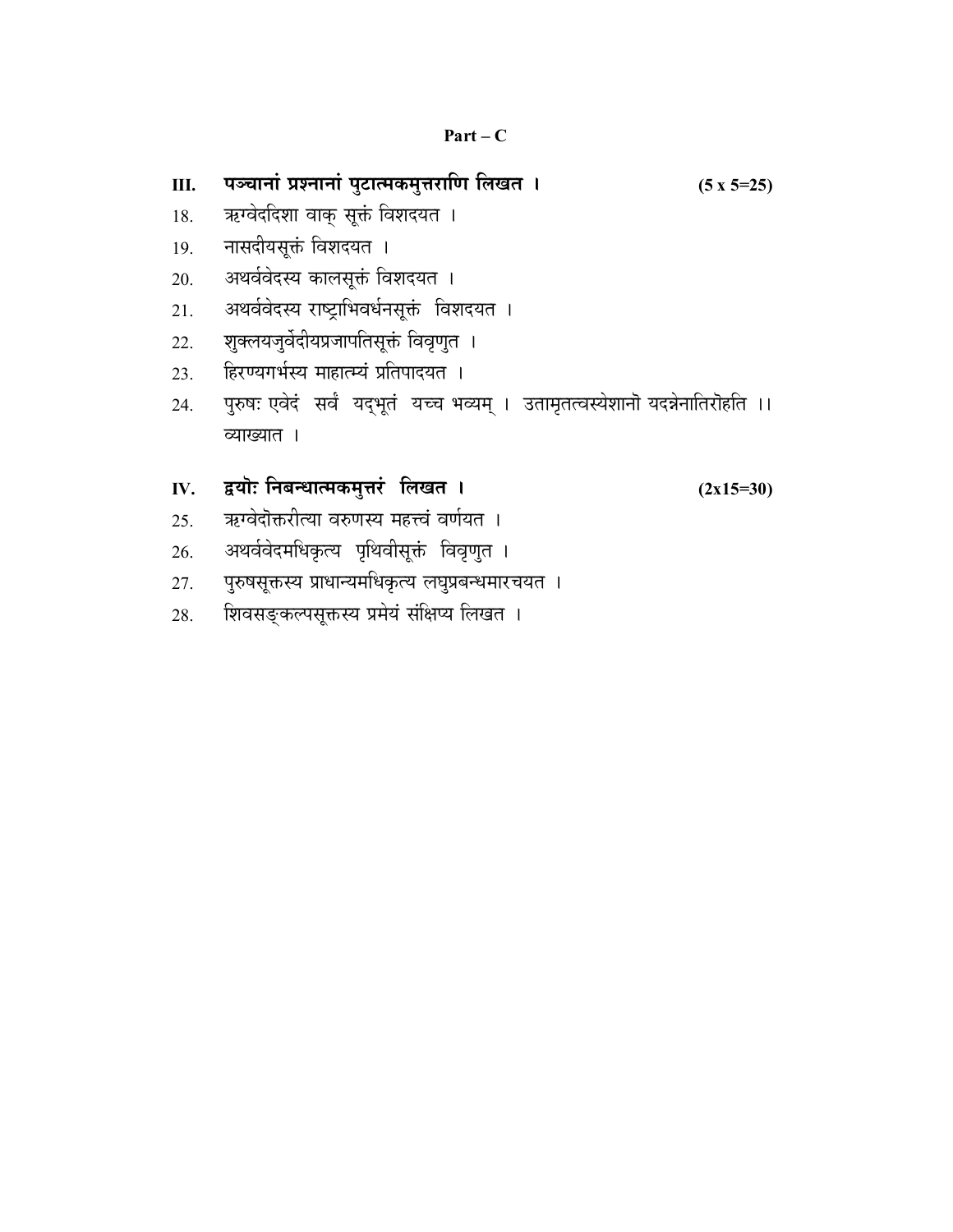#### **Model Question First Semester MA Degree Examination Sanskrit Language and Literature Subject Code : SG - 512 Poetry Prose and Drama**

**Time: 3 Hours Maximum Marks: 75** 

| सूचना - देवनागरी लिपिमुपयुज्य संस्कृतभाषया उत्तराणि लेखनीयानि । |                                                                            |                    |  |  |
|-----------------------------------------------------------------|----------------------------------------------------------------------------|--------------------|--|--|
|                                                                 | Instruction: Answer should be written in Sanskrit using Devanagari Script. |                    |  |  |
|                                                                 | $Part - A$                                                                 |                    |  |  |
| I.                                                              | सर्वेषां प्रश्नानाम् उत्तराणि लिखत ।                                       | $(10 \times 1=10)$ |  |  |
|                                                                 | 1.  दधाति पङ्कीभवदङ्कतां  विधौ । किम्  ?                                   |                    |  |  |
|                                                                 | 2. स यद्विचारदुक्वारदुगप्यवर्तत - कथम् ?                                   |                    |  |  |
|                                                                 | 3.  नतभुवां मन्मथविभ्रमॊऽभवत् । कथम्  ?                                    |                    |  |  |
|                                                                 | 4.  करॊति सुप्तिर्जनदर्शनातिथिम् - का ? कथम्?                              |                    |  |  |
|                                                                 | 5. राजवाहन: क:?                                                            |                    |  |  |
|                                                                 | 6.  दण्डिनः गद्यकाव्यस्य नाम किम्?                                         |                    |  |  |
|                                                                 | 7. अनन्दवर्मणः मन्त्री कः ?                                                |                    |  |  |
|                                                                 | 8.  उत्तररामचरिते मुख्यॊ रसः कः?                                           |                    |  |  |
|                                                                 | 9. भवभूतेः रचनाः काः?                                                      |                    |  |  |
|                                                                 | 10. उत्तररामचरिते कति अङ्काः सन्ति?                                        |                    |  |  |
|                                                                 | $Part - B$                                                                 |                    |  |  |
| П.                                                              | पञ्चानां प्रश्नानाम् उत्तराणि लिखत । व्याख्यात ।                           | $(5 \times 2=10)$  |  |  |
|                                                                 | 11. दमयन्त्याः अनुरागं ज्ञात्वा नलः किं करॊति?                             |                    |  |  |
|                                                                 | 12. दमयन्ती नलस्य वृत्तान्तं कथं ज्ञायते?                                  |                    |  |  |
|                                                                 | 13. विहारभद्रः कः ?                                                        |                    |  |  |
|                                                                 | 14. विश्रुतः कुत्र वृद्धमपश्यत् ?                                          |                    |  |  |
|                                                                 | 15. चन्द्रपालितस्य अपदेशः कः ?                                             |                    |  |  |
|                                                                 | 16. मुञ्चतॊ नास्ति मे व्यथा । किं किं त्यक्तुम्?                           |                    |  |  |
|                                                                 | 17. लॊकॊत्तराणां चेतांसि कॊ हि विज्ञातुमर्हति । कस्मात् ?                  |                    |  |  |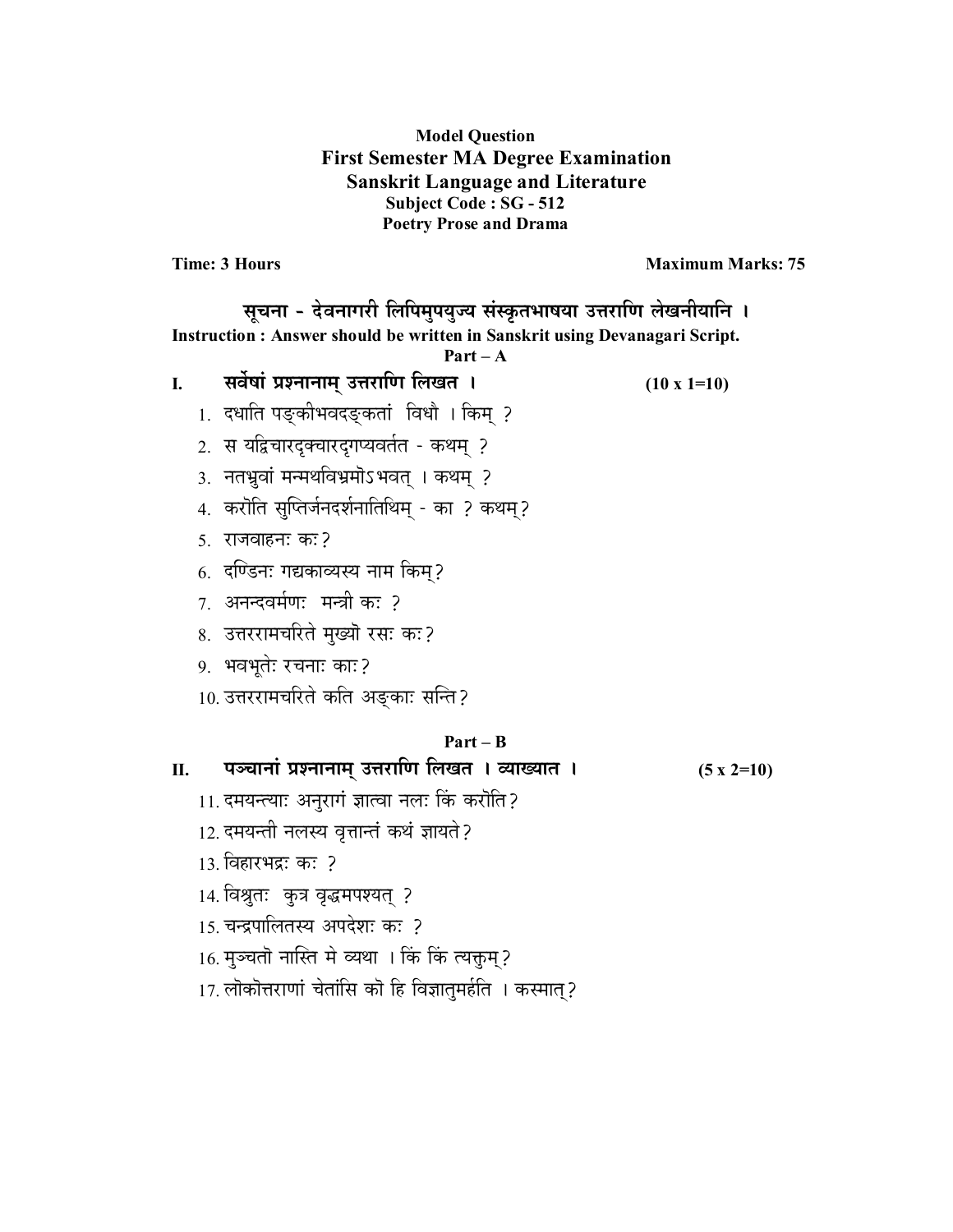#### **Part – C**

# **III. {…\S……x……∆ |…∂x……x……∆ {…÷]ı…i®…EÚ®…÷k…Æ˙… h… ±…J…i… \* (5 x 5=25)**  18. नलस्य गुणवैशिष्ट्यं निरूपयत । 19. नलविरहे दमयन्त्याः भावभेदं लिखत । 20. विहारभद्रस्य उपदेशं विशदयत । 21. मित्रवर्मणः स्वभावं वर्णयत । 22. ऋषीणां पुनराद्यानां वाचमर्थोऽनुधावति । 23. तीर्थोदकं च वह्निश्च नान्यतः शुद्धिमर्हतः । 24. प्रियानाशे कृत्स्नं किल जगदरण्यं हि भवति ।

### IV. द्वयॊः निबन्धात्मकमुत्तरं लिखत । (15x 2=30)

25. नैषधं विद्वदौषधम् । विशदयत ।

26. दण्डिनः पदलालित्यम् । विशदयत ।

27. 'उत्तरे रामचरिते भवभूतिर्विशिष्यते' इत्यस्य सार्थक्यं निरूपयत ।

28. सीतायाः चरित्रचित्रणम् उत्तररामचरितमनुसृत्य कुरुत ।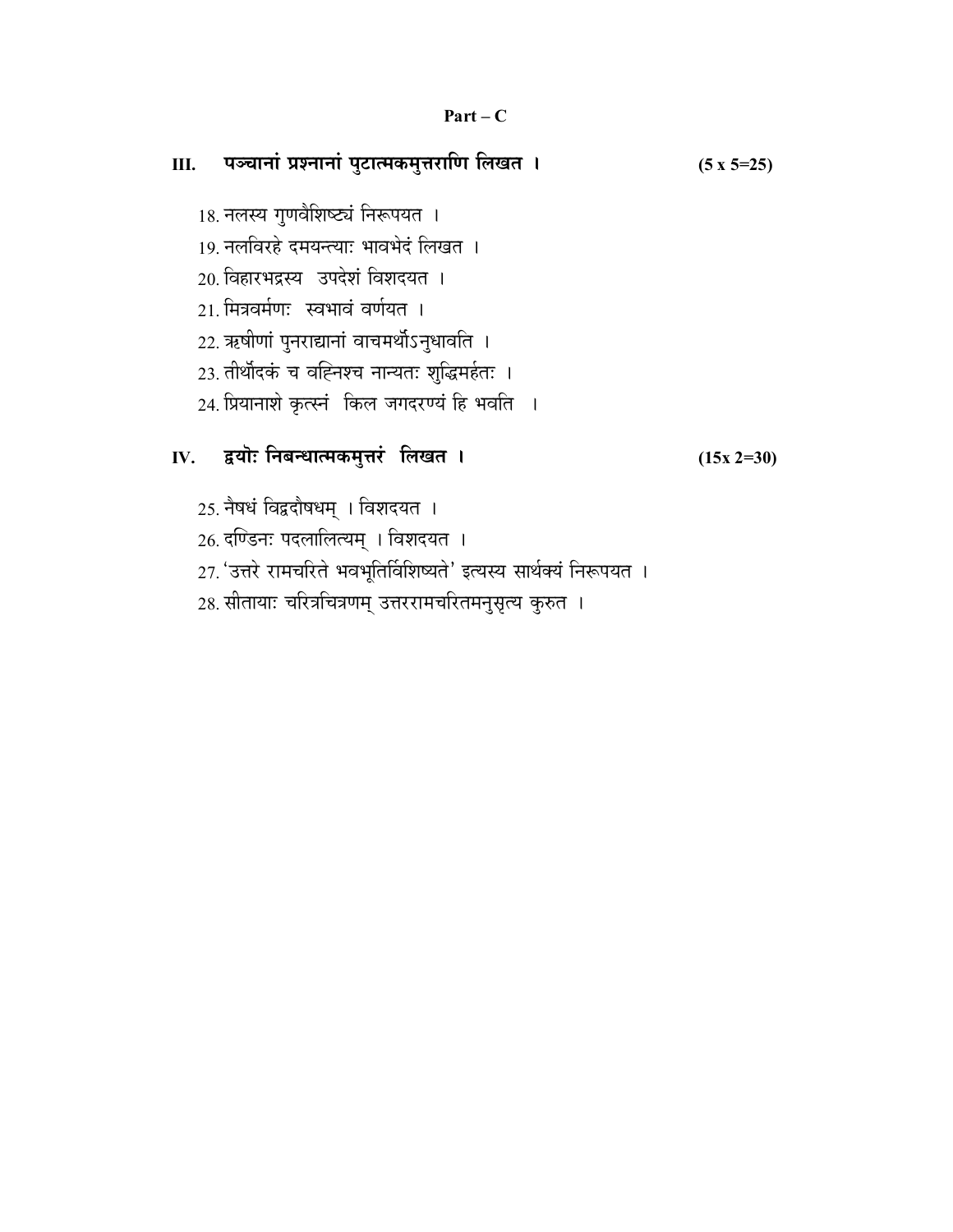#### **Model Question First Semester MA Degree Examination Sanskrit Language and Literature SG-513 Contribution of Kerala to Sanskrit Literature**

**Time: Three Hours Maximum: 75 Marks** 

**Instructions : 1. Answer may be written either in Sanskrit or in English. 2. In writing Sanskrit Devanagari Script should be used. Part – A** 

I. सर्वेषां प्रश्नानाम उत्तराणि लिखत **। (Answer the following. Each question carries one Mark) (10 x 1=10)** 

- 1. Who wrote Mukuntamala ?
- 2. Name the works of Royal Dramatist Kulasekhara.
- 3. Who is the author of 'Mallikamarutam'?
- 4. Name the Yamaka poet.
- 5. Name the Mahakavyas of Ramapanivada.
- 6. Name the grammatical works of Narayana Bhattatiri.
- 7. Name the Sanskrit Mahakavya based on the story of Jesus Christ.
- 8. Who wrote the Sanskrit Mahakavya based on the British Rule ?
- 9. Name the works of Vilvamangalam.
- 10. Who is known as the Dharmaraja of Travancore ?

#### **Part – B**

#### **II. {…\S……x……∆ |…∂x……x……®…¬ =k…Æ˙… h… ±…J…i… \* ¥™……J™……i…& (5 x 2=10) (Answer any five questions. Each carries 2 marks)**

- 11. Write the importance of Krishnagiti.
- 12. What is the significance of Raghudaya of Srikanta ?
- 13. Name some rulers of Travancore royal family.
- 14. Write the significance of Ascharyachudamani.
- 15. Write the contribution of Muthukulam Sreedharan.
- 16. Who is Tholan ? What was his contribution ?
- 17. Name the translated works of A.R. Rajarajavarma.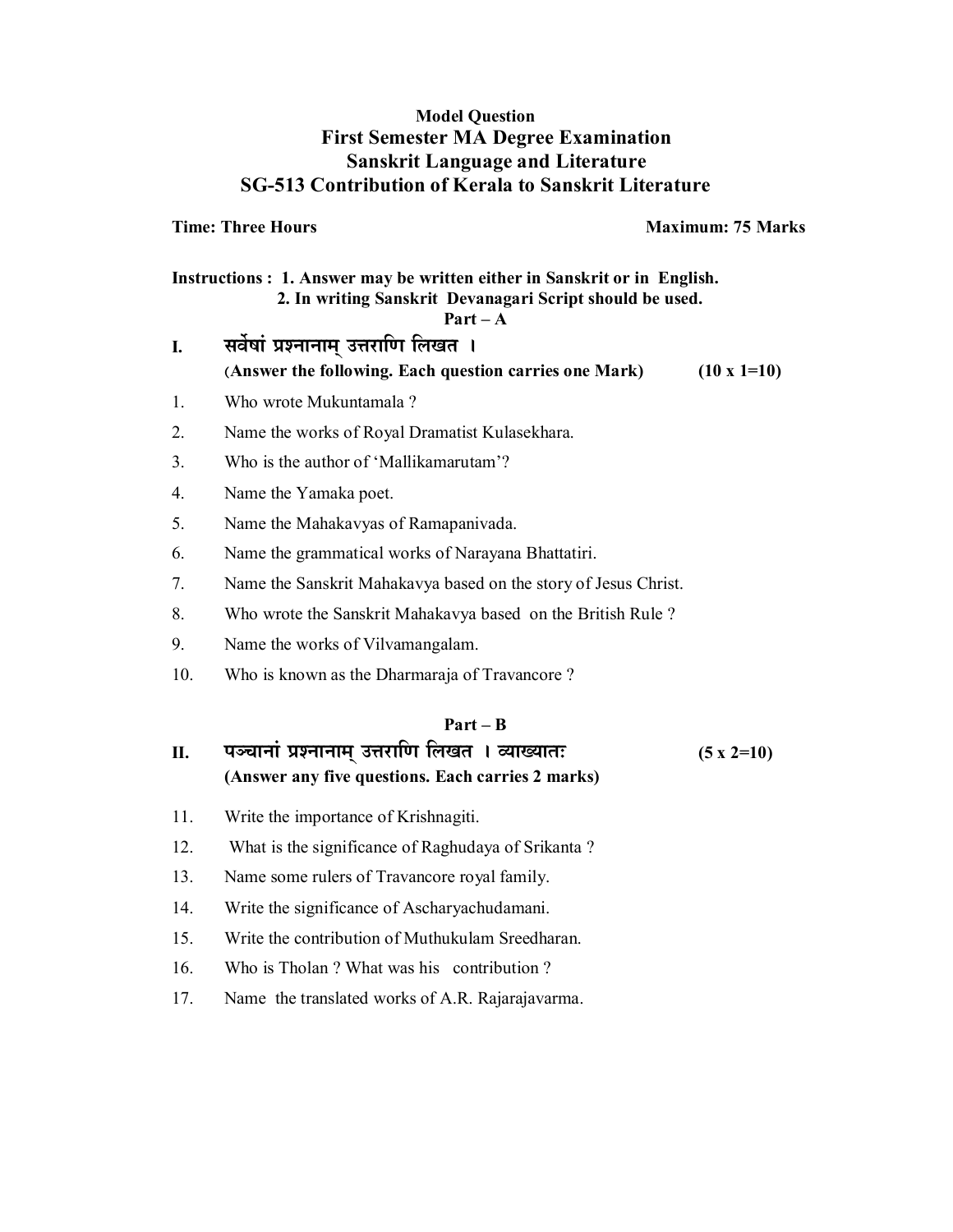#### **Part – C**

# <u>III. पञ्चानां प्रश्नानां पुटात्मकमुत्तराणि लिखत । (5 x 5=25)</u> **(Answer any five questions. Each carries 5 marks)**

- 18. Mushakavamsam.
- 19. Dr K.N. Ezhuthachan.
- 20. Dr T. Ganapathy Sastri.
- 21. Narayana Pandita.
- 22. Aswathy Tirunal Ramavarma.
- 23. Uddandasastri.
- 24. Court poets of Karthika Tirunal.

#### **Part D**

#### **IV.** द्वयॊः निबन्धात्मकमुत्तरं लिखत । (15 x 2=30) **(Answer any two questions. Each carries 15 marks)**

- 25. Contributions of Narayana Bhattairi to Sanskrit literature.
- 26. Contributions of royal dramatist Kulasekhara to Kerala stage.
- 27. Contributions of Manaveda to Sanskrit literature.
- 28. Contributions of Patinettarakavikal.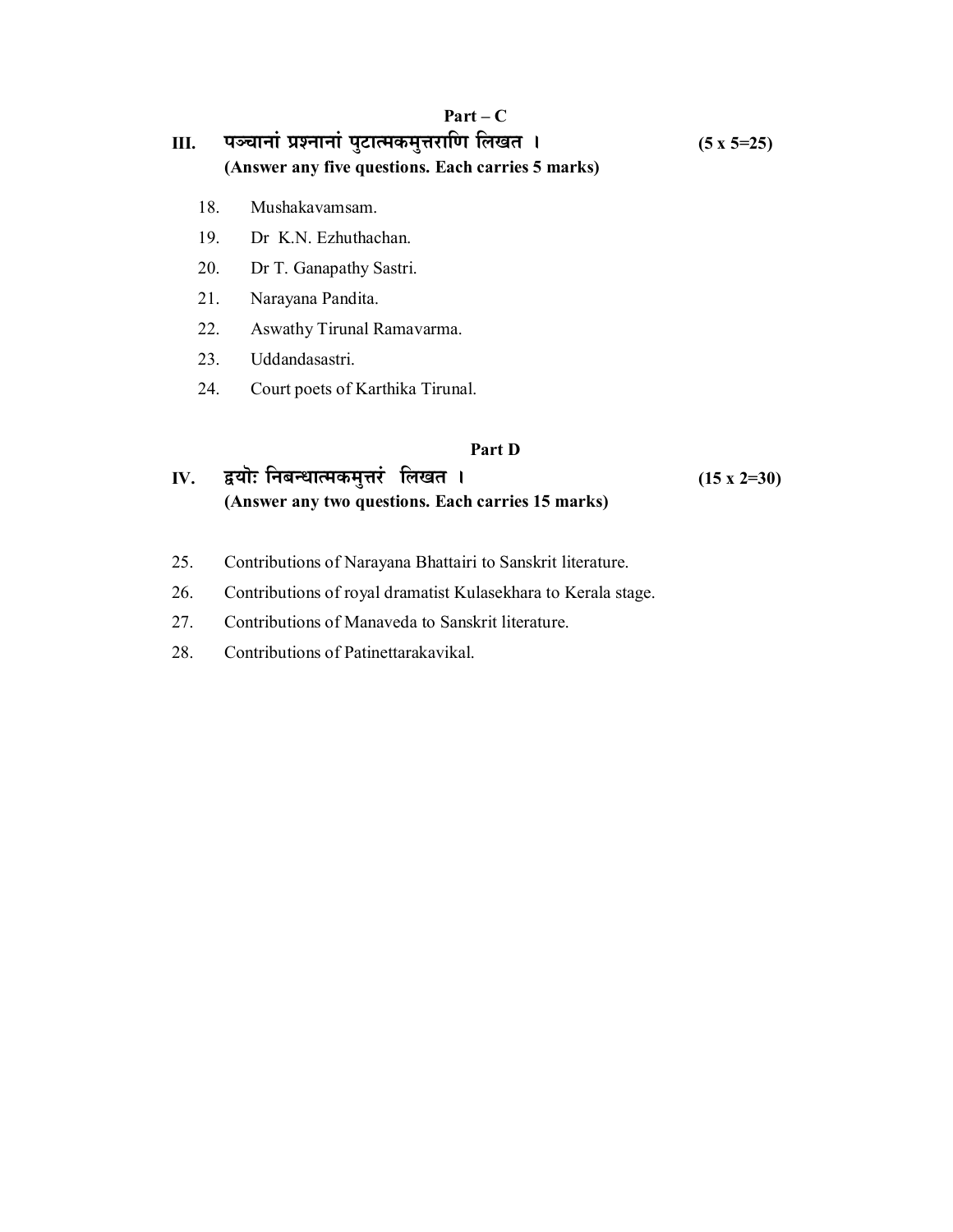#### **Model Question First Semester MA Degree Examination Sanskrit Language and Literature Subject Code : SG- 514 GRAMMAR -I**

**Time: 3 Hours Maximum Marks: 75 Maximum Marks: 75** सूचना - देवनागरी लिपिमुपयुज्य संस्कृतभाषया उत्तराणि लेखनीयानि । **Instruction : Answer should be written in Sanskrit using Devanagari Script. Part – A I. ∫…¥…Êπ……∆ |…∂x……x……®…¬ =k…Æ˙… h… ±…J…i… \* (10 x 1=10)** 1. उगितश्च इति सुत्रस्य कोऽर्थः? 2. हिमानीति शब्दस्यार्थः कः? 3. ऐन्द्रस्य स्त्री का? 4. शूर्पणखा- अत्र डीप् कुतॊ न ? 5. प्रातिपदिकसंज्ञाविधायकं सूत्रं किम् ?  $6.$  नेविशः इति सुत्रेण किं विधीयते ? 7. 'व्यतिलुनीते' इत्यस्य कॊऽर्थः? 8. प्रपूर्वाद् वहतेः किं स्यात् ? 9. अवसानसंज्ञाविधायकं सूत्रं किम्? 10. संबुद्धिसंज्ञाविधायकं सूत्रं किम्? **Part – B**  <u>II. यञ्चानां प्रश्नानाम् उत्तराणि लिखत । व्याख्यातः (5 x 2=10)</u> 11. नर्तकी अत्र कः स्त्रीप्रत्ययः ? केन सूत्रेण ? 12. सूर्या- सूरी अनयॊरर्थभेदः कः ? 13. यवनानीत्यत्र कस्मिन्नर्थे डीप् ? 14. विपराभ्यां जेः इति सुत्रस्य अर्थं लिखत । 15. सुपः इति सुत्रस्य अर्थः कः ?  $16.$  रामौ इति रूपं कथं संजायते ?

17. 'अभिप्रत्यतिभ्यः क्षिपः' उदाहरणं लिखत ।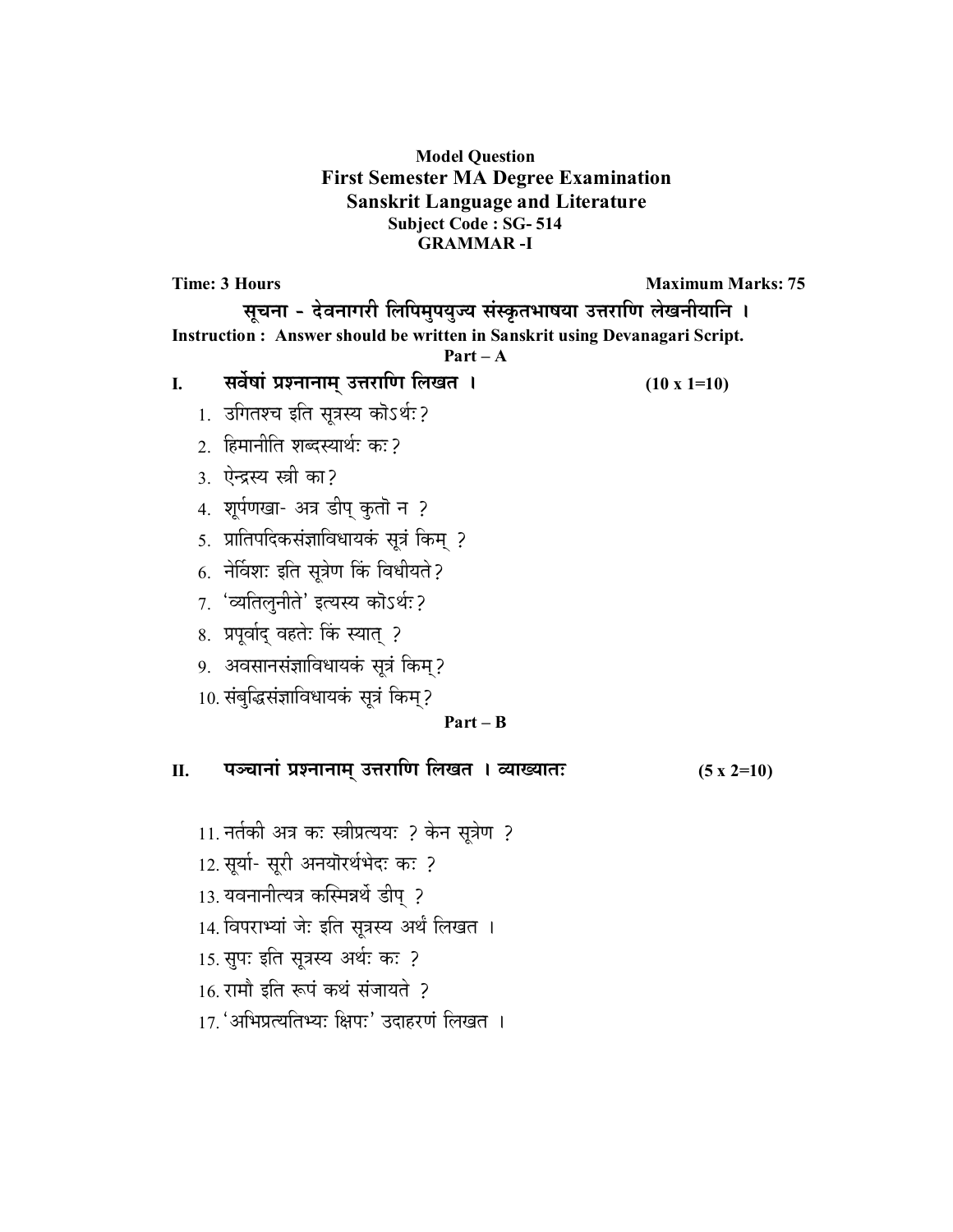#### $Part-C$

| Ⅲ. पञ्चानां प्रश्नानां पुटात्मकमुत्तराणि लिखत ।                                                                                                                                                                                                                                                                                                                                                                                                                                                                             | $(5 x 5=25)$ |
|-----------------------------------------------------------------------------------------------------------------------------------------------------------------------------------------------------------------------------------------------------------------------------------------------------------------------------------------------------------------------------------------------------------------------------------------------------------------------------------------------------------------------------|--------------|
| 18. अजा इति रूपस्य प्रक्रियां विवृणुत ।<br>19. भवानी इति रूपस्य प्रक्रियां विवृणुत ।<br>20. यूनस्तिः इति सूत्रं व्याख्यात ।<br>21. 'रथेन सञ्चरते' इत्यत्र  प्रक्रियां लिखत ।<br>22.'भूजॊऽनवने' इति सूत्रं व्याख्यात ।<br>23. व्याङ्परिभ्यॊ रमः इति सूत्रं व्याख्यात ।<br>24. रामः इति सुबन्तरूपस्य प्रक्रियां लिखत ।                                                                                                                                                                                                        |              |
| IV. द्वयॊः निबन्धात्मकमुत्तरं लिखत <b>।</b>                                                                                                                                                                                                                                                                                                                                                                                                                                                                                 | $(15x 2=30)$ |
| 25. प्रक्रियां विवृणुत- नर्तकी, अश्वा, गॊपी ।<br>सूत्राणि व्याख्यात - वयसि प्रथमे, वॊतॊ गुणवचनात्, हलस्तद्धितस्य ।<br>26. प्रक्रियां   विवृणुत - रामेण, रामाभ्यां, रामैः ।<br>सूत्राणि व्याख्यात - वा वसाने, बहुवचने झल्येत्, अमि पूर्वः ।<br>27. सूत्राणि व्याख्यात - अनुपराभ्यां  कृञः,  परेर्मृषः, विभाषाऽकर्मकात् ।<br>प्रक्रियां विवृणुत - प्रवहति, विरमति, श्रावयति ।<br>28. प्रक्रियां   विवृणुत - सन्तिष्ठते, धर्ममुच्चरते, उत्कुरुते ।<br>सूत्राणि व्याख्यात - परिव्यवेभ्यः क्रियः, विपराभ्यां जेः, अपह्मवे ज्ञः । |              |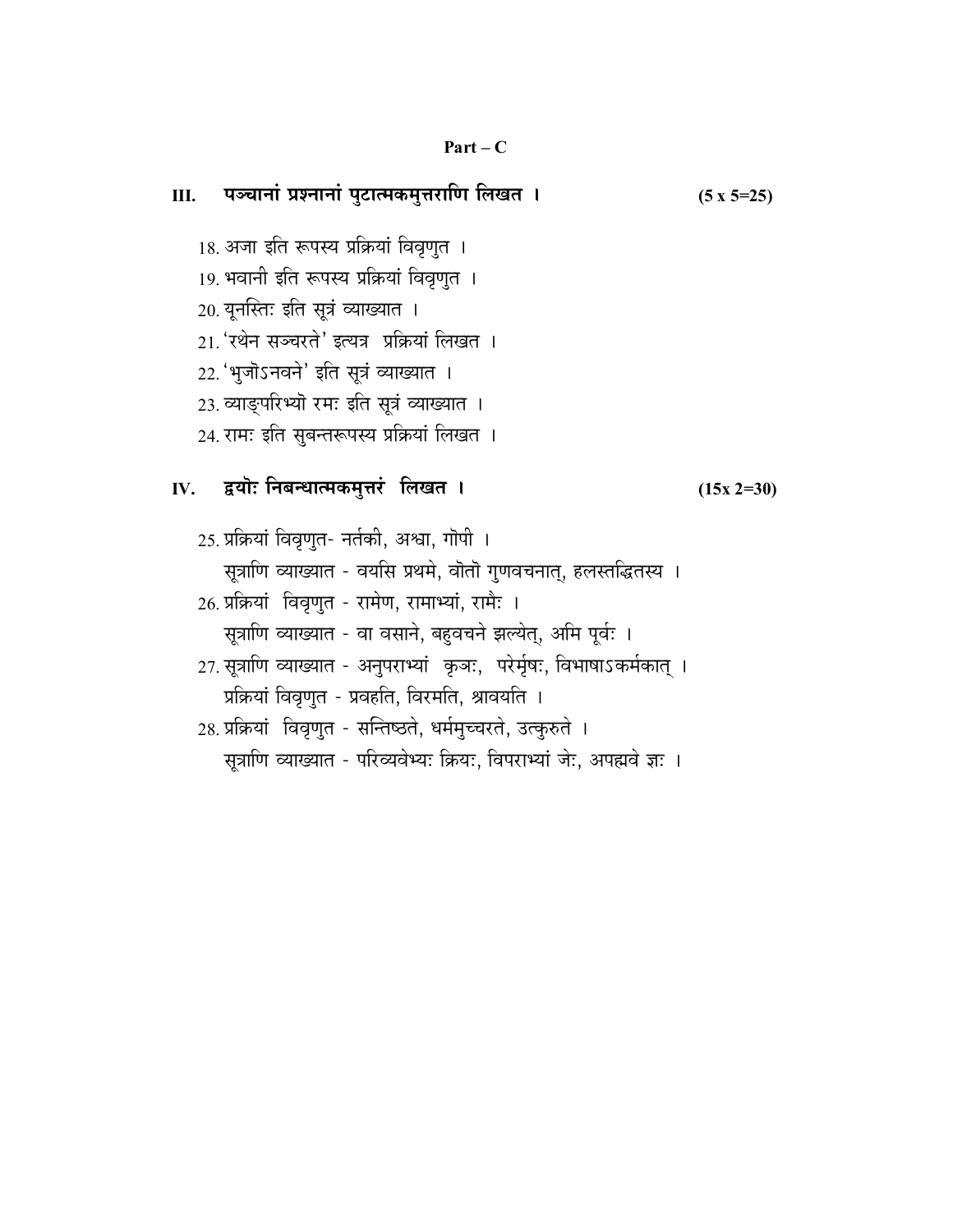#### **Model Question Second Semester MA Degree Examination Sanskrit Language and Literature SG - 521 : Vedic Literature –II**

**Time: 3 Hours Maximum Marks: 75** 

# सूचना - देवनागरी लिपिमुपयुज्य संस्कृतभाषया उत्तराणि लेखनीयानि । **Instruction : Answer should be written in Sanskrit using Devanagari Script. Part – A I. ∫…¥…Êπ……∆ |…∂x……x……®…¬ =k…Æ˙… h… ±…J…i… \* (10 x 1=10)** 1. आत्मानं रथिनं विद्धि- अत्र रथः कः ? 2. अन्यच्छ्रेयोऽन्यदुतैव- किम् ? 3. अर्थेभ्यश्च किं परम् ? 4. महान्तं विभुमात्मानं मत्वा कः न शोचति ?  $5.$  कः हर्षशोको जहाति ?  $6.$  न लिप्यते लॊकदुःखेन - कः ?  $7.$  निरुक्तकारः कः? 8. मन्त्राः अनर्थकाः इति कस्य मतम् ? 9. व्यवहारपदं हि तत्- किम् ? 10. किं नाम औपनिधिकं द्रव्यम् ? **Part – B II. {…\S……x……∆ |…∂x……x……®…¬ =k…Æ˙… h… ±…J…i… \* (5 x 2=10)**  11. सर्ववेदसं ददौ- कः ? किमर्थम् ? 12. स्वर्गलॊके मॊदते- के ? कथम् ?

- 13. मृत्यॊ स मृत्युमाप्नॊति- कः ? कस्मात् ?
- 14. निरुक्तिं लिखत आचार्यः, हस्तः ।
- 15. निरुक्तिं लिखत वीरः, गौः ।
- $16.$  विवादयेत्सद्य एव कुत्र ?
- 17. व्यवहारो न सिद्ध्यति कुत्र ?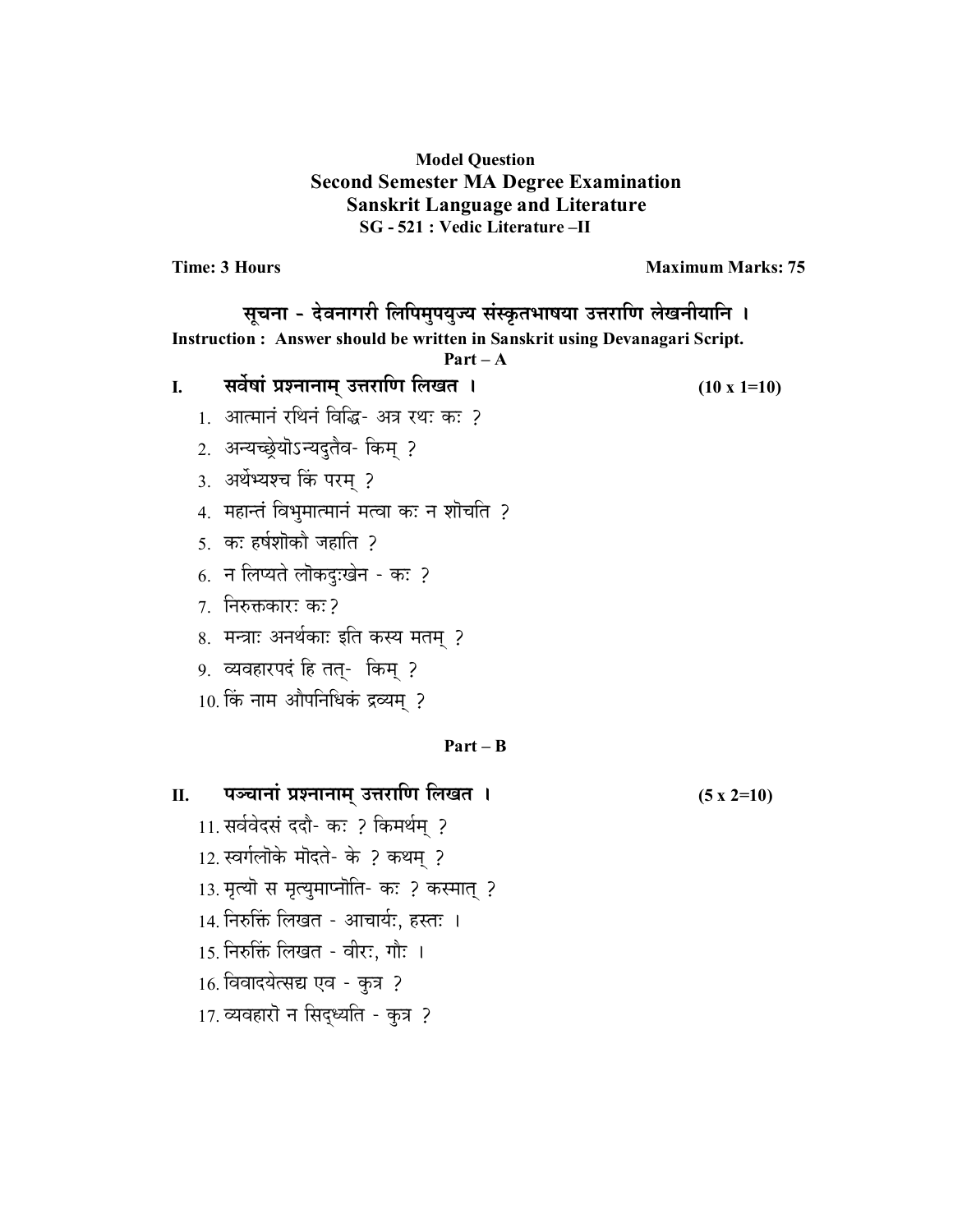#### **Part – C**

| Ⅲ. पञ्चानां प्रश्नानां पुटात्मकमुत्तराणि लिखत ।      | $(5 \times 5=25)$ |
|------------------------------------------------------|-------------------|
| 18. यमेन नचिकेतसे दत्तं द्वितीयवरं किम् ?            |                   |
| 19. श्रेयश्च प्रेयश्च मनुष्यमेतः- विशदयत ।           |                   |
| 20. रथ- रथिकल्पनां कठॊपनिषदुक्तरीत्या विवृणुत ।      |                   |
| 21. षड्भावविकाराः के ? विशदयत ।                      |                   |
| 22 निर्वचनलक्षणं समर्थयत ।                           |                   |
| 23. साक्ष्ये दृष्टः स परिकीर्तितः-कः ?               |                   |
| 24. प्रतिज्ञातार्थसाधनं प्रमाणं किम् ?               |                   |
| IV. द्वयॊः निबन्धात्मकमुत्तरं लिखत <b>।</b>          | $(2x15=30)$       |
| 25. आत्मस्वरूपं कठॊपनिषदि कथं प्रतिपाद्यते ?         |                   |
| 26. यमप्रोक्तं मृत्युतत्त्वं विशदयत ।                |                   |
| 27. तद्यान्येतानि चत्वारि पदजातानि- विशदयत ।         |                   |
| 28. याज्ञवल्क्यस्मृत्यनुसारं साक्षिस्वरूपं विवृणुत । |                   |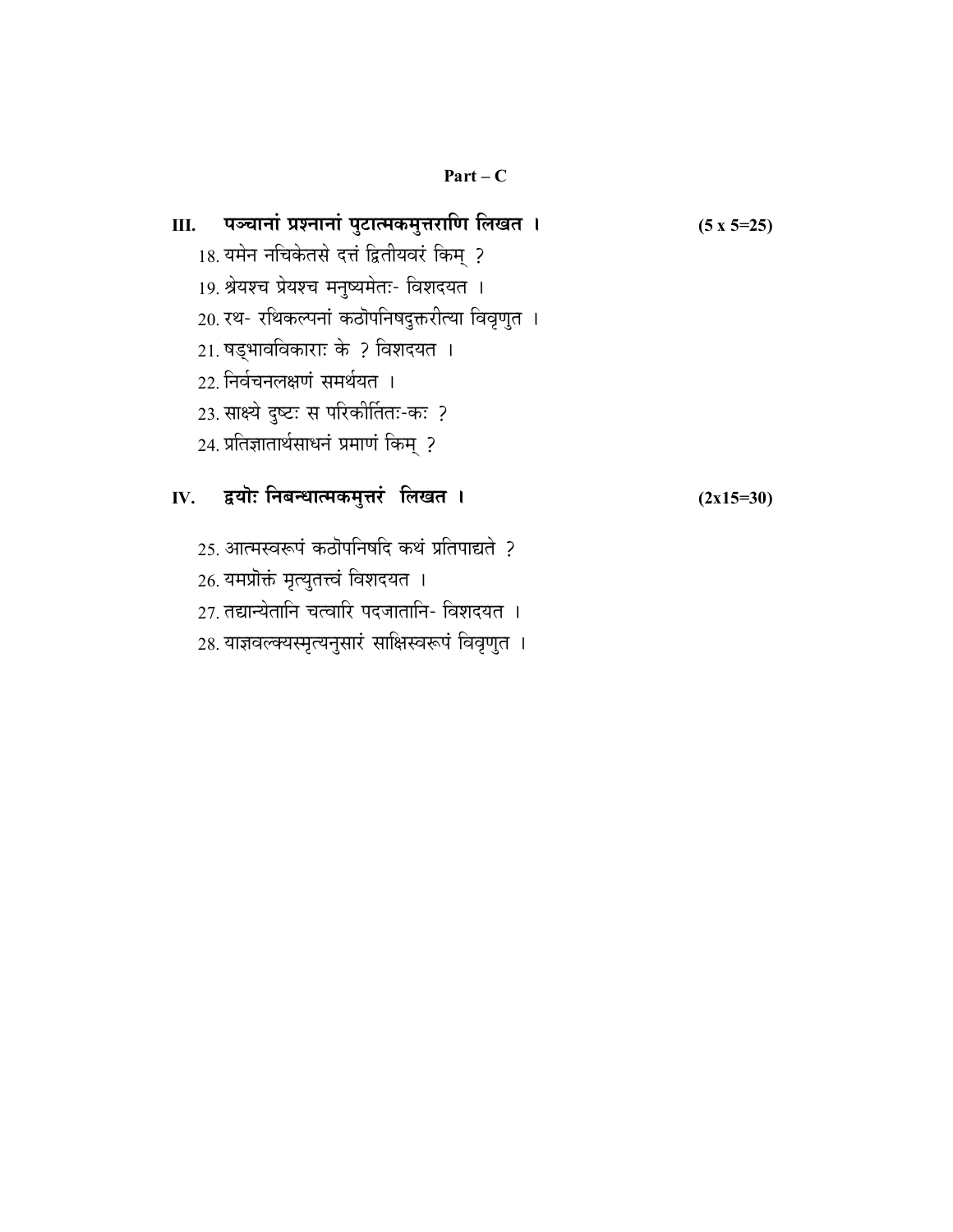#### **Model Question Second Semester MA Degree Examination Sanskrit Language and Literature SG-522 Sanskrit Linguistics**

**Time: Three Hours**  Maximum: 75 Marks

**Instruction : 1. Answer may be written either in Sanskrit or in English. 2. In writing Sanskrit Devanagari Script should be used.** 

#### **Part – A**

#### I. सर्वेषां प्रश्नानाम् उत्तराणि लिखत **।**

**(Answer the following. Each carries one Mark) (10 x 1=10)** 

- 1. मारुतः उरसि चरन् किं स्वरं जनयति?
- 2. im तारस्वरं कथं जनयति ?
- 3. II. प्रातसवनयॊग्यः छन्दः कः ?
- 4. What are called Antonyms ?
- 5. Define Semantics.
- 6. What is the result of the discovery of Grassmann's law ?
- 7. What is called popular etymology ?
- 8. What is called secondary meaning ?
- 9. Define polysemy.
- 10. Write the classifications of semantic change.

#### **Part – B**

#### <u>II. पञ्चानां प्रश्नानाम् उत्तराणि लिखत । व्याख्यातः (5 x 2=10)</u> **(Answer any five questions. Each carries 2 marks)**

- $11.$  स्वराः कति विधाः ? के च ते ?
- 12. अकारादिवर्णाः कथं जनयति ?
- 13. तयॊः विवृतसंवृतम् । कयॊः ?
- 14. What is called Pejorative tendency ?
- 15. Write the Verner's law ?
- 16. What is called synonyms ?
- 17. Define phonetic law.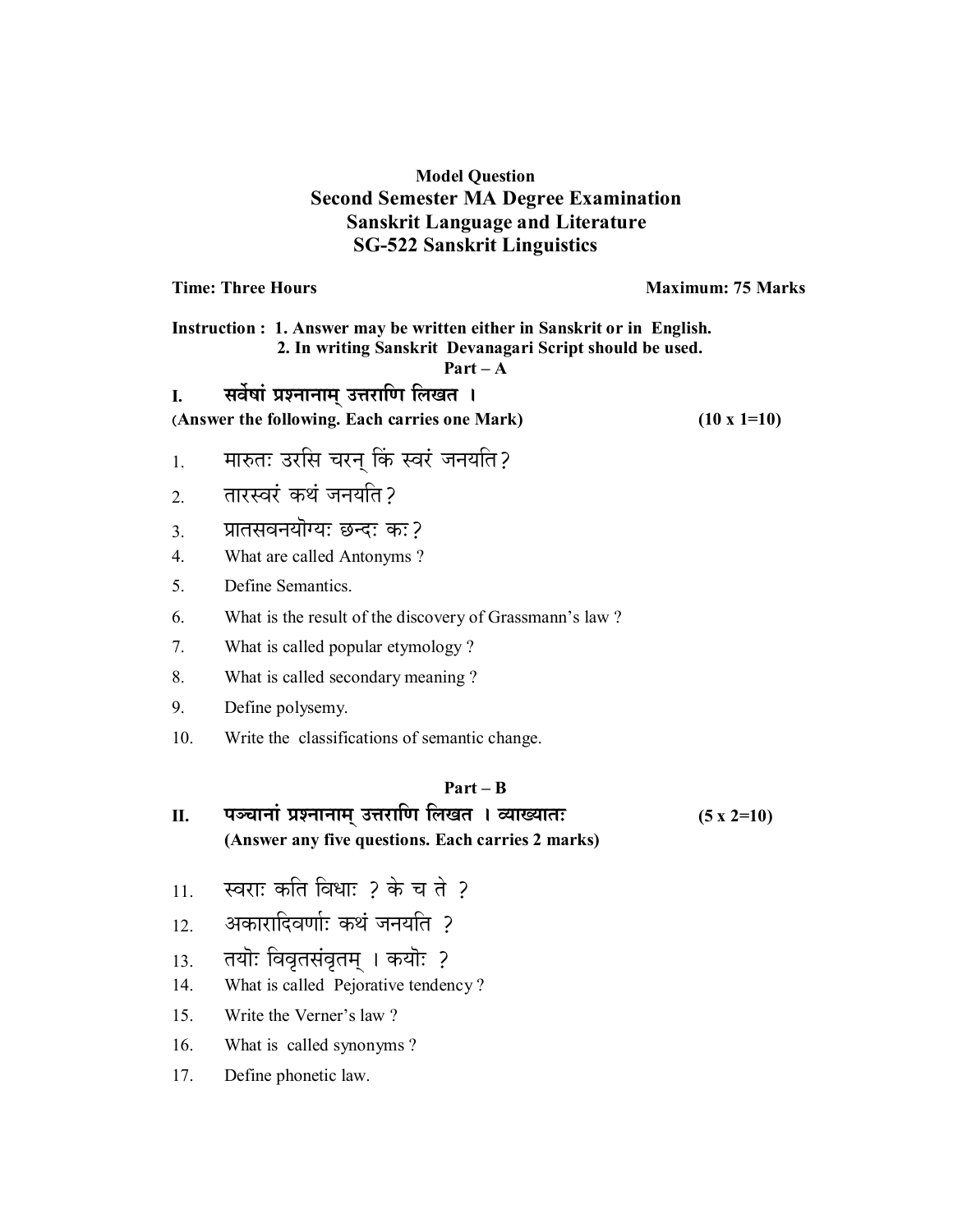| Ш.  | $Part - C$<br>पञ्चानां प्रश्नानां पुटात्मकमुत्तराणि लिखत ।<br>(Answer any five questions. Each carries 5 marks) | $(5 \times 5=25)$ |
|-----|-----------------------------------------------------------------------------------------------------------------|-------------------|
| 18. | वर्णाः त्रिषष्टि चतुष्षष्टिः वा - विशदयत ।                                                                      |                   |
| 19. | हकारः कुत्र कुत्र वर्तते ? विशदयत ।                                                                             |                   |
| 20. | Explain law of palatalization.                                                                                  |                   |
| 21. | What is Etymological meaning?                                                                                   |                   |
| 22. | What is langue and parole?                                                                                      |                   |
| 23. | Describe the causes of phonetic change.                                                                         |                   |
| 24. | Explain Homonym and Homophone.                                                                                  |                   |
|     | Part D                                                                                                          |                   |

### **IV.** द्वयॊ: निबन्धात्मकमुत्तरं लिखत । (15 x 2=30) **(Answer any two questions. Each carries 15 marks)**

- 25. स्वरॊत्पत्तिप्रकारान् विवृणुत ।
- 26. Explain Grimm's law with examples and exceptions.
- 27. Causes of Semantic change.
- 28. Descriptive Linguistics of De Saussure.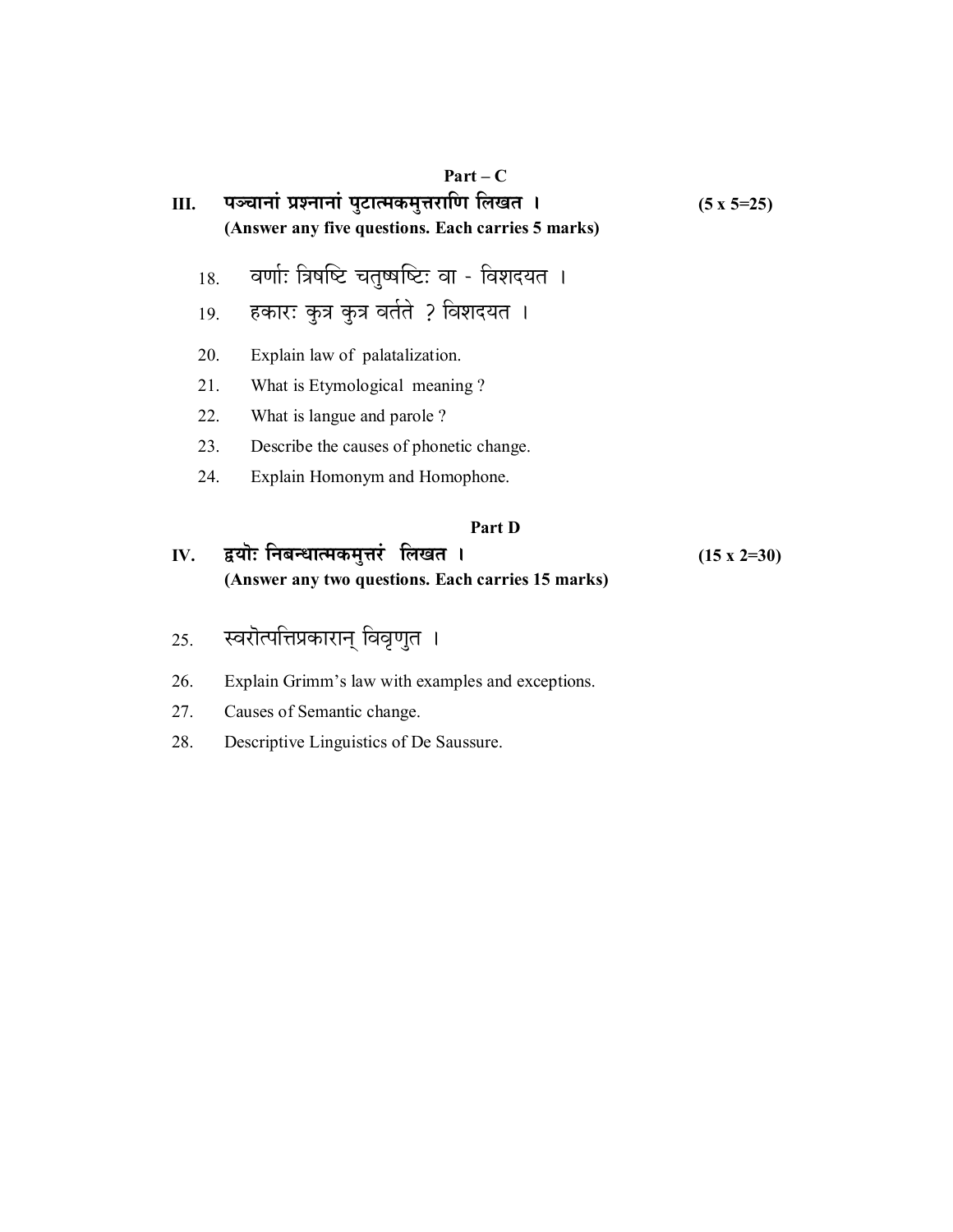#### **Model Question Second Semester MA Degree Examination Sanskrit Language and Literature Subject Code : SG-523 Dramaturgy in Sanskrit**

**Time: 3 Hours Maximum Marks: 75** सूचना - देवनागरी लिपिमुपयुज्य संस्कृतभाषया उत्तराणि लेखनीयानि **। Instruction : Answer should be written in Sanskrit using Devanagari Script. Part – A I. ∫…¥…Êπ……∆ |…∂x……x……®…¬ =k…Æ˙… h… ±…J…i… \* (10 x 1=10)** 1. नाट्याङ्गानि कानि ? 2. संग्रहे प्रतिपादिताः विषयाः कति सन्ति ? 3. नाट्यशास्त्रे कति रसाः उक्ताः ? 4. भावो नाम क: ? 5. मदं कतिविधम् ?  $6.$  दशरूपकस्य कर्ता कः ? 7. दशरूपके अध्यायस्य नाम किम् ? 8. दशरूपके कति अध्यायाः सन्ति ? 9. दशरूपके कति अवस्थाः सन्ति ?  $10$  नायका: कतिविधा: २ **Part – B**  <u>II. यञ्चानां प्रश्नानाम् उत्तराणि लिखत । व्याख्यातः (5 x 2=10)</u>  $11.$  को नाम संग्रह: ? 12. अद्भुतरसस्य स्थायीभावः कः ? 13. श्रृङ्गाररसस्य भेदाः के ?  $14.$  विभावो नाम कः ? 15. व्यभिचारीभावॊ नाम कः 2 16. सन्धयः कतिविधः ? के च ते?

 $17.$  पञ्चावस्थाः काः ?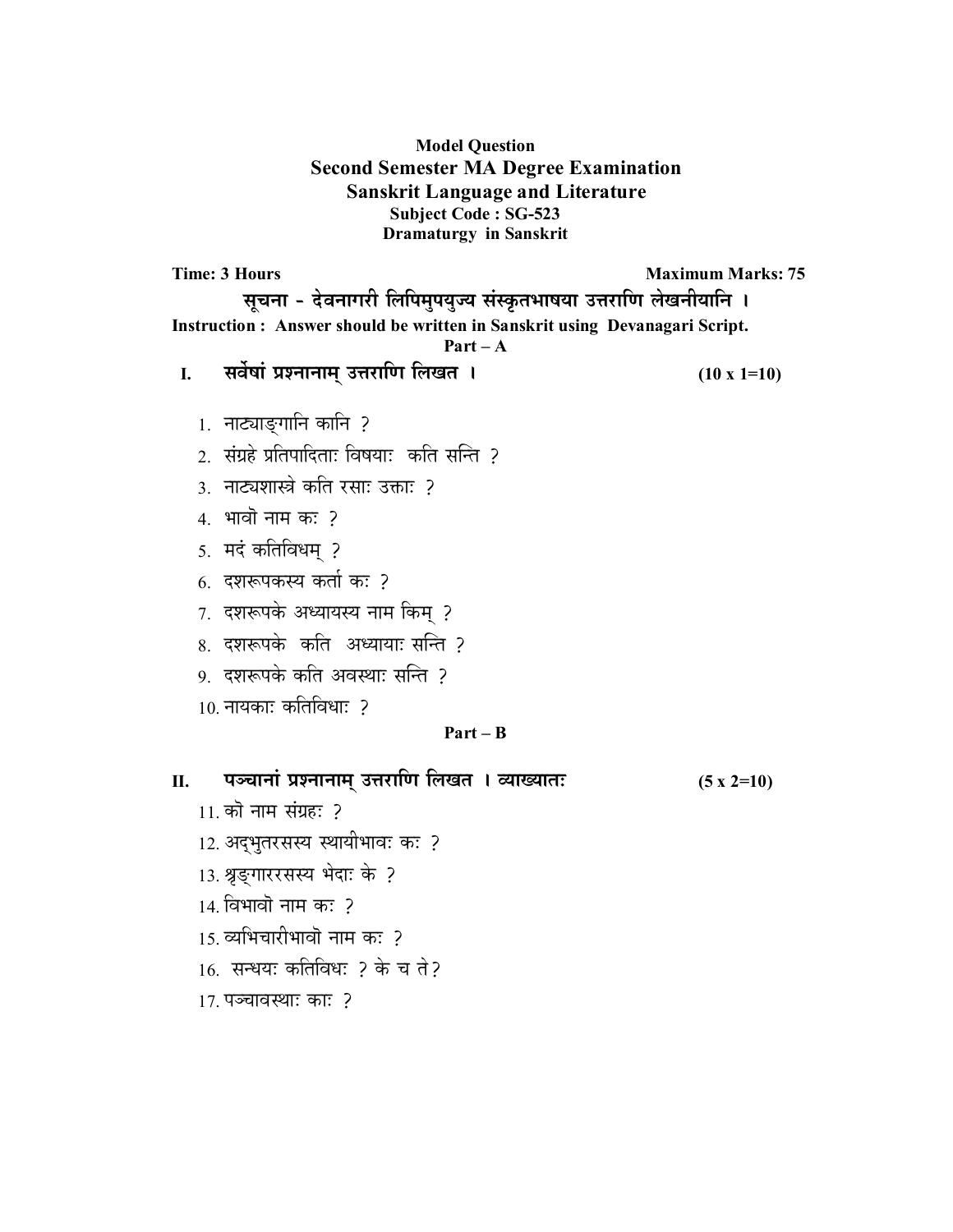#### **Part – C**

# <u>III. यञ्चानां प्रश्नानां पुटात्मकमुत्तराणि लिखत । (5 x 5=25)</u> 18. स्थायीभावाः के ? विशदयत । 19. शान्तरसं विशदयत**ा**  $20.$  पताकां विशदयत $\perp$ 21. उत्पत्तिवादं विशदयत । 22. निर्वहणसन्धिं विशदयत । 23. भुक्तिवादं विशदयत । 24. स्मृतिमान् विशदयत ।

### **IV. u˘™……‡& x…§…xv……i®…EÚ®…÷k…Æ∆˙ ±…J…i… \* (15 x 2=30)**

- 25. श्रीशङ्कुकस्य अनुमितिवादं विशदयत ।
- 26. विभावानुभावव्यभिचारिसंयॊगात् रसनिष्पत्तिः । निरूपयत ।
- 27. अर्थप्रकृतयः के ? विशदयत ।
- 28. नाट्यशास्त्ररीत्या क्रोधोत्साहभयान् विशदयत ।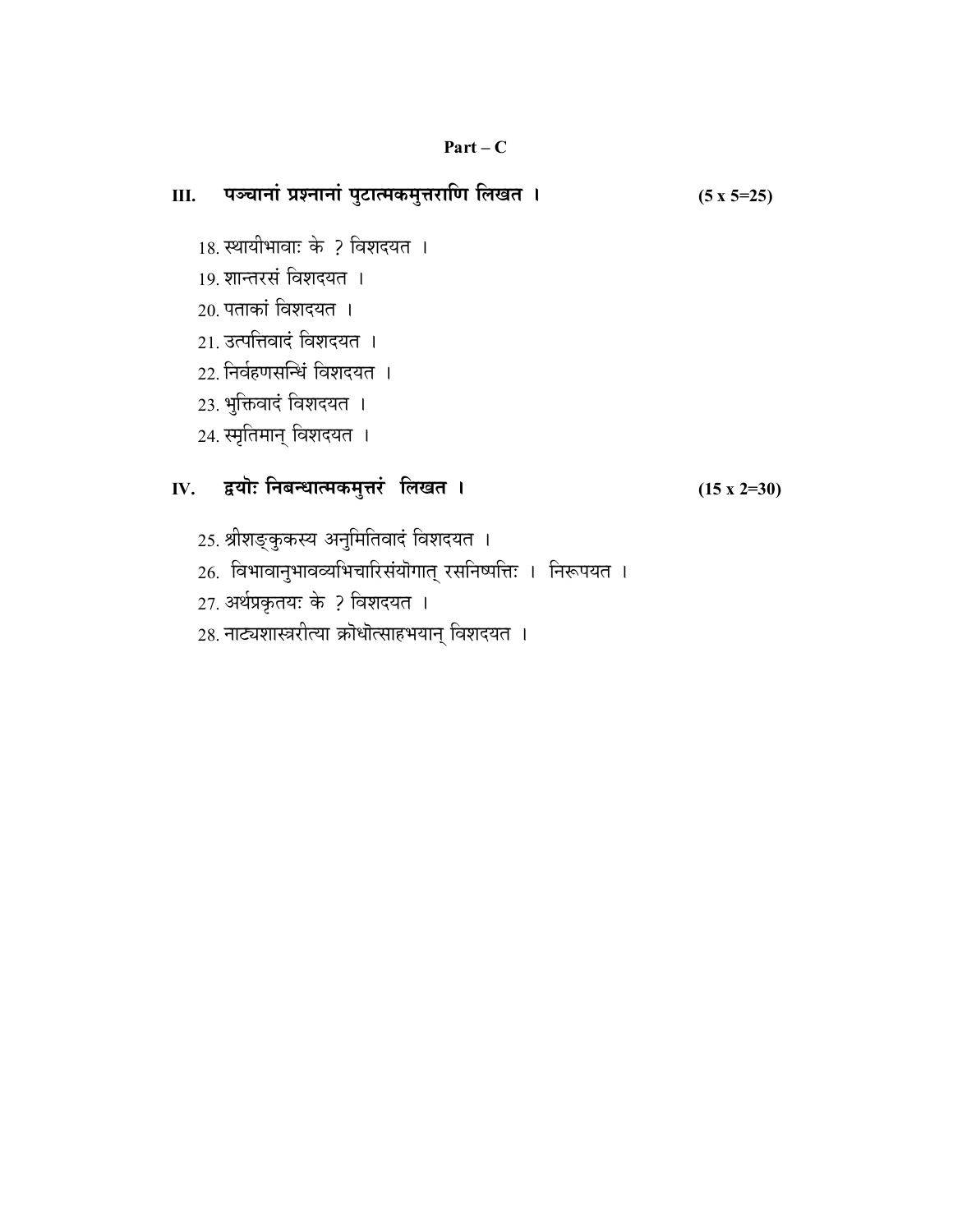#### **Model Question Second Semester MA Degree Examination Sanskrit Language and Literature Subject Code : SG -524 Grammar II**

**Time: 3 Hours Maximum Marks: 75 <b>Maximum Marks: 75** सूचना - देवनागरी लिपिमुपयुज्य संस्कृतभाषया उत्तराणि लेखनीयानि । **Instruction : Answer should be written in Sanskrit using Devanagari Script. Part – A I.** सर्वेषां प्रश्नानाम् उत्तराणि लिखत । (10 x 1=10) 1. 'अथ शब्दानुशासनम्' इत्यत्र अथ शब्दस्य कोऽर्थः । 2. व्याकरणमहाभाष्ये कति आह्निकाः सन्ति ? 3. अनुशासनम् इत्यस्य अर्थः कः ? 4. गावीति पदं कस्य अपशब्दः ? 5. यो वाग्योगविद् तस्य शरणं किम् ? 6. वाक्यपदीयस्य व्याख्याता कः? 7. शब्दानां तत्त्वावबोधः कस्मात् भवति ? 8. श्रुतीनां पृथक् कारणं किम् ? 9. एकपदागमा का ? 10. प्रथमं छन्दसामङ्गं प्राहः । किम् ? **Part – B** 

## <u>II. यञ्चानां प्रश्नानाम् उत्तराणि लिखत । व्याख्यातः (5 x 2=10)</u>

- 11. लक्ष्यं लक्षणं चैतत्समृदितं किम् ?
- 12. षड्स्वङ्गेषु प्रधानं किम् ?
- 13. व्याकरणमित्यस्य शब्दस्य कः पदार्थः ?
- 14. स्फोटस्य स्वरूपं किम् ?
- $15.$  वाचः चतस्रः दशाः काः ?
- 16. अमुख्यः शब्दः कः ?
- 17. शब्दतत्त्वस्य प्रमुखा शक्तिः का ?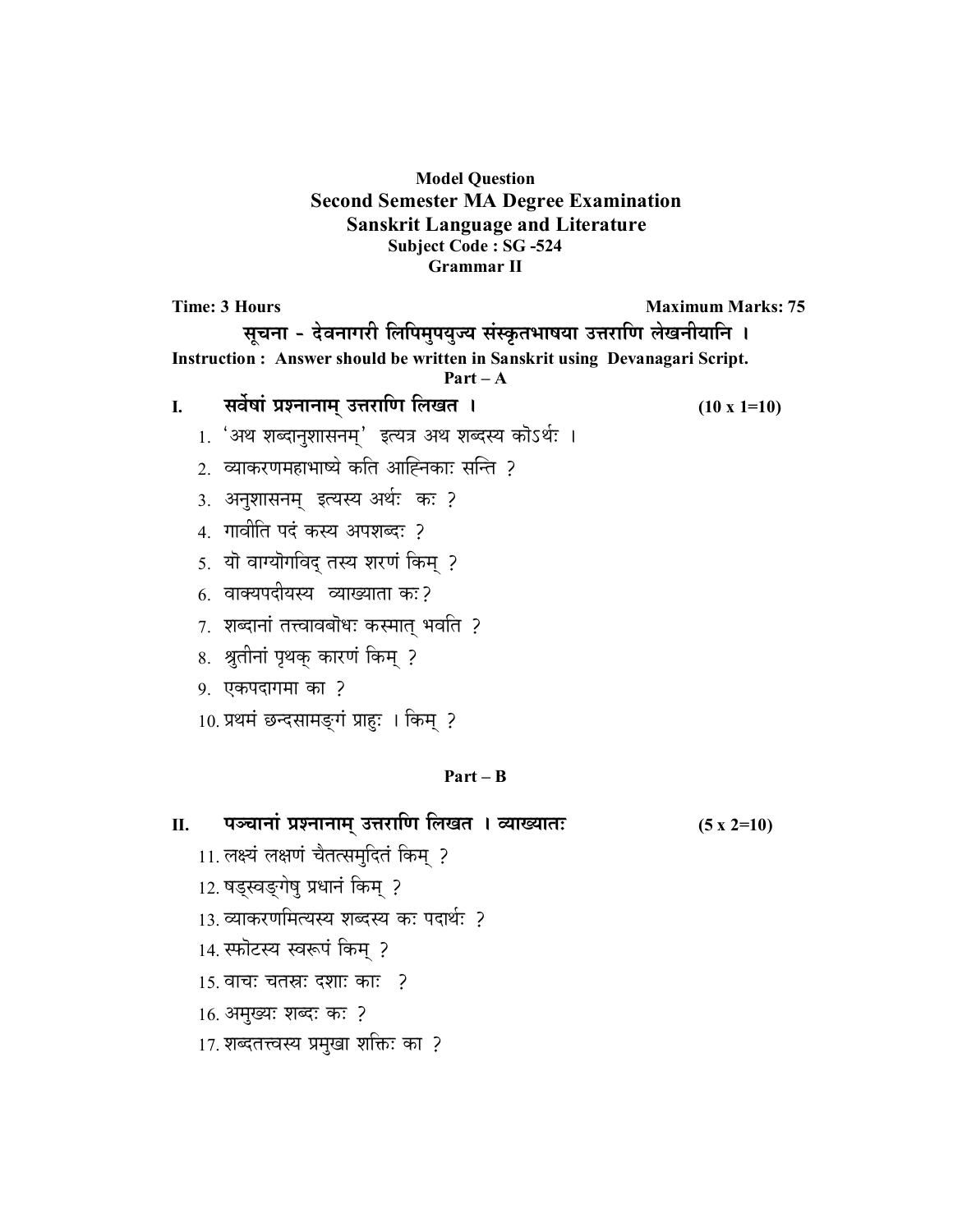#### **Part – C**

| Ш.  | पञ्चानां प्रश्नानां पुटात्मकमुत्तराणि लिखत ।                                                                                                                                                                                                          | $(5 \times 5=25)$  |
|-----|-------------------------------------------------------------------------------------------------------------------------------------------------------------------------------------------------------------------------------------------------------|--------------------|
|     | 18. किमर्थः वर्णानामुपदेशः ?<br>19 एकैकस्य शब्दस्य बहवोऽपभ्रंशाः ।<br>20 सिद्धशब्दस्य कः पदार्थः ।<br>21. गौः इत्यत्र कः शब्दः ।<br>22 शब्दतत्त्वस्य अनादित्वं वर्णयत ।<br>23 शब्दार्थयॊ: भेद: अस्ति वेति शॊधयत ।<br>24. व्याकरणस्य महत्त्वं विशदयत । |                    |
| IV. | कमपि ग्रन्थमनपहाय द्वयॊः निबन्धात्मकमुत्तरं लिखत ।<br>(Answer any two questions. Each carries 15 marks)                                                                                                                                               | $(15 \times 2=30)$ |
|     | 25. व्याकरणाध्ययनस्य मुख्यप्रयोजनानि विशदयत ।<br>26. किं पुनर्नित्यः शब्दः आहोस्वित्कार्यः - भाष्यानुसारं प्रतिपादयत ।<br>27. वाक्यपदीये प्रतिपादितं शब्दब्रह्मणः स्वरूपं विशदयत ।<br>28. भर्तृहरिणॊक्तं शब्दस्य भेदद्वयं वर्णयत ।                    |                    |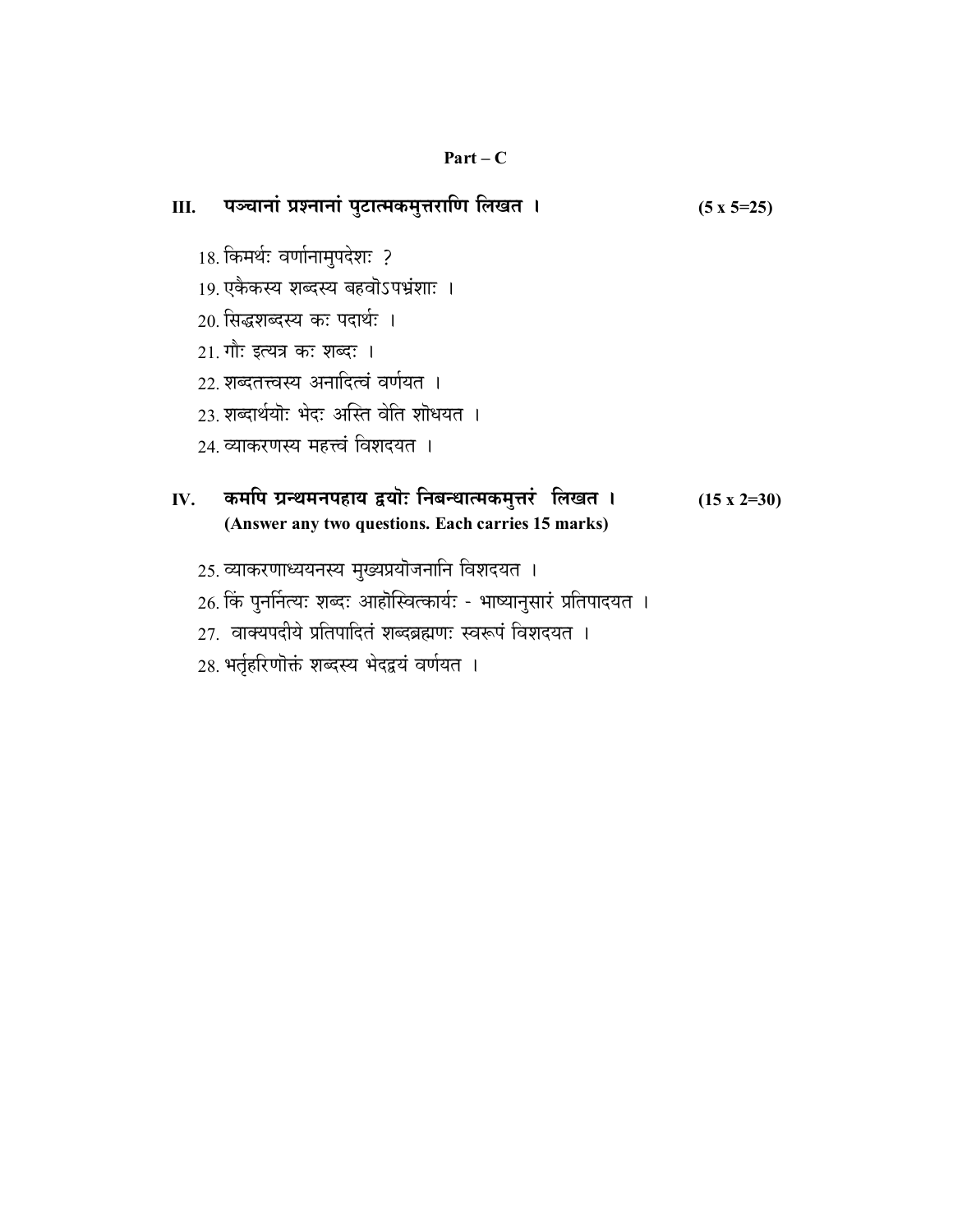**Model Question Third Semester MA Degree Examination Sanskrit Language and Literature Subject Code : SG-531 Philosophical Literature in Sanskrit I** 

**Time: 3 Hours Maximum Marks: 75 Maximum Marks: 75** सूचना - देवनागरी लिपिमुपयुज्य संस्कृतभाषया उत्तराणि लेखनीयानि **। Instruction : Answer should be written in Sanskrit using Devanagari Script. Part – A I. ∫…¥…Êπ……∆ |…∂x……x……®…¬ =k…Æ˙… h… ±…J…i… \* (10 x 1=10)** I. सर्वेषां प्रश्नानाम् उत्तराणि लिखत **।** 1. अस्मत्प्रत्ययगोचरः कः भवति ? 2. अथातो ब्रह्मजिज्ञासेत्यत्र अथशब्दः किं परिगृह्यते ? 3. ब्रह्मसूत्रस्य प्रथमोऽध्यायः कः? 4. अनुष्ठानापेक्षं धर्मज्ञानं किम् ? <u>5. यतीन्द्रमतदीपिकायाः कर्ता कः ?</u> 6. स्मृतेः लक्षणं किम्? 7. ज्ञानेन्द्रियस्य स्वरूपं किम् ?  $8.$  का नाम वितण्डा ? 9. वादे साक्षात्पराजयः कः ? 10. अद्वैतशास्त्रस्य विषयः कः ? **Part – B**  <u>II. यञ्चानां प्रश्नानाम् उत्तराणि लिखत । व्याख्यातः (5 x 2=10)</u> 11. जगत्स्वरूपं किम् ?

- 12 विषयविषयिणोः को भेदः ?
- 13. कस्यानन्तरं ब्रह्मजिज्ञासा उपदिश्यते ?
- 14. लक्षणस्य दूषणानि कानि ?
- 15. शरीरस्य तटस्थलक्षणं किम्?
- 16. एवमेव प्रयोजनमपि निरस्तम्- कथम् ?
- 17. प्राश्निकाः कीदृशाः ?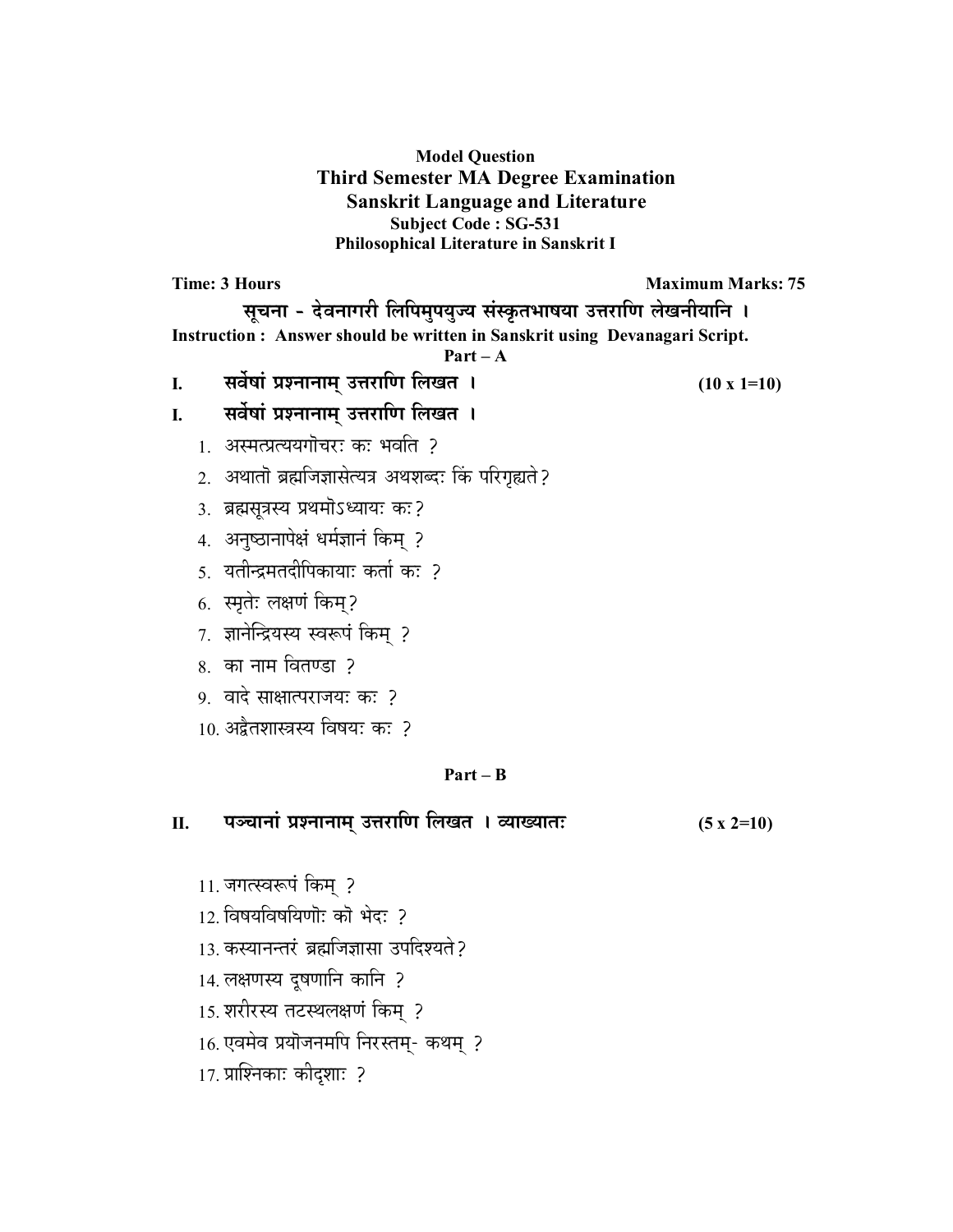#### $Part-C$

 $(5 x 5=25)$ 

III. पञ्चानां प्रश्नानां पुटात्मकमुत्तराणि लिखत ।

# 18.ब्रह्मसूत्रशाङ्करभाष्यदिशा मोक्षस्वरूपं निरूपयत । 19अध्यासविषये मतभेदान् विशदयत । 20.शास्त्रयोनित्वात् इति सूत्रं व्याख्यात । 21. यतीन्द्रमतदीपिकानुसारं शब्दप्रमाणं विशदयत । 22.ईश्वरस्वरूपं निरूपयत । 23. कथास्वरूपं भेदान् च विशदयत । 24. दशप्रकरणे विद्यमानं मायावादखण्डनप्रकारं विशदयत IV. द्वयॊ: निबन्धात्मकमुत्तरं लिखत ।  $(15 \times 2=30)$ 25.ब्रह्मणः शास्त्रप्रमाणकत्वं कथं युज्यत इति शाङ्करभाष्यदिशा विशदयत । 26.जन्माद्यस्य यतः इति सूत्रं शाङ्करभाष्यदिशा विशदयत । 27. पञ्चीकरणप्रक्रियां यतीन्द्रमतदीपिकॊक्तरीत्या विशदयत । 28. वादप्रकारं द्वैतमतरीत्या विशदयत ।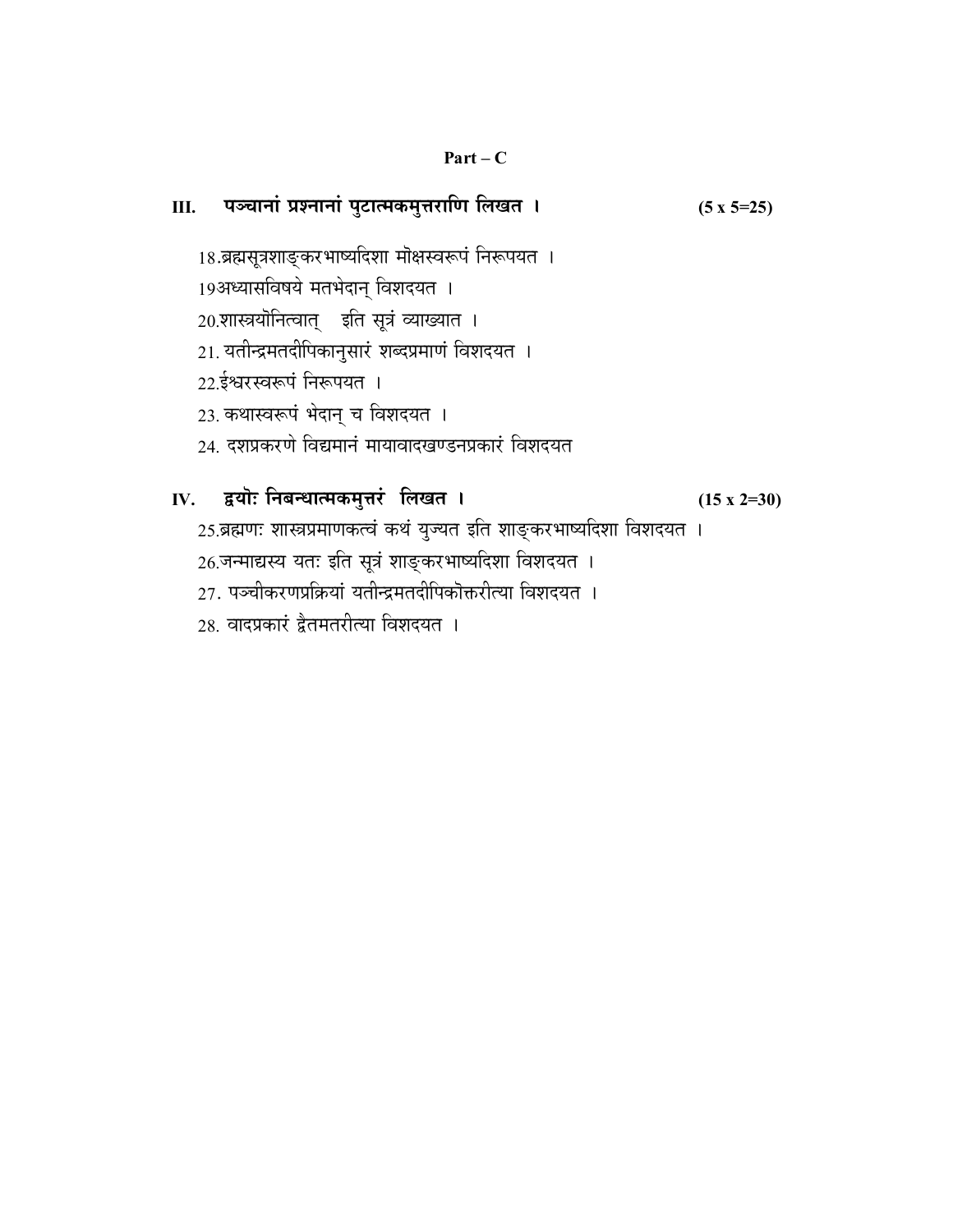#### **Model Question Third Semester MA Degree Examination Sanskrit Language and Literature Subject Code : SG-532 Poetics - I**

**Time: 3 Hours Maximum Marks: 75 Maximum Marks: 75** 

सूचना - देवनागरी लिपिमुपयुज्य संस्कृतभाषया उत्तराणि लेखनीयानि । **Instruction : Answer should be written in Sanskrit using Devanagari Script.** 

#### **Part – A**

**I.** सर्वेषां प्रश्नानाम् उत्तराणि लिखत । (10 x 1=10)

- 1. तात्पर्याख्या वृत्तिः का ?
- 2. रसात्मकं वाक्यं किम् ?
- 3. काव्ये स्वरस्योदाहरणमस्ति वा ?
- 4. किं नाम वाक्यम् ?
- 5. 'गौर्वाहीकः' इत्यत्र का नाम लक्षणा ?
- 6. मम्मटोक्तम् उपमालक्षणं किम् ?
- 7. निदर्शनम् इत्यस्य कोऽर्थः ?
- 8. काव्यप्रकाशे कति उल्लासाः सन्ति ?
- 9. काव्यप्रकाशे दशमोल्लासस्य नाम किम् ?
- 10. उपमेयस्य आधिक्ये कोऽलङ्कारः ?

#### **Part – B**

<u>II. यञ्चानां प्रश्नानाम् उत्तराणि लिखत । व्याख्यातः (5 x 2=10)</u>

- 11. वेदादिषु सत्सु चतुर्वर्गफलप्राप्तये काव्यस्य कियानुपयॊगः ?
- $12.$  का नाम योग्यता ?
- 13. साहित्यकाः कुत्र शक्तिग्रहं मन्यन्ते ?
- $14.$  का नाम व्यञ्जना ?
- 15. श्लेषालङ्कारं लक्षयत ।
- 16. काव्यलिङ्गं नाम अलङ्कारस्य लक्षणं किम् ?
- 17. अपह्नुतेः लक्षणं भेदद्वयं च लिखत ।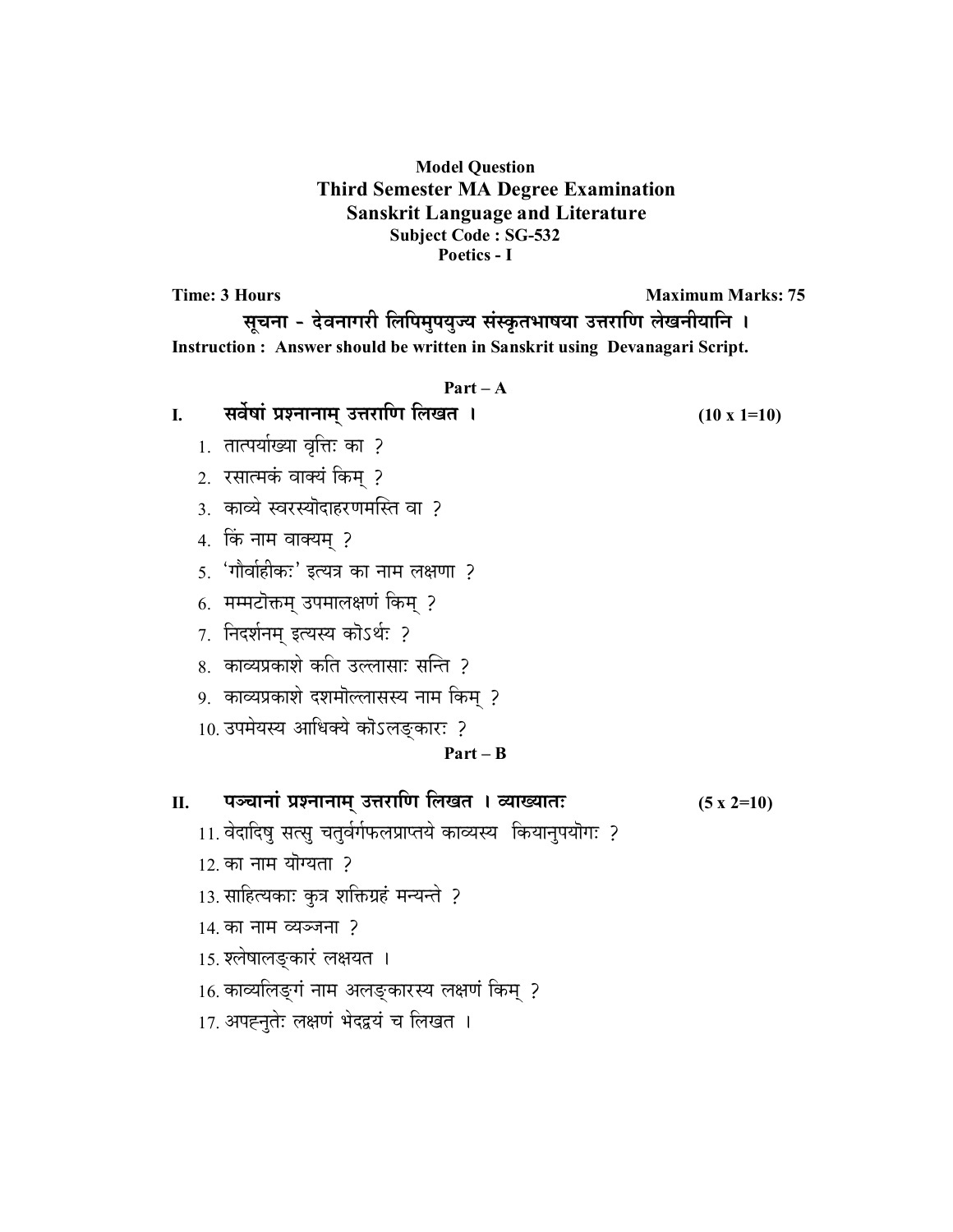# <u>III. यञ्चानां प्रश्नानां पुटात्मकमुत्तराणि लिखत । (5 x 5=25)</u> **(Answer any five questions. Each carries 5 marks)**

- 18. काव्यफलानि ।
- 19. वक्रोक्तिजीवितकारोक्तस्य काव्यलक्षणस्य दूषणम् ।
- 20. गुणाः कथं काव्यस्योत्कर्षहेतवः भवन्ति ?
- 21. आकाङ्क्षां सोदाहरणं निरूपयत ।
- $22.$  स्वभावॊक्तिः ।
- $23.$  समासोकिः ।
- 24. निदर्शना ।

# **IV.** द्वयॊ: निबन्धात्मकमुत्तरं लिखत । (15 x 2=30)

- 25. विश्वनाथोक्तं काव्यलक्षणं सविस्तरं प्रतिपादयत ।
- 26. साहित्यदर्पणोक्तरीत्या लक्षणां विशदयत ।
- 27. सोदाहरणं प्रतिपादयत दीपकम्, रूपकम्, अनन्वयः ।
- 28. सोदाहरणं प्रतिपादयत विभावना, उत्प्रेक्षा, अर्थान्तरन्यासः ।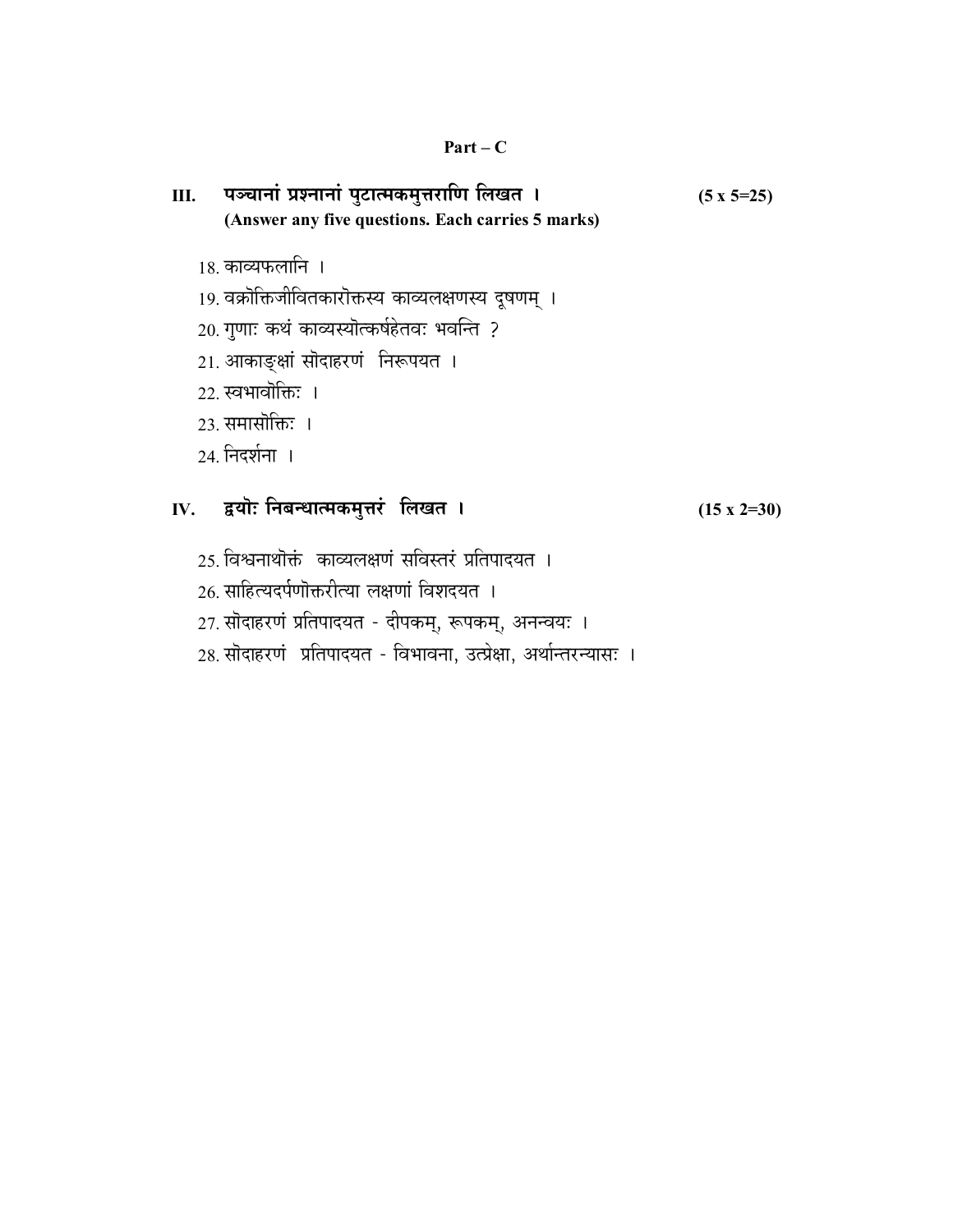#### **Model Question Third Semester MA Degree Examination Sanskrit Language and Literature SG-533 Grammar III**

**Time: Three Hours Maximum: 75 Marks** 

सूचना - देवनागरी लिपिमुपयुज्य संस्कृतभाषया उत्तराणि लेखनीयानि । **Instruction : Answer should be written in Sanskrit using Devanagari Script.** 

#### **Part – A**

- **I.** सर्वेषां प्रश्नानाम् उत्तराणि लिखत । (10 x 1=10)
	- $1$ . सम्बॊधने का विभक्तिः स्यात ?
	- 2. कर्मसंज्ञाविधायकं सूत्रं किम ?
	- <u>3. वने उपवसति- अत्र उपवसतेरर्थः कः 2</u>
	- 4. कालाध्वनॊरत्यन्तसंयॊगे इति सूत्रेण का विभक्तिः विधीयते ?
	- 5. स्वतन्त्र: कर्ता- अर्थं लिखत**ा**
	- 6. अशिष्टव्यवहारे दाणः प्रयोगे कस्मिन्नर्थे तृतीया प्रयुज्यते ?
	- $7.$  गोमान्- इत्यस्य अर्थः कः ?
	- 8. यशस्वी- अर्थं लिखत ।
	- 9. कार्यम् इत्यस्य कोऽर्थः ?
	- 10. कृत्प्रत्ययः कस्मिन्नर्थे स्यात्?

#### **Part – B**

<u>II. पञ्चानां प्रश्नानाम् उत्तराणि लिखत । व्याख्यातः (5 x 2=10)</u>

- 11. कर्मणि द्वितीया- सूत्रार्थं लिखत ।
- 12. अन्तरेण हरिं न सुखम्- अत्र केन सूत्रेण द्वितीया ।
- 13. कर्मप्रवचनीययुक्ते का विभक्तिः ? उदाहरणं लिखत ।
- 14. 'स्नानीयम्' इति रूपसिद्धिं लिखत ।
- 15. अचो यत् अर्थं लिखत ।
- $16.$  अत इनि ठनौ सुत्रार्थं लिखत ।
- 17. 'वाग्मी' इति रूपसिद्धिं लिखत ।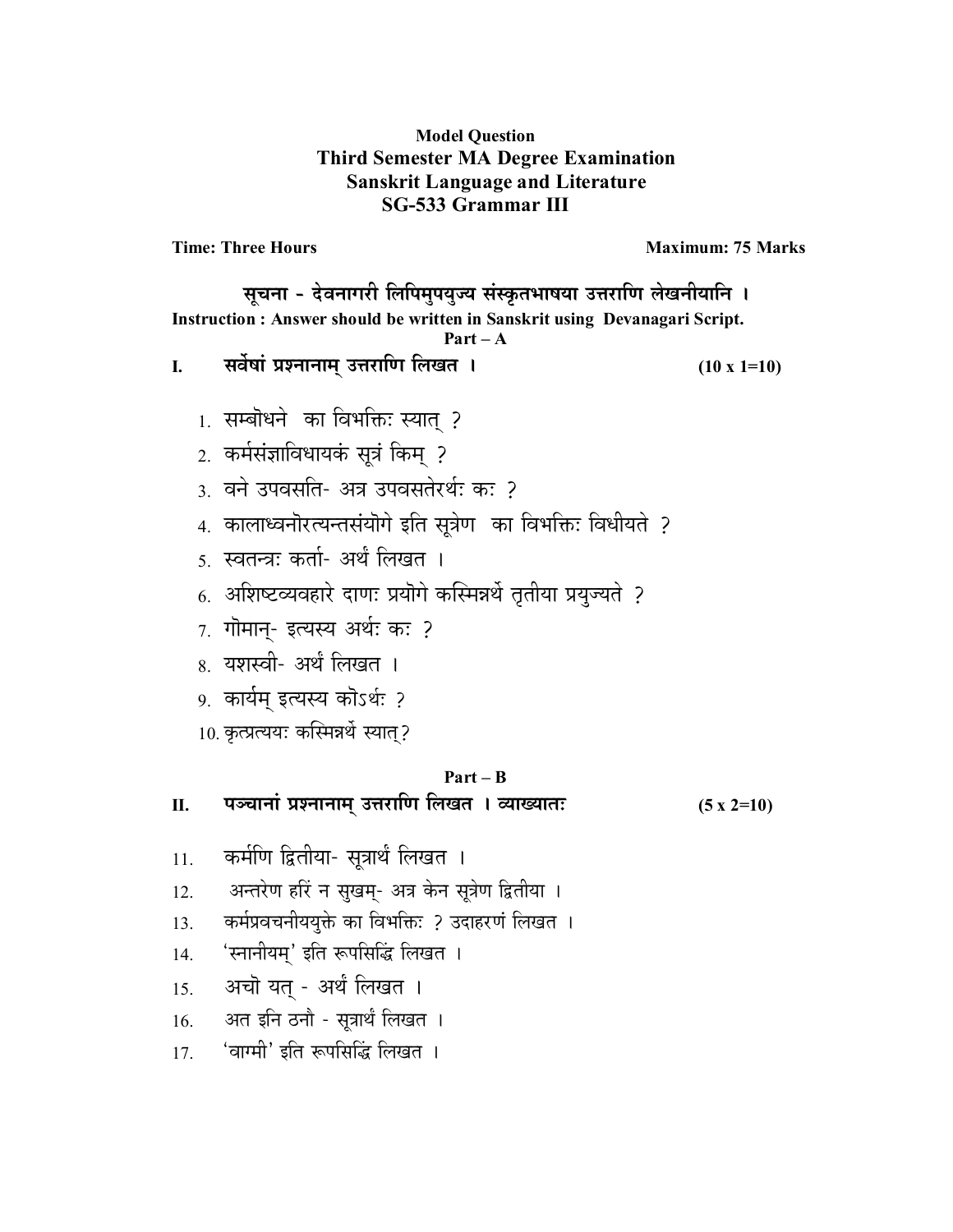| Ш.  | $Part - C$<br>पञ्चानां प्रश्नानां पुटात्मकमुत्तराणि लिखत । | $(5 \times 5=25)$  |
|-----|------------------------------------------------------------|--------------------|
|     | सोदाहरणं व्याख्यात ।                                       |                    |
| 18. | अभिनिविशश्च ।                                              |                    |
|     | 19. अपवर्गे तृतीया ।                                       |                    |
|     | 20. रुच्यर्थानां प्रीयमाणः ।                               |                    |
| 21. | ईद्यति ।                                                   |                    |
| 22. | पॊरदुपधात् ।                                               |                    |
|     | 23. अर्श आदिभ्योऽच् ।                                      |                    |
|     | 24. केशाद्वोडन्यतरस्याम् ।                                 |                    |
|     | Part D                                                     |                    |
|     | IV. द्वयॊः निबन्धात्मकमुत्तरं लिखत <b>।</b>                | $(15 \times 2=30)$ |

- सप्रमाणं प्रक्रियाकार्याणि लिखत बलिं याचते वसुधाम्, प्रकृत्या चारुः, पुष्पेभ्यः स्पृहयति । 25.
- सप्रमाणं प्रक्रियाकार्याणि लिखत हरये नमः, चॊराद् बिभेति, स्थाल्यां पचति । 26.
- सप्रमाणं प्रक्रियाकार्याणि लिखत इत्यः, शिष्यः, हार्यम् । 27.
- सप्रमाणं प्रक्रियाकार्याणि लिखत मेधावान्, अङ्गना, मेधावी । 28.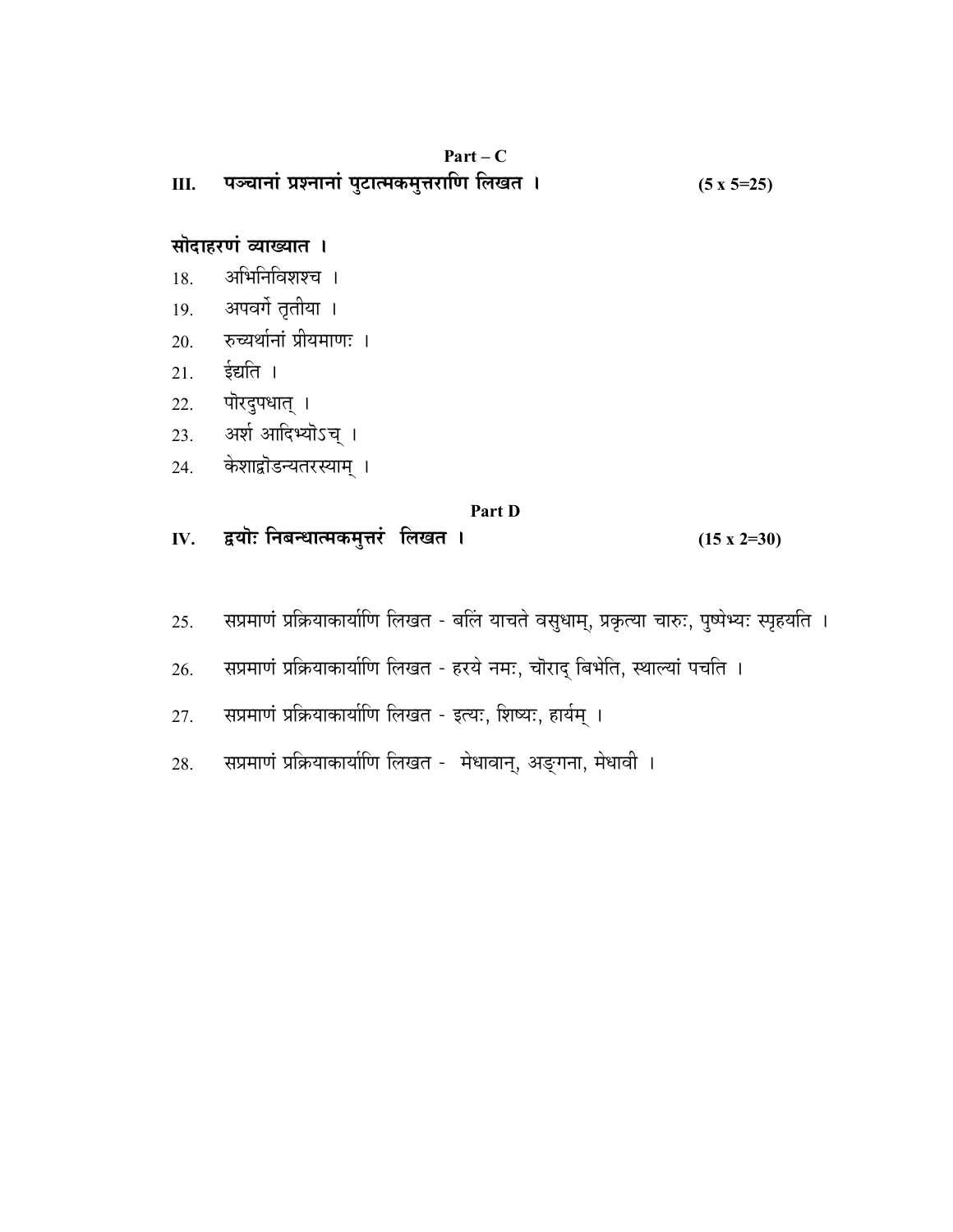#### **Model Question Third Semester MA Degree Examination Sanskrit Language and Literature SG-534 Research Methodology and Translation**

**Time: Three Hours Maximum: 75 Marks** 

**Instructions : 1. Answer should be written either in Sanskrit or in English. 2. In writing Sanskrit Devanagari Script should be used.** 

#### **Part – A**

I. सर्वेषां प्रश्नानाम् उत्तराणि लिखत **। (Answer the following. Each question carries one Mark) (10 x 1=10)**  1. What is Research ? 2. What is the aim of Research ? 3. Define synopsis. 4. What is research design ? 5. Illustrate the footnote of a book with single author. 6. Define cross- reference. 7. What is called Glossary ? 8. Define Index. 9. What is called thesis ? 10. What are the general models of bibliographical entry ?  **Part – B**  <u>II. पञ्चानां प्रश्नानाम् उत्तराणि लिखत । व्याख्यातः (5 x 2=10)</u> **(Answer any five questions. Each carries 2 marks)** 11. What is known as critical study ? 12. Describe the 'Card Catalogue'. 13. What are the materials included in the Appendix. 14. What is fundamental research ? 15. What is the framework of survey ? 16. What are the components included in the preliminary structure of the thesis? 17. Prepare a footnore of a book by more than two authors.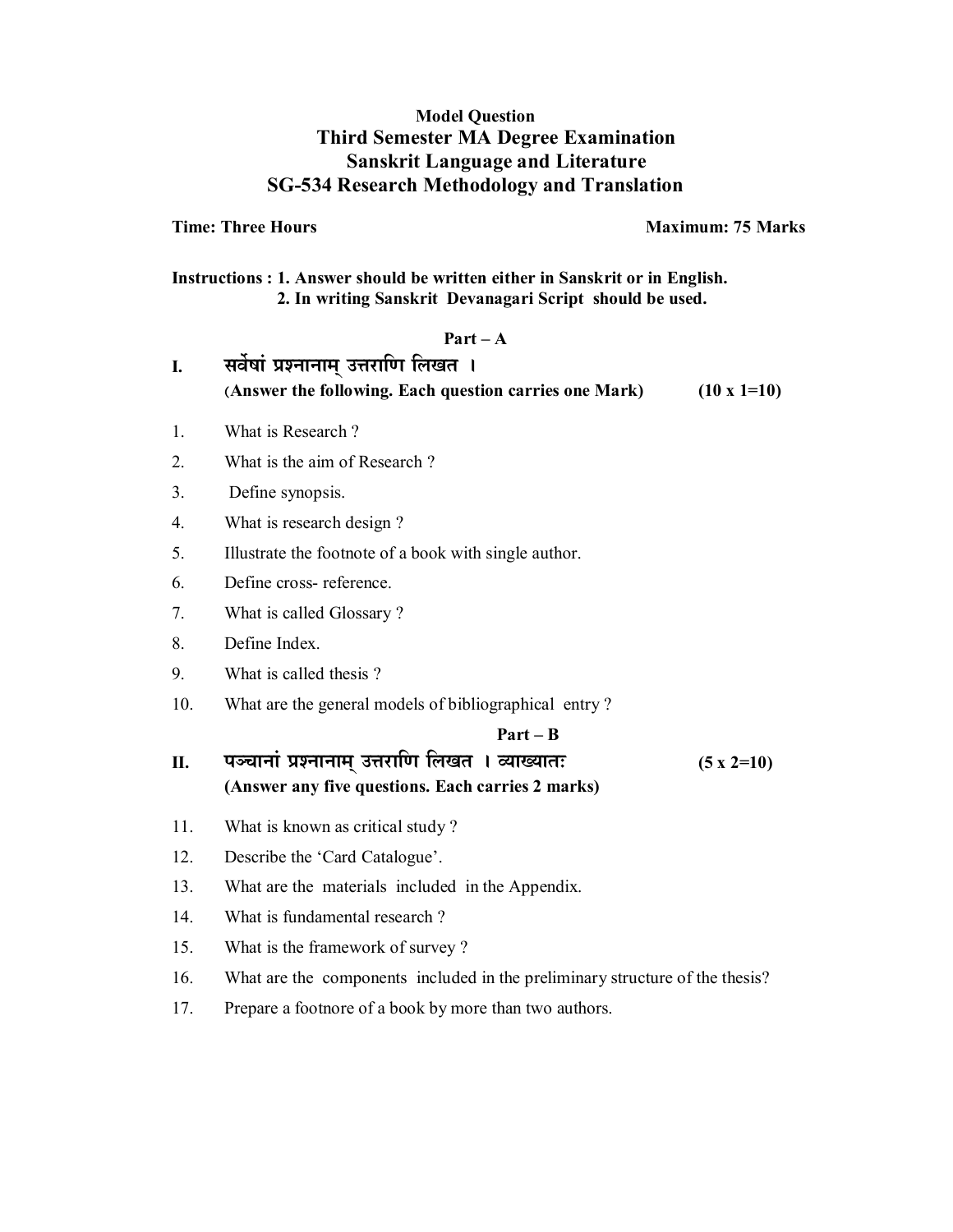## <u>III. पञ्चानां प्रश्नानां पुटात्मकमुत्तराणि लिखत । (5 x 5=25)</u> **(Answer any five questions. Each carries 5 marks)**

- 18. Describe the characteristics of Research.
- 19. What are the points should be remembered while selecting a research problem ?
- 20. Describe the different types of survey .
- 21. What are the main purposes of footnotes ?
- 22. Write the abbreviations of the following.
- (i) Compare (ii) in the same place (iii) in the passage cited (iv) reprint.
- 
- 23. What are the contents of a title page ?<br>24. Describe the various forms of bibliography Describe the various forms of bibliography.

#### **Part D**

- **IV.** द्वयॊ: निबन्धात्मकमुत्तरं लिखत । (15 x 2=30) **(Answer any two questions. Each carries 15 marks)**
- 25. Narrate different types of research.
- 26. Explain the modern methods of research.
- 27. Briefly mention the general structure of the thesis.
- 28. Describe the rules which guide the mechanism of typing.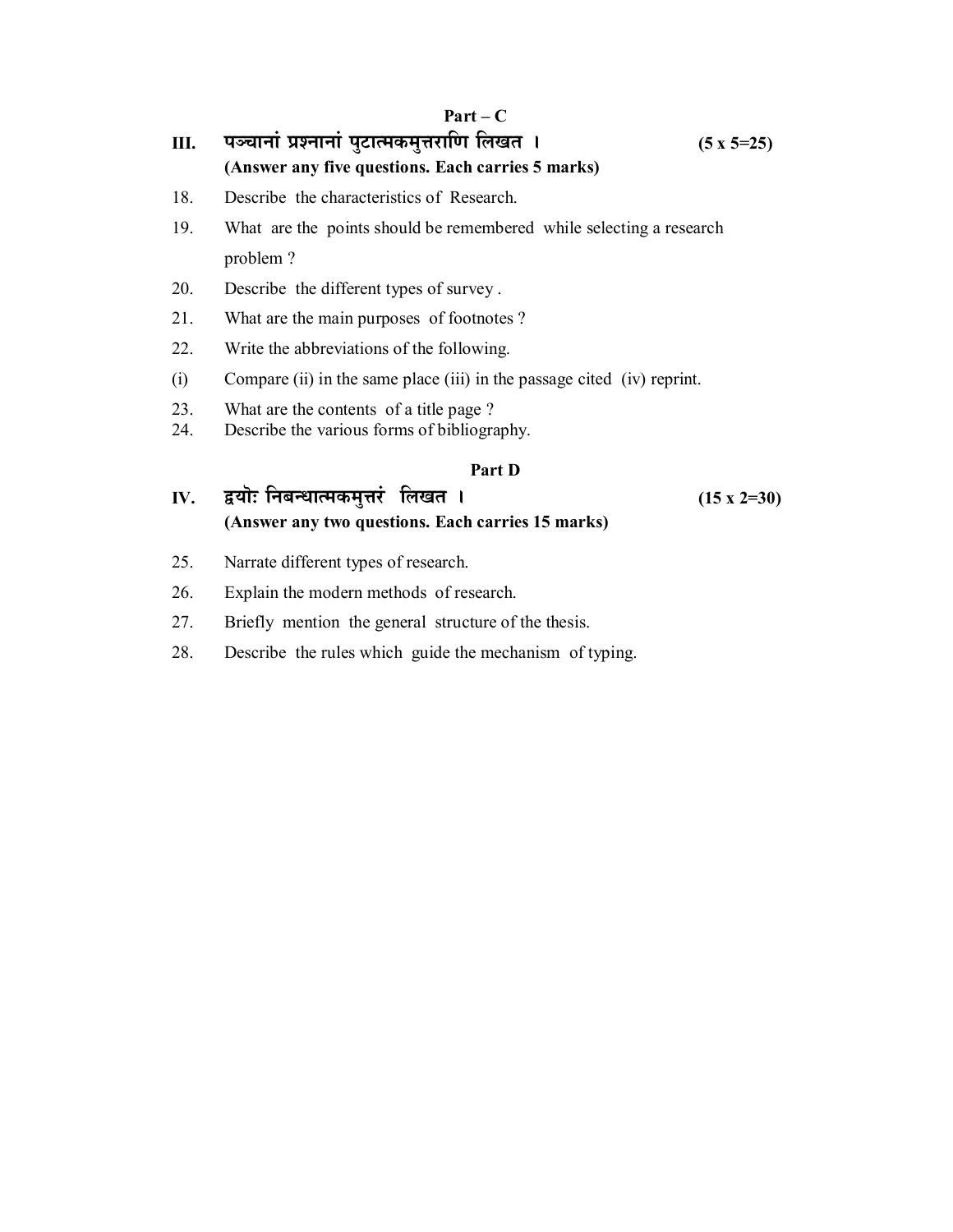#### **Model Question Fourth Semester MA Degree Examination Sanskrit Language and Literature Subject Code : SG-541 Philosophical Literature in Sanskrit II**

**Time: 3 Hours Maximum Marks: 75** 

सूचना - देवनागरी लिपिमुपयुज्य संस्कृतभाषया उत्तराणि लेखनीयानि । **Instruction : Answer should be written in Sanskrit using Devanagari Script.** 

**Part – A** 

**I. ∫…¥…Êπ……∆ |…∂x……x……®…¬ =k…Æ˙… h… ±…J…i… \* (10 x 1=10)**

- $1.$  का नाम भावना ?
- 2. भगवान् जैमिनिः धर्मविवेकाय किं प्रणीतवान् ?
- 3. धर्मस्य लक्षणं किम् ?
- 4. विनियॊगविधिः कः ?
- 5. लिङ्गदिभ्यः प्रबला का ?
- 6. न्यायसिद्वान्तमुक्तावल्याः कर्ता कः ?
- 7. अनुमितौ करणं किम् ?
- 8. सपक्षलक्षणं किम् ?
- 9. परामर्शस्त् द्विविधः- कौ ?
- 10. हेत्वाभाससामान्यलक्षणं किम् ?

#### **Part – B**

| П. | ्पञ्चानां प्रश्नानाम् उत्तराणि लिखत <b> । व्याख्यातः</b> | $(5 \times 2=10)$ |
|----|----------------------------------------------------------|-------------------|
|----|----------------------------------------------------------|-------------------|

- 11. 'वेद' शब्दस्य अर्थसंग्रहे प्रतिपादितः अर्थः कः ?
- 12. बिधिः कतिविधः ? के च ते ?
- 13. आर्थीभावनायाः अंशत्रयं किम् ?
- 14. परिसंख्याविधिः कतिविधः ? के च ते ?
- $15.$  अनैकान्तिक: कतिविध: ? के च ते ?
- 16. विश्वनाथाभिमतं व्याप्तिलक्षणं किम् ?
- 17. पक्षतास्वरूपं किम् ?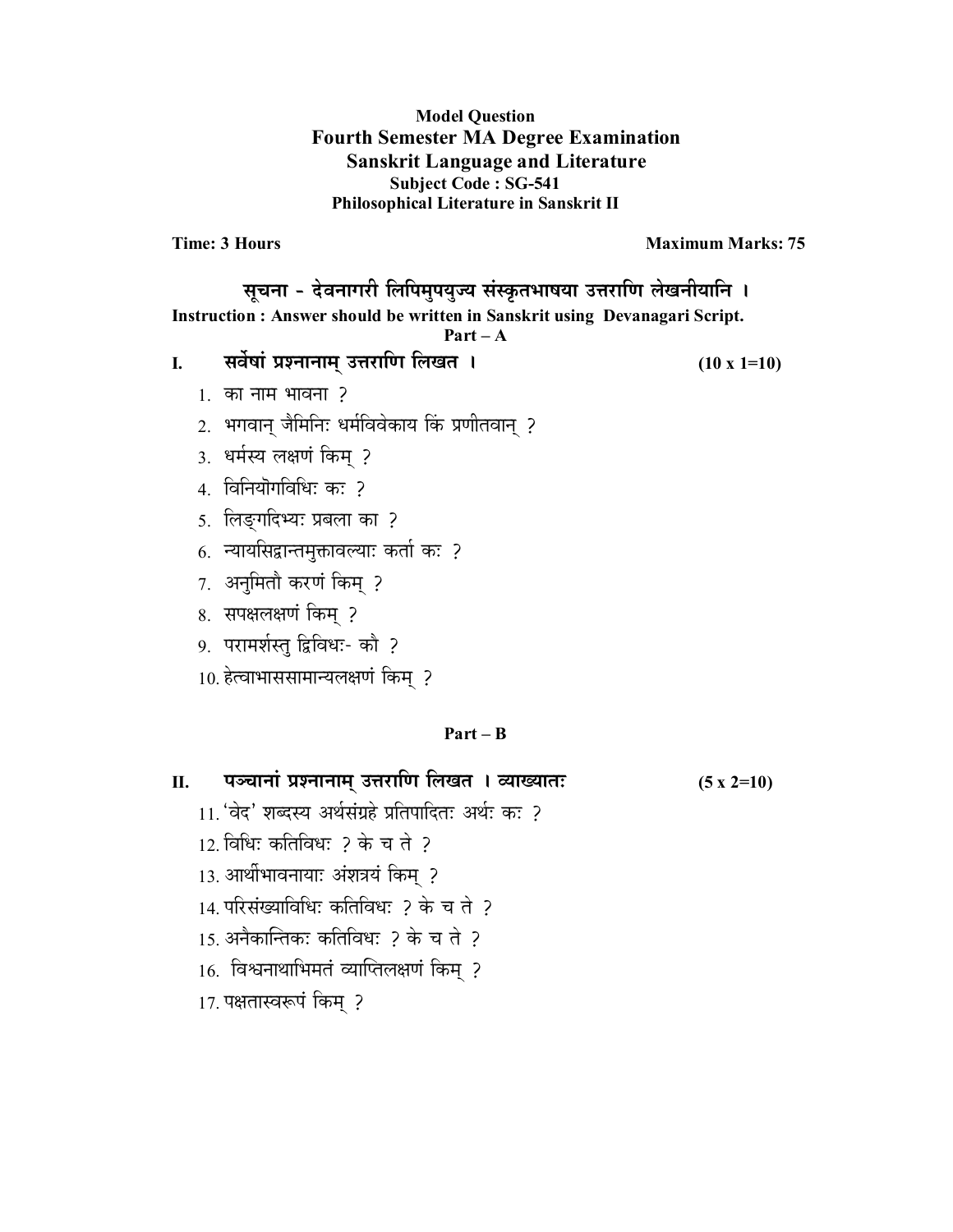#### $Part - C$

# Ⅲ. पञ्चानां प्रश्नानां पुटात्मकमुत्तराणि लिखत ।  $(5 \times 5=25)$ 18 प्रयोगविधिलक्षणं निरूपयत । 19. पाठक्रमलक्षणं निरूपयत । 20 वेदप्रामाण्यं विचारयत । 21. स एव परामर्श इत्युच्यते- विशदयत । 22. पक्षस्य स्वरूपं निरूपयत । 23. अनुमानस्य पञ्चावयवान् निरूपयत । 24. अनुमानस्य पञ्चरूपॊपपन्नत्वं दर्शयत । IV. द्वयोः निबन्धात्मकमुत्तरं लिखत ।  $(6x4=24)$ 25 अर्थवादानां स्वरूपं निरूपयत । 26. मीमांसाभिमतस्य अपूर्वस्य प्राधान्यं विशदयत । 27. हेत्वाभासस्तु पञ्चधा- विशदयत । 28. परामर्शस्य अनुमितिकारणत्वं प्रतिपादयत ।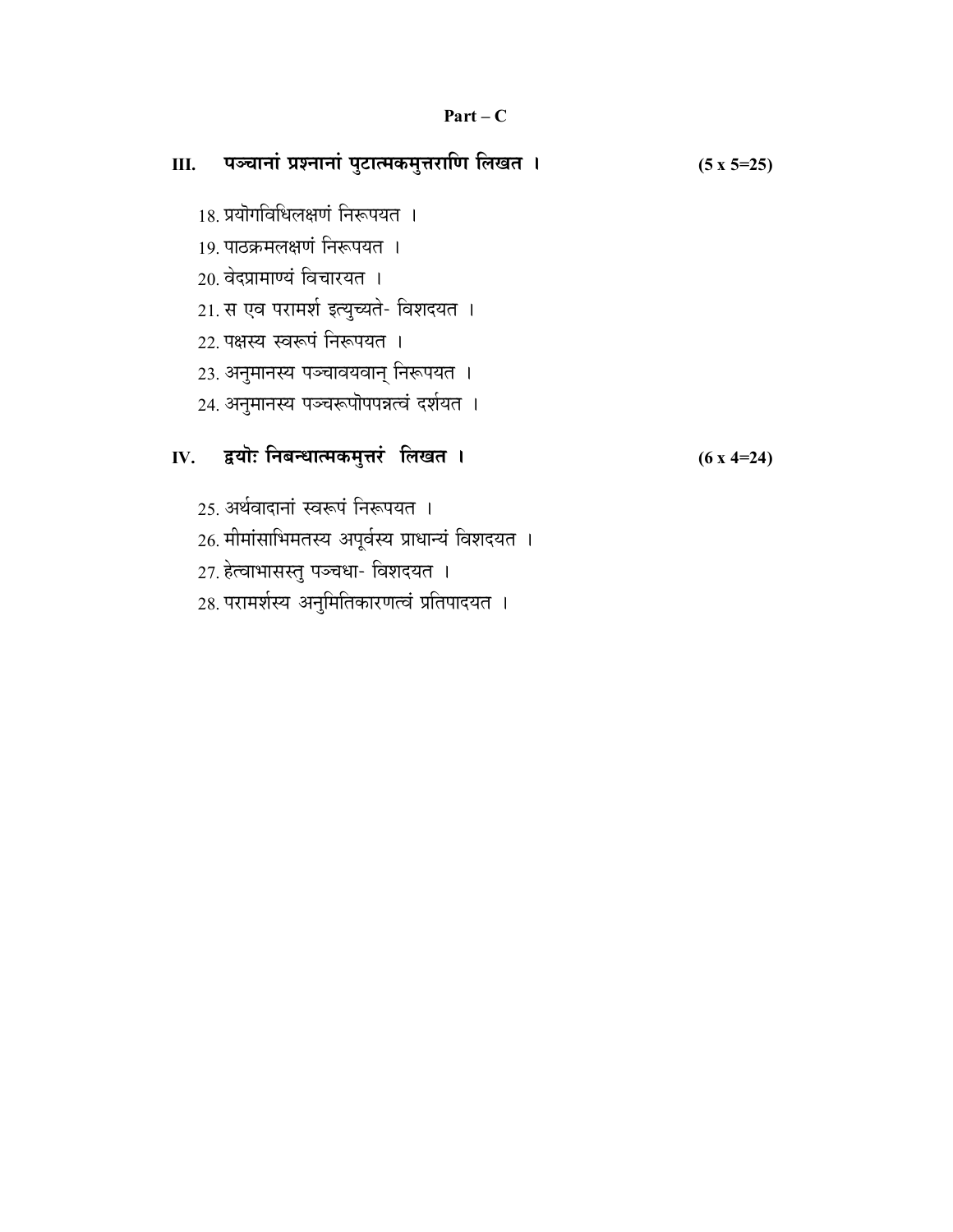### **Model Question Fourth Semester MA Degree Examination Sanskrit Language and Literature SG-542 Poetics II**

**Time: Three Hours**  Maximum: 75 Marks सूचना - देवनागरी लिपिमुपयुज्य संस्कृतभाषया उत्तराणि लेखनीयानि **। Instruction : Answer should be written in Sanskrit using Devanagari Script. Part – A I. ∫…¥…Êπ……∆ |…∂x……x……®…¬ =k…Æ˙… h… ±…J…i… \* (10 x 1=10)**  1. 'रमणीयार्थप्रतिपादकः शब्दः काव्यम्' इति काव्यलक्षणं केन प्रतिपादितम्?  $_{2.}$   $\,$  जगन्नाथपण्डितेन विरचितस्य स्तॊत्रकाव्यस्य नाम किम् ? <u>3. कविप्रस्थानहेतवः मार्गाः के ?</u> 4. ∑ सुकुमारमार्गस्य प्रथमॊ गुणः कः ? 5. कुन्तकः ग्रन्थारम्भे कस्य वन्दनां करोति ? 6. शब्दार्थौ सहितौ बन्धे व्यवस्थितौ' इत्यत्र द्विवचनेन किम् अभिधीयते ? <u>7. लिङ्गवैचित्र्यं कस्याः प्रकारान्तरम् ?</u> 8. तदवच्छिन्ने भावनाविशेषः - अत्र अवच्छिन्नं किम् ? 9. चमत्कारजनकतावच्छेदकं किम् ? <u>10. मू</u>लॊ महीरुहॊ विहङ्गमसंयॊगी, न शाखायाम्- अत्र सम्बन्धः कः ? **Part – B**  <u>II. यञ्चानां प्रश्नानाम् उत्तराणि लिखत । व्याख्यातः (5 x 2=10)</u> 11. काव्यलक्षणे गुणालङ्कारनिवेशः न युक्तः - कुतः ? 12. रसचर्वणायाः परब्रह्मास्वादात् समाधेः कथं वैलक्षण्यम् ? 13. जगन्नाथमते गुणीभूतव्यङ्ग्यकाव्यं कुत्र अन्तर्भवति ? <u>14. कवितायाः कारणतावच्छेदकं किम</u> ?  $15.$  का नाम प्रत्ययवक्रता ? उदाहरत । 16. आभिजात्यस्वरूपं किम ? 17. वाक्यवक्रतां के अन्तर्भवन्ति 2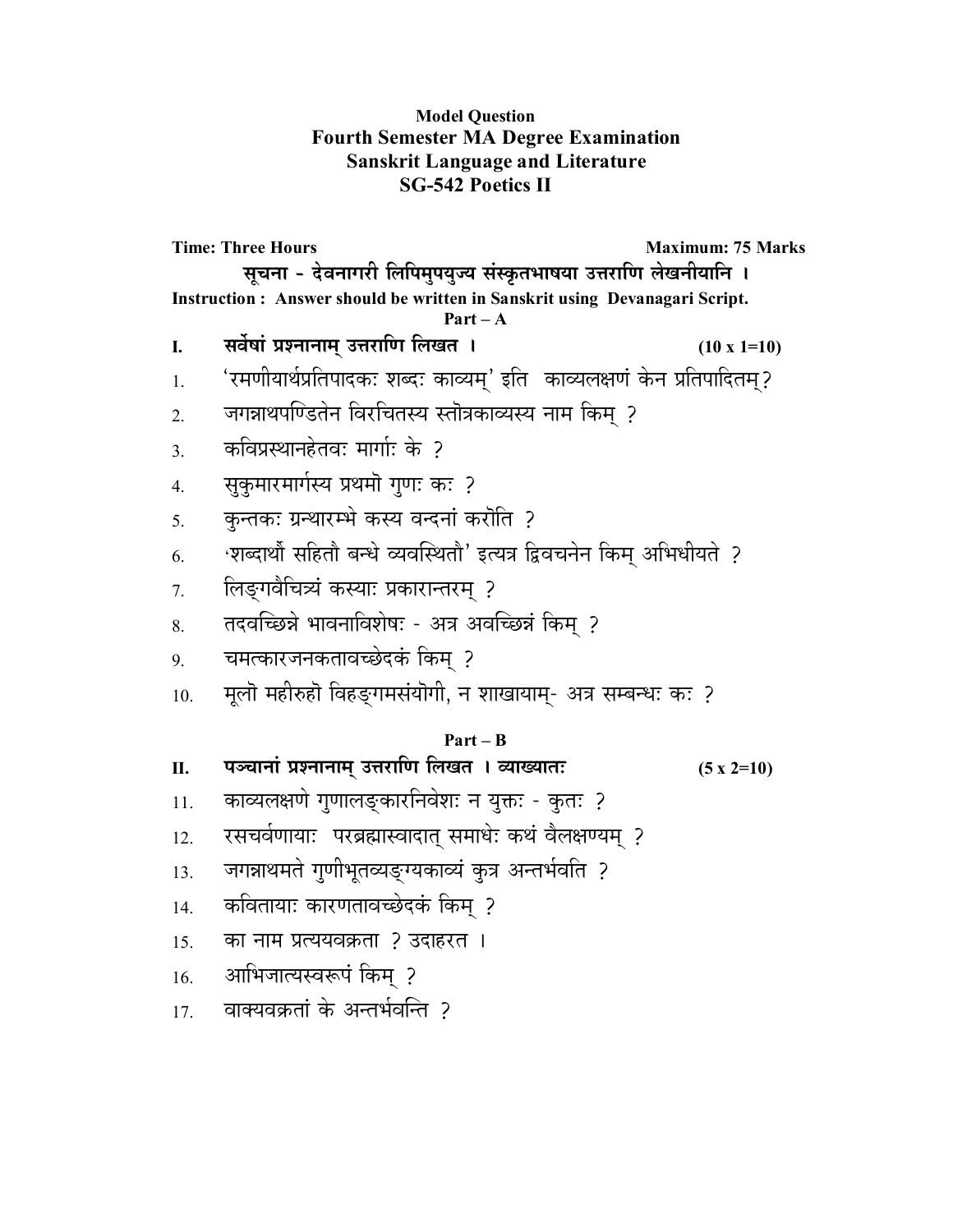# <u>III. पञ्चानां प्रश्नानां पुटात्मकमुत्तराणि लिखत । (5 x 5=25)</u>

- 18. पण्डितराजस्य काव्यलक्षणे प्रतिपादितं रमणीयतापदं विशदयत ।
- 19. अब्दार्थयुगलं न काव्यशब्दवाच्यं' जगन्नाथरीत्या निरूपयत ।
- 20. स्सगङ्गाधरे प्रयुज्यमानान् पञ्चनव्यन्यायसङ्केतान् विशदयत**।**
- 21. रसगङ्गाधरोक्तं रसविषयकं नव्यमतं विशदयत ।
- 22. कुन्तकमतानुसारेण काव्यप्रयोजनं निरुपयत ।
- 23. कुन्तकमतानुसारेण साहित्यशब्दस्य अर्थं विशदयत ।
- 24. कुन्तकाभिमतं काव्यस्वरूपं प्रतिपादयत ।

#### **Part D**

- **IV.** द्वयॊः निबन्धात्मकमुत्तरं लिखत । (15 x 2=30)
	-
- <u>25. तस्य च कारणं कविगता केवला प्रतिभा- यथाग्रन्थं निरूपयत ।</u>
- $26.$   $\,$  'कविव्यापरवक्रत्वं व्याचष्टे'- विशदयत ।
- 27. रसगङ्गाधररीत्या काव्यभेदान् विशदयत ।
- 28. वक्रोक्तिः काव्यजीवितमिति कुन्तकमतं निरूपयत ।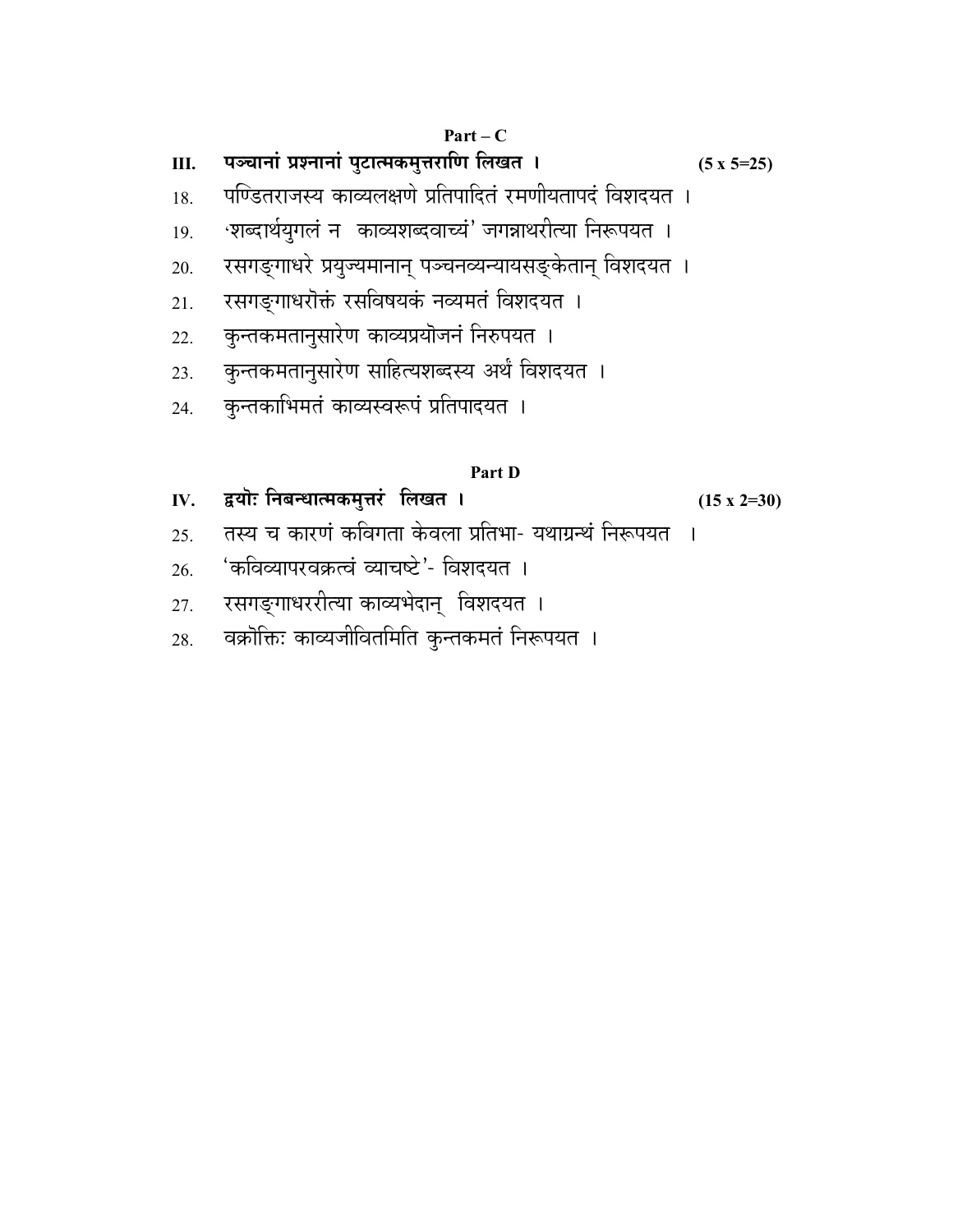### **Model Question Fourth Semester MA Degree Examination Sanskrit Language and Literature SG-543 Poetics III**

**Time: Three Hours**  Maximum: 75 Marks सूचना - देवनागरी लिपिमुपयुज्य संस्कृतभाषया उत्तराणि लेखनीयानि । **Instruction : Answer should be written in Sanskrit using Devanagari Script. Part – A I.** सर्वेषां प्रश्नानाम् उत्तराणि लिखत । (10 x 1=10) 1. काव्यं कस्मात् ग्राह्यम् ? <u>2. केवलं काव्यार्थतत्त्वज्ञैरेव किं वेद्यते ?</u> 3. ¥…t… x……®… EÚ… ? 4 कवयः कतिविधाः २ 5. 11द्यस्य त्रयॊ भेदाः के ?  $6.$  ध्वन्यालॊके कति उद्यॊताः सन्ति ? <u>7. सहृदयश्लाघ्यः अर्थः कः भवति ?</u> 8. वाच्यव्यङ्ग्ययॊः प्राधान्याप्राधान्यविवक्षा का ? 9. यत्नतः प्रत्यभिज्ञेयौ तौ -कौ ? 10. वाचकत्वाश्रयेणैव किं व्यवस्थितम् ? **Part – B**  <u>II. यञ्चानां प्रश्नानाम् उत्तराणि लिखत । व्याख्यातः (5 x 2=10)</u> 11. भाक्तमाहस्तमन्ये- भक्तिर्नाम का ? 12. तस्य भेदावूभौ स्मृतौ - कस्य ? कौ तौ भेदौ ? 13. महाकवीनां वाणीषु किमस्ति ? 14. कव्यप्रयॊजनविषये वामनाचार्यस्य मतं लिखत। 15. षडङगानि कानि ?  $16.$  उपवेदाः के ? 17. मीमांसा इति पदेन किमुद्दिष्टम् ?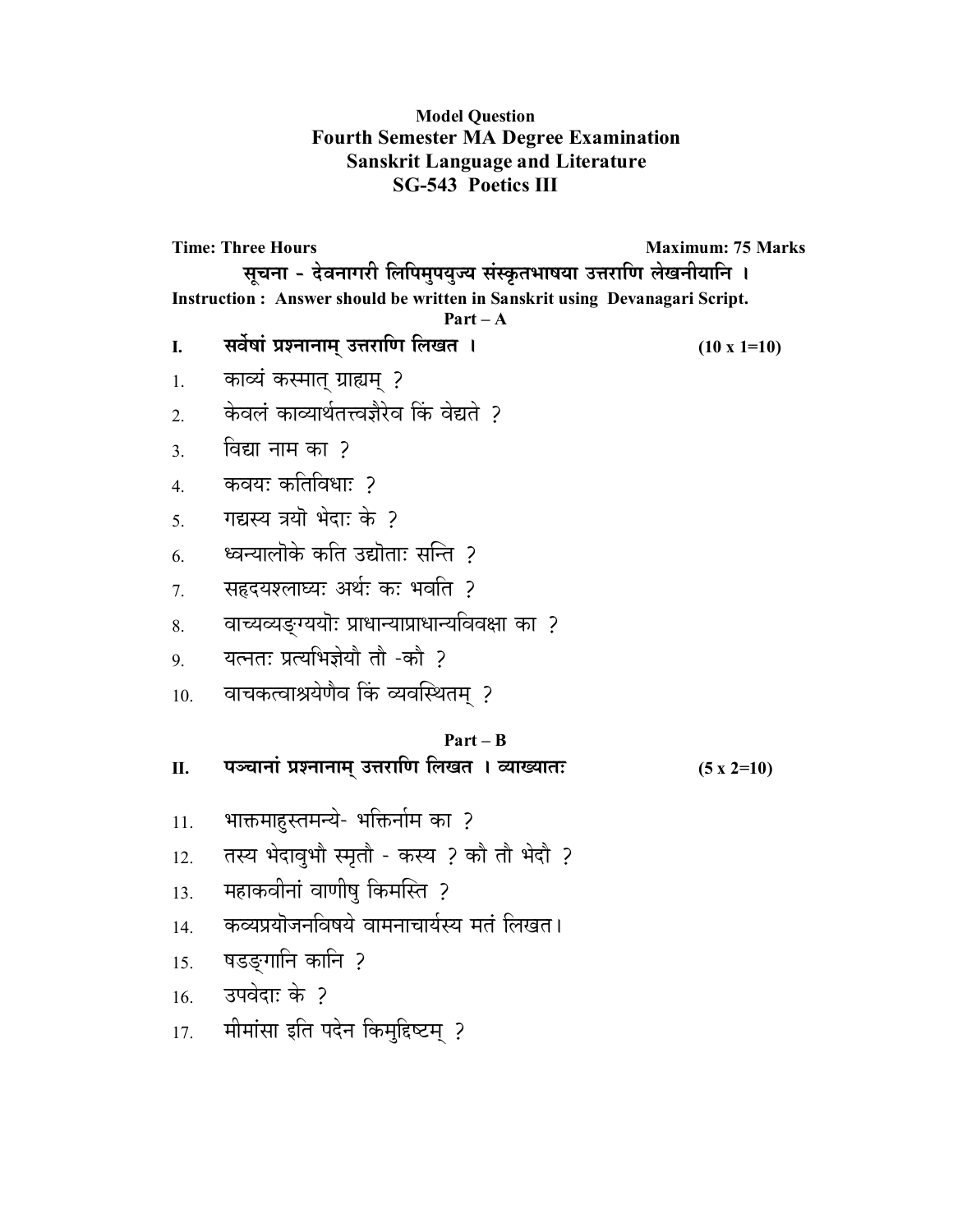| . .<br>аг |  |
|-----------|--|
|-----------|--|

<u>III. पञ्चानां प्रश्नानां पुटात्मकमुत्तराणि लिखत । (5 x 5=25)</u>

- 18. साहित्यविद्या ।
- 19. दण्डनीतिः ।
- 20. वामनमतानुसारं कविभेदाः ।
- 21. अत्यन्ततिरस्कृतवाच्यः ।
- 22. शब्दशक्त्युद्भवध्वनिः ।
- 23. सौन्दर्यमलङ्कारः ।
- .<br>24. वामनोक्तं काव्यलक्षणम् ।

### **Part D**

**IV.** द्वयॊ: निबन्धात्मकमुत्तरं लिखत । (15 x 2=30)

- 25. काव्यमीमांसामधिकृत्य चतुर्दशविद्यास्थानानि निरूपयत ।
- 26. अवविवक्षितवाच्यध्वनेः भेदान् सोदाहरणं प्रतिपादयत ।
- <u>27. ध्वन्यभाववादिनां मतं निरस्य ध्वनेः अस्तित्वं स्थापयत ।</u>
- 28. अलङ्कारशास्त्रे वामनाचार्यस्य यॊगदानं निरूपयत ।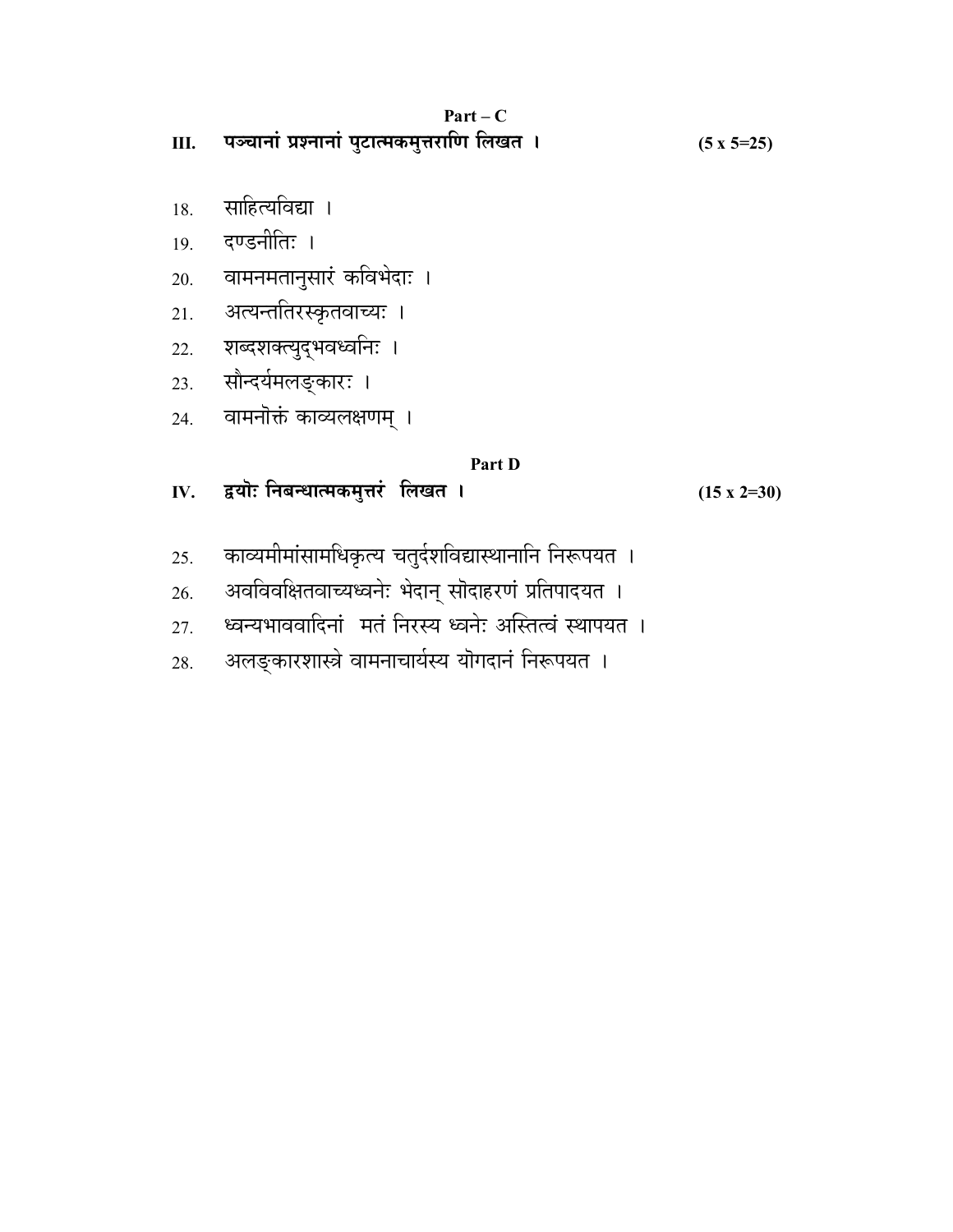#### **Model Question Fourth Semester MA Degree Examination Sanskrit Language and Literature SG-544 Literary Criticism Eastern and Western Theories**

**Time: Three Hours**  Maximum: 75 Marks

**Instructions : 1. Answer may be written either in Sanskrit or in English. 2. In writing Sanskrit Devanagari script should be used.** 

#### **Part – A**

# I. **4 सर्वेषां प्रश्नानाम् उत्तराणि लिखत** । **(Answer the following. Each question carries one Mark) (10x1=10)**

- 1. Who was the disciple of Socratise?
- 2. Who is the author of 'The Language of Criticism'?
- 3. What is the primary meaning of a word ?
- 4. Which is the work of Vamana?
- 5. Who is the author of 'Alankara Sarvaswa'?
- 6. Who discussed the 'Citraturaga Nyaya' ?
- 7. Which is work of Bhamaha?
- 8. Who put forward the concept of Catharsis?
- 9. Who is the author of 'Introduction to the Structural Analysis of Narrative'?
- 10. Who is reputed as 'King Alexander' in poetics ?

#### **Part – B**

**II. {…\S……x……∆ |…∂x……x……®…¬ =k…Æ˙… h… ±…J…i… \* ¥™……J™……i…& (5 x 2=10) (Answer any five questions. Each carries 2 marks)**

- 11. Mention the eight main schools of Sanskrit poetics.
- 12. Who was the exponent of Vakrokti theory ?
- 13. What is Feminist Criticism ?
- 14. What is the 'Theory of Imitation' ?
- 15. Define the Romatic Criticism of Coleridge.
- 16. What are the four Alankaras described in Natya Sastra ?
- 17. Mention the two main critiques on Dhvani ?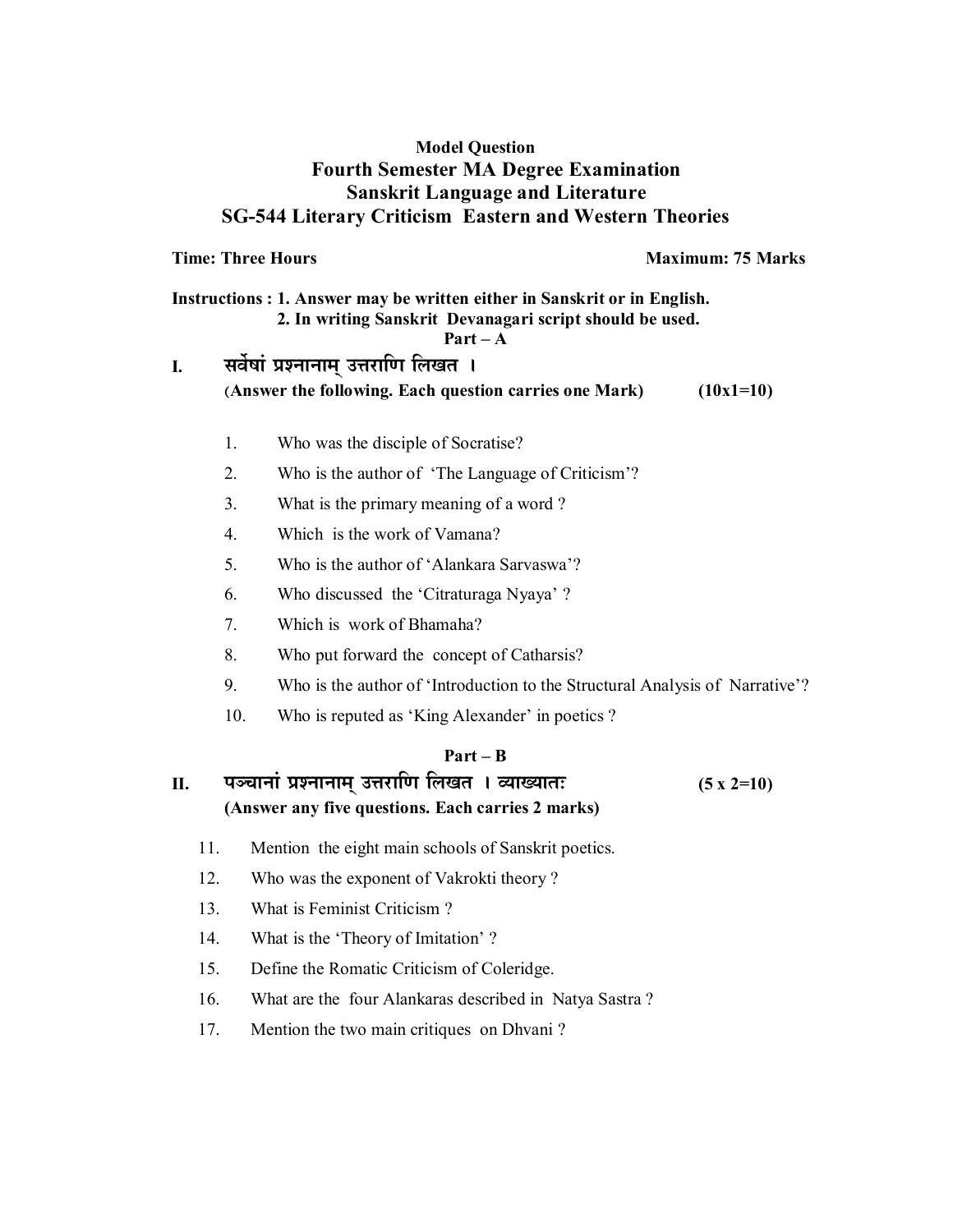# <u>III. पञ्चानां प्रश्नानां पुटात्मकमुत्तराणि लिखत । (5 x 5=25)</u>

**(Answer any five questions. Each carries 5 marks)**

- 18. The ten Gunas.
- 19. Theories of T.S. Eliot.
- 20. Saussure's theory on language
- 21. Stayibhava.
- 22. Anumitivada of Srisankuka
- 23. Neo-classic theory of Drydon.
- 24. Jagannatha's view on poetry.

#### **Part D**

#### **IV.** द्वयॊ: निबन्धात्मकमुत्तरं लिखत । (15 x 2=30)

#### **(Answer any two questions. Each carries 15 marks)**

- 25. Write the views of Anandavardhana and the importance of Dhvani theory.
- 26. Discuss the contributions of Abhinava Gupta to Sanskrit literary criticism.
- 27. Evaluate Plato's view on Art and Literature.
- 28. Write an essay on the principles of Literary Criticism.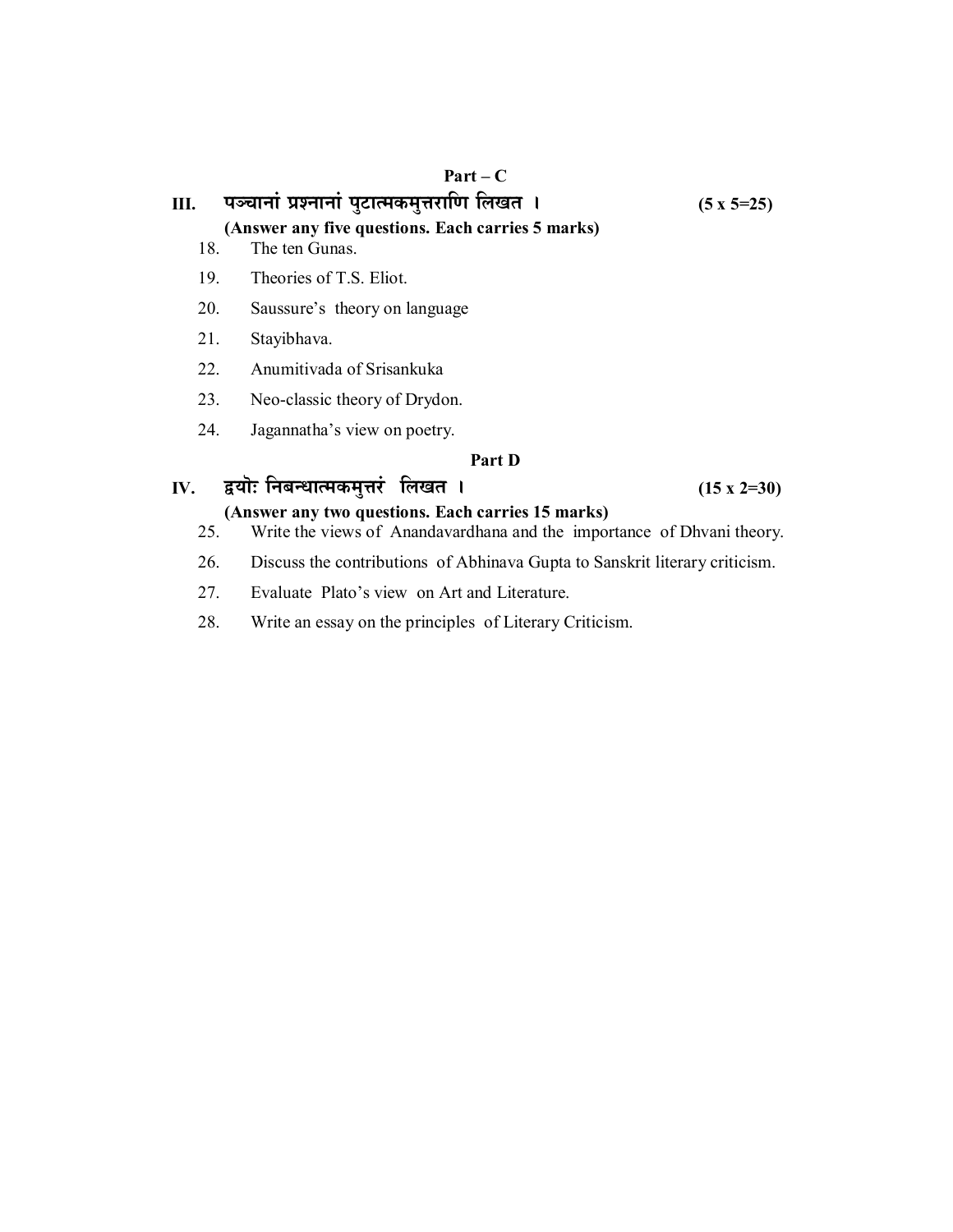#### **Model Question Third Semester M.A Degree Examination Malayalam Language and Literature ML-533 Sanskrit Paper I- Drama Poetry and Translation**

**Time: 3 Hours Maximum Marks: 75** 

**Instructions :1. Answer may be written either Sanskrit or in Malayalam. 2. In writing Sanskrit Devanagari script should be used.** 

#### **Part – A**

| सर्वेषां प्रश्नानाम् उत्तराणि लिखत ।                    |                    |
|---------------------------------------------------------|--------------------|
| (Answer the following. Each questions carries one Mark) | $(10 \times 1=10)$ |
|                                                         |                    |

- $1.$  जतुकर्णीपुत्रः कः ?
- 2. विभाण्डकपूत्रः कः ?
- 3. गुरुजनः तत्र यातः कुत्र ?
- 4. सन्तापकारिणॊ बन्धुजनविप्रयॊगा भवन्ति । का एवं वदति ?
- 5. वसिष्ठस्य सन्देशवाहकः कः 2 सन्देशः कः 2
- 6. 'भारतस्त्रीणां भावशुद्धि' इत्यस्मिन् काव्ये प्रतिपादितः राजा कः ?
- $7.$  'मम गुरुनाथ:' इति कं स्तौति ?
- 8. अरुन्धतीकौसल्यादीनां सन्देश: क: २
- 9. भारतभूलक्ष्मीचुम्बित श्रीकरमारात्समारोढमारभते-का? कः एवं वदति ?
- 10. खङ्गस्य कस्यापि न विनिवर्तयेत् -किम् ?

#### **Part – B**

**II. {…\S……x……∆ |…∂x……x……®…¬ =k…Æ˙… h… ±…J…i… \* (5 x 2=10)** 

**(Answer any five questions. Each carries 2 marks) ¥™……J™……i…-** 

- 11. जम्भकास्त्राणां वैशिष्ट्यम् ।
- 12. 'मञ्चतो नास्ति मे व्यथा'- रामस्य वचनं लिखत ।
- 13. तीर्थोदकं च वह्निश्च नान्यतः शुद्धिमर्हतः आशयं लिखत ।
- 14. प्रस्रवणो नाम गिरिं वर्णयत ।
- 15. 'तद्वर्गवीक्षणं पीतलीभूतमासीत्' कथम् ?
- 16. क्षारं न यॊजयेत् सागरॊऽयम् आशयं लिखत ।
- 17. धर्मस्य कान्ता पुनर्दर्शने- कान्ता का ?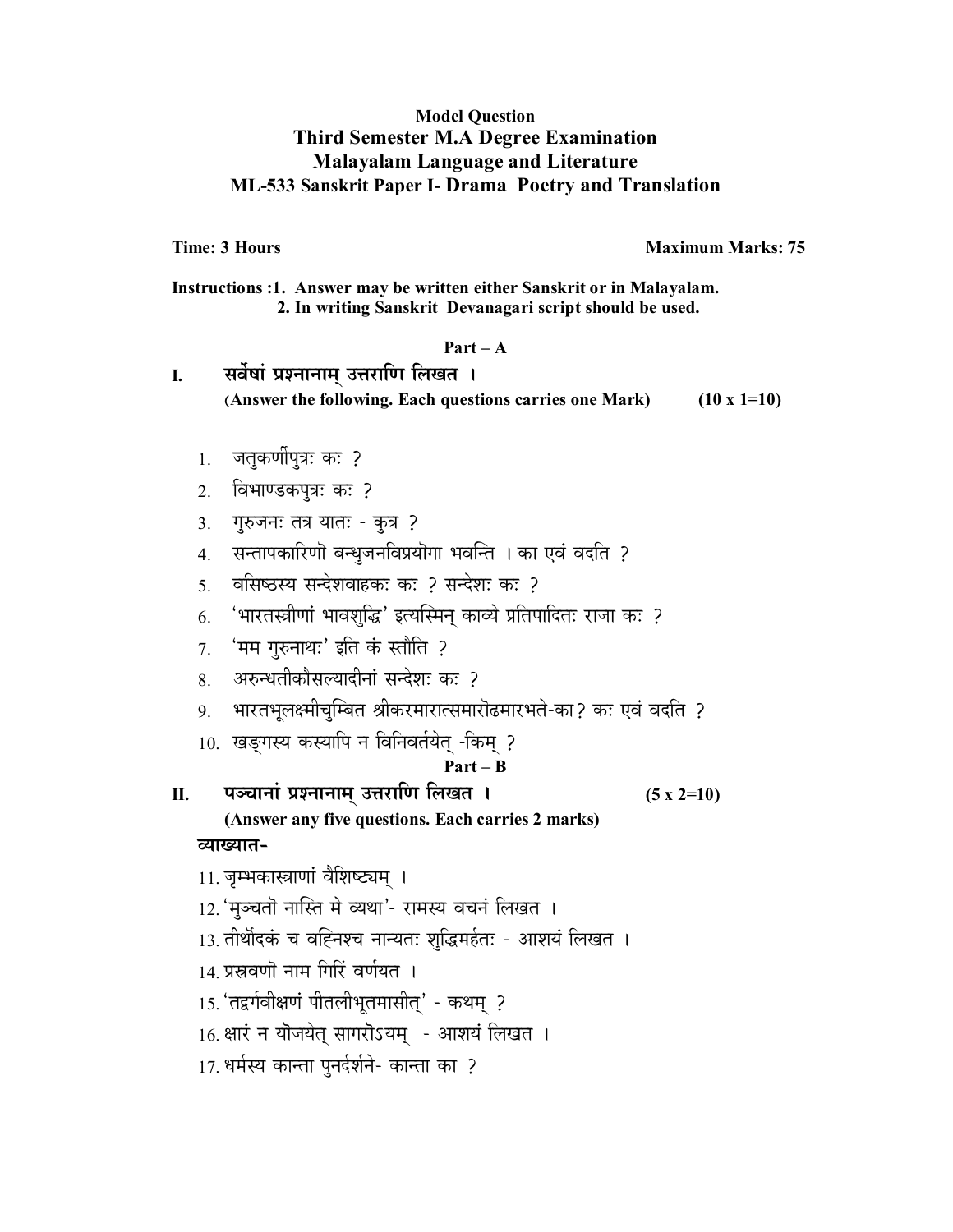|     | $Part-C$                                                                                                      |                    |
|-----|---------------------------------------------------------------------------------------------------------------|--------------------|
| Ш.  | पञ्चानां प्रश्नानां पुटात्मकमुत्तराणि लिखत ।                                                                  | $(5 x 5=25)$       |
|     | (Answer any five questions. Each carries 5 marks)                                                             |                    |
|     | 18. चित्रपटे दृष्टं भागीरथीवर्णनम् ।                                                                          |                    |
|     | 19. दुर्मुखागमनम् ।                                                                                           |                    |
|     | 20 नाथमन्तस्त्वया लॊकस्त्वमनाथा विपस्यते - आशयं सन्दर्भं च लिखत ।                                             |                    |
|     | Translate the following (21-24)                                                                               |                    |
|     | 21. लोकोऽयं साक्षाद्गृहं स्वस्यैव कुटुम्बका                                                                   |                    |
|     | वीरूधस्तथाद्रमा कुमयस्तृणमपि।                                                                                 |                    |
|     | त्यागः स एव लाभॊ विनतिश्चाभ्युन्नति-                                                                          |                    |
|     | र्योगविदेवं जयत्यसौ मे गुरुनाथः ।।                                                                            |                    |
|     | 22. गीताया जनयत्री या धरा दृढं सैव                                                                            |                    |
|     | सूयेत कञ्चित् कर्मयॊगिनमेतादृशम् ।                                                                            |                    |
|     | हिमवद्विन्ध्याचलमन्तरा पश्येन्नूनं                                                                            |                    |
|     | शमैकशीलवन्तमीदशं सिंहस्कन्धम् ।।                                                                              |                    |
|     | 23. दिव्यसुमारामहेमस्थलाब्ज किं                                                                               |                    |
|     | दृश्यते सम्प्रति स्वप्नतुल्यम् ।                                                                              |                    |
|     | स्पष्टीभविष्यत्स्वसंभ्रमं किञ्चन                                                                              |                    |
|     | प्रॊत्थाय मञ्चेऽवतस्थे भूपः ।।                                                                                |                    |
|     | 24. अर्प्यते माणिक्यमेतदुपायनं                                                                                |                    |
|     | 'मत्प्रभॊ त्वत्पदे' प्रॊक्तवान् सः ।                                                                          |                    |
|     | क्षिप्रं महींशस्य हृत्प्रसादाङ्कुर                                                                            |                    |
|     | स्तत्पल्लवाधरे दृश्यते स्म ।।                                                                                 |                    |
|     | Part D                                                                                                        |                    |
| IV. | द्वयॊः निबन्धात्मकमुत्तरं लिखत ।                                                                              | $(15 \times 2=30)$ |
|     | (Answer any two questions. Each carries 15 marks)<br>25. 'चित्रदर्शनम्' इति प्रथमाङ्गनाम्नः औचित्यं समर्थयत । |                    |
|     | 26. भवभूतेः वर्णनापाटवं संक्षिप्य लिखत ।                                                                      |                    |
|     | 27. 'मम गुरुनाथ:' इति काव्यस्य संक्षेपार्थं लिखत ।                                                            |                    |
|     |                                                                                                               |                    |
|     | 28. ''मर्त्यस्य हस्तापराधॊयं जन्मसिद्धः-'' काव्यॊक्तदिशा विवृणुत ।                                            |                    |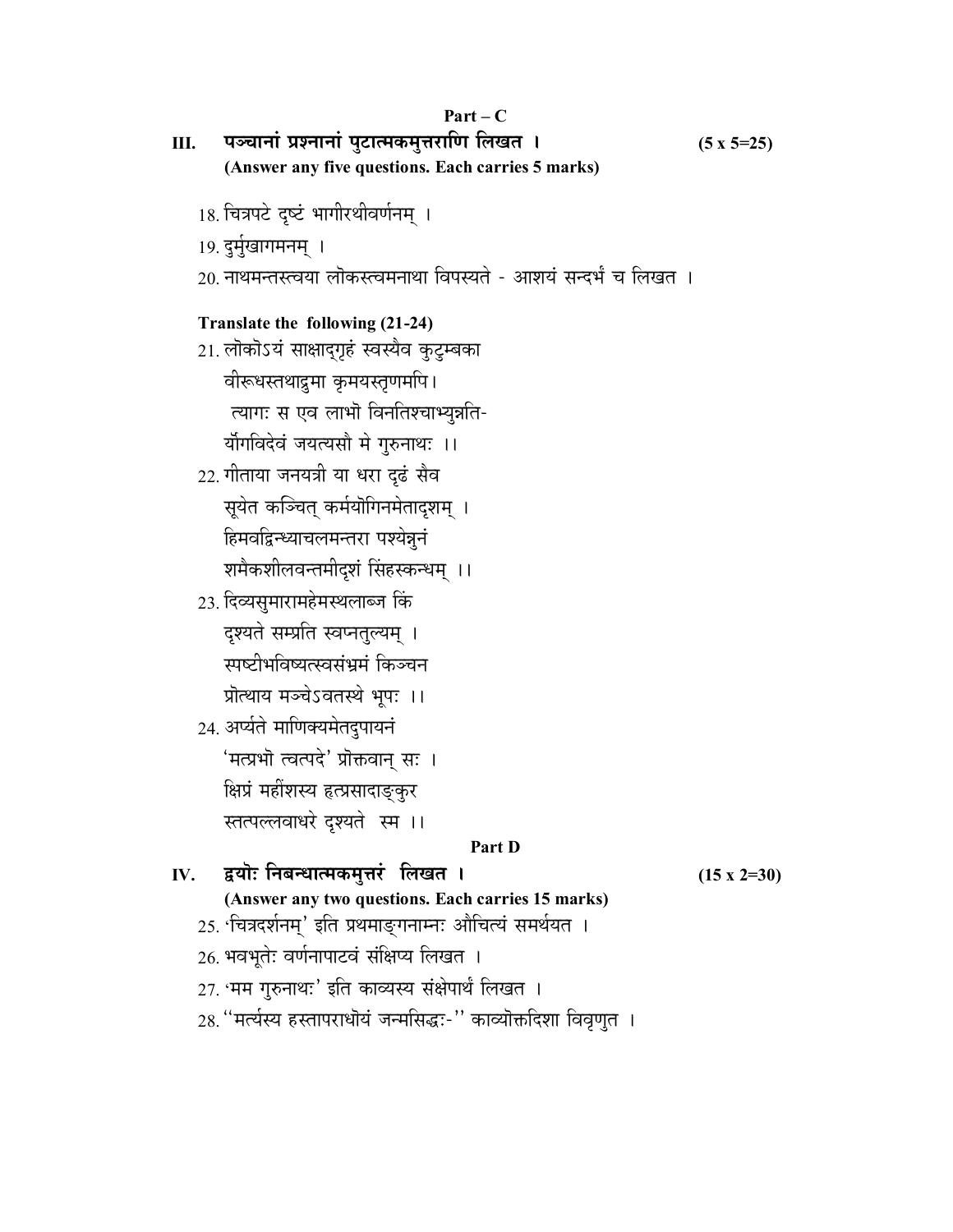### **Model Question Fourth Semester M.A Degree Examination Malayalam Language and Literature ML-542 Sanskrit Paper II - Lyrics and Definitions of Poetic Types**

**Time: 3 Hours Maximum Marks: 75** 

| Instructions :1. Answer may be written either in Sanskrit or in Malayalam.<br>2. In writing Sanskrit Devanagari script should be used.<br>$Part - A$ |                                                        |                    |
|------------------------------------------------------------------------------------------------------------------------------------------------------|--------------------------------------------------------|--------------------|
| I.                                                                                                                                                   | सर्वेषां प्रश्नानाम् उत्तराणि लिखत ।                   |                    |
|                                                                                                                                                      | (Answer the following. Each question carries one Mark) | $(10 \times 1=10)$ |
|                                                                                                                                                      | 1. यक्षः कुत्रः वसतिं चक्रे ?                          |                    |
|                                                                                                                                                      | 2. यक्षः मेघं ददर्श - कदा ? कीदृशम् ?                  |                    |
|                                                                                                                                                      | 3. सेविष्यन्ते नयनसुभगाः - के ?                        |                    |
|                                                                                                                                                      | 4. यदि न रमसे वञ्चितः असि - कः ? कथम् ?                |                    |
|                                                                                                                                                      | 5. भूतिमङ्गे गजस्य - किम् ?                            |                    |
|                                                                                                                                                      | 6. दण्डिनः मते काव्यलक्षणं किम् ?                      |                    |
|                                                                                                                                                      | 7. रीतिरात्मा काव्यस्य - कस्य मतम् ?                   |                    |
|                                                                                                                                                      | 8.  मम्मटस्य काव्यलक्षणं लिखत ।                        |                    |
|                                                                                                                                                      | 9.  वक्रोक्तिकारः कः ?                                 |                    |
|                                                                                                                                                      | 10. मेघसन्देशे प्रयुक्तं वृत्तं किम् ?                 |                    |
|                                                                                                                                                      | $Part - B$                                             |                    |
| П.                                                                                                                                                   | पञ्चानां प्रश्नानाम् उत्तराणि लिखत । व्याख्यातः        | $(5 x 2=10)$       |
|                                                                                                                                                      | (Answer any five questions. Each carries 2 marks)      |                    |
|                                                                                                                                                      | 11. आकैलासात् भवतः सहायाः सम्पत्स्यन्ते - के ? कथम् ?  |                    |
|                                                                                                                                                      | 12 मेघः केषां सन्निपातः २                              |                    |
|                                                                                                                                                      | 13. गन्तव्या ते वसतिरलका- केन गन्तव्या ? किमर्थम् ?    |                    |
|                                                                                                                                                      | 14. गोपवेषस्य विष्णॊ: - क: ? कथम् ?                    |                    |
|                                                                                                                                                      | 15. मम्मटस्य काव्यप्रयोजनं लिखत ।                      |                    |
|                                                                                                                                                      | 16. ध्वनिप्रस्थापकः कः ? ध्वनेः लक्षणं किम् ?          |                    |
|                                                                                                                                                      | 17. चम्पूकाव्यं लक्षयत ।                               |                    |
|                                                                                                                                                      |                                                        |                    |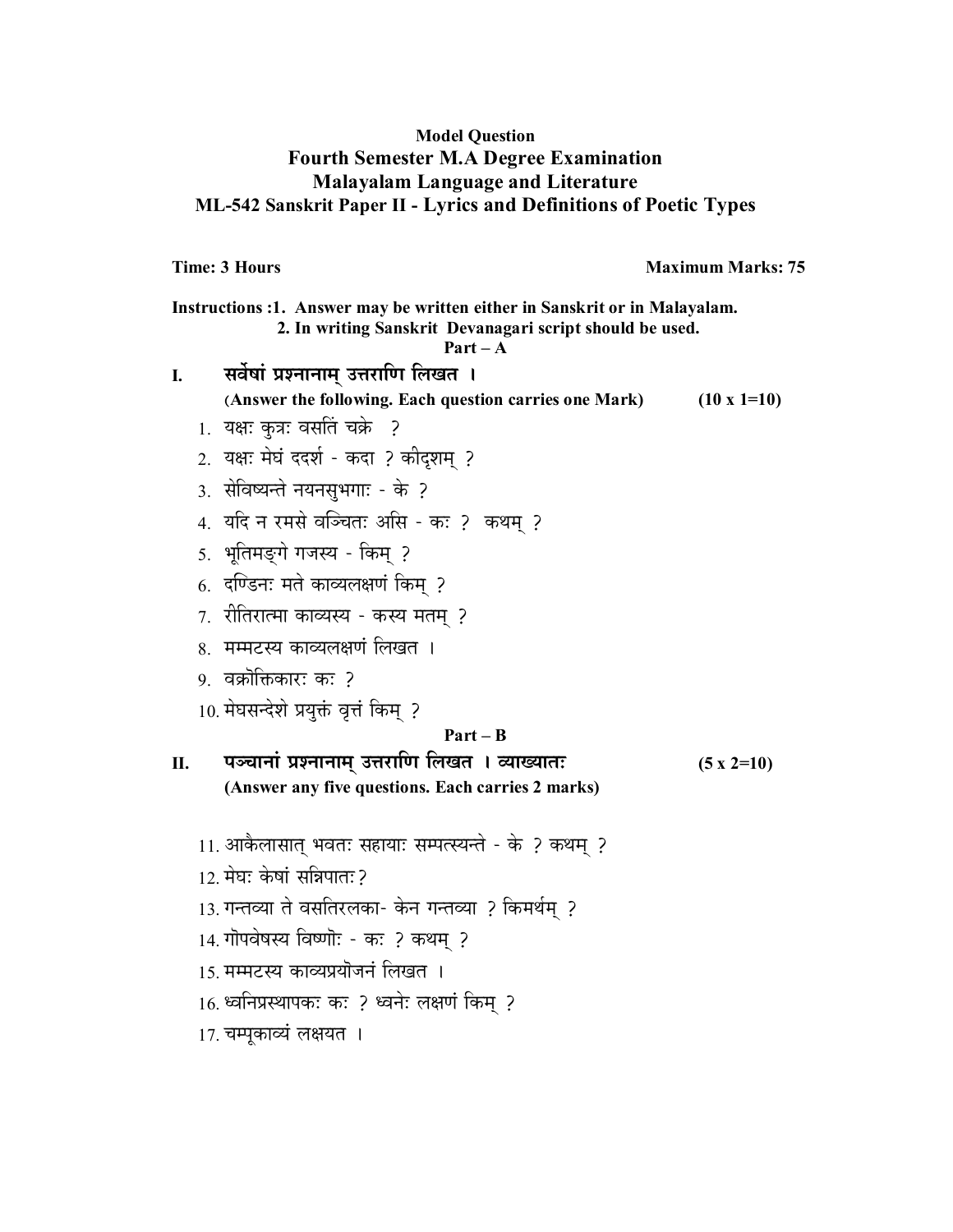| Ш.  | पञ्चानां प्रश्नानां पुटात्मकमुत्तराणि लिखत ।                                                                                                                       | $(5 \times 5=25)$  |
|-----|--------------------------------------------------------------------------------------------------------------------------------------------------------------------|--------------------|
|     | (Answer any five questions. Each carries 5 marks)                                                                                                                  |                    |
|     | 18. पूर्णता गौरवाय - विशदयत ।<br>19. जललवमुचः सूचयिष्यन्ति मार्गम्- सन्दर्भम् आशयं च लिखत ।<br>20 लॊचनैर्वञ्चितॊऽसि - आशयं लिखत ।<br>21 गम्भीरायाः समागमं वर्णयत । |                    |
|     | 22. अधो निर्दिष्टानां काव्यलक्षणं लिखत                                                                                                                             |                    |
|     | मम्मटः, कुन्तकः, जगन्नाथः।                                                                                                                                         |                    |
|     | 23. अधॊ निर्दिष्टानां काव्यप्रयॊजनं लिखत - भरतः, विश्वनाथः, भामहः ।                                                                                                |                    |
|     | 24. मुक्तकं, कुलकं च लक्षयत ।                                                                                                                                      |                    |
|     | Part D                                                                                                                                                             |                    |
| IV. | द्वयॊः निबन्धात्मकमुत्तरं लिखत ।                                                                                                                                   | $(15 \times 2=30)$ |
|     | (Answer any two questions. Each carries 15 marks)                                                                                                                  |                    |
|     | 25. कालिदासस्य वर्णनापाटवम् ।<br>26 मेथं प्रति यक्षस्य मार्गवर्णना ।                                                                                               |                    |
|     | 27. दशरूपकान् विशदयत ।                                                                                                                                             |                    |

28. काव्यविभागान् महाकाव्यलक्षणं च लिखत ।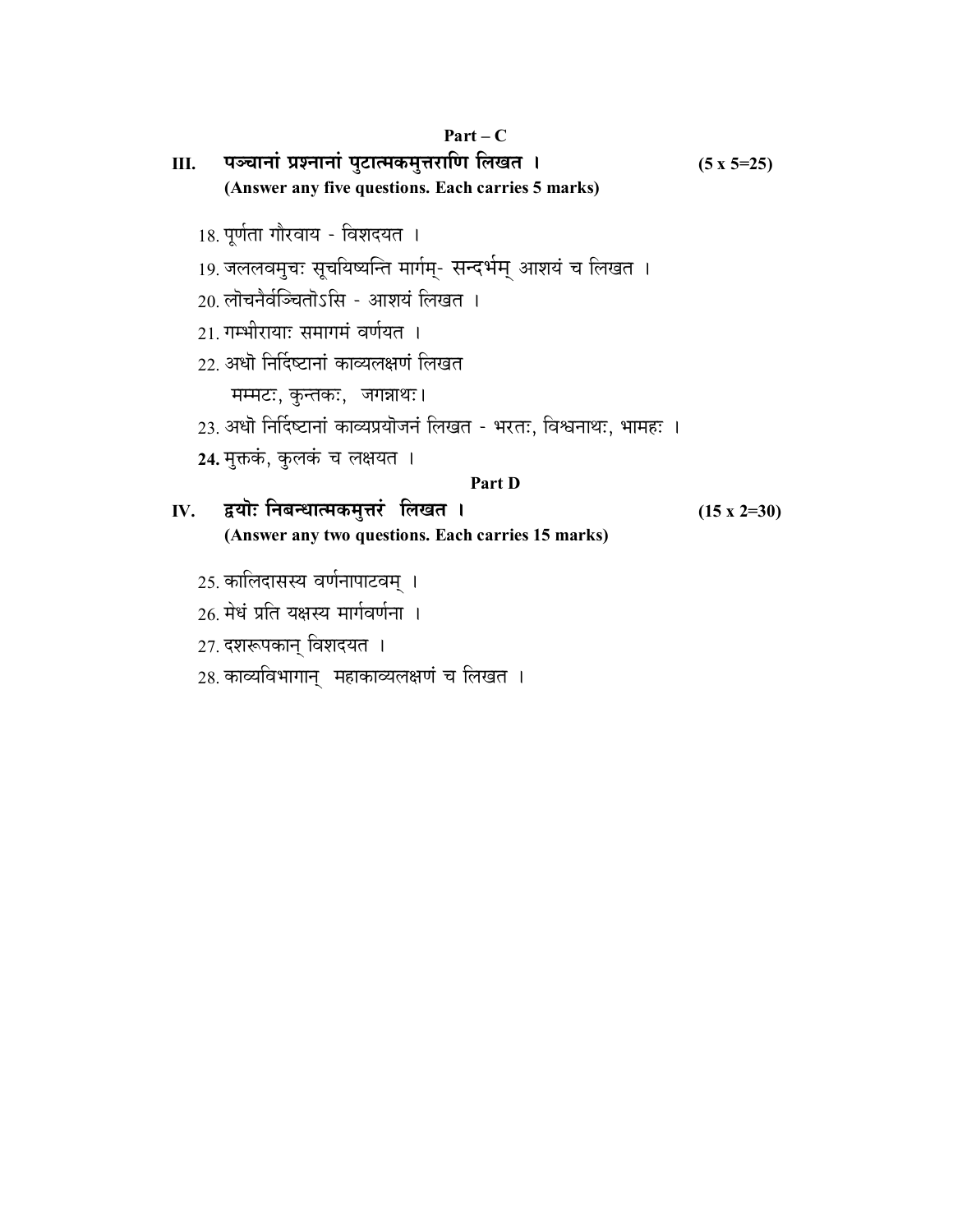### **Model Question Paper Third Semester M.A Degree Examination Hindi Language and Literature SG-534 A- Sanskrit Paper I Prose Poetry and Translation**

**Time: Three Hours**  Maximum: 75 Marks

**Instruction : 1. Answer may be written either in Sanskrit, English or in Malayalam. 2. In writing Sanskrit Devanagari Script should used.** 

**Part – A** 

I. सर्वेषां प्रश्नानाम् उत्तराणि लिखत **। (Answer the following. Each question carries one Mark) (10 x 1=10)** 

- $1.$  शूद्रकः कः ?
- 2. शुकस्य नाम किम ?
- <u>3. चन्द्रापीड</u>़ः क: 2
- 4 चन्द्रापीडचरितस्य कर्ता कः २
- $5\,$  जाबालि: क: ?
- 6. धनं घनान्ते तटितां गणैरिव क: 2
- $7.$  जवेन पीठात् उदतिष्ठिते अच्युतः किमर्थम् ?
- 8. शिशपालवधे कति सर्गाः सन्ति ?
- 9. कस्य निवेदनं नारदः कृष्णं प्रति न्यवेदयत् ?
- $10.$  अनन्यगुर्वा तव केन केवल कस्य ?

#### **Part – B**

- **II. {…\S……x……∆ |…∂x……x……®…¬ =k…Æ˙… h… ±…J…i… \* (5 x 2=10) (Answer any five questions. Each carries 2 marks)**
- 11. *श्*रद्रकः कथं कालमयापयत् ?
- 12. आर्याम् इमां पपाठ- किं पपाठ ?
- 13. ह्वस्यैवाविनयस्य फलमनेनानुभूयते कस्य उक्तिः? कदा ?
- 14. इद्रायुधस्य वैशिष्ट्यं लिखत ।
- 15. अवेक्षमाणं महतीं <u>मुहः</u> मुहुः कः? किम् ?
- <u>16. तुषारमृर्तेरिव नक्तमंशवः कः ? कीदृशम् ?</u>
- 17. कुथेन नागेद्रमिवेन्द्रवाहनम्- कं वर्णयति ? कीदृशम् ?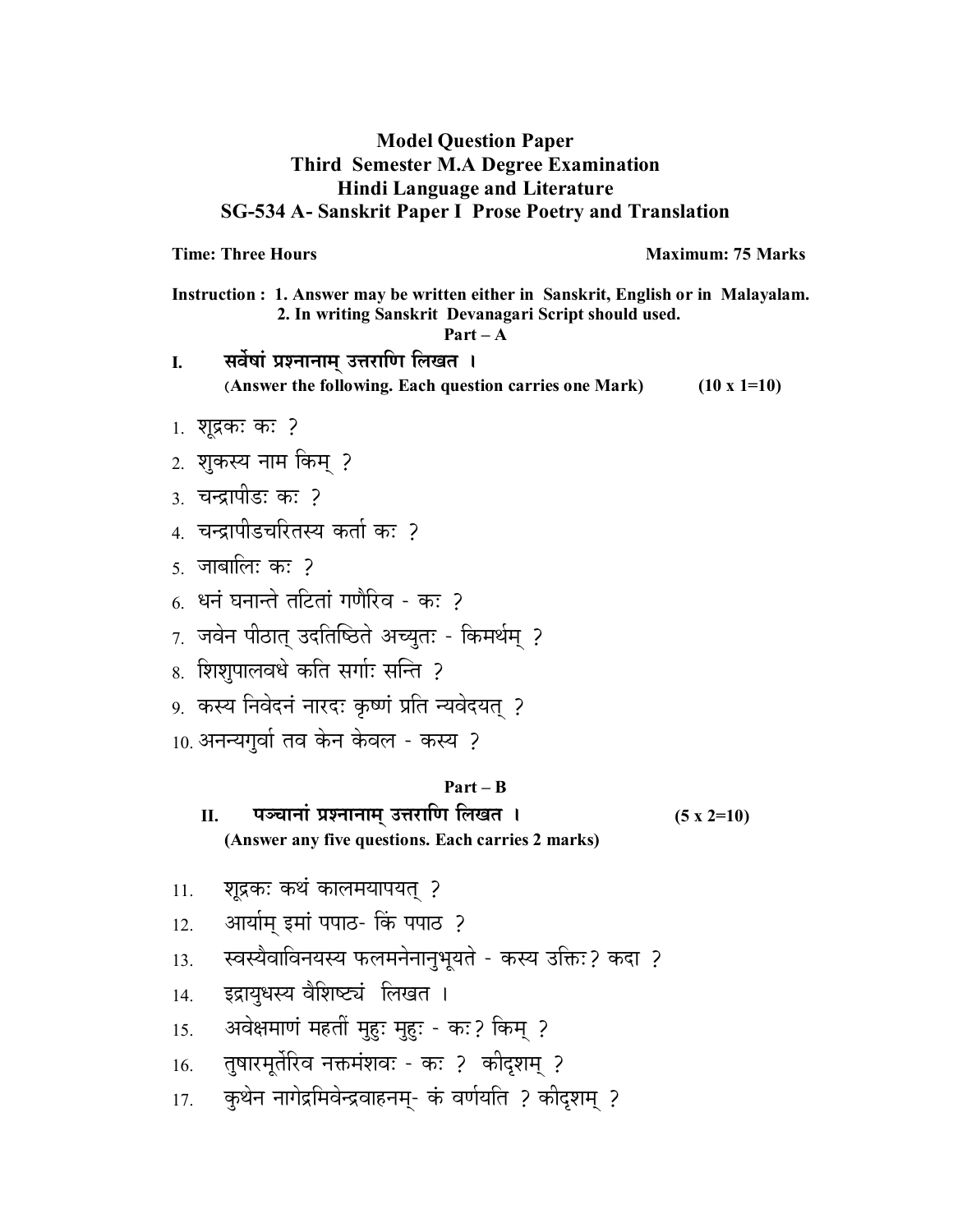<u>III. पञ्चानां प्रश्नानां पुटात्मकमुत्तराणि लिखत । (5 x 5=25)</u> **(Answer any five questions. Each carries 5 marks)**

<u>18. पु</u>ण्डरीकस्य जन्मवृत्तान्तम् ।

19. चन्द्रापीडस्य जन्मवृत्तान्तम् ।

20. चन्द्रापीडस्य दिग्विजययात्रा ।

21. भवन्ति नापुण्यकृतां मनीषिणः - सन्दर्भम् आशयं च लिखत । Translate into Malayalam or main language (22 to 24)

22. पतत्पङ्गप्रतिमस्तपॊनिधिः

पुरोऽस्य यावन्न भुवि व्यलीयत

गिरेस्तडित्वानिव तावदुच्चकैः

जवेन पीठादुदतिष्ठदच्युतः ।।

- 23. ंश्रियः पतिः श्रीपतिः शासितुं जगत् जगत्रिवासो वसुदेवसदुर्मान । वसन् ददर्शावतरन्तमम्बरात् हिरण्यगर्भाङ्गभुवं मुनिं हरिः ।।
- 24. पुरा खलु भगवतॊ दक्षस्य प्रजापतेः अतिप्रभुतानां मध्ये कन्यकानां द्वे सुते मुनिः अरिष्टा च बभूवतुः । तत्र मुनेः तनयः चित्रसेनादीनां पञ्चदशानां भ्रातृणां षॊडशश्चित्ररथॊ नाम समुत्पन्नः ।

#### **Part D**

- IV. कमपि ग्रन्थमनपहाय द्वयोः निबन्धात्मकमुत्तरं लिखत । (15 x 2=30) **(Answer any two questions. Each carries 15 marks)**
- 25. वन्द्रापीडमहाश्वेतयॊः समागमं विशदयत**।**
- 26. शूद्रकं प्रति वैशम्पायनॊ नाम शुकस्य संभाषणम् ।
- 27. नारदस्य आगमनं वर्णयत ।
- 28. शुचिस्मितां वाचमवोचत् अच्युतः विशदयत ।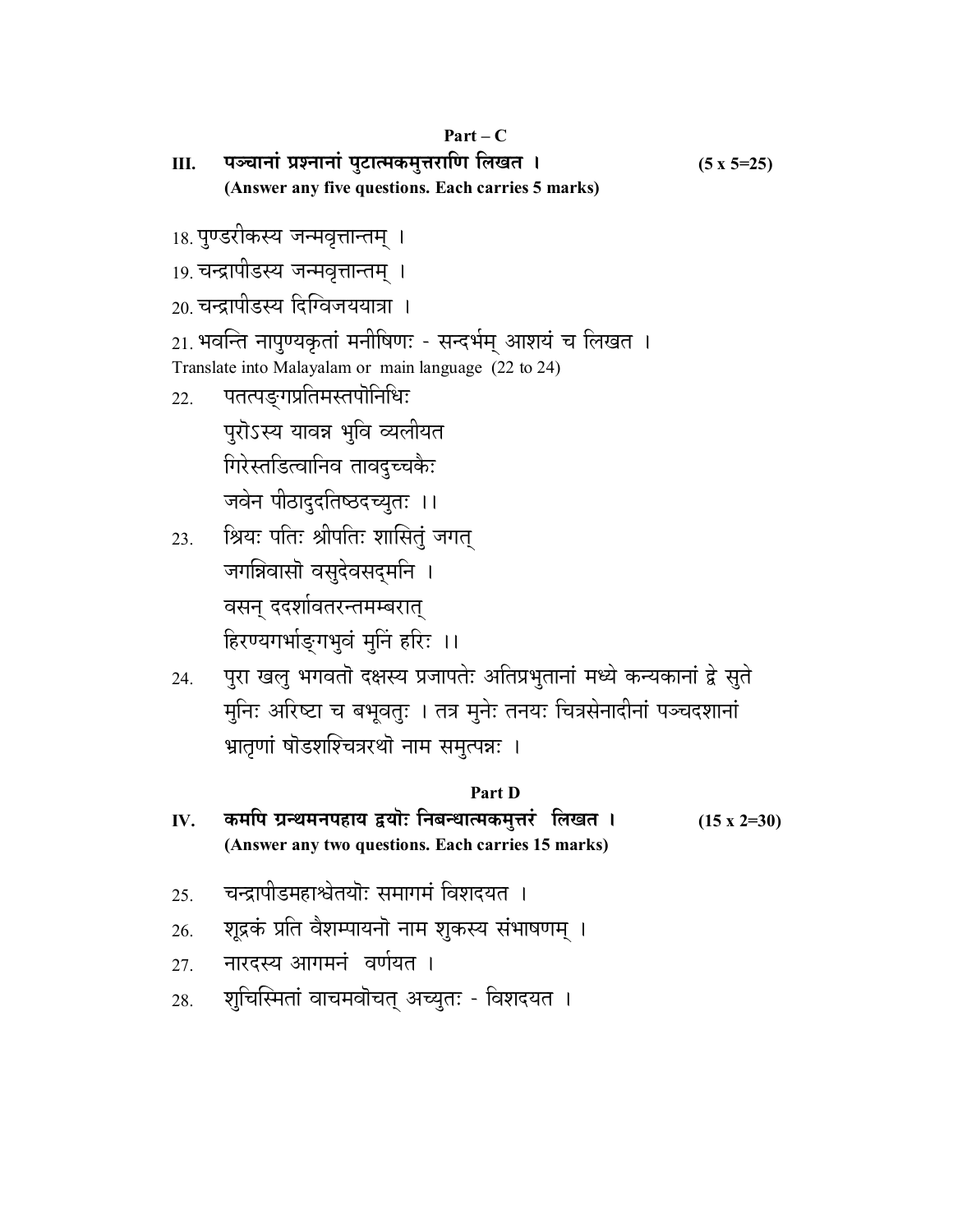**Model Question Paper Fourth Semester M.A Degree Examination Hindi Language and Literature** SG-544 A- Sanskrit Paper II **Drama and Definitions of Poetic Types** 

**Time: Three Hours** 

**Maximum: 75 Marks** 

Instruction : 1. Answer may be written either in Sanskrit, English or in Malayalam) 2. In writing Sanskrit Devanagari Script should be used.  $Part - A$ सर्वेषां प्रश्नानाम् उत्तराणि लिखत । I. (Answer the following. Each question carries one Mark)  $(10 \times 1=10)$ 1. तं यदि दैवं सम्पादयति, ननु कुतार्थी गुरुजनक: - का एवं वदति ?  $\overline{2}$ ाौतमी का २ ३ रससिद्धान्तस्य वक्ता कः २ 4. वामनस्य सिद्धान्तः कः? 5. आख्यायिकां लक्षयत । 6 कालिदासस्य नाटकानि कानि २ 7. अभिज्ञानशाकुन्तले मुख्यॊ रस कः ? 8. शकुन्तलॊपाख्यानं कस्मात् उदघृतॊ भवति ? 9. शाकुन्तले कति अङ्काः सन्ति ? 10. शकन्तलायाः सख्यौ के ? Part – B पञ्चानां प्रश्नानाम् उत्तराणि लिखत । Π.  $(5 x 2=10)$ (Answer any five questions. Each carries 2 marks) ध्वनिसिद्धान्तं लिखत ।  $11.$ कुलकं लक्षयत ।  $12<sub>1</sub>$ चम्पूकाव्यस्य लक्षणं किम् ? 13. ओदकान्तं स्निग्धॊऽनुगम्यत इति श्रुयते - कः एवं वदति? कदा ?  $14$ दुर्वासवः शापस्य कारणं किम् ? 15. सोऽयं न पुत्रकृतकः पदवीं मृगस्ते - कः ? किं करोति ? 16. एतत् खलु हृदये कुरु मा विस्मरिष्यसि - किम् ?  $17<sub>1</sub>$